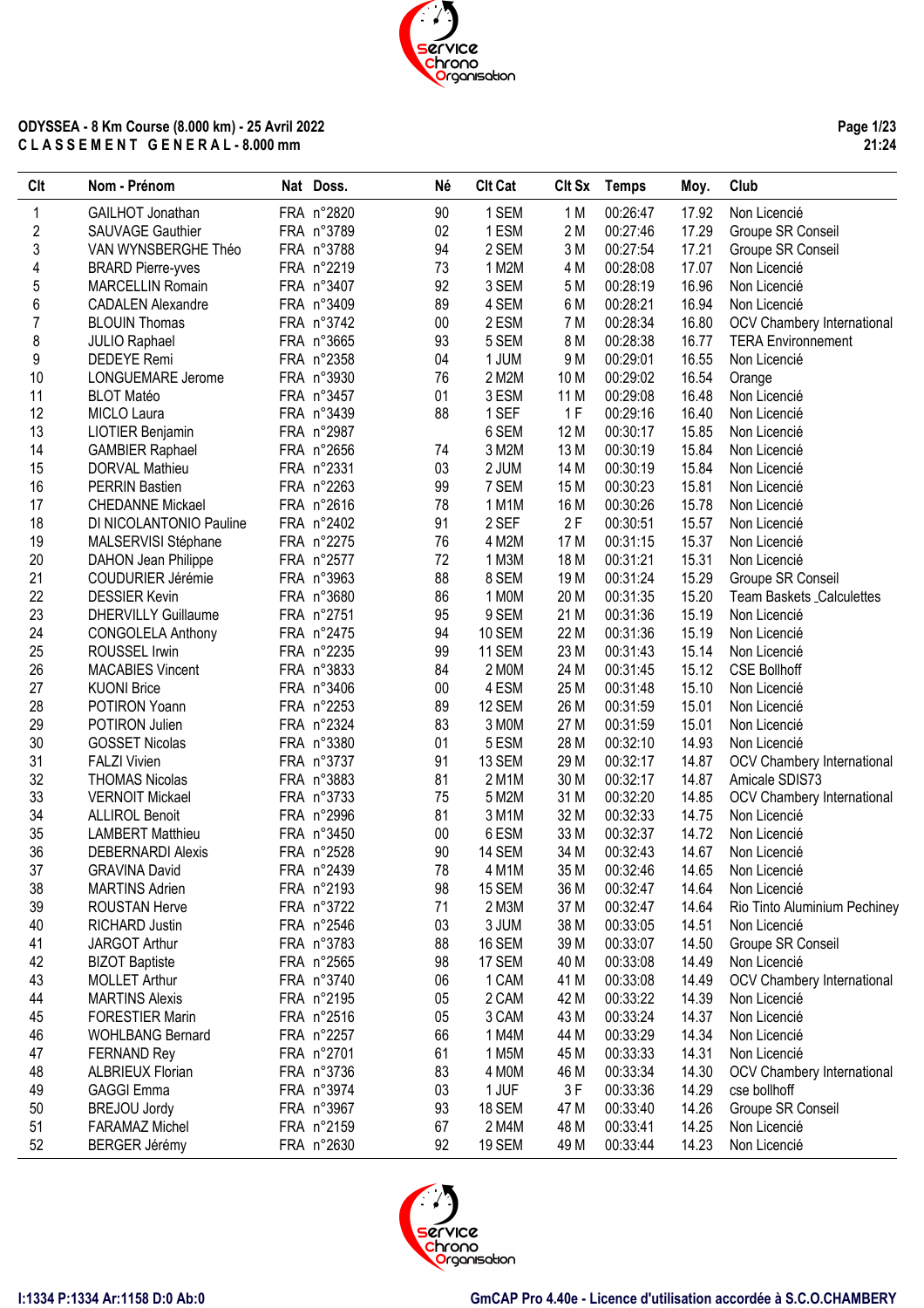# chrono<br>Chrono<br>Organisation **ODYSSEA - 8 Km Course (8.000 km) - 25 Avril 2022 C L A S S E M E N T G E N E R A L - 8.000 mm**

#### **Page 2/23 21:24**

| Clt | Nom - Prénom                 | Nat Doss.  | Né     | <b>Clt Cat</b> | Clt Sx | <b>Temps</b> | Moy.  | Club                              |
|-----|------------------------------|------------|--------|----------------|--------|--------------|-------|-----------------------------------|
| 53  | <b>TISSOT Nino</b>           | FRA n°3767 | $00\,$ | 7 ESM          | 50 M   | 00:33:46     | 14.22 | LycEe Monge                       |
| 54  | <b>LESOIN Antoine</b>        | FRA n°2399 | 84     | 5 M0M          | 51 M   | 00:33:49     | 14.20 | Non Licencié                      |
| 55  | <b>CHEYNIS Jules</b>         | FRA n°3802 | 04     | 4 JUM          | 52 M   | 00:33:50     | 14.19 | <b>Granier Rose</b>               |
| 56  | <b>GRANDCLAUDON Adrien</b>   | FRA n°2138 | 93     | 20 SEM         | 53 M   | 00:33:56     | 14.15 | Non Licencié                      |
| 57  | <b>DAPSENCE Loic</b>         | FRA n°2153 | 78     | 5 M1M          | 54 M   | 00:33:56     | 14.15 | Non Licencié                      |
| 58  | CHAMBEROD Benjamin           | FRA n°3442 | 01     | 8 ESM          | 55 M   | 00:33:57     | 14.14 | Non Licencié                      |
| 59  | PELLISSIER StÈphane          | FRA n°3765 | 71     | 3 M3M          | 56 M   | 00:33:59     | 14.13 | LycEe Monge                       |
| 60  | <b>GROS Damien</b>           | FRA n°3835 | 82     | 6 M1M          | 57 M   | 00:34:00     | 14.12 | CPAM73                            |
| 61  | <b>SERRE Romain</b>          | FRA n°2742 | 94     | 21 SEM         | 58 M   | 00:34:05     | 14.09 | Non Licencié                      |
| 62  | <b>VANINI Oliivier</b>       | FRA n°2168 | 73     | 6 M2M          | 59 M   | 00:34:05     | 14.08 | Non Licencié                      |
| 63  | <b>SAUVAGE Laurent</b>       | FRA n°3790 | 72     | 4 M3M          | 60 M   | 00:34:16     | 14.01 | Groupe SR Conseil                 |
| 64  | <b>MACE Baptiste</b>         | FRA n°3656 | 85     | 6 MOM          | 61 M   | 00:34:28     | 13.93 | <b>VOLVO DISCOVER GROUP</b>       |
| 65  | <b>FLURY Thibaud</b>         | FRA n°3931 | 77     | 7 M2M          |        |              | 13.88 |                                   |
|     |                              |            |        |                | 62 M   | 00:34:35     |       | Orange                            |
| 66  | PEREGO Claire                | FRA n°3693 | 93     | 3 SEF          | 4F     | 00:34:46     | 13.81 | Team Baskets _Calculettes         |
| 67  | <b>CARLIER Alain</b>         | FRA n°2155 | 67     | 3 M4M          | 63 M   | 00:34:46     | 13.81 | Non Licencié                      |
| 68  | <b>SERON Charles</b>         | FRA n°2147 | 96     | 22 SEM         | 64 M   | 00:34:50     | 13.78 | Non Licencié                      |
| 69  | LE FERRAND David             | FRA n°2683 | 76     | 8 M2M          | 65 M   | 00:34:58     | 13.73 | Non Licencié                      |
| 70  | <b>LEQUIN Laurent</b>        | FRA n°3666 | 71     | 5 M3M          | 66 M   | 00:34:59     | 13.72 | <b>TERA Environnement</b>         |
| 71  | FRAISSE Julien               | FRA n°3713 | 83     | 7 MOM          | 67 M   | 00:34:59     | 13.72 | <b>SNCF MixitE</b>                |
| 72  | PEILLEX Nathalie             | FRA n°2491 | 73     | 1 M2F          | 5F     | 00:35:08     | 13.67 | Non Licencié                      |
| 73  | <b>GIROD Alexis</b>          | FRA n°2156 | 95     | 23 SEM         | 68 M   | 00:35:08     | 13.66 | Non Licencié                      |
| 74  | <b>LOPES Paul</b>            | FRA n°3775 | 70     | 6 M3M          | 69 M   | 00:35:09     | 13.66 | <b>KEOLIS CHAMBERY</b>            |
| 75  | <b>CHOUVELLON Antoine</b>    | FRA n°3895 | 92     | 24 SEM         | 70 M   | 00:35:21     | 13.58 | Agents du DÉpartement et de la Pi |
| 76  | <b>MCMANUS Ronan</b>         | FRA n°2665 | 04     | 5 JUM          | 71 M   | 00:35:22     | 13.58 | Non Licencié                      |
| 77  | <b>MOULIN Carol</b>          | FRA n°2723 | 76     | 2 M2F          | 6F     | 00:35:23     | 13.57 | Non Licencié                      |
| 78  | <b>SEJOURNE Vincent</b>      | FRA n°2095 | 94     | <b>25 SEM</b>  | 72 M   | 00:35:26     | 13.55 | Non Licencié                      |
| 79  | <b>DEMAREST Grégory</b>      | FRA n°2772 | 83     | 8 MOM          | 73 M   | 00:35:26     | 13.55 | Non Licencié                      |
| 80  | <b>DESTAING Anais</b>        | FRA n°3695 | 98     | 4 SEF          | 7 F    | 00:35:27     | 13.54 | Team Baskets Calculettes          |
| 81  | <b>MOUETTE Paul</b>          | FRA n°3739 | 80     | 7 M1M          | 74 M   | 00:35:28     | 13.54 | <b>OCV Chambery International</b> |
| 82  | <b>KUSZINSKI Guerric</b>     | FRA n°2017 | 01     | 9 ESM          | 75 M   | 00:35:33     | 13.50 | Non Licencié                      |
| 83  | NICOUD David                 | FRA n°3423 | 71     | 7 M3M          | 76 M   | 00:35:34     | 13.50 | Non Licencié                      |
| 84  | MCMANUS Keanan               | FRA n°2666 | 02     | 10 ESM         | 77 M   | 00:35:34     | 13.50 | Non Licencié                      |
| 85  | POLAUD Camille               | FRA n°2016 | $00\,$ | 1 ESF          | 8F     | 00:35:34     | 13.50 | Non Licencié                      |
| 86  | MARTINASSO Lionel            | FRA n°3778 | 69     | 8 M3M          | 78 M   | 00:35:39     | 13.47 | In Extenso / Les Inex'Solidaires  |
| 87  | <b>KEMPF Julien</b>          | FRA n°3706 | 83     | 9 MOM          | 79 M   | 00:35:46     | 13.42 | <b>SNCF MixitE</b>                |
| 88  | SALVATORE Raphall            | FRA n°2079 | 76     | 9 M2M          | 80 M   | 00:35:50     | 13.40 | Non Licencié                      |
| 89  | <b>BONJEAN Christophe</b>    | FRA n°2322 | 71     | 9 M3M          | 81 M   | 00:35:56     | 13.36 | Non Licencié                      |
| 90  | <b>LACAS Marc</b>            | FRA n°2442 | 79     | 8 M1M          | 82 M   | 00:35:57     | 13.35 | Non Licencié                      |
| 91  | <b>CHABERT Olivier</b>       | FRA n°3792 | 80     | 9 M1M          | 83 M   | 00:35:57     | 13.35 | Groupe SR Conseil                 |
| 92  | <b>BRUNIER Nicolas</b>       | FRA n°3986 | 79     | 10 M1M         | 84 M   | 00:35:57     | 13.35 | CHS de la Savoie                  |
| 93  | RIBON  lodie                 | FRA n°3729 | 90     | 5 SEF          | 9F     | 00:35:58     | 13.35 | padnon                            |
| 94  | <b>TON AurÈlie</b>           | FRA n°2803 | 83     | 1 MOF          | 10F    | 00:36:01     | 13.33 | Non Licencié                      |
| 95  | MICHAUD Matthieu             | FRA n°3445 | 86     |                |        | 00:36:03     | 13.32 | Non Licencié                      |
|     |                              |            |        | 10 MOM         | 85 M   |              |       |                                   |
| 96  | <b>DELEAN Vincent</b>        | FRA n°2001 | 99     | 26 SEM         | 86 M   | 00:36:03     | 13.32 | Non Licencié                      |
| 97  | <b>GAGGI Florent</b>         | FRA n°3973 | 70     | 10 M3M         | 87 M   | 00:36:03     | 13.32 | cse bollhoff                      |
| 98  | <b>BUTAUD CARLIN Bastien</b> | FRA n°2728 | 98     | 27 SEM         | 88 M   | 00:36:04     | 13.31 | Non Licencié                      |
| 99  | <b>TROUILLET Valentin</b>    | FRA n°2505 | 04     | 6 JUM          | 89 M   | 00:36:05     | 13.31 | Non Licencié                      |
| 100 | <b>BILLONNET Charlie</b>     | FRA n°3804 | 91     | 28 SEM         | 90 M   | 00:36:07     | 13.29 | <b>Granier Rose</b>               |
| 101 | FEVRIER StÈphane             | FRA n°3958 | 72     | 11 M3M         | 91 M   | 00:36:07     | 13.29 | Groupe SR Conseil                 |
| 102 | <b>CHASSOT Alois</b>         | FRA n°3887 | 82     | 11 M1M         | 92 M   | 00:36:08     | 13.29 | Agents du DÉpartement et de la Pi |
| 103 | <b>CAMUS Loic</b>            | FRA n°2179 | 01     | 11 ESM         | 93 M   | 00:36:10     | 13.27 | Non Licencié                      |
| 104 | <b>BEHRA Eric</b>            | FRA n°2990 | 70     | 12 M3M         | 94 M   | 00:36:14     | 13.25 | Non Licencié                      |

ervice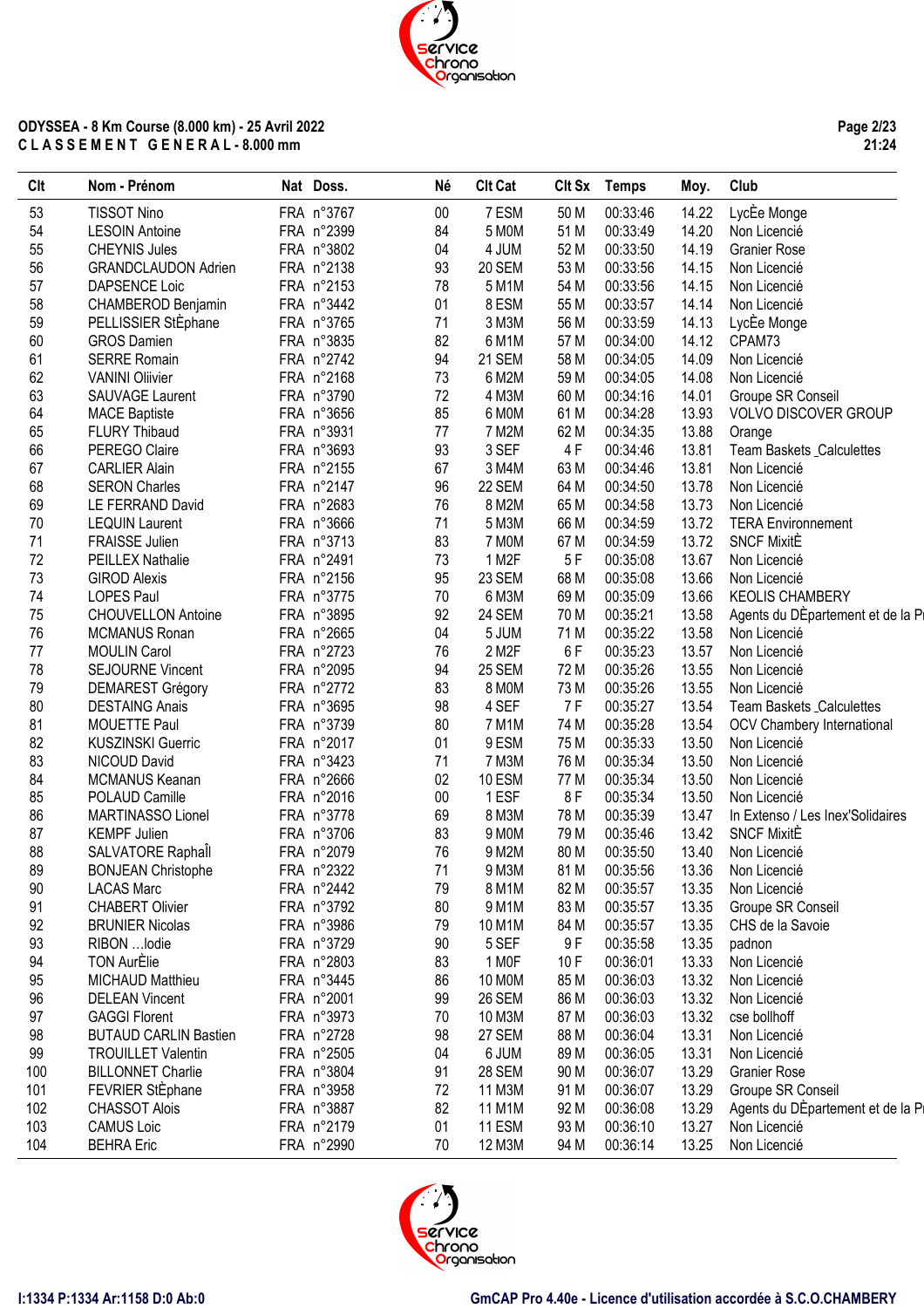**Page 3/23 21:24**

| Clt | Nom - Prénom                                        | Nat Doss.  | Né | <b>Clt Cat</b> |       | Clt Sx Temps | Moy.  | Club                                |
|-----|-----------------------------------------------------|------------|----|----------------|-------|--------------|-------|-------------------------------------|
| 105 | PERROUD Christian                                   | FRA n°2355 | 62 | 2 M5M          | 95 M  | 00:36:15     | 13.25 | Non Licencié                        |
| 106 | DADE-BRINJOT Laurent                                | FRA n°2782 | 83 | 11 M0M         | 96 M  | 00:36:15     | 13.24 | Non Licencié                        |
| 107 | <b>ANDRE Loic</b>                                   | FRA n°2172 | 99 | 29 SEM         | 97 M  | 00:36:15     | 13.24 | Non Licencié                        |
| 108 | <b>CARRIER Sylvain</b>                              | FRA n°2252 | 87 | 12 M0M         | 98 M  | 00:36:17     | 13.23 | Non Licencié                        |
| 109 | <b>BOUCHAGE David</b>                               | FRA n°2585 | 74 | 10 M2M         | 99 M  | 00:36:20     | 13.21 | Non Licencié                        |
| 110 | <b>BIOLAY Bastien</b>                               | FRA n°2142 | 88 | 30 SEM         | 100 M | 00:36:25     | 13.18 | Non Licencié                        |
| 111 | <b>BUKOWSKI Nicolas</b>                             | FRA n°3403 | 78 | 12 M1M         | 101 M | 00:36:30     | 13.16 | Non Licencié                        |
| 112 | <b>RAGUE Thomas</b>                                 | FRA n°3811 | 88 | 31 SEM         | 102 M | 00:36:34     | 13.13 | <b>ENEDIS DR ALPES</b>              |
| 113 | <b>EVRARD Julien</b>                                | FRA n°3959 | 81 | 13 M1M         | 103 M | 00:36:37     | 13.11 | Groupe SR Conseil                   |
| 114 | <b>PELERIN Mathias</b>                              | FRA n°2674 | 03 | 7 JUM          | 104 M | 00:36:47     | 13.05 | Non Licencié                        |
| 115 | <b>BRUNIER Guillaume</b>                            | FRA n°3977 | 81 | 14 M1M         | 105 M | 00:36:53     | 13.02 | cse bollhoff                        |
| 116 | <b>GRATIEN Jacques</b>                              | FRA n°2509 | 62 | 3 M5M          | 106 M | 00:36:56     | 13.00 | Non Licencié                        |
| 117 | FANTAUZZI Mathieu                                   | FRA n°2702 | 78 | 15 M1M         | 107 M | 00:36:56     | 13.00 | Non Licencié                        |
| 118 | <b>MIGNOTTE Marc</b>                                | FRA n°2608 | 62 | 4 M5M          | 108 M | 00:36:57     | 12.99 | Non Licencié                        |
| 119 | MACQUET Hugo                                        | FRA n°2800 | 98 | 32 SEM         | 109 M | 00:37:03     | 12.96 | Non Licencié                        |
| 120 | <b>LAURENT Emilie</b>                               | FRA n°3893 | 86 | 2 MOF          | 11F   | 00:37:04     | 12.95 | Agents du DEpartement et de la Pi   |
| 121 |                                                     | FRA n°2493 | 88 | 33 SEM         | 110 M | 00:37:05     | 12.95 | Non Licencié                        |
| 122 | <b>CHAMBON Anthony</b><br><b>MARECHAL Guillaume</b> | FRA n°3682 | 96 | 34 SEM         | 111 M | 00:37:12     | 12.91 | Team Baskets _Calculettes           |
|     |                                                     |            |    |                |       |              |       |                                     |
| 123 | <b>PIN Cedric</b>                                   | FRA n°2456 | 79 | 16 M1M         | 112 M | 00:37:13     | 12.90 | Non Licencié<br>Non Licencié        |
| 124 | <b>THEULIER Samuel</b>                              | FRA n°3393 | 67 | 4 M4M          | 113 M | 00:37:15     | 12.89 |                                     |
| 125 | <b>TONEGUZZI Olivier</b>                            | FRA n°3830 | 81 | 17 M1M         | 114 M | 00:37:18     | 12.87 | <b>CSE Bollhoff</b>                 |
| 126 | <b>DUMOULIN Mathieu</b>                             | FRA n°2133 | 88 | 35 SEM         | 115 M | 00:37:19     | 12.87 | Non Licencié                        |
| 127 | <b>HUGUENOT Serge</b>                               | FRA n°3868 | 83 | 13 MOM         | 116 M | 00:37:33     | 12.79 | centre hospitalier mÉtropole savoie |
| 128 | MALSERVISI Laurent                                  | FRA n°2276 | 78 | 18 M1M         | 117 M | 00:37:34     | 12.78 | Non Licencié                        |
| 129 | <b>DEVYS Yves</b>                                   | FRA n°2462 | 67 | 5 M4M          | 118 M | 00:37:38     | 12.76 | Non Licencié                        |
| 130 | <b>TEMPORAL Marine</b>                              | FRA n°3670 | 89 | 6 SEF          | 12F   | 00:37:39     | 12.75 | <b>TEAM ROUTIN</b>                  |
| 131 | <b>JARD Pierre</b>                                  | FRA n°2512 | 66 | 6 M4M          | 119 M | 00:37:43     | 12.73 | Non Licencié                        |
| 132 | <b>ROFFET Solal</b>                                 | FRA n°2339 | 05 | 4 CAM          | 120 M | 00:37:43     | 12.73 | Non Licencié                        |
| 133 | <b>LORNE Florent</b>                                | FRA n°2780 | 76 | 11 M2M         | 121 M | 00:37:44     | 12.72 | Non Licencié                        |
| 134 | <b>CRISTOLOVEANU Marion</b>                         | FRA n°2693 | 80 | 1 M1F          | 13 F  | 00:37:47     | 12.71 | Non Licencié                        |
| 135 | <b>BLANCHOZ Capucine</b>                            | FRA n°3690 | 83 | 3 MOF          | 14 F  | 00:37:48     | 12.70 | Team Baskets Calculettes            |
| 136 | <b>GACHET CÈline</b>                                | FRA n°2553 | 91 | 7 SEF          | 15F   | 00:37:53     | 12.68 | Non Licencié                        |
| 137 | POUILLARD Stéphane                                  | FRA n°2576 | 61 | 5 M5M          | 122 M | 00:38:02     | 12.62 | Non Licencié                        |
| 138 | <b>LOCATELLI Murielle</b>                           | FRA n°3417 | 70 | 1 M3F          | 16 F  | 00:38:05     | 12.61 | Non Licencié                        |
| 139 | SILVESTRE Colas                                     | FRA n°3820 | 99 | <b>36 SEM</b>  | 123 M | 00:38:06     | 12.60 | EFS ChambEry                        |
| 140 | JACOB AurElien                                      | FRA n°2622 | 86 | 14 M0M         | 124 M | 00:38:09     | 12.58 | Non Licencié                        |
| 141 | LEJEUNE Noémie                                      | FRA n°2306 | 01 | 2 ESF          | 17F   | 00:38:19     |       | 12.53 Non Licencié                  |
| 142 | <b>DECHAVANNES Nicolas</b>                          | FRA n°2692 | 71 | 13 M3M         | 125 M | 00:38:22     | 12.52 | Non Licencié                        |
| 143 | <b>VIALE Thomas</b>                                 | FRA n°2747 | 81 | 19 M1M         | 126 M | 00:38:24     | 12.51 | Non Licencié                        |
| 144 | <b>ANDALORO Yannick</b>                             | FRA n°2769 | 73 | 12 M2M         | 127 M | 00:38:25     | 12.50 | Non Licencié                        |
| 145 | <b>BOUFAIDA Zakariya</b>                            | FRA n°3743 | 87 | 15 M0M         | 128 M | 00:38:25     | 12.50 | OCV Chambery International          |
| 146 | CAMPOS Jean-philippe                                | FRA n°3891 | 66 | 7 M4M          | 129 M | 00:38:26     | 12.49 | Agents du DÉpartement et de la Pi   |
| 147 | <b>GUYOTON Maille</b>                               | FRA n°3770 | 95 | 8 SEF          | 18 F  | 00:38:29     | 12.48 | Les Grolles                         |
| 148 | <b>LUYTON Vincent</b>                               | FRA n°3949 | 82 | 20 M1M         | 130 M | 00:38:30     | 12.47 | Groupe SR Conseil                   |
| 149 | <b>MAMAN Julien</b>                                 | FRA n°3649 | 85 | 16 M0M         | 131 M | 00:38:37     | 12.44 | <b>VOLVO DISCOVER GROUP</b>         |
| 150 | ARIZIO JÈrÙme                                       | FRA n°2736 | 71 | 14 M3M         | 132 M | 00:38:38     | 12.43 | Non Licencié                        |
| 151 | GIRY Jordan                                         | FRA n°3874 | 92 | 37 SEM         | 133 M | 00:38:43     | 12.40 | centre hospitalier mÈtropole savoie |
| 152 | CHAMBEROD Tom                                       | FRA n°3441 | 05 | 5 CAM          | 134 M | 00:38:44     | 12.39 | Non Licencié                        |
| 153 | <b>RIBON Andeol</b>                                 | FRA n°3728 | 86 | 17 M0M         | 135 M | 00:38:45     | 12.39 | padnon                              |
| 154 | <b>GAYOT FÈlix</b>                                  | FRA n°2777 | 96 | 38 SEM         | 136 M | 00:38:47     | 12.38 | Non Licencié                        |
| 155 | <b>RIONDY Achille</b>                               | FRA n°2614 | 03 | 8 JUM          | 137 M | 00:38:51     | 12.36 | Non Licencié                        |
| 156 | <b>BERTHET Margot</b>                               | FRA n°2994 | 95 | 9 SEF          | 19 F  | 00:38:54     | 12.34 | Non Licencié                        |
|     |                                                     |            |    |                |       |              |       |                                     |

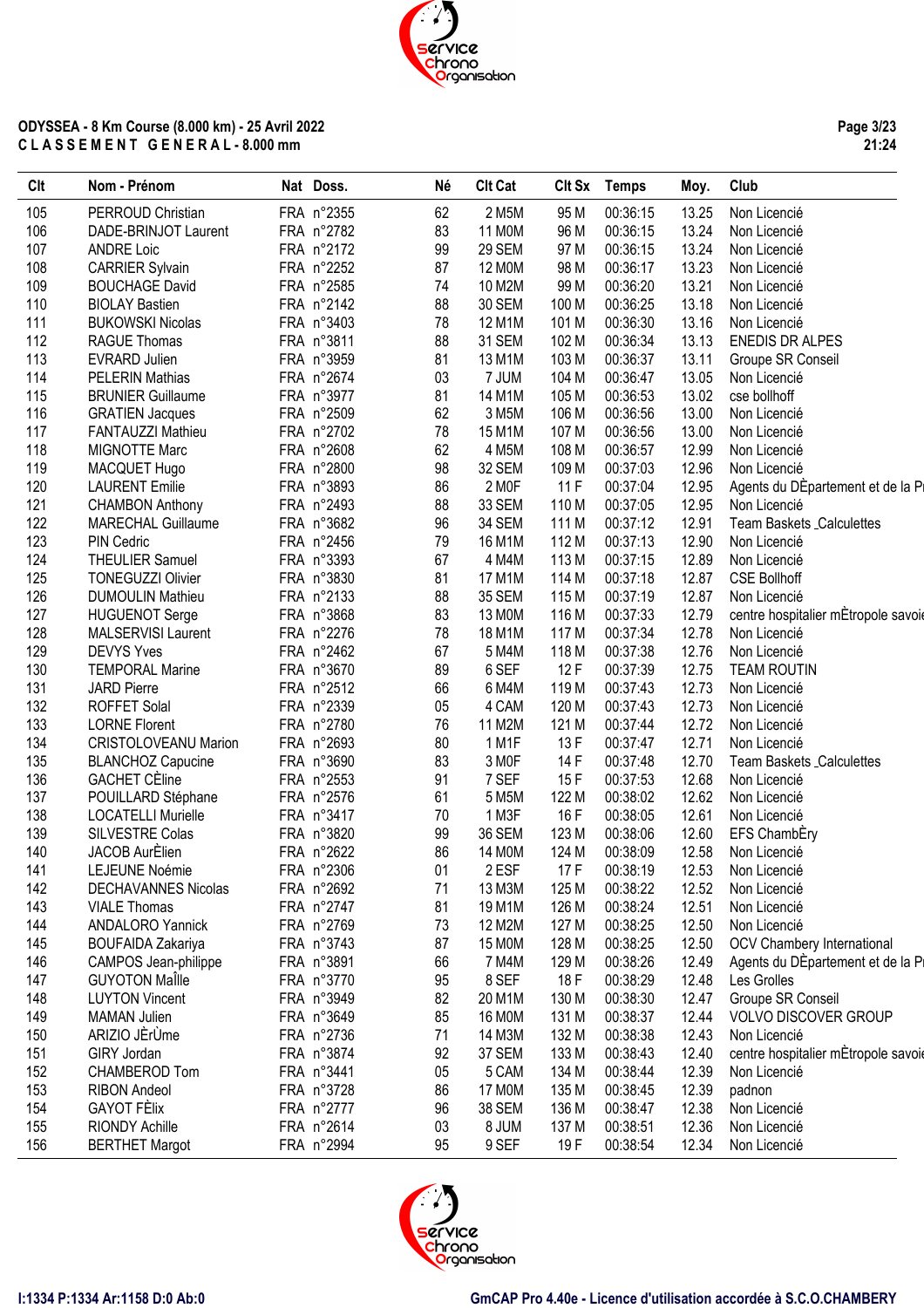#### 195 BESSON SÈbastien FRA n°3796 76 20 M2M 166 M 00:40:06 11.97 Groupe SR Conseil 196 CAGNON Corentin FRA n°2196 03 9 JUM 167 M 00:40:07 11.97 Non Licencié ROUSTAN Louis FRA n°3720 02 13 ESM 168 M 00:40:08 11.96 Rio Tinto Aluminium Pechiney 198 VIALLET Rachel FRA n°2740 66 1 M4F 30 F 00:40:16 11.92 Non Licencié 199 MATTINA Antonio FRA n°3884 67 9 M4M 169 M 00:40:22 11.90 Agents du DÈpartement et de la P

191 BERNARD Nathalie FRA n°2372 68 2 M3F 29 F 00:39:57 12.02 Non Licencié 192 MARIN Julien FRA n°2046 86 20 M0M 163 M 00:40:02 11.99 Non Licencié 193 REYNAUD Jerome FRA n°2112 82 24 M1M 164 M 00:40:04 11.98 Non Licencié 194 ROFFET David FRA n°2340 79 25 M1M 165 M 00:40:04 11.98 Non Licencié

200 CARRETERO Lou FRA n°2002 98 12 SEF 31 F 00:40:25 11.88 Non Licencié

202 MULIER Richard FRA n°2272 60 6 M5M 170 M 00:40:33 11.84 Non Licencié 203 PHILIPPE Marion FRA n°3464 78 6 M1F 33 F 00:40:34 11.83 Non Licencié 204 TAN Jean-soria FRA n°3412 91 47 SEM 171 M 00:40:35 11.83 Non Licencié 205 GAILLARD Aurelien FRA n°2099 80 26 M1M 172 M 00:40:36 11.83 Non Licencié 206 CONDY Cecile FRA n°3396 89 13 SEF 34 F 00:40:38 11.82 Non Licencié 207 ROSSI Patrice FRA n°3677 84 21 M0M 173 M 00:40:39 11.81 TEAM BIBIMOUSSE 208 LYAUDET Margot FRA n°2041 97 14 SEF 35 F 00:40:46 11.78 Non Licencié

201 CHAMOUX Alexandra FRA n°3727 86 4 M0F 32 F 00:40:31 11.85 PrÈfecture de la Savoie



## ervice Chrono Organisation

Clt Nom - Prénom Nat Doss. Né Clt Cat Clt Sx Temps Moy. Club

157 DORGERE Maxime FRA n°2737 89 39 SEM 138 M 00:38:55 12.33 Non Licencié 158 RICHARD Benoit FRA n°2575 74 13 M2M 139 M 00:39:01 12.31 Non Licencié 159 BERGIN Philippe FRA n°2633 64 8 M4M 140 M 00:39:01 12.31 Non Licencié 160 DUMESNIL Florent FRA n°2749 79 21 M1M 141 M 00:39:04 12.29 Non Licencié 161 CHATEL Alice FRA n°2485 81 2 M1F 20 F 00:39:04 12.29 Non Licencié 162 NAVE Karine FRA n°2661 82 3 M1F 21 F 00:39:06 12.28 Non Licencié 163 ADAMO Clovis FRA n°2794 99 40 SEM 142 M 00:39:06 12.28 Non Licencié 164 LIND Anthony FRA n°2247 99 41 SEM 143 M 00:39:09 12.26 Non Licencié

#### **ODYSSEA - 8 Km Course (8.000 km) - 25 Avril 2022 C L A S S E M E N T G E N E R A L - 8.000 mm**

**Page 4/23 21:24**



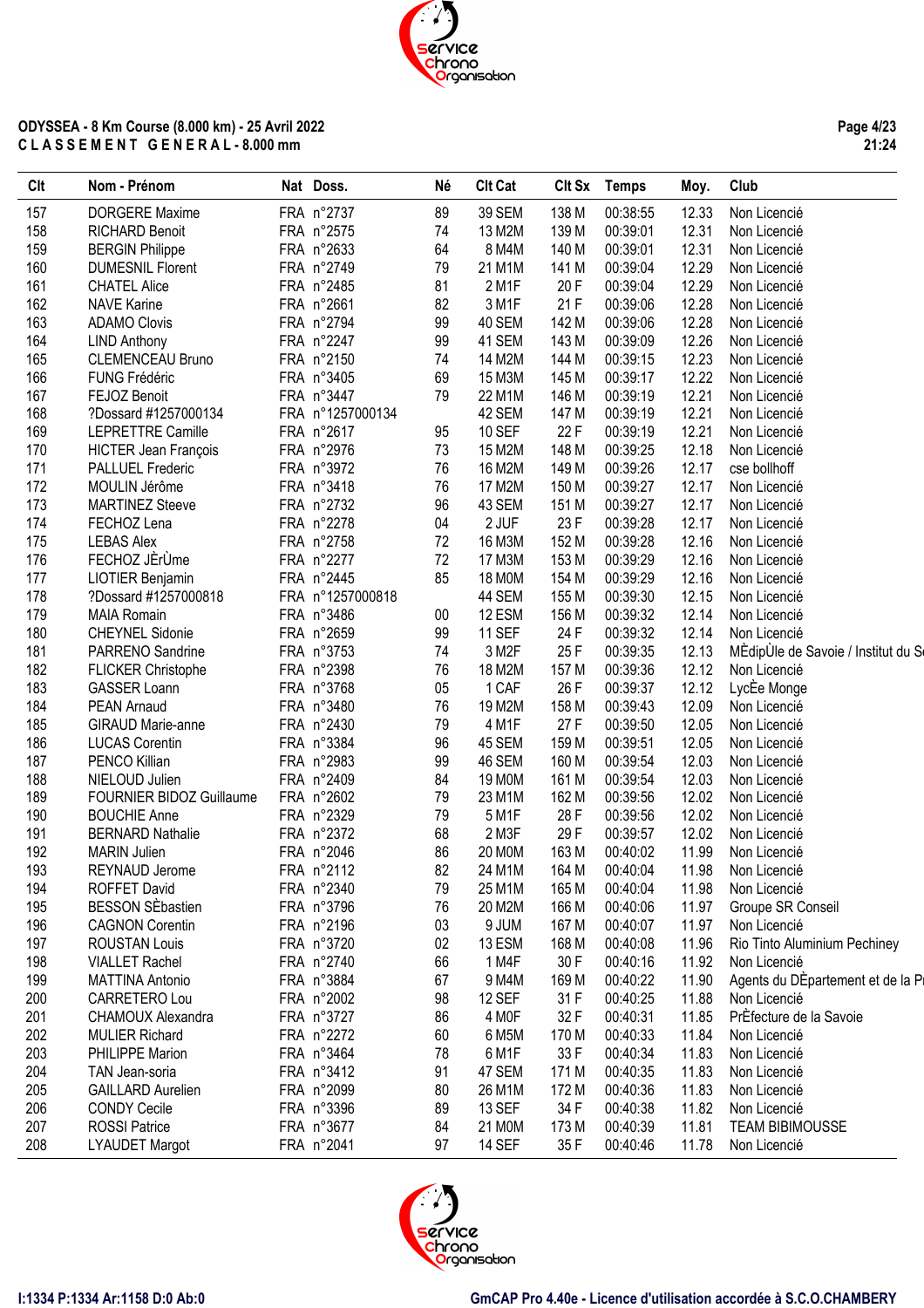**Page 5/23 21:24**

| 209<br><b>WURTZ Etienne</b><br>FRA n°3866<br>10 M4M<br>11.77<br>64<br>174 M<br>00:40:47<br>11.77<br>210<br>FRA n°3714<br>77<br>21 M2M<br><b>SNCF MixitE</b><br>COUX Jerome<br>175 M<br>00:40:47<br>211<br><b>BERNARD Guillaume</b><br>FRA n°2132<br>85<br>22 M0M<br>11.77<br>Non Licencié<br>176 M<br>00:40:48<br>212<br>AMEYE StÈphane<br>FRA n°3863<br>71<br>18 M3M<br>177 M<br>00:40:51<br>11.75<br>213<br>FRA n°3929<br>00<br>14 ESM<br>11.75<br><b>MALEYSSON Quentin</b><br>178 M<br>00:40:52<br>Orange<br>214<br>FRA n°2741<br>66<br>11.75<br><b>VIALLET Pierre-yves</b><br>11 M4M<br>179 M<br>00:40:52<br>Non Licencié<br>215<br>94<br>36 F<br>11.74<br><b>FARNAULT Laura</b><br>FRA n°2642<br><b>15 SEF</b><br>00:40:53<br>Non Licencié<br>216<br><b>FLORET Louise</b><br>FRA n°2744<br>96<br><b>16 SEF</b><br>37F<br>11.74<br>00:40:54<br>Non Licencié<br>217<br>FRA n°3744<br>68<br>3 M3F<br>38 F<br><b>COUTEY Nathalie</b><br>00:40:55<br>11.73<br>OCV Chambery International<br>218<br>PARDO Philippe<br>FRA n°3745<br>71<br>19 M3M<br>180 M<br>00:40:56<br>11.73<br><b>OCV Chambery International</b><br>219<br>04<br>11.72<br>DETREMMERIE Pierre-François FRA n°2713<br>10 JUM<br>181 M<br>00:40:57<br>Non Licencié<br>220<br>17 SEF<br>39F<br><b>MOZES Marine</b><br>FRA n°2285<br>94<br>00:40:57<br>11.72<br>Non Licencié<br>221<br>FRA n°2770<br><b>EXCOFFIER Fabien</b><br>89<br>48 SEM<br>182 M<br>00:40:58<br>11.72<br>Non Licencié<br>222<br>73<br>11.72<br>FRA n°2457<br>22 M2M<br>183 M<br>00:40:59<br><b>BERTRAND Arnaud</b><br>Non Licencié<br>223<br>FRA n°3831<br>82<br>7 M1F<br>40 F<br>11.71<br>FREGONAS Sophie<br>00:41:00<br><b>CSE Bollhoff</b><br>224<br>FRA n°3430<br>94<br>49 SEM<br>11.70<br>SILVESTRE Camille<br>184 M<br>00:41:01<br>Non Licencié<br>225<br>FRA n°3474<br>67<br>12 M4M<br>11.70<br><b>FAVETTA Olivier</b><br>185 M<br>00:41:02<br>Non Licencié<br>226<br>FRA n°2573<br>90<br>11.69<br><b>MULIER Thibaud</b><br><b>50 SEM</b><br>186 M<br>00:41:04<br>Non Licencié<br>227<br><b>CELLIER Lou</b><br>FRA n°2625<br>5 M <sub>OF</sub><br>41 F<br>11.68<br>85<br>00:41:07<br>Non Licencié<br>11.67<br>228<br>FRA n°3489<br>80<br>8 M1F<br>42 F<br><b>CHARLIN Alexandra</b><br>00:41:08<br>Non Licencié<br>229<br>FRA n°3870<br>87<br>6 MOF<br>43 F<br>11.67<br>centre hospitalier mÈtropole savoie<br><b>FAYARD Camille</b><br>00:41:08<br>230<br>FRA n°3899<br>74<br>23 M2M<br>11.67<br>MARTRENCHARD Nicolas<br>187 M<br>00:41:08<br>231<br>FRA n°3871<br>65<br>13 M4M<br>11.67<br>LAMBERT Christophe<br>188 M<br>00:41:08<br>232<br><b>BOUVIER Gilbert</b><br>FRA n°2050<br>88<br>51 SEM<br>189 M<br>00:41:10<br>11.66<br>Non Licencié<br>233<br>FRA n°2651<br>74<br>4 M2F<br>44 F<br>11.66<br><b>BELMONT Florence</b><br>00:41:10<br>Non Licencié<br>234<br>FRA n°3907<br>74<br>5 M2F<br>11.66<br><b>LOMBARD Nathalie</b><br>45 F<br>00:41:10<br>11.66<br>235<br>FRA n°2766<br>96<br><b>18 SEF</b><br>46 F<br><b>KERN Solène</b><br>00:41:10<br>Non Licencié<br>236<br>FRA n°2765<br>98<br>52 SEM<br>11.64<br><b>SCHUTZ Alexandre</b><br>190 M<br>00:41:15<br>Non Licencié<br>237<br>FRA n°3995<br>92<br>53 SEM<br>11.64<br>MAZZOLINI Maxime<br>191 M<br>00:41:15<br>238<br>FRA n°2796<br>77<br>6 M2F<br>47 F<br>11.63<br><b>GIRARD Isabelle</b><br>00:41:17<br>Non Licencié<br>239<br>FRA n°2797<br>11.63<br><b>ROBERT Marie</b><br>89<br><b>19 SEF</b><br>48 F<br>00:41:17<br>Non Licencié<br>240<br>FRA n°2440<br>82<br>9 M1F<br>11.62<br><b>FOURNIER Blandine</b><br>49 F<br>00:41:19<br>Non Licencié<br>241<br>FRA n°2426<br><b>20 SEF</b><br>11.60<br>91<br>50F<br>00:41:22<br>Non Licencié<br><b>BERTHAUD Manon</b><br>FRA n°2429<br>11.60<br>242<br><b>BACONNIER Laure</b><br>81<br>10 M1F<br>51 F<br>00:41:24<br>Non Licencié<br>243<br>FRA n°3383<br>24 M2M<br>11.59<br><b>COLE Arnaud</b><br>75<br>192 M<br>00:41:25<br>Non Licencié<br>244<br>80<br>11 M1F<br>52F<br>11.59<br><b>ANDRIEU Julie</b><br>FRA n°3465<br>00:41:26<br>Non Licencié<br>245<br>DESLOGES Benjamin<br>FRA n°2535<br>72<br>20 M3M<br>193 M<br>11.58<br>00:41:27<br>Non Licencié<br>246<br>PIEDNOIR Jean<br>FRA n°2279<br>77<br>25 M2M<br>194 M<br>00:41:28<br>11.58<br>Non Licencié<br>247<br>PORCHERON Pierre<br>FRA n°3463<br>64<br>14 M4M<br>11.57<br>195 M<br>00:41:29<br>Non Licencié<br>11.56<br>248<br>ROULLEAU Olivier<br>FRA n°2527<br>75<br>26 M2M<br>196 M<br>00:41:31<br>Non Licencié<br>12 M1F<br>249<br><b>HINCKER Amandine</b><br>FRA n°2428<br>82<br>53 F<br>00:41:31<br>11.56<br>Non Licencié<br>250<br>FRA n°2281<br>70<br>21 M3M<br>197 M<br>00:41:35<br>11.55<br><b>SCHAUDEL Laurent</b><br>Non Licencié<br>251<br>FRA n°2638<br>73<br>7 M <sub>2</sub> F<br>54 F<br>11.54<br><b>LEMAIRE Pascaline</b><br>00:41:37<br>Non Licencié<br>FRA n°3697<br><b>54 SEM</b><br>252<br><b>SCHIA Thomas</b><br>91<br>198 M<br>00:41:39<br>11.53<br><b>SULPICE TV</b><br>253<br><b>CALABRIN Florian</b><br>FRA n°2984<br>97<br><b>55 SEM</b><br>00:41:39<br>11.53<br>Non Licencié<br>199 M<br>254<br>8 M2F<br>55F<br><b>MERRAN Sarah</b><br>FRA n°3741<br>75<br>00:41:39<br>11.53<br><b>OCV Chambery International</b><br>FRA n°2286<br>90<br><b>21 SEF</b><br>255<br>MONGELLAZ Elodie<br>56 F<br>00:41:39<br>11.53<br>Non Licencié<br>256<br>11.50<br>ACIERNO Benjamin<br>FRA n°3400<br>97<br><b>56 SEM</b><br>200 M<br>00:41:44<br>Non Licencié<br>257<br>FRA n°3401<br>75<br>27 M2M<br>201 M<br>00:41:44<br>11.50<br>Non Licencié<br><b>BONAVENTURE Pascal</b><br>258<br><b>OLIVIER Maxime</b><br>FRA n°2580<br>97<br><b>57 SEM</b><br>202 M<br>00:41:45<br>11.50<br>Non Licencié<br>259<br><b>BEDORA Cyril</b><br>FRA n°3467<br>75<br>28 M2M<br>203 M<br>00:41:46<br>11.49<br>Non Licencié<br><b>BOISSIEUX CEdric</b><br>78<br>260<br>FRA n°2411<br>27 M1M<br>204 M<br>00:41:47<br>11.49<br>Non Licencié | <b>Clt</b> | Nom - Prénom | Nat Doss. | Né | <b>Clt Cat</b> | Clt Sx Temps | Moy. | Club                                |
|----------------------------------------------------------------------------------------------------------------------------------------------------------------------------------------------------------------------------------------------------------------------------------------------------------------------------------------------------------------------------------------------------------------------------------------------------------------------------------------------------------------------------------------------------------------------------------------------------------------------------------------------------------------------------------------------------------------------------------------------------------------------------------------------------------------------------------------------------------------------------------------------------------------------------------------------------------------------------------------------------------------------------------------------------------------------------------------------------------------------------------------------------------------------------------------------------------------------------------------------------------------------------------------------------------------------------------------------------------------------------------------------------------------------------------------------------------------------------------------------------------------------------------------------------------------------------------------------------------------------------------------------------------------------------------------------------------------------------------------------------------------------------------------------------------------------------------------------------------------------------------------------------------------------------------------------------------------------------------------------------------------------------------------------------------------------------------------------------------------------------------------------------------------------------------------------------------------------------------------------------------------------------------------------------------------------------------------------------------------------------------------------------------------------------------------------------------------------------------------------------------------------------------------------------------------------------------------------------------------------------------------------------------------------------------------------------------------------------------------------------------------------------------------------------------------------------------------------------------------------------------------------------------------------------------------------------------------------------------------------------------------------------------------------------------------------------------------------------------------------------------------------------------------------------------------------------------------------------------------------------------------------------------------------------------------------------------------------------------------------------------------------------------------------------------------------------------------------------------------------------------------------------------------------------------------------------------------------------------------------------------------------------------------------------------------------------------------------------------------------------------------------------------------------------------------------------------------------------------------------------------------------------------------------------------------------------------------------------------------------------------------------------------------------------------------------------------------------------------------------------------------------------------------------------------------------------------------------------------------------------------------------------------------------------------------------------------------------------------------------------------------------------------------------------------------------------------------------------------------------------------------------------------------------------------------------------------------------------------------------------------------------------------------------------------------------------------------------------------------------------------------------------------------------------------------------------------------------------------------------------------------------------------------------------------------------------------------------------------------------------------------------------------------------------------------------------------------------------------------------------------------------------------------------------------------------------------------------------------------------------------------------------------------------------------------------------------------------------------------------------------------------------------------------------------------------------------------------------------------------------------------------------------------------------------------------------------------------------------------------------------------------------------------------------------------------------------------------------------------------------------------------------------------------------------------------------------------------------------|------------|--------------|-----------|----|----------------|--------------|------|-------------------------------------|
|                                                                                                                                                                                                                                                                                                                                                                                                                                                                                                                                                                                                                                                                                                                                                                                                                                                                                                                                                                                                                                                                                                                                                                                                                                                                                                                                                                                                                                                                                                                                                                                                                                                                                                                                                                                                                                                                                                                                                                                                                                                                                                                                                                                                                                                                                                                                                                                                                                                                                                                                                                                                                                                                                                                                                                                                                                                                                                                                                                                                                                                                                                                                                                                                                                                                                                                                                                                                                                                                                                                                                                                                                                                                                                                                                                                                                                                                                                                                                                                                                                                                                                                                                                                                                                                                                                                                                                                                                                                                                                                                                                                                                                                                                                                                                                                                                                                                                                                                                                                                                                                                                                                                                                                                                                                                                                                                                                                                                                                                                                                                                                                                                                                                                                                                                                                                                                                          |            |              |           |    |                |              |      | centre hospitalier mÉtropole savoie |
|                                                                                                                                                                                                                                                                                                                                                                                                                                                                                                                                                                                                                                                                                                                                                                                                                                                                                                                                                                                                                                                                                                                                                                                                                                                                                                                                                                                                                                                                                                                                                                                                                                                                                                                                                                                                                                                                                                                                                                                                                                                                                                                                                                                                                                                                                                                                                                                                                                                                                                                                                                                                                                                                                                                                                                                                                                                                                                                                                                                                                                                                                                                                                                                                                                                                                                                                                                                                                                                                                                                                                                                                                                                                                                                                                                                                                                                                                                                                                                                                                                                                                                                                                                                                                                                                                                                                                                                                                                                                                                                                                                                                                                                                                                                                                                                                                                                                                                                                                                                                                                                                                                                                                                                                                                                                                                                                                                                                                                                                                                                                                                                                                                                                                                                                                                                                                                                          |            |              |           |    |                |              |      |                                     |
|                                                                                                                                                                                                                                                                                                                                                                                                                                                                                                                                                                                                                                                                                                                                                                                                                                                                                                                                                                                                                                                                                                                                                                                                                                                                                                                                                                                                                                                                                                                                                                                                                                                                                                                                                                                                                                                                                                                                                                                                                                                                                                                                                                                                                                                                                                                                                                                                                                                                                                                                                                                                                                                                                                                                                                                                                                                                                                                                                                                                                                                                                                                                                                                                                                                                                                                                                                                                                                                                                                                                                                                                                                                                                                                                                                                                                                                                                                                                                                                                                                                                                                                                                                                                                                                                                                                                                                                                                                                                                                                                                                                                                                                                                                                                                                                                                                                                                                                                                                                                                                                                                                                                                                                                                                                                                                                                                                                                                                                                                                                                                                                                                                                                                                                                                                                                                                                          |            |              |           |    |                |              |      |                                     |
|                                                                                                                                                                                                                                                                                                                                                                                                                                                                                                                                                                                                                                                                                                                                                                                                                                                                                                                                                                                                                                                                                                                                                                                                                                                                                                                                                                                                                                                                                                                                                                                                                                                                                                                                                                                                                                                                                                                                                                                                                                                                                                                                                                                                                                                                                                                                                                                                                                                                                                                                                                                                                                                                                                                                                                                                                                                                                                                                                                                                                                                                                                                                                                                                                                                                                                                                                                                                                                                                                                                                                                                                                                                                                                                                                                                                                                                                                                                                                                                                                                                                                                                                                                                                                                                                                                                                                                                                                                                                                                                                                                                                                                                                                                                                                                                                                                                                                                                                                                                                                                                                                                                                                                                                                                                                                                                                                                                                                                                                                                                                                                                                                                                                                                                                                                                                                                                          |            |              |           |    |                |              |      | centre hospitalier mÉtropole savoie |
|                                                                                                                                                                                                                                                                                                                                                                                                                                                                                                                                                                                                                                                                                                                                                                                                                                                                                                                                                                                                                                                                                                                                                                                                                                                                                                                                                                                                                                                                                                                                                                                                                                                                                                                                                                                                                                                                                                                                                                                                                                                                                                                                                                                                                                                                                                                                                                                                                                                                                                                                                                                                                                                                                                                                                                                                                                                                                                                                                                                                                                                                                                                                                                                                                                                                                                                                                                                                                                                                                                                                                                                                                                                                                                                                                                                                                                                                                                                                                                                                                                                                                                                                                                                                                                                                                                                                                                                                                                                                                                                                                                                                                                                                                                                                                                                                                                                                                                                                                                                                                                                                                                                                                                                                                                                                                                                                                                                                                                                                                                                                                                                                                                                                                                                                                                                                                                                          |            |              |           |    |                |              |      |                                     |
|                                                                                                                                                                                                                                                                                                                                                                                                                                                                                                                                                                                                                                                                                                                                                                                                                                                                                                                                                                                                                                                                                                                                                                                                                                                                                                                                                                                                                                                                                                                                                                                                                                                                                                                                                                                                                                                                                                                                                                                                                                                                                                                                                                                                                                                                                                                                                                                                                                                                                                                                                                                                                                                                                                                                                                                                                                                                                                                                                                                                                                                                                                                                                                                                                                                                                                                                                                                                                                                                                                                                                                                                                                                                                                                                                                                                                                                                                                                                                                                                                                                                                                                                                                                                                                                                                                                                                                                                                                                                                                                                                                                                                                                                                                                                                                                                                                                                                                                                                                                                                                                                                                                                                                                                                                                                                                                                                                                                                                                                                                                                                                                                                                                                                                                                                                                                                                                          |            |              |           |    |                |              |      |                                     |
|                                                                                                                                                                                                                                                                                                                                                                                                                                                                                                                                                                                                                                                                                                                                                                                                                                                                                                                                                                                                                                                                                                                                                                                                                                                                                                                                                                                                                                                                                                                                                                                                                                                                                                                                                                                                                                                                                                                                                                                                                                                                                                                                                                                                                                                                                                                                                                                                                                                                                                                                                                                                                                                                                                                                                                                                                                                                                                                                                                                                                                                                                                                                                                                                                                                                                                                                                                                                                                                                                                                                                                                                                                                                                                                                                                                                                                                                                                                                                                                                                                                                                                                                                                                                                                                                                                                                                                                                                                                                                                                                                                                                                                                                                                                                                                                                                                                                                                                                                                                                                                                                                                                                                                                                                                                                                                                                                                                                                                                                                                                                                                                                                                                                                                                                                                                                                                                          |            |              |           |    |                |              |      |                                     |
|                                                                                                                                                                                                                                                                                                                                                                                                                                                                                                                                                                                                                                                                                                                                                                                                                                                                                                                                                                                                                                                                                                                                                                                                                                                                                                                                                                                                                                                                                                                                                                                                                                                                                                                                                                                                                                                                                                                                                                                                                                                                                                                                                                                                                                                                                                                                                                                                                                                                                                                                                                                                                                                                                                                                                                                                                                                                                                                                                                                                                                                                                                                                                                                                                                                                                                                                                                                                                                                                                                                                                                                                                                                                                                                                                                                                                                                                                                                                                                                                                                                                                                                                                                                                                                                                                                                                                                                                                                                                                                                                                                                                                                                                                                                                                                                                                                                                                                                                                                                                                                                                                                                                                                                                                                                                                                                                                                                                                                                                                                                                                                                                                                                                                                                                                                                                                                                          |            |              |           |    |                |              |      |                                     |
|                                                                                                                                                                                                                                                                                                                                                                                                                                                                                                                                                                                                                                                                                                                                                                                                                                                                                                                                                                                                                                                                                                                                                                                                                                                                                                                                                                                                                                                                                                                                                                                                                                                                                                                                                                                                                                                                                                                                                                                                                                                                                                                                                                                                                                                                                                                                                                                                                                                                                                                                                                                                                                                                                                                                                                                                                                                                                                                                                                                                                                                                                                                                                                                                                                                                                                                                                                                                                                                                                                                                                                                                                                                                                                                                                                                                                                                                                                                                                                                                                                                                                                                                                                                                                                                                                                                                                                                                                                                                                                                                                                                                                                                                                                                                                                                                                                                                                                                                                                                                                                                                                                                                                                                                                                                                                                                                                                                                                                                                                                                                                                                                                                                                                                                                                                                                                                                          |            |              |           |    |                |              |      |                                     |
|                                                                                                                                                                                                                                                                                                                                                                                                                                                                                                                                                                                                                                                                                                                                                                                                                                                                                                                                                                                                                                                                                                                                                                                                                                                                                                                                                                                                                                                                                                                                                                                                                                                                                                                                                                                                                                                                                                                                                                                                                                                                                                                                                                                                                                                                                                                                                                                                                                                                                                                                                                                                                                                                                                                                                                                                                                                                                                                                                                                                                                                                                                                                                                                                                                                                                                                                                                                                                                                                                                                                                                                                                                                                                                                                                                                                                                                                                                                                                                                                                                                                                                                                                                                                                                                                                                                                                                                                                                                                                                                                                                                                                                                                                                                                                                                                                                                                                                                                                                                                                                                                                                                                                                                                                                                                                                                                                                                                                                                                                                                                                                                                                                                                                                                                                                                                                                                          |            |              |           |    |                |              |      |                                     |
|                                                                                                                                                                                                                                                                                                                                                                                                                                                                                                                                                                                                                                                                                                                                                                                                                                                                                                                                                                                                                                                                                                                                                                                                                                                                                                                                                                                                                                                                                                                                                                                                                                                                                                                                                                                                                                                                                                                                                                                                                                                                                                                                                                                                                                                                                                                                                                                                                                                                                                                                                                                                                                                                                                                                                                                                                                                                                                                                                                                                                                                                                                                                                                                                                                                                                                                                                                                                                                                                                                                                                                                                                                                                                                                                                                                                                                                                                                                                                                                                                                                                                                                                                                                                                                                                                                                                                                                                                                                                                                                                                                                                                                                                                                                                                                                                                                                                                                                                                                                                                                                                                                                                                                                                                                                                                                                                                                                                                                                                                                                                                                                                                                                                                                                                                                                                                                                          |            |              |           |    |                |              |      |                                     |
|                                                                                                                                                                                                                                                                                                                                                                                                                                                                                                                                                                                                                                                                                                                                                                                                                                                                                                                                                                                                                                                                                                                                                                                                                                                                                                                                                                                                                                                                                                                                                                                                                                                                                                                                                                                                                                                                                                                                                                                                                                                                                                                                                                                                                                                                                                                                                                                                                                                                                                                                                                                                                                                                                                                                                                                                                                                                                                                                                                                                                                                                                                                                                                                                                                                                                                                                                                                                                                                                                                                                                                                                                                                                                                                                                                                                                                                                                                                                                                                                                                                                                                                                                                                                                                                                                                                                                                                                                                                                                                                                                                                                                                                                                                                                                                                                                                                                                                                                                                                                                                                                                                                                                                                                                                                                                                                                                                                                                                                                                                                                                                                                                                                                                                                                                                                                                                                          |            |              |           |    |                |              |      |                                     |
|                                                                                                                                                                                                                                                                                                                                                                                                                                                                                                                                                                                                                                                                                                                                                                                                                                                                                                                                                                                                                                                                                                                                                                                                                                                                                                                                                                                                                                                                                                                                                                                                                                                                                                                                                                                                                                                                                                                                                                                                                                                                                                                                                                                                                                                                                                                                                                                                                                                                                                                                                                                                                                                                                                                                                                                                                                                                                                                                                                                                                                                                                                                                                                                                                                                                                                                                                                                                                                                                                                                                                                                                                                                                                                                                                                                                                                                                                                                                                                                                                                                                                                                                                                                                                                                                                                                                                                                                                                                                                                                                                                                                                                                                                                                                                                                                                                                                                                                                                                                                                                                                                                                                                                                                                                                                                                                                                                                                                                                                                                                                                                                                                                                                                                                                                                                                                                                          |            |              |           |    |                |              |      |                                     |
|                                                                                                                                                                                                                                                                                                                                                                                                                                                                                                                                                                                                                                                                                                                                                                                                                                                                                                                                                                                                                                                                                                                                                                                                                                                                                                                                                                                                                                                                                                                                                                                                                                                                                                                                                                                                                                                                                                                                                                                                                                                                                                                                                                                                                                                                                                                                                                                                                                                                                                                                                                                                                                                                                                                                                                                                                                                                                                                                                                                                                                                                                                                                                                                                                                                                                                                                                                                                                                                                                                                                                                                                                                                                                                                                                                                                                                                                                                                                                                                                                                                                                                                                                                                                                                                                                                                                                                                                                                                                                                                                                                                                                                                                                                                                                                                                                                                                                                                                                                                                                                                                                                                                                                                                                                                                                                                                                                                                                                                                                                                                                                                                                                                                                                                                                                                                                                                          |            |              |           |    |                |              |      |                                     |
|                                                                                                                                                                                                                                                                                                                                                                                                                                                                                                                                                                                                                                                                                                                                                                                                                                                                                                                                                                                                                                                                                                                                                                                                                                                                                                                                                                                                                                                                                                                                                                                                                                                                                                                                                                                                                                                                                                                                                                                                                                                                                                                                                                                                                                                                                                                                                                                                                                                                                                                                                                                                                                                                                                                                                                                                                                                                                                                                                                                                                                                                                                                                                                                                                                                                                                                                                                                                                                                                                                                                                                                                                                                                                                                                                                                                                                                                                                                                                                                                                                                                                                                                                                                                                                                                                                                                                                                                                                                                                                                                                                                                                                                                                                                                                                                                                                                                                                                                                                                                                                                                                                                                                                                                                                                                                                                                                                                                                                                                                                                                                                                                                                                                                                                                                                                                                                                          |            |              |           |    |                |              |      |                                     |
|                                                                                                                                                                                                                                                                                                                                                                                                                                                                                                                                                                                                                                                                                                                                                                                                                                                                                                                                                                                                                                                                                                                                                                                                                                                                                                                                                                                                                                                                                                                                                                                                                                                                                                                                                                                                                                                                                                                                                                                                                                                                                                                                                                                                                                                                                                                                                                                                                                                                                                                                                                                                                                                                                                                                                                                                                                                                                                                                                                                                                                                                                                                                                                                                                                                                                                                                                                                                                                                                                                                                                                                                                                                                                                                                                                                                                                                                                                                                                                                                                                                                                                                                                                                                                                                                                                                                                                                                                                                                                                                                                                                                                                                                                                                                                                                                                                                                                                                                                                                                                                                                                                                                                                                                                                                                                                                                                                                                                                                                                                                                                                                                                                                                                                                                                                                                                                                          |            |              |           |    |                |              |      |                                     |
|                                                                                                                                                                                                                                                                                                                                                                                                                                                                                                                                                                                                                                                                                                                                                                                                                                                                                                                                                                                                                                                                                                                                                                                                                                                                                                                                                                                                                                                                                                                                                                                                                                                                                                                                                                                                                                                                                                                                                                                                                                                                                                                                                                                                                                                                                                                                                                                                                                                                                                                                                                                                                                                                                                                                                                                                                                                                                                                                                                                                                                                                                                                                                                                                                                                                                                                                                                                                                                                                                                                                                                                                                                                                                                                                                                                                                                                                                                                                                                                                                                                                                                                                                                                                                                                                                                                                                                                                                                                                                                                                                                                                                                                                                                                                                                                                                                                                                                                                                                                                                                                                                                                                                                                                                                                                                                                                                                                                                                                                                                                                                                                                                                                                                                                                                                                                                                                          |            |              |           |    |                |              |      |                                     |
|                                                                                                                                                                                                                                                                                                                                                                                                                                                                                                                                                                                                                                                                                                                                                                                                                                                                                                                                                                                                                                                                                                                                                                                                                                                                                                                                                                                                                                                                                                                                                                                                                                                                                                                                                                                                                                                                                                                                                                                                                                                                                                                                                                                                                                                                                                                                                                                                                                                                                                                                                                                                                                                                                                                                                                                                                                                                                                                                                                                                                                                                                                                                                                                                                                                                                                                                                                                                                                                                                                                                                                                                                                                                                                                                                                                                                                                                                                                                                                                                                                                                                                                                                                                                                                                                                                                                                                                                                                                                                                                                                                                                                                                                                                                                                                                                                                                                                                                                                                                                                                                                                                                                                                                                                                                                                                                                                                                                                                                                                                                                                                                                                                                                                                                                                                                                                                                          |            |              |           |    |                |              |      |                                     |
|                                                                                                                                                                                                                                                                                                                                                                                                                                                                                                                                                                                                                                                                                                                                                                                                                                                                                                                                                                                                                                                                                                                                                                                                                                                                                                                                                                                                                                                                                                                                                                                                                                                                                                                                                                                                                                                                                                                                                                                                                                                                                                                                                                                                                                                                                                                                                                                                                                                                                                                                                                                                                                                                                                                                                                                                                                                                                                                                                                                                                                                                                                                                                                                                                                                                                                                                                                                                                                                                                                                                                                                                                                                                                                                                                                                                                                                                                                                                                                                                                                                                                                                                                                                                                                                                                                                                                                                                                                                                                                                                                                                                                                                                                                                                                                                                                                                                                                                                                                                                                                                                                                                                                                                                                                                                                                                                                                                                                                                                                                                                                                                                                                                                                                                                                                                                                                                          |            |              |           |    |                |              |      |                                     |
|                                                                                                                                                                                                                                                                                                                                                                                                                                                                                                                                                                                                                                                                                                                                                                                                                                                                                                                                                                                                                                                                                                                                                                                                                                                                                                                                                                                                                                                                                                                                                                                                                                                                                                                                                                                                                                                                                                                                                                                                                                                                                                                                                                                                                                                                                                                                                                                                                                                                                                                                                                                                                                                                                                                                                                                                                                                                                                                                                                                                                                                                                                                                                                                                                                                                                                                                                                                                                                                                                                                                                                                                                                                                                                                                                                                                                                                                                                                                                                                                                                                                                                                                                                                                                                                                                                                                                                                                                                                                                                                                                                                                                                                                                                                                                                                                                                                                                                                                                                                                                                                                                                                                                                                                                                                                                                                                                                                                                                                                                                                                                                                                                                                                                                                                                                                                                                                          |            |              |           |    |                |              |      |                                     |
|                                                                                                                                                                                                                                                                                                                                                                                                                                                                                                                                                                                                                                                                                                                                                                                                                                                                                                                                                                                                                                                                                                                                                                                                                                                                                                                                                                                                                                                                                                                                                                                                                                                                                                                                                                                                                                                                                                                                                                                                                                                                                                                                                                                                                                                                                                                                                                                                                                                                                                                                                                                                                                                                                                                                                                                                                                                                                                                                                                                                                                                                                                                                                                                                                                                                                                                                                                                                                                                                                                                                                                                                                                                                                                                                                                                                                                                                                                                                                                                                                                                                                                                                                                                                                                                                                                                                                                                                                                                                                                                                                                                                                                                                                                                                                                                                                                                                                                                                                                                                                                                                                                                                                                                                                                                                                                                                                                                                                                                                                                                                                                                                                                                                                                                                                                                                                                                          |            |              |           |    |                |              |      |                                     |
|                                                                                                                                                                                                                                                                                                                                                                                                                                                                                                                                                                                                                                                                                                                                                                                                                                                                                                                                                                                                                                                                                                                                                                                                                                                                                                                                                                                                                                                                                                                                                                                                                                                                                                                                                                                                                                                                                                                                                                                                                                                                                                                                                                                                                                                                                                                                                                                                                                                                                                                                                                                                                                                                                                                                                                                                                                                                                                                                                                                                                                                                                                                                                                                                                                                                                                                                                                                                                                                                                                                                                                                                                                                                                                                                                                                                                                                                                                                                                                                                                                                                                                                                                                                                                                                                                                                                                                                                                                                                                                                                                                                                                                                                                                                                                                                                                                                                                                                                                                                                                                                                                                                                                                                                                                                                                                                                                                                                                                                                                                                                                                                                                                                                                                                                                                                                                                                          |            |              |           |    |                |              |      |                                     |
|                                                                                                                                                                                                                                                                                                                                                                                                                                                                                                                                                                                                                                                                                                                                                                                                                                                                                                                                                                                                                                                                                                                                                                                                                                                                                                                                                                                                                                                                                                                                                                                                                                                                                                                                                                                                                                                                                                                                                                                                                                                                                                                                                                                                                                                                                                                                                                                                                                                                                                                                                                                                                                                                                                                                                                                                                                                                                                                                                                                                                                                                                                                                                                                                                                                                                                                                                                                                                                                                                                                                                                                                                                                                                                                                                                                                                                                                                                                                                                                                                                                                                                                                                                                                                                                                                                                                                                                                                                                                                                                                                                                                                                                                                                                                                                                                                                                                                                                                                                                                                                                                                                                                                                                                                                                                                                                                                                                                                                                                                                                                                                                                                                                                                                                                                                                                                                                          |            |              |           |    |                |              |      | Agents du DEpartement et de la Pi   |
|                                                                                                                                                                                                                                                                                                                                                                                                                                                                                                                                                                                                                                                                                                                                                                                                                                                                                                                                                                                                                                                                                                                                                                                                                                                                                                                                                                                                                                                                                                                                                                                                                                                                                                                                                                                                                                                                                                                                                                                                                                                                                                                                                                                                                                                                                                                                                                                                                                                                                                                                                                                                                                                                                                                                                                                                                                                                                                                                                                                                                                                                                                                                                                                                                                                                                                                                                                                                                                                                                                                                                                                                                                                                                                                                                                                                                                                                                                                                                                                                                                                                                                                                                                                                                                                                                                                                                                                                                                                                                                                                                                                                                                                                                                                                                                                                                                                                                                                                                                                                                                                                                                                                                                                                                                                                                                                                                                                                                                                                                                                                                                                                                                                                                                                                                                                                                                                          |            |              |           |    |                |              |      | centre hospitalier mÈtropole savoie |
|                                                                                                                                                                                                                                                                                                                                                                                                                                                                                                                                                                                                                                                                                                                                                                                                                                                                                                                                                                                                                                                                                                                                                                                                                                                                                                                                                                                                                                                                                                                                                                                                                                                                                                                                                                                                                                                                                                                                                                                                                                                                                                                                                                                                                                                                                                                                                                                                                                                                                                                                                                                                                                                                                                                                                                                                                                                                                                                                                                                                                                                                                                                                                                                                                                                                                                                                                                                                                                                                                                                                                                                                                                                                                                                                                                                                                                                                                                                                                                                                                                                                                                                                                                                                                                                                                                                                                                                                                                                                                                                                                                                                                                                                                                                                                                                                                                                                                                                                                                                                                                                                                                                                                                                                                                                                                                                                                                                                                                                                                                                                                                                                                                                                                                                                                                                                                                                          |            |              |           |    |                |              |      |                                     |
|                                                                                                                                                                                                                                                                                                                                                                                                                                                                                                                                                                                                                                                                                                                                                                                                                                                                                                                                                                                                                                                                                                                                                                                                                                                                                                                                                                                                                                                                                                                                                                                                                                                                                                                                                                                                                                                                                                                                                                                                                                                                                                                                                                                                                                                                                                                                                                                                                                                                                                                                                                                                                                                                                                                                                                                                                                                                                                                                                                                                                                                                                                                                                                                                                                                                                                                                                                                                                                                                                                                                                                                                                                                                                                                                                                                                                                                                                                                                                                                                                                                                                                                                                                                                                                                                                                                                                                                                                                                                                                                                                                                                                                                                                                                                                                                                                                                                                                                                                                                                                                                                                                                                                                                                                                                                                                                                                                                                                                                                                                                                                                                                                                                                                                                                                                                                                                                          |            |              |           |    |                |              |      |                                     |
|                                                                                                                                                                                                                                                                                                                                                                                                                                                                                                                                                                                                                                                                                                                                                                                                                                                                                                                                                                                                                                                                                                                                                                                                                                                                                                                                                                                                                                                                                                                                                                                                                                                                                                                                                                                                                                                                                                                                                                                                                                                                                                                                                                                                                                                                                                                                                                                                                                                                                                                                                                                                                                                                                                                                                                                                                                                                                                                                                                                                                                                                                                                                                                                                                                                                                                                                                                                                                                                                                                                                                                                                                                                                                                                                                                                                                                                                                                                                                                                                                                                                                                                                                                                                                                                                                                                                                                                                                                                                                                                                                                                                                                                                                                                                                                                                                                                                                                                                                                                                                                                                                                                                                                                                                                                                                                                                                                                                                                                                                                                                                                                                                                                                                                                                                                                                                                                          |            |              |           |    |                |              |      | Agents du DÉpartement et de la Pi   |
|                                                                                                                                                                                                                                                                                                                                                                                                                                                                                                                                                                                                                                                                                                                                                                                                                                                                                                                                                                                                                                                                                                                                                                                                                                                                                                                                                                                                                                                                                                                                                                                                                                                                                                                                                                                                                                                                                                                                                                                                                                                                                                                                                                                                                                                                                                                                                                                                                                                                                                                                                                                                                                                                                                                                                                                                                                                                                                                                                                                                                                                                                                                                                                                                                                                                                                                                                                                                                                                                                                                                                                                                                                                                                                                                                                                                                                                                                                                                                                                                                                                                                                                                                                                                                                                                                                                                                                                                                                                                                                                                                                                                                                                                                                                                                                                                                                                                                                                                                                                                                                                                                                                                                                                                                                                                                                                                                                                                                                                                                                                                                                                                                                                                                                                                                                                                                                                          |            |              |           |    |                |              |      |                                     |
|                                                                                                                                                                                                                                                                                                                                                                                                                                                                                                                                                                                                                                                                                                                                                                                                                                                                                                                                                                                                                                                                                                                                                                                                                                                                                                                                                                                                                                                                                                                                                                                                                                                                                                                                                                                                                                                                                                                                                                                                                                                                                                                                                                                                                                                                                                                                                                                                                                                                                                                                                                                                                                                                                                                                                                                                                                                                                                                                                                                                                                                                                                                                                                                                                                                                                                                                                                                                                                                                                                                                                                                                                                                                                                                                                                                                                                                                                                                                                                                                                                                                                                                                                                                                                                                                                                                                                                                                                                                                                                                                                                                                                                                                                                                                                                                                                                                                                                                                                                                                                                                                                                                                                                                                                                                                                                                                                                                                                                                                                                                                                                                                                                                                                                                                                                                                                                                          |            |              |           |    |                |              |      |                                     |
|                                                                                                                                                                                                                                                                                                                                                                                                                                                                                                                                                                                                                                                                                                                                                                                                                                                                                                                                                                                                                                                                                                                                                                                                                                                                                                                                                                                                                                                                                                                                                                                                                                                                                                                                                                                                                                                                                                                                                                                                                                                                                                                                                                                                                                                                                                                                                                                                                                                                                                                                                                                                                                                                                                                                                                                                                                                                                                                                                                                                                                                                                                                                                                                                                                                                                                                                                                                                                                                                                                                                                                                                                                                                                                                                                                                                                                                                                                                                                                                                                                                                                                                                                                                                                                                                                                                                                                                                                                                                                                                                                                                                                                                                                                                                                                                                                                                                                                                                                                                                                                                                                                                                                                                                                                                                                                                                                                                                                                                                                                                                                                                                                                                                                                                                                                                                                                                          |            |              |           |    |                |              |      | <b>BANQUE POPULAIRE AUVERGN</b>     |
|                                                                                                                                                                                                                                                                                                                                                                                                                                                                                                                                                                                                                                                                                                                                                                                                                                                                                                                                                                                                                                                                                                                                                                                                                                                                                                                                                                                                                                                                                                                                                                                                                                                                                                                                                                                                                                                                                                                                                                                                                                                                                                                                                                                                                                                                                                                                                                                                                                                                                                                                                                                                                                                                                                                                                                                                                                                                                                                                                                                                                                                                                                                                                                                                                                                                                                                                                                                                                                                                                                                                                                                                                                                                                                                                                                                                                                                                                                                                                                                                                                                                                                                                                                                                                                                                                                                                                                                                                                                                                                                                                                                                                                                                                                                                                                                                                                                                                                                                                                                                                                                                                                                                                                                                                                                                                                                                                                                                                                                                                                                                                                                                                                                                                                                                                                                                                                                          |            |              |           |    |                |              |      |                                     |
|                                                                                                                                                                                                                                                                                                                                                                                                                                                                                                                                                                                                                                                                                                                                                                                                                                                                                                                                                                                                                                                                                                                                                                                                                                                                                                                                                                                                                                                                                                                                                                                                                                                                                                                                                                                                                                                                                                                                                                                                                                                                                                                                                                                                                                                                                                                                                                                                                                                                                                                                                                                                                                                                                                                                                                                                                                                                                                                                                                                                                                                                                                                                                                                                                                                                                                                                                                                                                                                                                                                                                                                                                                                                                                                                                                                                                                                                                                                                                                                                                                                                                                                                                                                                                                                                                                                                                                                                                                                                                                                                                                                                                                                                                                                                                                                                                                                                                                                                                                                                                                                                                                                                                                                                                                                                                                                                                                                                                                                                                                                                                                                                                                                                                                                                                                                                                                                          |            |              |           |    |                |              |      |                                     |
|                                                                                                                                                                                                                                                                                                                                                                                                                                                                                                                                                                                                                                                                                                                                                                                                                                                                                                                                                                                                                                                                                                                                                                                                                                                                                                                                                                                                                                                                                                                                                                                                                                                                                                                                                                                                                                                                                                                                                                                                                                                                                                                                                                                                                                                                                                                                                                                                                                                                                                                                                                                                                                                                                                                                                                                                                                                                                                                                                                                                                                                                                                                                                                                                                                                                                                                                                                                                                                                                                                                                                                                                                                                                                                                                                                                                                                                                                                                                                                                                                                                                                                                                                                                                                                                                                                                                                                                                                                                                                                                                                                                                                                                                                                                                                                                                                                                                                                                                                                                                                                                                                                                                                                                                                                                                                                                                                                                                                                                                                                                                                                                                                                                                                                                                                                                                                                                          |            |              |           |    |                |              |      |                                     |
|                                                                                                                                                                                                                                                                                                                                                                                                                                                                                                                                                                                                                                                                                                                                                                                                                                                                                                                                                                                                                                                                                                                                                                                                                                                                                                                                                                                                                                                                                                                                                                                                                                                                                                                                                                                                                                                                                                                                                                                                                                                                                                                                                                                                                                                                                                                                                                                                                                                                                                                                                                                                                                                                                                                                                                                                                                                                                                                                                                                                                                                                                                                                                                                                                                                                                                                                                                                                                                                                                                                                                                                                                                                                                                                                                                                                                                                                                                                                                                                                                                                                                                                                                                                                                                                                                                                                                                                                                                                                                                                                                                                                                                                                                                                                                                                                                                                                                                                                                                                                                                                                                                                                                                                                                                                                                                                                                                                                                                                                                                                                                                                                                                                                                                                                                                                                                                                          |            |              |           |    |                |              |      |                                     |
|                                                                                                                                                                                                                                                                                                                                                                                                                                                                                                                                                                                                                                                                                                                                                                                                                                                                                                                                                                                                                                                                                                                                                                                                                                                                                                                                                                                                                                                                                                                                                                                                                                                                                                                                                                                                                                                                                                                                                                                                                                                                                                                                                                                                                                                                                                                                                                                                                                                                                                                                                                                                                                                                                                                                                                                                                                                                                                                                                                                                                                                                                                                                                                                                                                                                                                                                                                                                                                                                                                                                                                                                                                                                                                                                                                                                                                                                                                                                                                                                                                                                                                                                                                                                                                                                                                                                                                                                                                                                                                                                                                                                                                                                                                                                                                                                                                                                                                                                                                                                                                                                                                                                                                                                                                                                                                                                                                                                                                                                                                                                                                                                                                                                                                                                                                                                                                                          |            |              |           |    |                |              |      |                                     |
|                                                                                                                                                                                                                                                                                                                                                                                                                                                                                                                                                                                                                                                                                                                                                                                                                                                                                                                                                                                                                                                                                                                                                                                                                                                                                                                                                                                                                                                                                                                                                                                                                                                                                                                                                                                                                                                                                                                                                                                                                                                                                                                                                                                                                                                                                                                                                                                                                                                                                                                                                                                                                                                                                                                                                                                                                                                                                                                                                                                                                                                                                                                                                                                                                                                                                                                                                                                                                                                                                                                                                                                                                                                                                                                                                                                                                                                                                                                                                                                                                                                                                                                                                                                                                                                                                                                                                                                                                                                                                                                                                                                                                                                                                                                                                                                                                                                                                                                                                                                                                                                                                                                                                                                                                                                                                                                                                                                                                                                                                                                                                                                                                                                                                                                                                                                                                                                          |            |              |           |    |                |              |      |                                     |
|                                                                                                                                                                                                                                                                                                                                                                                                                                                                                                                                                                                                                                                                                                                                                                                                                                                                                                                                                                                                                                                                                                                                                                                                                                                                                                                                                                                                                                                                                                                                                                                                                                                                                                                                                                                                                                                                                                                                                                                                                                                                                                                                                                                                                                                                                                                                                                                                                                                                                                                                                                                                                                                                                                                                                                                                                                                                                                                                                                                                                                                                                                                                                                                                                                                                                                                                                                                                                                                                                                                                                                                                                                                                                                                                                                                                                                                                                                                                                                                                                                                                                                                                                                                                                                                                                                                                                                                                                                                                                                                                                                                                                                                                                                                                                                                                                                                                                                                                                                                                                                                                                                                                                                                                                                                                                                                                                                                                                                                                                                                                                                                                                                                                                                                                                                                                                                                          |            |              |           |    |                |              |      |                                     |
|                                                                                                                                                                                                                                                                                                                                                                                                                                                                                                                                                                                                                                                                                                                                                                                                                                                                                                                                                                                                                                                                                                                                                                                                                                                                                                                                                                                                                                                                                                                                                                                                                                                                                                                                                                                                                                                                                                                                                                                                                                                                                                                                                                                                                                                                                                                                                                                                                                                                                                                                                                                                                                                                                                                                                                                                                                                                                                                                                                                                                                                                                                                                                                                                                                                                                                                                                                                                                                                                                                                                                                                                                                                                                                                                                                                                                                                                                                                                                                                                                                                                                                                                                                                                                                                                                                                                                                                                                                                                                                                                                                                                                                                                                                                                                                                                                                                                                                                                                                                                                                                                                                                                                                                                                                                                                                                                                                                                                                                                                                                                                                                                                                                                                                                                                                                                                                                          |            |              |           |    |                |              |      |                                     |
|                                                                                                                                                                                                                                                                                                                                                                                                                                                                                                                                                                                                                                                                                                                                                                                                                                                                                                                                                                                                                                                                                                                                                                                                                                                                                                                                                                                                                                                                                                                                                                                                                                                                                                                                                                                                                                                                                                                                                                                                                                                                                                                                                                                                                                                                                                                                                                                                                                                                                                                                                                                                                                                                                                                                                                                                                                                                                                                                                                                                                                                                                                                                                                                                                                                                                                                                                                                                                                                                                                                                                                                                                                                                                                                                                                                                                                                                                                                                                                                                                                                                                                                                                                                                                                                                                                                                                                                                                                                                                                                                                                                                                                                                                                                                                                                                                                                                                                                                                                                                                                                                                                                                                                                                                                                                                                                                                                                                                                                                                                                                                                                                                                                                                                                                                                                                                                                          |            |              |           |    |                |              |      |                                     |
|                                                                                                                                                                                                                                                                                                                                                                                                                                                                                                                                                                                                                                                                                                                                                                                                                                                                                                                                                                                                                                                                                                                                                                                                                                                                                                                                                                                                                                                                                                                                                                                                                                                                                                                                                                                                                                                                                                                                                                                                                                                                                                                                                                                                                                                                                                                                                                                                                                                                                                                                                                                                                                                                                                                                                                                                                                                                                                                                                                                                                                                                                                                                                                                                                                                                                                                                                                                                                                                                                                                                                                                                                                                                                                                                                                                                                                                                                                                                                                                                                                                                                                                                                                                                                                                                                                                                                                                                                                                                                                                                                                                                                                                                                                                                                                                                                                                                                                                                                                                                                                                                                                                                                                                                                                                                                                                                                                                                                                                                                                                                                                                                                                                                                                                                                                                                                                                          |            |              |           |    |                |              |      |                                     |
|                                                                                                                                                                                                                                                                                                                                                                                                                                                                                                                                                                                                                                                                                                                                                                                                                                                                                                                                                                                                                                                                                                                                                                                                                                                                                                                                                                                                                                                                                                                                                                                                                                                                                                                                                                                                                                                                                                                                                                                                                                                                                                                                                                                                                                                                                                                                                                                                                                                                                                                                                                                                                                                                                                                                                                                                                                                                                                                                                                                                                                                                                                                                                                                                                                                                                                                                                                                                                                                                                                                                                                                                                                                                                                                                                                                                                                                                                                                                                                                                                                                                                                                                                                                                                                                                                                                                                                                                                                                                                                                                                                                                                                                                                                                                                                                                                                                                                                                                                                                                                                                                                                                                                                                                                                                                                                                                                                                                                                                                                                                                                                                                                                                                                                                                                                                                                                                          |            |              |           |    |                |              |      |                                     |
|                                                                                                                                                                                                                                                                                                                                                                                                                                                                                                                                                                                                                                                                                                                                                                                                                                                                                                                                                                                                                                                                                                                                                                                                                                                                                                                                                                                                                                                                                                                                                                                                                                                                                                                                                                                                                                                                                                                                                                                                                                                                                                                                                                                                                                                                                                                                                                                                                                                                                                                                                                                                                                                                                                                                                                                                                                                                                                                                                                                                                                                                                                                                                                                                                                                                                                                                                                                                                                                                                                                                                                                                                                                                                                                                                                                                                                                                                                                                                                                                                                                                                                                                                                                                                                                                                                                                                                                                                                                                                                                                                                                                                                                                                                                                                                                                                                                                                                                                                                                                                                                                                                                                                                                                                                                                                                                                                                                                                                                                                                                                                                                                                                                                                                                                                                                                                                                          |            |              |           |    |                |              |      |                                     |
|                                                                                                                                                                                                                                                                                                                                                                                                                                                                                                                                                                                                                                                                                                                                                                                                                                                                                                                                                                                                                                                                                                                                                                                                                                                                                                                                                                                                                                                                                                                                                                                                                                                                                                                                                                                                                                                                                                                                                                                                                                                                                                                                                                                                                                                                                                                                                                                                                                                                                                                                                                                                                                                                                                                                                                                                                                                                                                                                                                                                                                                                                                                                                                                                                                                                                                                                                                                                                                                                                                                                                                                                                                                                                                                                                                                                                                                                                                                                                                                                                                                                                                                                                                                                                                                                                                                                                                                                                                                                                                                                                                                                                                                                                                                                                                                                                                                                                                                                                                                                                                                                                                                                                                                                                                                                                                                                                                                                                                                                                                                                                                                                                                                                                                                                                                                                                                                          |            |              |           |    |                |              |      |                                     |
|                                                                                                                                                                                                                                                                                                                                                                                                                                                                                                                                                                                                                                                                                                                                                                                                                                                                                                                                                                                                                                                                                                                                                                                                                                                                                                                                                                                                                                                                                                                                                                                                                                                                                                                                                                                                                                                                                                                                                                                                                                                                                                                                                                                                                                                                                                                                                                                                                                                                                                                                                                                                                                                                                                                                                                                                                                                                                                                                                                                                                                                                                                                                                                                                                                                                                                                                                                                                                                                                                                                                                                                                                                                                                                                                                                                                                                                                                                                                                                                                                                                                                                                                                                                                                                                                                                                                                                                                                                                                                                                                                                                                                                                                                                                                                                                                                                                                                                                                                                                                                                                                                                                                                                                                                                                                                                                                                                                                                                                                                                                                                                                                                                                                                                                                                                                                                                                          |            |              |           |    |                |              |      |                                     |
|                                                                                                                                                                                                                                                                                                                                                                                                                                                                                                                                                                                                                                                                                                                                                                                                                                                                                                                                                                                                                                                                                                                                                                                                                                                                                                                                                                                                                                                                                                                                                                                                                                                                                                                                                                                                                                                                                                                                                                                                                                                                                                                                                                                                                                                                                                                                                                                                                                                                                                                                                                                                                                                                                                                                                                                                                                                                                                                                                                                                                                                                                                                                                                                                                                                                                                                                                                                                                                                                                                                                                                                                                                                                                                                                                                                                                                                                                                                                                                                                                                                                                                                                                                                                                                                                                                                                                                                                                                                                                                                                                                                                                                                                                                                                                                                                                                                                                                                                                                                                                                                                                                                                                                                                                                                                                                                                                                                                                                                                                                                                                                                                                                                                                                                                                                                                                                                          |            |              |           |    |                |              |      |                                     |
|                                                                                                                                                                                                                                                                                                                                                                                                                                                                                                                                                                                                                                                                                                                                                                                                                                                                                                                                                                                                                                                                                                                                                                                                                                                                                                                                                                                                                                                                                                                                                                                                                                                                                                                                                                                                                                                                                                                                                                                                                                                                                                                                                                                                                                                                                                                                                                                                                                                                                                                                                                                                                                                                                                                                                                                                                                                                                                                                                                                                                                                                                                                                                                                                                                                                                                                                                                                                                                                                                                                                                                                                                                                                                                                                                                                                                                                                                                                                                                                                                                                                                                                                                                                                                                                                                                                                                                                                                                                                                                                                                                                                                                                                                                                                                                                                                                                                                                                                                                                                                                                                                                                                                                                                                                                                                                                                                                                                                                                                                                                                                                                                                                                                                                                                                                                                                                                          |            |              |           |    |                |              |      |                                     |
|                                                                                                                                                                                                                                                                                                                                                                                                                                                                                                                                                                                                                                                                                                                                                                                                                                                                                                                                                                                                                                                                                                                                                                                                                                                                                                                                                                                                                                                                                                                                                                                                                                                                                                                                                                                                                                                                                                                                                                                                                                                                                                                                                                                                                                                                                                                                                                                                                                                                                                                                                                                                                                                                                                                                                                                                                                                                                                                                                                                                                                                                                                                                                                                                                                                                                                                                                                                                                                                                                                                                                                                                                                                                                                                                                                                                                                                                                                                                                                                                                                                                                                                                                                                                                                                                                                                                                                                                                                                                                                                                                                                                                                                                                                                                                                                                                                                                                                                                                                                                                                                                                                                                                                                                                                                                                                                                                                                                                                                                                                                                                                                                                                                                                                                                                                                                                                                          |            |              |           |    |                |              |      |                                     |
|                                                                                                                                                                                                                                                                                                                                                                                                                                                                                                                                                                                                                                                                                                                                                                                                                                                                                                                                                                                                                                                                                                                                                                                                                                                                                                                                                                                                                                                                                                                                                                                                                                                                                                                                                                                                                                                                                                                                                                                                                                                                                                                                                                                                                                                                                                                                                                                                                                                                                                                                                                                                                                                                                                                                                                                                                                                                                                                                                                                                                                                                                                                                                                                                                                                                                                                                                                                                                                                                                                                                                                                                                                                                                                                                                                                                                                                                                                                                                                                                                                                                                                                                                                                                                                                                                                                                                                                                                                                                                                                                                                                                                                                                                                                                                                                                                                                                                                                                                                                                                                                                                                                                                                                                                                                                                                                                                                                                                                                                                                                                                                                                                                                                                                                                                                                                                                                          |            |              |           |    |                |              |      |                                     |
|                                                                                                                                                                                                                                                                                                                                                                                                                                                                                                                                                                                                                                                                                                                                                                                                                                                                                                                                                                                                                                                                                                                                                                                                                                                                                                                                                                                                                                                                                                                                                                                                                                                                                                                                                                                                                                                                                                                                                                                                                                                                                                                                                                                                                                                                                                                                                                                                                                                                                                                                                                                                                                                                                                                                                                                                                                                                                                                                                                                                                                                                                                                                                                                                                                                                                                                                                                                                                                                                                                                                                                                                                                                                                                                                                                                                                                                                                                                                                                                                                                                                                                                                                                                                                                                                                                                                                                                                                                                                                                                                                                                                                                                                                                                                                                                                                                                                                                                                                                                                                                                                                                                                                                                                                                                                                                                                                                                                                                                                                                                                                                                                                                                                                                                                                                                                                                                          |            |              |           |    |                |              |      |                                     |
|                                                                                                                                                                                                                                                                                                                                                                                                                                                                                                                                                                                                                                                                                                                                                                                                                                                                                                                                                                                                                                                                                                                                                                                                                                                                                                                                                                                                                                                                                                                                                                                                                                                                                                                                                                                                                                                                                                                                                                                                                                                                                                                                                                                                                                                                                                                                                                                                                                                                                                                                                                                                                                                                                                                                                                                                                                                                                                                                                                                                                                                                                                                                                                                                                                                                                                                                                                                                                                                                                                                                                                                                                                                                                                                                                                                                                                                                                                                                                                                                                                                                                                                                                                                                                                                                                                                                                                                                                                                                                                                                                                                                                                                                                                                                                                                                                                                                                                                                                                                                                                                                                                                                                                                                                                                                                                                                                                                                                                                                                                                                                                                                                                                                                                                                                                                                                                                          |            |              |           |    |                |              |      |                                     |
|                                                                                                                                                                                                                                                                                                                                                                                                                                                                                                                                                                                                                                                                                                                                                                                                                                                                                                                                                                                                                                                                                                                                                                                                                                                                                                                                                                                                                                                                                                                                                                                                                                                                                                                                                                                                                                                                                                                                                                                                                                                                                                                                                                                                                                                                                                                                                                                                                                                                                                                                                                                                                                                                                                                                                                                                                                                                                                                                                                                                                                                                                                                                                                                                                                                                                                                                                                                                                                                                                                                                                                                                                                                                                                                                                                                                                                                                                                                                                                                                                                                                                                                                                                                                                                                                                                                                                                                                                                                                                                                                                                                                                                                                                                                                                                                                                                                                                                                                                                                                                                                                                                                                                                                                                                                                                                                                                                                                                                                                                                                                                                                                                                                                                                                                                                                                                                                          |            |              |           |    |                |              |      |                                     |
|                                                                                                                                                                                                                                                                                                                                                                                                                                                                                                                                                                                                                                                                                                                                                                                                                                                                                                                                                                                                                                                                                                                                                                                                                                                                                                                                                                                                                                                                                                                                                                                                                                                                                                                                                                                                                                                                                                                                                                                                                                                                                                                                                                                                                                                                                                                                                                                                                                                                                                                                                                                                                                                                                                                                                                                                                                                                                                                                                                                                                                                                                                                                                                                                                                                                                                                                                                                                                                                                                                                                                                                                                                                                                                                                                                                                                                                                                                                                                                                                                                                                                                                                                                                                                                                                                                                                                                                                                                                                                                                                                                                                                                                                                                                                                                                                                                                                                                                                                                                                                                                                                                                                                                                                                                                                                                                                                                                                                                                                                                                                                                                                                                                                                                                                                                                                                                                          |            |              |           |    |                |              |      |                                     |
|                                                                                                                                                                                                                                                                                                                                                                                                                                                                                                                                                                                                                                                                                                                                                                                                                                                                                                                                                                                                                                                                                                                                                                                                                                                                                                                                                                                                                                                                                                                                                                                                                                                                                                                                                                                                                                                                                                                                                                                                                                                                                                                                                                                                                                                                                                                                                                                                                                                                                                                                                                                                                                                                                                                                                                                                                                                                                                                                                                                                                                                                                                                                                                                                                                                                                                                                                                                                                                                                                                                                                                                                                                                                                                                                                                                                                                                                                                                                                                                                                                                                                                                                                                                                                                                                                                                                                                                                                                                                                                                                                                                                                                                                                                                                                                                                                                                                                                                                                                                                                                                                                                                                                                                                                                                                                                                                                                                                                                                                                                                                                                                                                                                                                                                                                                                                                                                          |            |              |           |    |                |              |      |                                     |
|                                                                                                                                                                                                                                                                                                                                                                                                                                                                                                                                                                                                                                                                                                                                                                                                                                                                                                                                                                                                                                                                                                                                                                                                                                                                                                                                                                                                                                                                                                                                                                                                                                                                                                                                                                                                                                                                                                                                                                                                                                                                                                                                                                                                                                                                                                                                                                                                                                                                                                                                                                                                                                                                                                                                                                                                                                                                                                                                                                                                                                                                                                                                                                                                                                                                                                                                                                                                                                                                                                                                                                                                                                                                                                                                                                                                                                                                                                                                                                                                                                                                                                                                                                                                                                                                                                                                                                                                                                                                                                                                                                                                                                                                                                                                                                                                                                                                                                                                                                                                                                                                                                                                                                                                                                                                                                                                                                                                                                                                                                                                                                                                                                                                                                                                                                                                                                                          |            |              |           |    |                |              |      |                                     |

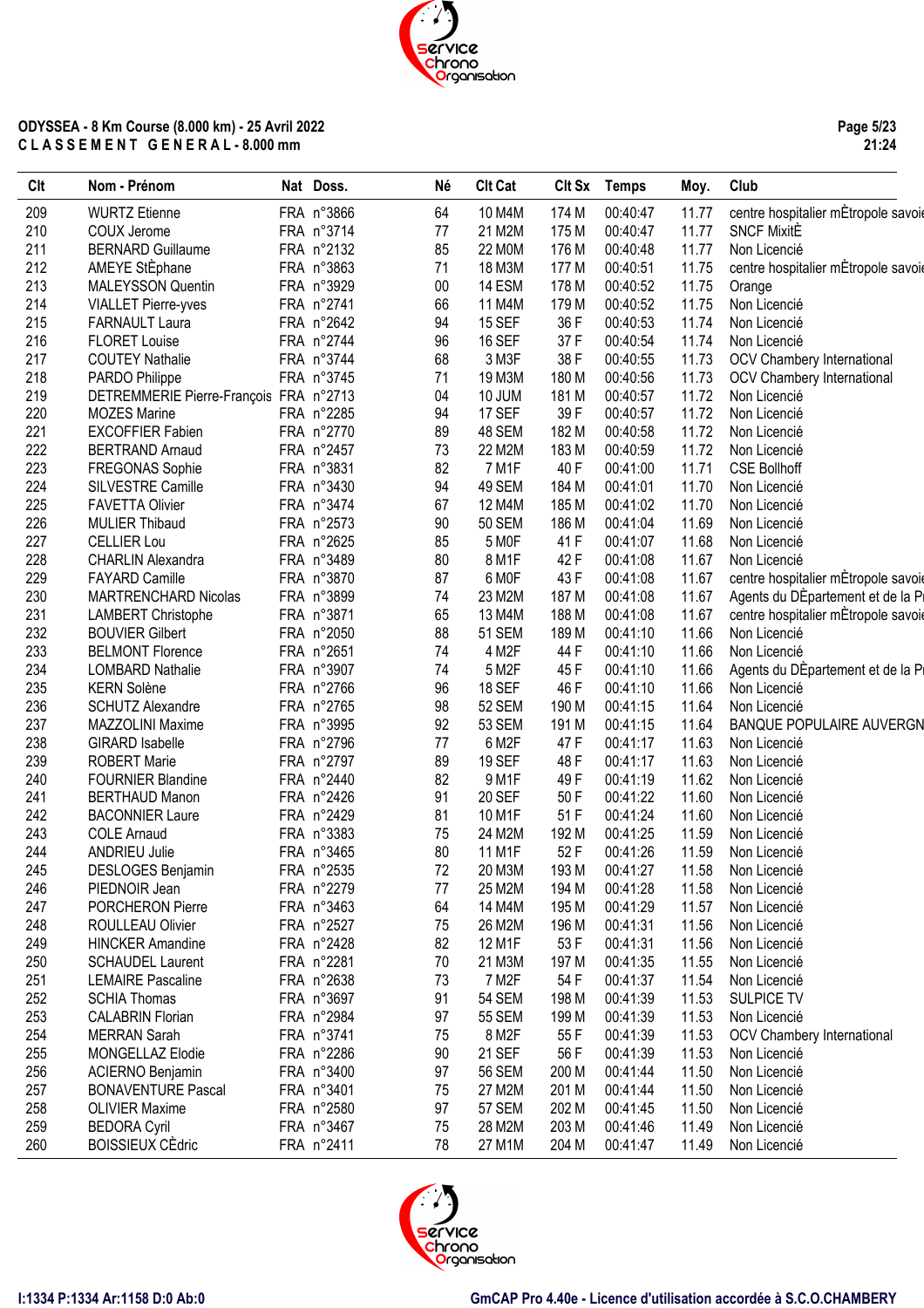**Page 6/23 21:24**

| Clt | Nom - Prénom                        | Nat Doss.  | Né | <b>Clt Cat</b> |       | Clt Sx Temps | Moy.  | Club                                |
|-----|-------------------------------------|------------|----|----------------|-------|--------------|-------|-------------------------------------|
| 261 | DOS REIS Anthony                    | FRA n°2222 | 98 | <b>58 SEM</b>  | 205 M | 00:41:50     | 11.48 | Non Licencié                        |
| 262 | PERONI Alain                        | FRA n°2302 | 68 | 22 M3M         | 206 M | 00:41:52     | 11.47 | Non Licencié                        |
| 263 | SOUQUET-GRUMEY Jordan               | FRA n°2119 | 94 | <b>59 SEM</b>  | 207 M | 00:41:54     | 11.46 | Non Licencié                        |
| 264 | <b>DAVIET Estelle</b>               | FRA n°3862 | 93 | 22 SEF         | 57F   | 00:41:56     | 11.45 | CHS de la Savoie'                   |
| 265 | CHEVALIER Marie edith               | FRA n°2668 | 66 | 2 M4F          | 58 F  | 00:41:57     | 11.45 | Non Licencié                        |
| 266 | <b>GOMEZ Armelle</b>                | FRA n°3814 | 73 | 9 M2F          | 59F   | 00:42:02     | 11.42 | <b>ENEDIS DR ALPES</b>              |
| 267 | <b>FAVIER Yael</b>                  | FRA n°2542 | 06 | 6 CAM          | 208 M | 00:42:05     | 11.41 | Non Licencié                        |
| 268 | <b>BERNARD FRAISSE Aurelie</b>      | FRA n°2484 | 83 | 7 MOF          | 60 F  | 00:42:08     | 11.40 | Non Licencié                        |
| 269 | <b>SCIORTINO Alicia</b>             | FRA n°2568 | 97 | 23 SEF         | 61 F  | 00:42:08     | 11.40 | Non Licencié                        |
| 270 | <b>FRAYSSE Pierre</b>               | FRA n°3850 | 68 | 23 M3M         | 209 M | 00:42:10     | 11.39 | CollEge George SAND                 |
| 271 | <b>CALISTE Natacha</b>              | FRA n°3803 | 81 | 13 M1F         | 62F   | 00:42:18     | 11.35 | <b>Granier Rose</b>                 |
| 272 | KHIRREDINE Katia                    | FRA n°2427 | 87 | 8 MOF          | 63F   | 00:42:19     | 11.35 | Non Licencié                        |
| 273 | SINELLE Delphine                    | FRA n°2762 | 78 | 14 M1F         | 64 F  | 00:42:21     | 11.34 | Non Licencié                        |
| 274 | <b>BALCELLS Andre</b>               | FRA n°2570 | 67 | 15 M4M         | 210 M | 00:42:21     | 11.33 | Non Licencié                        |
| 275 | <b>MARTINS Jose</b>                 | FRA n°2192 | 71 | 24 M3M         | 211 M | 00:42:22     | 11.33 | Non Licencié                        |
| 276 | SCOVOLO Quentin                     | FRA n°2394 | 04 | 11 JUM         | 212 M | 00:42:24     | 11.32 | Non Licencié                        |
| 277 | <b>FILATONDI Francesca</b>          | FRA n°2645 | 78 | 15 M1F         | 65F   | 00:42:26     | 11.31 | Non Licencié                        |
| 278 | <b>GAYRARD Michel</b>               | FRA n°2639 | 77 | 29 M2M         | 213 M | 00:42:31     | 11.29 | Non Licencié                        |
| 279 | <b>GOUPILLE Nicolas</b>             | FRA n°2228 | 94 | 60 SEM         | 214 M | 00:42:33     | 11.28 | Non Licencié                        |
| 280 | <b>GUILLERME Florent</b>            | FRA n°2710 | 80 | 28 M1M         | 215 M | 00:42:34     | 11.28 | Non Licencié                        |
| 281 | <b>MARSANDE Emmanuel</b>            | FRA n°2028 | 69 | 25 M3M         | 216 M | 00:42:35     | 11.27 | Non Licencié                        |
| 282 | <b>BOUTEILLE Margot</b>             | FRA n°2708 | 90 | 24 SEF         | 66 F  | 00:42:36     | 11.27 | Non Licencié                        |
| 283 | <b>BIHLER Christelle</b>            | FRA n°3987 | 71 | 4 M3F          | 67F   | 00:42:38     | 11.26 | CHS de la Savoie                    |
| 284 | <b>LEFILLIATRE David</b>            | FRA n°3997 | 82 | 29 M1M         | 217 M | 00:42:38     | 11.26 | <b>BANQUE POPULAIRE AUVERGN</b>     |
| 285 | <b>THUILLIEZ Vincent</b>            | FRA n°3431 | 99 | 61 SEM         | 218 M | 00:42:39     | 11.26 | Non Licencié                        |
| 286 | LEFRANCOIS COUTURIER Suz FRA n°3651 |            | 85 | 9 MOF          | 68 F  | 00:42:39     | 11.26 | <b>VOLVO DISCOVER GROUP</b>         |
| 287 |                                     | FRA n°2761 | 69 | 26 M3M         | 219 M | 00:42:40     | 11.25 |                                     |
|     | <b>THOMAS Patrick</b>               |            | 71 | 27 M3M         |       |              |       | Non Licencié                        |
| 288 | <b>BERNARD Christophe</b>           | FRA n°2144 |    |                | 220 M | 00:42:40     | 11.25 | Non Licencié                        |
| 289 | <b>FROMONT Marc</b>                 | FRA n°3975 | 63 | 16 M4M         | 221 M | 00:42:41     | 11.25 | cse bollhoff                        |
| 290 | <b>THEOULLE Serge</b>               | FRA n°2343 | 70 | 28 M3M         | 222 M | 00:42:41     | 11.25 | Non Licencié                        |
| 291 | DAZA Angel                          | FRA n°3420 | 96 | 62 SEM         | 223 M | 00:42:42     | 11.24 | Non Licencié                        |
| 292 | <b>DETHUNE Pauline</b>              | FRA n°2078 | 82 | 16 M1F         | 69F   | 00:42:43     | 11.24 | Non Licencié                        |
| 293 | MILLION-BRODAZ Justine              | FRA n°3444 | 04 | 3 JUF          | 70 F  | 00:42:43     | 11.24 | Non Licencié                        |
| 294 | BONY Anna paula                     | FRA n°3657 | 78 | 17 M1F         | 71 F  | 00:42:44     | 11.24 | <b>VOLVO DISCOVER GROUP</b>         |
| 295 | <b>GAUD Mathieu</b>                 | FRA n°3668 | 87 | 23 MOM         | 224 M | 00:42:46     | 11.22 | Team Valromey                       |
| 296 | <b>FAURE Marie</b>                  | FRA n°3669 | 87 | 10 MOF         | 72 F  | 00:42:47     | 11.22 | <b>Team Valromey</b>                |
| 297 | PAOLINI Elisabetta                  | FRA n°2781 | 80 | 18 M1F         | 73 F  | 00:42:47     |       | 11.22 Non Licencié                  |
| 298 | COING-DAGUET Florian                | FRA n°2498 | 88 | 63 SEM         | 225 M | 00:42:48     | 11.22 | Non Licencié                        |
| 299 | <b>HENRY AdEle</b>                  | FRA n°2382 | 98 | <b>25 SEF</b>  | 74 F  | 00:42:48     | 11.22 | Non Licencié                        |
| 300 | <b>MIECH Tristan</b>                | FRA n°3717 | 88 | 64 SEM         | 226 M | 00:42:49     | 11.21 | <b>SNCF MixitE</b>                  |
| 301 | <b>PERENON Bernadette</b>           | FRA n°2223 | 69 | 5 M3F          | 75 F  | 00:42:49     | 11.21 | Non Licencié                        |
| 302 | MASMEJEAN Laura                     | FRA n°2629 | 95 | 26 SEF         | 76 F  | 00:42:50     | 11.21 | Non Licencié                        |
| 303 | <b>COULIBALY Yann</b>               | FRA n°3696 | 94 | 65 SEM         | 227 M | 00:42:56     | 11.18 | <b>SULPICE TV</b>                   |
| 304 | <b>TRIQUET Thomas</b>               | FRA n°3710 | 89 | 66 SEM         | 228 M | 00:42:56     | 11.18 | <b>SNCF MixitE</b>                  |
| 305 | <b>BOILLOT Genevieve</b>            | FRA n°3867 | 69 | 6 M3F          | 77 F  | 00:42:59     | 11.17 | centre hospitalier mÉtropole savoie |
| 306 | <b>BILLAZ Stéphane</b>              | FRA n°2126 | 70 | 29 M3M         | 229 M | 00:43:04     | 11.15 | Non Licencié                        |
| 307 | PICCOLOTTO Sandy                    | FRA n°3849 | 80 | 19 M1F         | 78 F  | 00:43:05     | 11.14 | CollEge George SAND                 |
| 308 | JALLIFFIER-TALMAT Myriam            | FRA n°2330 | 69 | 7 M3F          | 79 F  | 00:43:08     | 11.13 | Non Licencié                        |
| 309 | <b>BIBET Laurence</b>               | FRA n°2467 | 71 | 8 M3F          | 80F   | 00:43:08     | 11.13 | Non Licencié                        |
| 310 | <b>BERTHELOOT Florian</b>           | FRA n°2785 | 90 | 67 SEM         | 230 M | 00:43:10     | 11.12 | Non Licencié                        |
| 311 | <b>CORDIER Severine</b>             | FRA n°3855 | 79 | 20 M1F         | 81 F  | 00:43:10     | 11.12 | <b>CLAS Equipements</b>             |
| 312 | <b>GASSER Magalie</b>               | FRA n°2336 | 80 | 21 M1F         | 82 F  | 00:43:12     | 11.11 | Non Licencié                        |

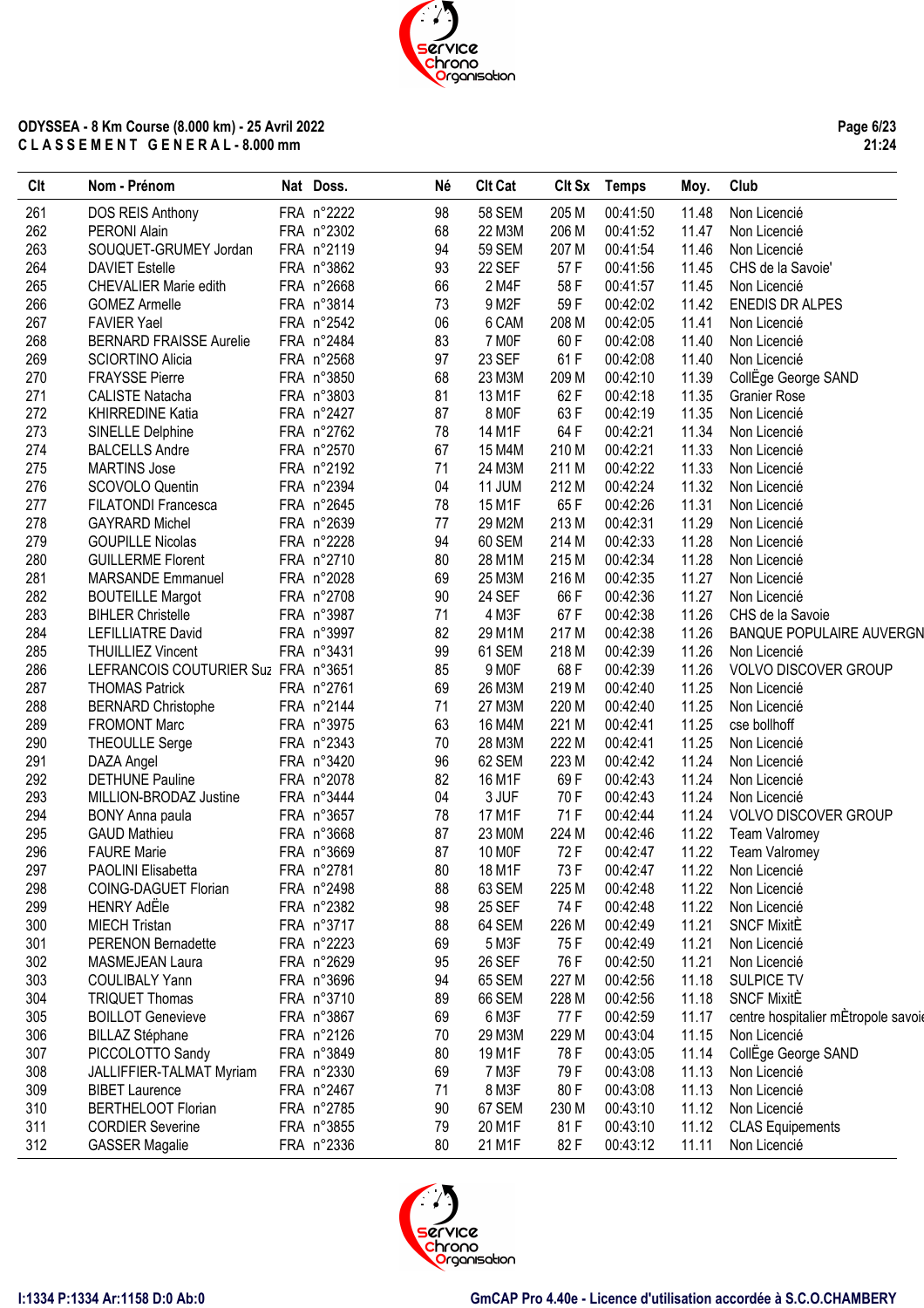

**Page 7/23 21:24**

| Clt | Nom - Prénom                         | Nat Doss.  | Né | <b>Clt Cat</b>      |       | Clt Sx Temps | Moy.  | Club                        |
|-----|--------------------------------------|------------|----|---------------------|-------|--------------|-------|-----------------------------|
| 313 | PETIT LEVET Philippe                 | FRA n°2995 | 65 | 17 M4M              | 231 M | 00:43:12     | 11.11 | Non Licencié                |
| 314 | <b>BOSSARD Elouan</b>                | FRA n°2714 | 06 | 7 CAM               | 232 M | 00:43:13     | 11.11 | Non Licencié                |
| 315 | <b>BEGAGNON Jade</b>                 | FRA n°2771 | 99 | 27 SEF              | 83F   | 00:43:13     | 11.11 | Non Licencié                |
| 316 | <b>BERNARD Fabrice</b>               | FRA n°2790 | 74 | 30 M2M              | 233 M | 00:43:14     | 11.10 | Non Licencié                |
| 317 | DUVERNEY GUICHARD Gerard FRA n°3856  |            | 62 | 7 M <sub>5</sub> M  | 234 M | 00:43:15     | 11.10 | CIS IMMOBILIER CIS PROMOTIC |
| 318 | <b>DUBIEZ FranÁois</b>               | FRA n°2049 | 72 | 30 M3M              | 235 M | 00:43:16     | 11.10 | Non Licencié                |
| 319 | <b>HUBAULT Thalie</b>                | FRA n°2720 | 97 | <b>28 SEF</b>       | 84 F  | 00:43:19     | 11.08 | Non Licencié                |
| 320 | SAVINO RÈmi                          | FRA n°2506 | 01 | 15 ESM              | 236 M | 00:43:19     | 11.08 | Non Licencié                |
| 321 | FAWDRAY Margo                        | FRA n°3455 | 01 | 3 ESF               | 85F   | 00:43:19     | 11.08 | Non Licencié                |
| 322 | <b>TISSOT Eric</b>                   | FRA n°2190 | 74 | 31 M2M              | 237 M | 00:43:22     | 11.07 | Non Licencié                |
| 323 | DROMARD Jean-marie                   | FRA n°2334 | 58 | 8 M5M               | 238 M | 00:43:23     | 11.07 | Non Licencié                |
| 324 | MENU Johann                          | FRA n°2062 | 78 | 30 M1M              | 239 M | 00:43:25     | 11.06 | Non Licencié                |
| 325 | <b>MATRINGE Yann</b>                 | FRA n°3918 | 70 | 31 M3M              | 240 M | 00:43:29     | 11.04 | RENAULT PAYS DE SAVOIE      |
| 326 | <b>GARDET Mélina</b>                 | FRA n°2185 | 80 | 22 M1F              | 86 F  | 00:43:29     | 11.04 | Non Licencié                |
| 327 | <b>MICHEL Caroline</b>               | FRA n°2184 | 77 | 10 M2F              | 87F   | 00:43:29     | 11.04 | Non Licencié                |
| 328 | <b>LESPINASSE Perceval</b>           | FRA n°2335 | 05 | 8 CAM               | 241 M | 00:43:30     | 11.04 | Non Licencié                |
| 329 | <b>CAO</b> Violette                  | FRA n°2739 | 78 | 23 M1F              | 88F   | 00:43:32     | 11.03 | Non Licencié                |
| 330 | <b>SONOT Yves</b>                    | FRA n°2468 | 64 | 18 M4M              | 242 M | 00:43:35     | 11.02 | Non Licencié                |
| 331 | <b>BELLEMIN Gwenael</b>              | FRA n°3681 | 91 | 68 SEM              | 243 M | 00:43:35     | 11.01 | Team Baskets _Calculettes   |
| 332 | DAMASSE Frédérique                   | FRA n°2425 | 77 | 11 M2F              | 89F   | 00:43:36     | 11.01 | Non Licencié                |
| 333 | <b>PETIT Pierre</b>                  | FRA n°3461 | 98 | 69 SEM              | 244 M | 00:43:36     | 11.01 | Non Licencié                |
| 334 | <b>GRAND Nathalie</b>                | FRA n°2599 | 77 | 12 M <sub>2</sub> F | 90F   | 00:43:43     | 10.98 | Non Licencié                |
| 335 | <b>GRAND Emmanuel</b>                | FRA n°2600 | 75 | 32 M2M              | 245 M | 00:43:43     | 10.98 | Non Licencié                |
| 336 | <b>LE GUEN Caroline</b>              | FRA n°3466 | 84 | 11 M <sub>OF</sub>  | 91 F  | 00:43:46     | 10.97 | Non Licencié                |
| 337 |                                      | FRA n°2461 | 89 | 29 SEF              | 92 F  | 00:43:47     | 10.96 | Non Licencié                |
| 338 | DEBONO Magali<br>SEUX-BEVOZ Sandrine | FRA n°2815 | 69 | 9 M3F               | 93 F  | 00:43:50     | 10.95 | Non Licencié                |
| 339 | <b>BOURREAU Damien</b>               | FRA n°3801 | 80 | 31 M1M              | 246 M | 00:43:51     | 10.95 | <b>Granier Rose</b>         |
| 340 | <b>BONJEAN Lisa</b>                  | FRA n°2321 | 03 | 4 JUF               | 94 F  | 00:43:53     | 10.94 | Non Licencié                |
| 341 |                                      | FRA n°2706 | 82 | 24 M1F              | 95F   | 00:43:55     | 10.93 | Non Licencié                |
| 342 | CASADO Alexandra                     |            |    |                     |       |              |       |                             |
|     | PASQUIER Quentin                     | FRA n°2260 | 94 | <b>70 SEM</b>       | 247 M | 00:43:55     | 10.93 | Non Licencié                |
| 343 | <b>CROISSANT Benoit</b>              | FRA n°2332 | 81 | 32 M1M              | 248 M | 00:44:01     | 10.91 | Non Licencié                |
| 344 | <b>MALARD Xavier</b>                 | FRA n°2067 | 77 | 33 M2M              | 249 M | 00:44:02     | 10.90 | Non Licencié                |
| 345 | <b>BRAILLON Lise</b>                 | FRA n°2212 | 94 | 30 SEF              | 96 F  | 00:44:04     | 10.89 | Non Licencié                |
| 346 | MONTEIL Frédéric                     | FRA n°3470 | 73 | 34 M2M              | 250 M | 00:44:08     | 10.88 | Non Licencié                |
| 347 | <b>DORCHIES Elsa</b>                 | FRA n°3921 | 94 | 31 SEF              | 97F   | 00:44:09     | 10.87 | RENAULT PAYS DE SAVOIE      |
| 348 | <b>KRIEGER Camille</b>               | FRA n°2743 | 89 | 32 SEF              | 98 F  | 00:44:14     | 10.85 | Non Licencié                |
| 349 | SERRA Jonathan                       | FRA n°2283 | 86 | 24 M0M              | 251 M | 00:44:14     |       | 10.85 Non Licencié          |
| 350 | PETIT Romain                         | FRA n°2605 | 86 | 25 M0M              | 252 M | 00:44:18     | 10.84 | Non Licencié                |
| 351 | PICQ Nicolas                         | FRA n°3411 | 90 | <b>71 SEM</b>       | 253 M | 00:44:20     | 10.83 | Non Licencié                |
| 352 | <b>BODNAR Valérie</b>                | FRA n°3490 | 73 | 13 M2F              | 99 F  | 00:44:20     | 10.83 | Non Licencié                |
| 353 | <b>SACLIER Enguerrand</b>            | FRA n°3702 | 94 | <b>72 SEM</b>       | 254 M | 00:44:21     | 10.83 | <b>SNCF MixitE</b>          |
| 354 | <b>BALMAIN Stéphanie</b>             | FRA n°2123 | 80 | 25 M1F              | 100 F | 00:44:22     | 10.82 | Non Licencié                |
| 355 | PICQ RÈmy                            | FRA n°2786 | 63 | 19 M4M              | 255 M | 00:44:22     | 10.82 | Non Licencié                |
| 356 | <b>KOBILEZKI Emilie</b>              | FRA n°2348 | 94 | 33 SEF              | 101 F | 00:44:26     | 10.80 | Non Licencié                |
| 357 | <b>COELI Steven</b>                  | FRA n°3376 | 01 | 16 ESM              | 256 M | 00:44:27     | 10.80 | Non Licencié                |
| 358 | MIGUET Jean francois                 | FRA n°2644 | 66 | 20 M4M              | 257 M | 00:44:28     | 10.80 | Non Licencié                |
| 359 | MURE-RAVAUD Steve                    | FRA n°2397 | 78 | 33 M1M              | 258 M | 00:44:28     | 10.80 | Non Licencié                |
| 360 | <b>DIAS Lucia</b>                    | FRA n°2473 | 86 | 12 MOF              | 102 F | 00:44:29     | 10.79 | Non Licencié                |
| 361 | <b>TISSEROND Juliette</b>            | FRA n°3858 | 98 | 34 SEF              | 103 F | 00:44:43     | 10.74 | CIS IMMOBILIER CIS PROMOTIO |
| 362 | <b>CARLIER Magali</b>                | FRA n°2818 | 77 | 14 M2F              | 104 F | 00:44:45     | 10.73 | Non Licencié                |
| 363 | <b>MEUNIER Bruno</b>                 | FRA n°3700 | 61 | 9 M <sub>5</sub> M  | 259 M | 00:44:45     | 10.73 | STEF TRANSPORT ALPES        |
| 364 | PIC StÈphanie                        | FRA n°3800 | 82 | 26 M1F              | 105F  | 00:44:51     | 10.70 | <b>Granier Rose</b>         |

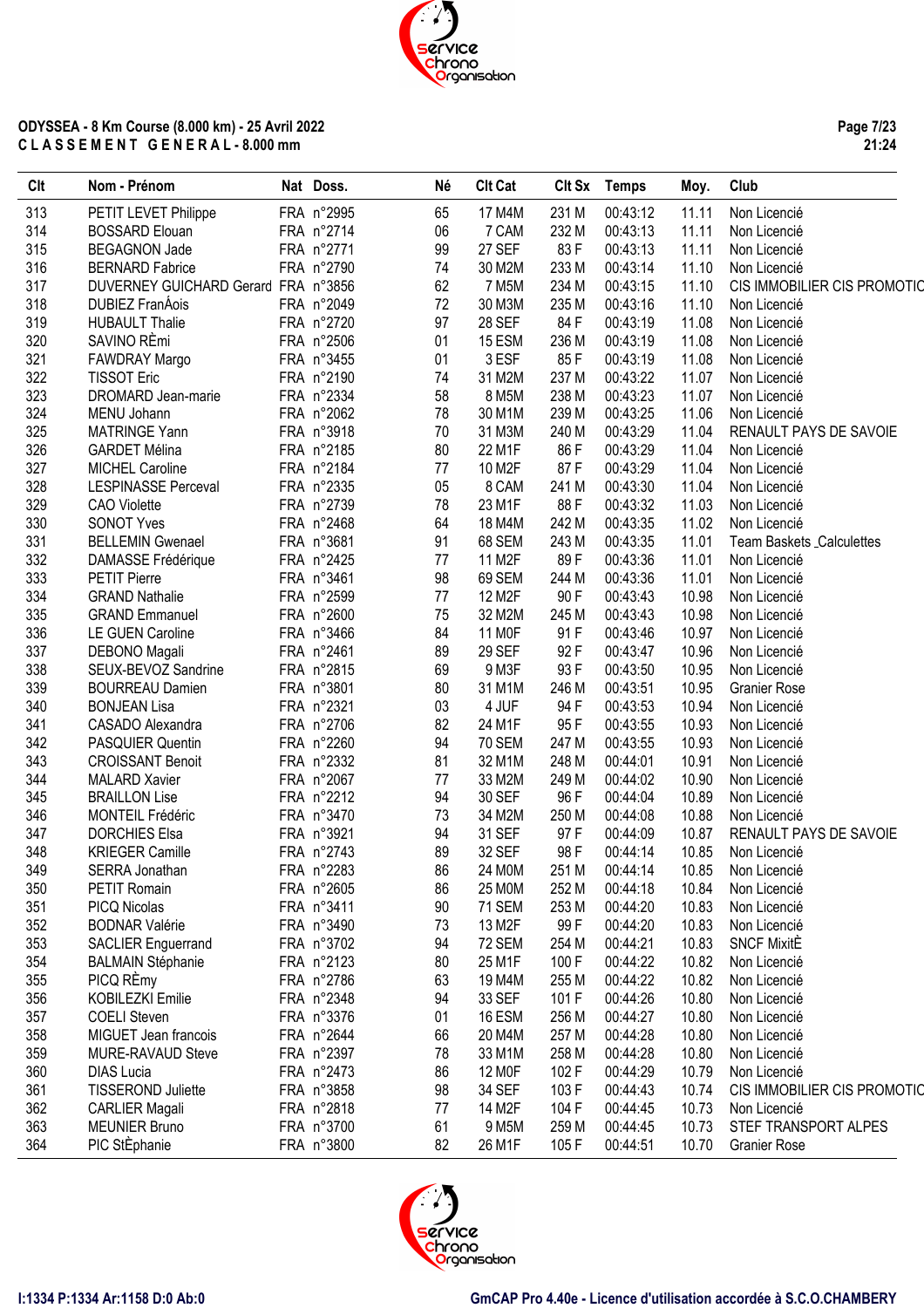**Page 8/23 21:24**

| Clt | Nom - Prénom                 | Nat Doss.  | Né | <b>Clt Cat</b>      |       | Clt Sx Temps | Moy.  | Club                                |
|-----|------------------------------|------------|----|---------------------|-------|--------------|-------|-------------------------------------|
| 365 | VIAL TÈrence                 | FRA n°2595 | 91 | 73 SEM              | 260 M | 00:44:51     | 10.70 | Non Licencié                        |
| 366 | LOZACHMEUR Rodolphe          | FRA n°2619 | 92 | <b>74 SEM</b>       | 261 M | 00:44:52     | 10.70 | Non Licencié                        |
| 367 | AMORAVIETA Laurent           | FRA n°2695 | 68 | 32 M3M              | 262 M | 00:44:56     | 10.68 | Non Licencié                        |
| 368 | <b>BAUD LAVIGNE Fabienne</b> | FRA n°3927 | 74 | 15 M <sub>2</sub> F | 106 F | 00:44:57     | 10.68 | RENAULT PAYS DE SAVOIE              |
| 369 | <b>TRAMBOUZE Xavier</b>      | FRA n°2775 | 72 | 33 M3M              | 263 M | 00:44:58     | 10.68 | Non Licencié                        |
| 370 | JOUSSET Thomas               | FRA n°3859 | 95 | <b>75 SEM</b>       | 264 M | 00:45:01     | 10.67 | CIS IMMOBILIER CIS PROMOTIC         |
| 371 | <b>SENGLER Annie</b>         | FRA n°2299 | 61 | 1 M <sub>5</sub> F  | 107 F | 00:45:01     | 10.66 | Non Licencié                        |
| 372 | <b>RATTIN Gregory</b>        | FRA n°2178 | 77 | 35 M2M              | 265 M | 00:45:04     | 10.65 | Non Licencié                        |
| 373 | <b>DEMICHEL Cindy</b>        | FRA n°3404 | 91 | 35 SEF              | 108 F | 00:45:04     | 10.65 | Non Licencié                        |
| 374 | <b>CROUET Pauline</b>        | FRA n°2154 | 78 | 27 M1F              | 109F  | 00:45:04     | 10.65 | Non Licencié                        |
| 375 | <b>DELATTRE Fabienne</b>     | FRA n°2500 | 67 | 3 M4F               | 110F  | 00:45:07     | 10.64 | Non Licencié                        |
| 376 | <b>GUGLIELMI Catherine</b>   | FRA n°2242 | 66 | 4 M4F               | 111 F | 00:45:08     | 10.64 | Non Licencié                        |
| 377 | <b>RASSAT Aline</b>          | FRA n°2687 | 82 | 28 M1F              | 112F  | 00:45:09     | 10.63 | Non Licencié                        |
| 378 | ADJADJ Céline                | FRA n°3991 | 72 | 10 M3F              | 113F  | 00:45:10     | 10.63 | C.S.E. Cristal Habitat              |
| 379 | LAPIERRE Jonathan            | FRA n°3784 | 99 | <b>76 SEM</b>       | 266 M | 00:45:10     | 10.63 | Groupe SR Conseil                   |
| 380 | <b>LAPIERRE Anthony</b>      | FRA n°3952 | 01 | 17 ESM              | 267 M | 00:45:10     | 10.63 | Groupe SR Conseil                   |
| 381 | <b>FAURE Lisa</b>            | FRA n°2627 | 03 | 5 JUF               | 114 F | 00:45:10     | 10.63 | Non Licencié                        |
| 382 | <b>ADRIEN Blenet</b>         | FRA n°2588 | 89 | 77 SEM              | 268 M | 00:45:12     | 10.62 | Non Licencié                        |
| 383 | <b>MIDALI Laura</b>          | FRA n°2547 | 97 | 36 SEF              | 115F  | 00:45:17     | 10.60 | Non Licencié                        |
| 384 | <b>WILSON Sarah</b>          | FRA n°3492 | 76 | 16 M <sub>2</sub> F | 116 F | 00:45:18     | 10.60 | Non Licencié                        |
| 385 | <b>BLANCHET Baptiste</b>     | FRA n°3751 | 06 | 9 CAM               | 269 M | 00:45:18     | 10.60 | MÈdipUle de Savoie / Institut du Se |
| 386 | <b>COURTIN Sylvie</b>        | FRA n°3438 | 42 | 1 M9F               | 117 F | 00:45:19     | 10.59 | Non Licencié                        |
| 387 | <b>CHARLES-VALLET Mateo</b>  | FRA n°3667 | 94 | <b>78 SEM</b>       | 270 M | 00:45:21     | 10.59 | <b>TERA Environnement</b>           |
| 388 | <b>BLANC Karen</b>           | FRA n°3664 | 82 | 29 M1F              | 118F  | 00:45:21     | 10.59 | <b>TERA Environnement</b>           |
| 389 | <b>BOURGET Cecile</b>        | FRA n°3735 | 76 | 17 M <sub>2</sub> F | 119F  | 00:45:22     | 10.58 | OCV Chambery International          |
| 390 | <b>MENDUNI Emma</b>          | FRA n°2615 | 98 | 37 SEF              | 120 F | 00:45:25     | 10.57 | Non Licencié                        |
| 391 | <b>MASSON Valerie</b>        | FRA n°2463 | 75 | 18 M <sub>2</sub> F | 121 F | 00:45:27     | 10.56 | Non Licencié                        |
| 392 | ALBRIEUX Anne sophie         | FRA n°2478 | 88 | 38 SEF              | 122F  | 00:45:27     | 10.56 | Non Licencié                        |
| 393 | <b>BATTENTIER Frédérique</b> | FRA n°2004 | 80 | 30 M1F              | 123F  | 00:45:36     | 10.53 | Non Licencié                        |
| 394 | PEYRESSATRE Thierry          | FRA n°3882 | 69 | 34 M3M              | 271 M | 00:45:36     | 10.53 | Amicale SDIS73                      |
| 395 | <b>BEAUJEAN Emilie</b>       | FRA n°3658 | 97 | 39 SEF              | 124 F | 00:45:38     | 10.52 | VACANCEOLE                          |
| 396 | THOMASSET Laurent            | FRA n°2181 | 74 | 36 M2M              | 272 M | 00:45:39     | 10.52 | Non Licencié                        |
| 397 | <b>BESSON CÈline</b>         | FRA n°2590 | 88 | <b>40 SEF</b>       | 125F  | 00:45:42     | 10.50 | Non Licencié                        |
| 398 | <b>GAMBIER Annabelle</b>     | FRA n°2703 | 74 | 19 M2F              | 126 F | 00:45:43     | 10.50 | Non Licencié                        |
| 399 | <b>MACCIONI Laetitia</b>     | FRA n°3375 | 83 | 13 MOF              | 127 F | 00:45:50     | 10.47 | Non Licencié                        |
| 400 | <b>CHATEL Angelie</b>        | FRA n°2486 | 05 | 2 CAF               | 128 F | 00:45:55     | 10.45 | Non Licencié                        |
| 401 | <b>NEVEUX Gregory</b>        | FRA n°2613 | 84 | 26 M0M              | 273 M | 00:45:58     | 10.44 | Non Licencié                        |
| 402 | <b>COVAREL Christine</b>     | FRA n°3397 | 68 | 11 M3F              | 129 F | 00:45:59     | 10.44 | Non Licencié                        |
| 403 | <b>MERLIER Paola</b>         | FRA n°2362 | 97 | 41 SEF              | 130 F | 00:45:59     | 10.44 | Non Licencié                        |
| 404 | <b>DEMAREST Nelly</b>        | FRA n°2814 | 88 | 42 SEF              | 131 F | 00:46:00     | 10.44 | Non Licencié                        |
| 405 | <b>FAIVRE Nolwenn</b>        | FRA n°3647 | 89 | 43 SEF              | 132 F | 00:46:00     | 10.44 | VOLVO DISCOVER GROUP                |
| 406 | CHAMOUX Julien               | FRA n°3646 | 82 | 34 M1M              | 274 M | 00:46:01     | 10.43 | VOLVO DISCOVER GROUP                |
| 407 | <b>CAMPOURCY Anaelle</b>     | FRA n°2816 | 91 | 44 SEF              | 133 F | 00:46:01     | 10.43 | Non Licencié                        |
| 408 | <b>CRESPEL Benoit</b>        | FRA n°3923 | 79 | 35 M1M              | 275 M | 00:46:03     | 10.43 | RENAULT PAYS DE SAVOIE              |
| 409 | <b>LLUCH Laura</b>           | FRA n°2778 | 96 | 45 SEF              | 134 F | 00:46:06     | 10.41 | Non Licencié                        |
| 410 | LEPROVOST Serge              | FRA n°3395 | 53 | 1 M6M               | 276 M | 00:46:08     | 10.41 | Non Licencié                        |
| 411 |                              | FRA n°2558 | 89 | <b>79 SEM</b>       | 277 M | 00:46:08     | 10.41 |                                     |
|     | <b>FELT Thibault</b>         |            |    |                     |       |              |       | Non Licencié                        |
| 412 | <b>SEBI Carine</b>           | FRA n°2342 | 81 | 31 M1F              | 135 F | 00:46:09     | 10.40 | Non Licencié                        |
| 413 | SOCQUET-JUGLARD Oksana       | FRA n°2141 | 95 | 46 SEF              | 136 F | 00:46:11     | 10.39 | Non Licencié                        |
| 414 | <b>DESSUP Daniel</b>         | FRA n°2163 | 57 | 2 M6M               | 278 M | 00:46:12     | 10.39 | Non Licencié                        |
| 415 | <b>TUFFERY Cendrine</b>      | FRA n°2554 | 74 | 20 M2F              | 137 F | 00:46:15     | 10.38 | Non Licencié                        |
| 416 | <b>FOURNIER Marion</b>       | FRA n°2551 | 84 | 14 M <sub>OF</sub>  | 138 F | 00:46:16     | 10.38 | Non Licencié                        |

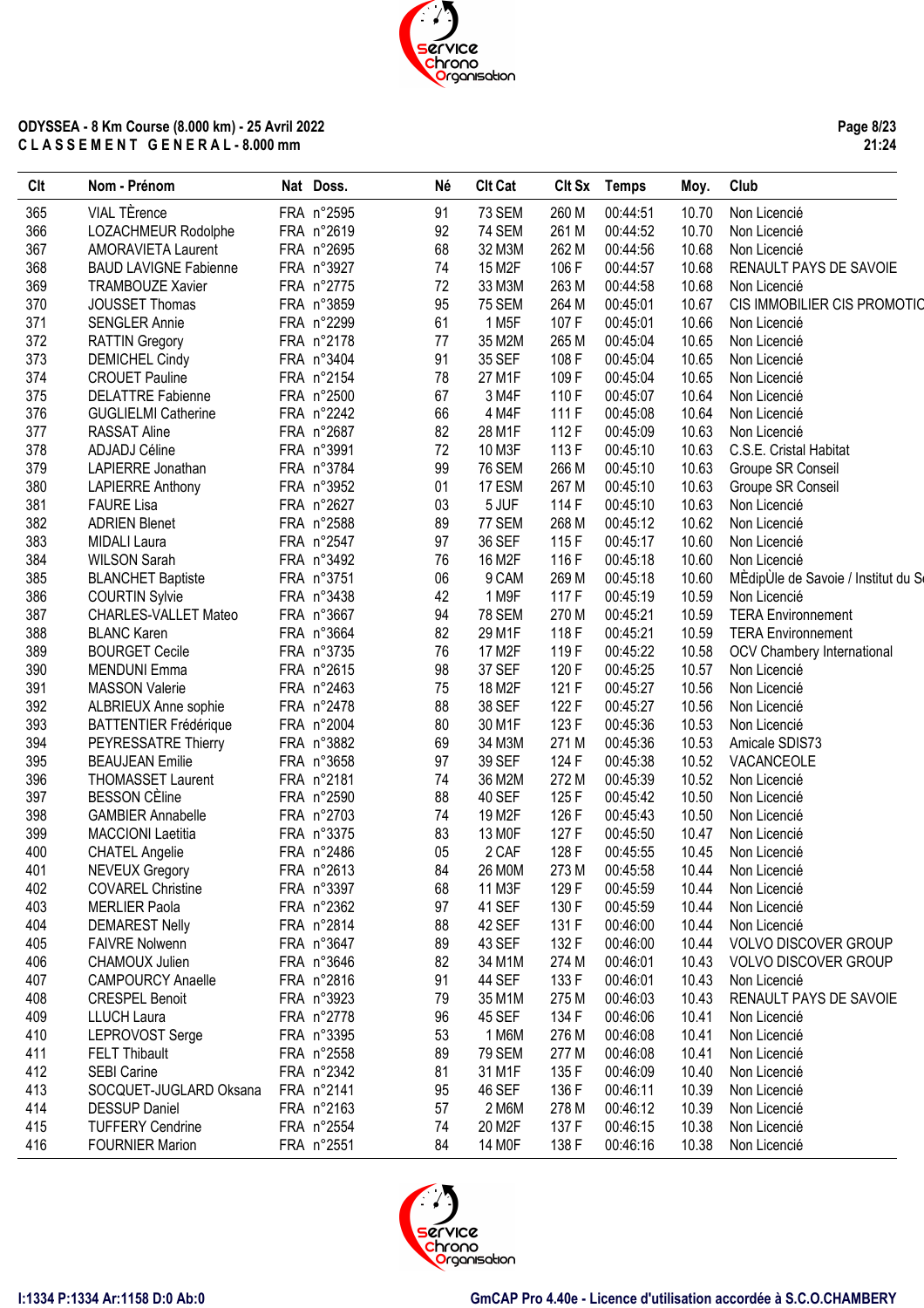**Page 9/23 21:24**

| Clt | Nom - Prénom                 | Nat Doss.  | Né | <b>Clt Cat</b>     | Clt Sx | Temps    | Moy.  | Club                            |
|-----|------------------------------|------------|----|--------------------|--------|----------|-------|---------------------------------|
| 417 | <b>MANGEOLLE Elise</b>       | FRA n°2582 | 85 | 15 MOF             | 139 F  | 00:46:16 | 10.38 | Non Licencié                    |
| 418 | <b>GROS-DAILLON Laurence</b> | FRA n°3828 | 72 | 12 M3F             | 140 F  | 00:46:17 | 10.37 | <b>CSE Bollhoff</b>             |
| 419 | ZARO Amandine                | FRA n°3992 | 83 | 16 MOF             | 141 F  | 00:46:19 | 10.36 | <b>BANQUE POPULAIRE AUVERGN</b> |
| 420 | <b>GAUZIN Guillaume</b>      | FRA n°2217 | 88 | 80 SEM             | 279 M  | 00:46:31 | 10.32 | Non Licencié                    |
| 421 | <b>JOUAN Gwenaelle</b>       | FRA n°2691 | 98 | 47 SEF             | 142 F  | 00:46:31 | 10.32 | Non Licencié                    |
| 422 | <b>IBANEZ HÈIËne</b>         | FRA n°2621 | 92 | 48 SEF             | 143 F  | 00:46:31 | 10.32 | Non Licencié                    |
| 423 | CATTANEO Cattaneo            | FRA n°2756 | 77 | 21 M2F             | 144 F  | 00:46:37 | 10.30 | Non Licencié                    |
| 424 | <b>MACABIES Annabelle</b>    | FRA n°3834 | 77 | 22 M2F             | 145F   | 00:46:39 | 10.29 | <b>CSE Bollhoff</b>             |
| 425 | <b>DESPRES Renaud</b>        | FRA n°2669 | 61 | 10 M5M             | 280 M  | 00:46:40 | 10.29 | Non Licencié                    |
| 426 | <b>BERNARD Laurine</b>       | FRA n°2371 | 97 | 49 SEF             | 146 F  | 00:46:43 | 10.28 | Non Licencié                    |
| 427 | VERDONNET Chloé              | FRA n°3462 | 98 | <b>50 SEF</b>      | 147 F  | 00:46:43 | 10.28 | Non Licencié                    |
| 428 | <b>NORELLI Anna</b>          | FRA n°2681 | 81 | 32 M1F             | 148 F  | 00:46:43 | 10.28 | Non Licencié                    |
| 429 | <b>GESBERT Lorine</b>        | FRA n°3805 | 05 | 3 CAF              | 149F   | 00:46:44 | 10.27 | <b>Granier Rose</b>             |
| 430 | <b>DEMANGE Emilie</b>        | FRA n°2684 | 81 | 33 M1F             | 150 F  | 00:46:47 | 10.26 | Non Licencié                    |
| 431 | <b>GRAILLAT Laurence</b>     | FRA n°2557 | 73 | 23 M2F             | 151 F  | 00:46:49 | 10.26 | Non Licencié                    |
| 432 | <b>WEILL Alexandre</b>       | FRA n°3915 | 88 | 81 SEM             | 281 M  | 00:46:50 | 10.25 | RENAULT PAYS DE SAVOIE          |
| 433 | VANDEPONSEELE Alexandre      | FRA n°2564 | 93 | 82 SEM             | 282 M  | 00:46:50 | 10.25 | Non Licencié                    |
| 434 | <b>GIRARDIN Celine</b>       | FRA n°3809 | 80 | 34 M1F             | 152 F  | 00:46:52 | 10.24 | <b>ENEDIS DR ALPES</b>          |
| 435 | <b>KERN Gilles</b>           | FRA n°2763 | 66 | 21 M4M             | 283 M  | 00:46:53 | 10.24 |                                 |
|     |                              |            |    |                    |        |          | 10.24 | Non Licencié                    |
| 436 | <b>KERN Adrienne</b>         | FRA n°2764 | 64 | 5 M4F              | 153 F  | 00:46:53 |       | Non Licencié                    |
| 437 | <b>BRUET Mallyss</b>         | FRA n°2120 | 05 | 4 CAF              | 154 F  | 00:46:53 | 10.24 | Non Licencié                    |
| 438 | PEREZ William                | FRA n°3766 | 03 | 12 JUM             | 284 M  | 00:46:55 | 10.23 | LycEe Monge                     |
| 439 | <b>GAMAIN Frederic</b>       | FRA n°2587 | 64 | 22 M4M             | 285 M  | 00:46:55 | 10.23 | Non Licencié                    |
| 440 | <b>MURET Aude</b>            | FRA n°2010 | 98 | <b>51 SEF</b>      | 155F   | 00:46:55 | 10.23 | Non Licencié                    |
| 441 | <b>GRAVIER Stéphan</b>       | FRA n°2405 | 82 | 36 M1M             | 286 M  | 00:46:56 | 10.23 | Non Licencié                    |
| 442 | <b>BILLAZ Clothilde</b>      | FRA n°2216 | 01 | 4 ESF              | 156 F  | 00:46:56 | 10.23 | Non Licencié                    |
| 443 | <b>WAROQUET Anne-laure</b>   | FRA n°2127 | 87 | 17 M <sub>OF</sub> | 157 F  | 00:46:57 | 10.23 | Non Licencié                    |
| 444 | <b>VOYRON Clement</b>        | FRA n°3698 | 93 | 83 SEM             | 287 M  | 00:46:57 | 10.23 | STEF TRANSPORT ALPES            |
| 445 | JR'ME Gajovic                | FRA n°2680 | 86 | <b>27 MOM</b>      | 288 M  | 00:46:57 | 10.22 | Non Licencié                    |
| 446 | TASSAN-ZANIN Jean-louis      | FRA n°3683 | 76 | 37 M2M             | 289 M  | 00:46:59 | 10.22 | Team Baskets _Calculettes       |
| 447 | FLAVENS Jean francois        | FRA n°2583 | 77 | 38 M2M             | 290 M  | 00:46:59 | 10.22 | Non Licencié                    |
| 448 | <b>MERLIN GErard</b>         | FRA n°2671 | 56 | 3 M6M              | 291 M  | 00:47:01 | 10.21 | Non Licencié                    |
| 449 | ROCCHIA Noelle               | FRA n°2607 | 67 | 6 M4F              | 158 F  | 00:47:01 | 10.21 | Non Licencié                    |
| 450 | WAROQUET Pierre-alexandre    | FRA n°2128 | 82 | 37 M1M             | 292 M  | 00:47:04 | 10.20 | Non Licencié                    |
| 451 | <b>SALL</b> »S Pierre        | FRA n°2811 | 81 | 38 M1M             | 293 M  | 00:47:05 | 10.20 | Non Licencié                    |
| 452 | LOSHAJ Qendresa              | FRA n°3479 | 89 | <b>52 SEF</b>      | 159F   | 00:47:08 | 10.18 | Non Licencié                    |
| 453 | <b>LEMOINE Loic</b>          | FRA n°3643 | 68 | 35 M3M             | 294 M  | 00:47:09 | 10.18 | VOLVO DISCOVER GROUP            |
| 454 | DAVID Philippe               | FRA n°3984 | 65 | 23 M4M             | 295 M  | 00:47:12 | 10.17 | CHS de la Savoie                |
| 455 | RODRIGUEZ Etienne            | FRA n°2536 | 67 | 24 M4M             | 296 M  | 00:47:12 | 10.17 | Non Licencié                    |
| 456 | VACCARO Jeremy               | FRA n°3989 | 88 | 84 SEM             | 297 M  | 00:47:12 | 10.17 | CHS de la Savoie                |
| 457 | PIAZZON Pauline              | FRA n°3650 | 89 | 53 SEF             | 160 F  | 00:47:13 | 10.17 | <b>VOLVO DISCOVER GROUP</b>     |
| 458 | MESSIER Sarah                | FRA n°3825 | 95 | 54 SEF             | 161 F  | 00:47:14 | 10.17 | <b>DUNI SARL</b>                |
| 459 | PONT Hélène                  | FRA n°3982 | 71 | 13 M3F             | 162 F  | 00:47:14 | 10.16 | CHS de la Savoie                |
| 460 | BIASOTTO Loredana            | FRA n°3988 | 84 | 18 MOF             | 163 F  | 00:47:14 | 10.16 | CHS de la Savoie                |
| 461 | <b>FAVRE Fanny</b>           | FRA n°2472 | 96 | 55 SEF             | 164 F  | 00:47:14 | 10.16 | Non Licencié                    |
| 462 | <b>BLOCIER Fleur</b>         | FRA n°3798 | 75 | 24 M2F             | 165 F  | 00:47:15 | 10.16 | <b>Granier Rose</b>             |
| 463 | <b>THEOULLE Antonin</b>      | FRA n°3432 | 05 | 10 CAM             | 298 M  | 00:47:16 | 10.16 | Non Licencié                    |
| 464 | <b>TAILLARD Patrice</b>      | FRA n°2998 | 57 | 4 M6M              | 299 M  | 00:47:17 | 10.15 | Non Licencié                    |
| 465 | DUCRUET CIÈment              | FRA n°3652 | 93 | 85 SEM             | 300 M  | 00:47:18 | 10.15 | VOLVO DISCOVER GROUP            |
| 466 | ROLL Loic                    | FRA n°2040 | 91 | <b>86 SEM</b>      | 301 M  | 00:47:19 | 10.15 | Non Licencié                    |
| 467 | <b>KEISER OcEane</b>         | FRA n°2438 | 01 | 5 ESF              | 166 F  | 00:47:20 | 10.14 | Non Licencié                    |
| 468 | <b>TEILLOT Laurine</b>       | FRA n°2131 | 98 | 56 SEF             | 167 F  | 00:47:25 | 10.12 | Non Licencié                    |
|     |                              |            |    |                    |        |          |       |                                 |

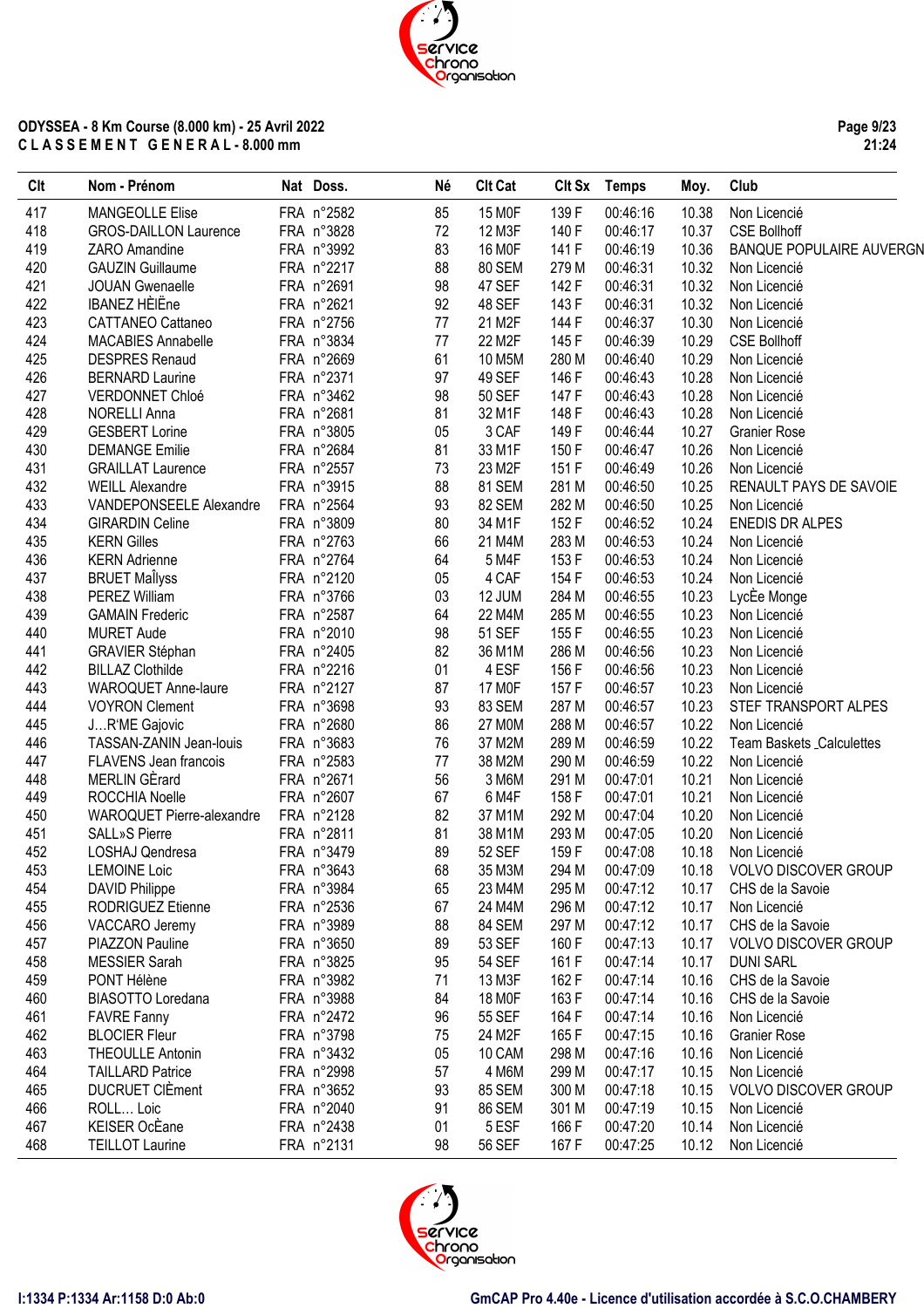**Page 10/23 21:24**

| Clt | Nom - Prénom                    | Nat Doss.        | Né | <b>Clt Cat</b>     | Clt Sx | <b>Temps</b> | Moy.  | Club                                |
|-----|---------------------------------|------------------|----|--------------------|--------|--------------|-------|-------------------------------------|
| 469 | BERTHET-RAMBAUD Melanie         | FRA n°3684       | 83 | 19 M <sub>OF</sub> | 168 F  | 00:47:26     | 10.12 | Team Baskets Calculettes            |
| 470 | <b>CLERC Amandine</b>           | FRA n°2115       | 83 | 20 M <sub>OF</sub> | 169F   | 00:47:28     | 10.12 | Non Licencié                        |
| 471 | <b>ROTON</b> Isabelle           | FRA n°3723       | 59 | 2 M <sub>5</sub> F | 170 F  | 00:47:31     | 10.10 | Rio Tinto Aluminium Pechiney        |
| 472 | <b>FOLLIET Sabine</b>           | FRA n°2483       | 66 | 7 M4F              | 171 F  | 00:47:31     | 10.10 | Non Licencié                        |
| 473 | <b>TROUILLER Yvette</b>         | FRA n°3724       | 65 | 8 M4F              | 172F   | 00:47:31     | 10.10 | Rio Tinto Aluminium Pechiney        |
| 474 | <b>GILLON CEline</b>            | FRA n°3847       | 73 | 25 M2F             | 173F   | 00:47:33     | 10.10 | CollEge George SAND                 |
| 475 | SALVAGIOTTI David               | FRA n°2114       | 79 | 39 M1M             | 302 M  | 00:47:33     | 10.10 | Non Licencié                        |
| 476 | ROULLEAU Julia                  | FRA n°2526       | 79 | 35 M1F             | 174 F  | 00:47:35     | 10.09 | Non Licencié                        |
| 477 | <b>MARIE Benoit</b>             | FRA n°2631       | 75 | 39 M2M             | 303 M  | 00:47:36     | 10.09 | Non Licencié                        |
| 478 | <b>LETOUBLON Delphine</b>       | FRA n°2513       | 96 | <b>57 SEF</b>      | 175 F  | 00:47:37     | 10.08 | Non Licencié                        |
| 479 | <b>FOURCADE Patricia</b>        | FRA n°2514       | 65 | 9 M4F              | 176 F  | 00:47:37     | 10.08 | Non Licencié                        |
| 480 | <b>LONARDONI Loic</b>           | FRA n°3865       | 83 | 28 M0M             | 304 M  | 00:47:37     | 10.08 | centre hospitalier mÉtropole savoie |
| 481 | <b>BROUSSE Laurence</b>         | FRA n°2385       | 74 | 26 M2F             | 177 F  | 00:47:38     | 10.08 | Non Licencié                        |
| 482 | PACALET Alexandrea              | FRA n°2712       | 76 | 27 M2F             | 178 F  | 00:47:38     | 10.08 | Non Licencié                        |
| 483 | <b>CONIL Aurelie</b>            | FRA n°2711       | 80 | 36 M1F             | 179F   | 00:47:38     | 10.08 | Non Licencié                        |
| 484 | <b>BOUFAYAYA Hocine</b>         | FRA n°2735       | 77 | 40 M2M             | 305 M  | 00:47:38     | 10.08 | Non Licencié                        |
| 485 | <b>CHABROL Magali</b>           | FRA n°3985       | 73 | 28 M2F             | 180 F  | 00:47:43     | 10.06 | CHS de la Savoie                    |
| 486 | JOUANNIGOT Nolwenn              | FRA n°2662       | 81 | 37 M1F             | 181 F  | 00:47:44     | 10.06 | Non Licencié                        |
| 487 | LE PRUNENEC Olivier             | FRA n°3712       | 75 | 41 M2M             | 306 M  | 00:47:47     | 10.05 | <b>SNCF MixitE</b>                  |
| 488 | SAINT BONNET Delphine           | FRA n°3398       | 82 | 38 M1F             | 182F   | 00:47:47     | 10.05 | Non Licencié                        |
| 489 | SINDOU Aude                     | FRA n°3422       | 77 | 29 M2F             | 183 F  | 00:47:47     | 10.05 | Non Licencié                        |
| 490 | <b>ROZAN Philippe</b>           | FRA n°2444       | 82 | 40 M1M             | 307 M  | 00:47:48     | 10.04 | Non Licencié                        |
| 491 | <b>JONNIER Estelle</b>          | FRA n°2768       | 76 | 30 M2F             | 184 F  | 00:47:49     | 10.04 | Non Licencié                        |
| 492 | <b>VASSEL Sandrine</b>          | FRA n°2408       | 75 | 31 M2F             | 185F   | 00:47:50     | 10.04 | Non Licencié                        |
| 493 | <b>BAUP Claire</b>              | FRA n°3848       | 72 | 14 M3F             | 186 F  | 00:47:50     | 10.04 | CollEge George SAND                 |
| 494 | <b>ROUX Christelle</b>          | FRA n°3496       | 68 | 15 M3F             | 187 F  | 00:47:52     | 10.03 | Non Licencié                        |
| 495 | ?Dossard #1258000497            | FRA n°1258000497 |    | 87 SEM             | 308 M  | 00:47:53     | 10.03 | Non Licencié                        |
| 496 | <b>MURPHY Elizabeth</b>         | FRA n°2042       | 97 | <b>58 SEF</b>      | 188 F  | 00:47:57     | 10.01 | Non Licencié                        |
| 497 | <b>FAVRE</b> Serge              | FRA n°3747       | 65 | 25 M4M             | 309 M  | 00:47:58     | 10.01 | <b>OCV Chambery International</b>   |
| 498 | PEREYRON Eva                    | FRA n°2035       | 95 | <b>59 SEF</b>      | 189F   | 00:47:58     | 10.01 | Non Licencié                        |
| 499 | <b>RODRIGUES Gaelle</b>         | FRA n°2443       | 90 | 60 SEF             | 190 F  | 00:47:58     | 10.01 | Non Licencié                        |
| 500 | <b>LORTJEAN Maryline</b>        | FRA n°3718       | 87 | 21 M <sub>OF</sub> | 191 F  | 00:48:01     | 10.00 | <b>SNCF MixitE</b>                  |
| 501 | DUPORT-ROSAND Emilie            | FRA n°2396       | 79 | 39 M1F             | 192 F  | 00:48:01     | 10.00 | Non Licencié                        |
| 502 | SEJOURNE Léa                    | FRA n°2137       | 97 | 61 SEF             | 193 F  | 00:48:02     | 10.00 | Non Licencié                        |
| 503 | <b>TEILLOT Lisa</b>             | FRA n°2130       | 01 | 6 ESF              | 194 F  | 00:48:02     | 9.99  | Non Licencié                        |
| 504 | <b>PERRIER Lilas</b>            | FRA n°2470       | 04 | 6 JUF              | 195F   | 00:48:02     | 9.99  | Non Licencié                        |
| 505 | <b>MEA Nicolas</b>              | FRA n°2356       | 80 | 41 M1M             | 310 M  | 00:48:02     | 9.99  | Non Licencié                        |
| 506 | <b>TEILLOT Angele</b>           | FRA n°2129       | 68 | 16 M3F             | 196 F  | 00:48:02     | 9.99  | Non Licencié                        |
| 507 | <b>DECROUY Quentin</b>          | FRA n°2448       | 94 | 88 SEM             | 311 M  | 00:48:03     | 9.99  | Non Licencié                        |
| 508 | <b>BAILLEUX Clarisse</b>        | FRA n°3772       | 89 | 62 SEF             | 197 F  | 00:48:04     | 9.99  | Les Grolles                         |
| 509 | <b>BOFFARD Laetitia</b>         | FRA n°2646       | 81 | 40 M1F             | 198 F  | 00:48:07     | 9.98  | Non Licencié                        |
| 510 | PIN Davina                      | FRA n°2750       | 83 | 22 M <sub>OF</sub> | 199 F  | 00:48:07     | 9.98  | Non Licencié                        |
| 511 | PERNOUD-PORTE Nathalie          | FRA n°2748       | 84 | 23 M0F             | 200 F  | 00:48:07     | 9.98  |                                     |
| 512 | SID-AHMED Abdel karim           | FRA n°2817       | 73 | 42 M2M             | 312 M  | 00:48:08     | 9.98  | Non Licencié<br>Non Licencié        |
| 513 | <b>ARENE Jennifer</b>           | FRA n°2081       | 83 | 24 M <sub>OF</sub> | 201 F  | 00:48:08     | 9.97  | Non Licencié                        |
| 514 | <b>BIZEL Patricia</b>           | FRA n°2700       | 61 | 3 M <sub>5</sub> F | 202F   | 00:48:09     | 9.97  |                                     |
|     |                                 |                  |    |                    |        |              |       | Non Licencié                        |
| 515 | <b>TILLOUX Dorian</b>           | FRA n°2293       | 87 | 29 M0M             | 313 M  | 00:48:09     | 9.97  | Non Licencié                        |
| 516 | <b>BIZOUARD Philippe</b>        | FRA n°2297       | 71 | 36 M3M             | 314 M  | 00:48:10     | 9.97  | Non Licencié                        |
| 517 | <b>DEPOLLIER Marie Clotilde</b> | FRA n°3487       | 72 | 17 M3F             | 203 F  | 00:48:11     | 9.96  | Non Licencié                        |
| 518 | SICARD Nathalie                 | FRA n°2118       | 75 | 32 M2F             | 204 F  | 00:48:12     | 9.96  | Non Licencié                        |
| 519 | <b>GOMES DE OLIVEIRA Vitor</b>  | FRA n°3711       | 96 | 89 SEM             | 315 M  | 00:48:15     | 9.95  | <b>SNCF MixitE</b>                  |
| 520 | <b>THOMAS Pierre</b>            | FRA n°2421       | 71 | 37 M3M             | 316 M  | 00:48:16     | 9.95  | Non Licencié                        |

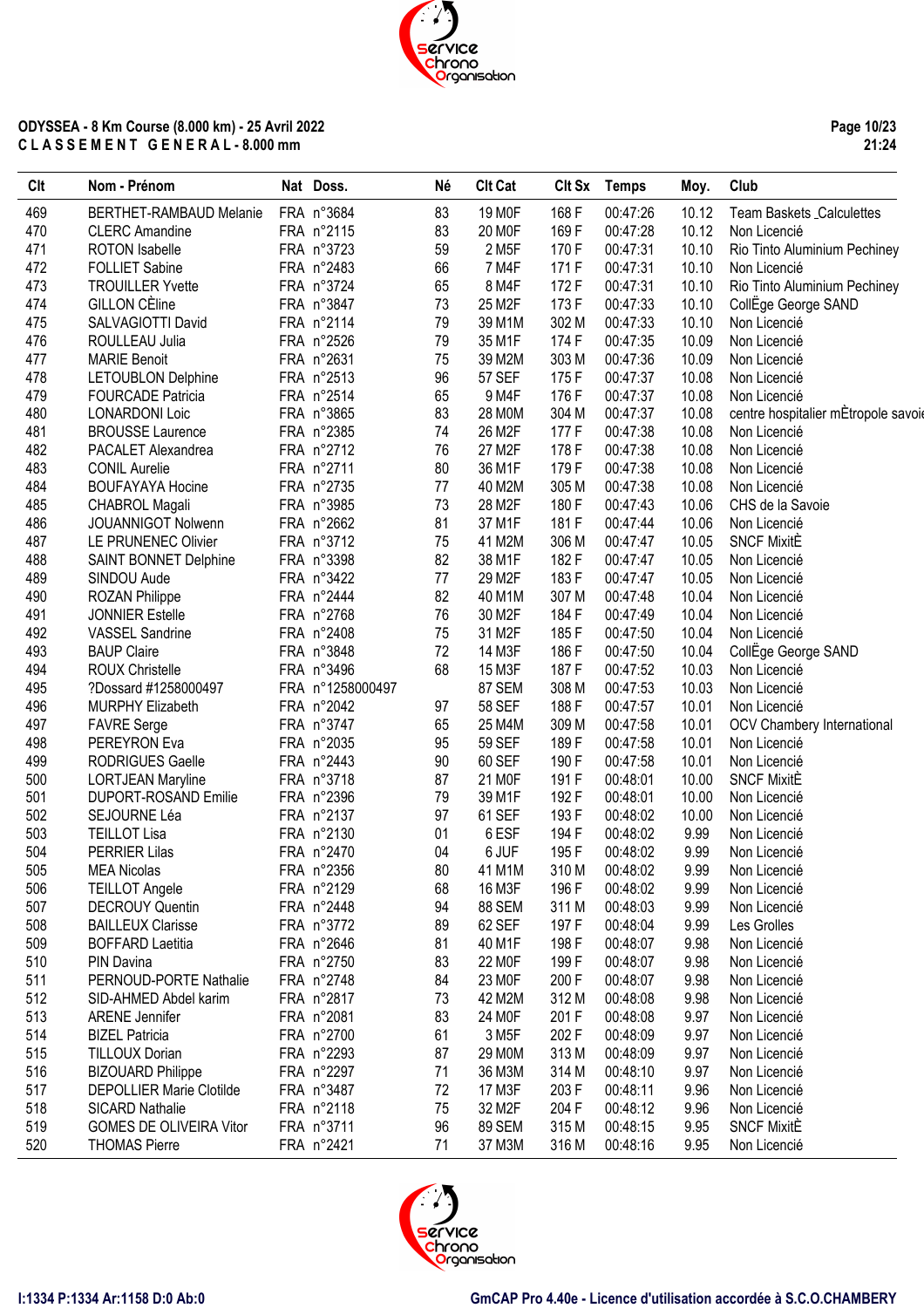**Page 11/23 21:24**

| Clt | Nom - Prénom               | Nat Doss.  | Né | <b>Clt Cat</b>     | Clt Sx | <b>Temps</b> | Moy. | Club                                |
|-----|----------------------------|------------|----|--------------------|--------|--------------|------|-------------------------------------|
| 521 | ?Dossard #220              | FRA n°220  |    | 90 SEM             | 317 M  | 00:48:16     | 9.95 | Non Licencié                        |
| 522 | <b>GALTIER Alisée</b>      | FRA n°2682 | 99 | 63 SEF             | 205F   | 00:48:16     | 9.95 | Non Licencié                        |
| 523 | <b>EPAILLY Catherine</b>   | FRA n°2719 | 70 | 18 M3F             | 206 F  | 00:48:17     | 9.94 | Non Licencié                        |
| 524 | <b>DUNAND Christophe</b>   | FRA n°2729 | 70 | 38 M3M             | 318 M  | 00:48:19     | 9.94 | Non Licencié                        |
| 525 | DESAINTJEAN Jonathan       | FRA n°2707 | 05 | 11 CAM             | 319 M  | 00:48:20     | 9.93 | Non Licencié                        |
| 526 | CARUSO Robin               | FRA n°2788 | 06 | 12 CAM             | 320 M  | 00:48:23     | 9.92 | Non Licencié                        |
| 527 | MARTINS GARCIA Joao        | FRA n°3919 | 78 | 42 M1M             | 321 M  | 00:48:27     | 9.91 | RENAULT PAYS DE SAVOIE              |
| 528 | SAUVAGE Julie              | FRA n°2200 | 96 | 64 SEF             | 207 F  | 00:48:30     | 9.90 | Non Licencié                        |
| 529 | <b>CROISSANT Bérénice</b>  | FRA n°3471 | 74 | 33 M2F             | 208 F  | 00:48:33     | 9.89 | Non Licencié                        |
| 530 | DROY JosEphine             | FRA n°2640 | 94 | 65 SEF             | 209F   | 00:48:36     | 9.88 | Non Licencié                        |
| 531 | PIMENTA Joaquim            | FRA n°2328 | 69 | 39 M3M             | 322 M  | 00:48:37     | 9.88 | Non Licencié                        |
| 532 | MELQUIOND Grégory          | FRA n°3889 | 82 | 43 M1M             | 323 M  | 00:48:42     | 9.86 | Agents du DÉpartement et de la Pi   |
| 533 | <b>HUSSENOT Isabelle</b>   | FRA n°3435 | 76 | 34 M2F             | 210F   | 00:48:43     | 9.86 | Non Licencié                        |
| 534 | <b>TARDY Nathalie</b>      | FRA n°3458 | 67 | 10 M4F             | 211 F  | 00:48:48     | 9.84 | Non Licencié                        |
| 535 | PESCHOUX Thibaut           | FRA n°2492 | 95 | 91 SEM             | 324 M  | 00:48:49     | 9.83 | Non Licencié                        |
| 536 | CECCHET HÈIËne             | FRA n°3924 | 81 | 41 M1F             | 212 F  | 00:48:54     | 9.82 | RENAULT PAYS DE SAVOIE              |
| 537 | CASIELLO Caterina          | FRA n°3810 | 88 | 66 SEF             | 213 F  | 00:48:55     | 9.81 | <b>ENEDIS DR ALPES</b>              |
| 538 | <b>DILLARD Florent</b>     | FRA n°2993 | 95 | 92 SEM             | 325 M  | 00:48:56     | 9.81 | Non Licencié                        |
| 539 | <b>DANGER Florian</b>      | FRA n°2124 | 97 | 93 SEM             | 326 M  | 00:48:57     | 9.81 | Non Licencié                        |
| 540 | PARARD Clément             | FRA n°2100 | 90 | 94 SEM             | 327 M  | 00:49:02     | 9.79 | Non Licencié                        |
| 541 | <b>MARCHAND Lucie</b>      | FRA n°3838 | 85 | 25 M <sub>OF</sub> | 214 F  | 00:49:03     | 9.79 | CPAM73                              |
| 542 | <b>GRANDJEAN Julien</b>    | FRA n°3837 | 83 | 30 M0M             | 328 M  | 00:49:06     | 9.78 | CPAM73                              |
| 543 | ARNOLLET Rémi              | FRA n°2043 | 61 | 11 M5M             | 329 M  | 00:49:08     | 9.77 | Non Licencié                        |
| 544 | PRIGENT Hugo               | FRA n°2999 | 82 | 44 M1M             | 330 M  | 00:49:09     | 9.77 | Non Licencié                        |
| 545 | <b>BERLIOZ Amandine</b>    | FRA n°3979 | 88 | 67 SEF             | 215F   | 00:49:12     | 9.76 | cse bollhoff                        |
| 546 | <b>MARTIN-GARIN Fabien</b> | FRA n°2686 | 77 | 43 M2M             | 331 M  | 00:49:13     | 9.75 | Non Licencié                        |
| 547 | <b>BOUGHANEM Kamel</b>     | FRA n°2685 | 75 | 44 M2M             | 332 M  | 00:49:14     | 9.75 | Non Licencié                        |
| 548 | <b>ISOARDO Cedric</b>      | FRA n°3691 | 86 | 31 M0M             | 333 M  | 00:49:21     | 9.73 | Team Baskets Calculettes            |
| 549 | <b>FAYARD Monique</b>      | FRA n°3869 | 60 | 4 M <sub>5</sub> F | 216 F  | 00:49:21     | 9.73 | centre hospitalier mÈtropole savoie |
| 550 | <b>MULIER Floriane</b>     | FRA n°2098 | 88 | 68 SEF             | 217 F  | 00:49:22     | 9.73 | Non Licencié                        |
| 551 | <b>BREUQUE Claire</b>      | FRA n°2812 | 95 | 69 SEF             | 218 F  | 00:49:24     | 9.72 | Non Licencié                        |
| 552 | <b>BOISSIER Lucas</b>      | FRA n°2292 | 99 | 95 SEM             | 334 M  | 00:49:25     | 9.72 | Non Licencié                        |
| 553 | <b>MARTINS Laititia</b>    | FRA n°2221 | 74 | 35 M2F             | 219F   | 00:49:25     | 9.71 | Non Licencié                        |
| 554 | DAGAND Carole              | FRA n°2412 | 72 | 19 M3F             | 220 F  | 00:49:26     | 9.71 | Non Licencié                        |
| 555 | TISSEYRE Joille            | FRA n°2152 | 53 | 1 M6F              | 221 F  | 00:49:26     | 9.71 | Non Licencié                        |
| 556 | <b>COMBAT Frédéric</b>     | FRA n°3451 | 67 | 26 M4M             | 335 M  | 00:49:27     | 9.71 | Non Licencié                        |
| 557 | <b>LEMOIGNE Aude</b>       | FRA n°3452 | 68 | 20 M3F             | 222 F  | 00:49:27     | 9.71 | Non Licencié                        |
| 558 | <b>BIGOTTO Charlotte</b>   | FRA n°3932 | 83 | 26 MOF             | 223F   | 00:49:28     | 9.70 | Orange                              |
| 559 | <b>BUISSARD Gaétan</b>     | FRA n°2005 | 06 | 13 CAM             | 336 M  | 00:49:30     | 9.70 | Non Licencié                        |
| 560 | GORRAZ StÈphane            | FRA n°2414 | 80 | 45 M1M             | 337 M  | 00:49:33     | 9.69 | Non Licencié                        |
| 561 | DESMOUGINS C               | FRA n°2031 | 63 | 11 M4F             | 224 F  | 00:49:35     | 9.68 | Non Licencié                        |
| 562 | <b>GERARD Loic</b>         | FRA n°2055 | 69 | 40 M3M             | 338 M  | 00:49:36     | 9.68 | Non Licencié                        |
| 563 | <b>GAILLARD Claude</b>     | FRA n°3861 | 63 | 12 M4F             | 225F   | 00:49:38     | 9.67 | CHS de la Savoie'                   |
| 564 | <b>FERELLA Florian</b>     | FRA n°3920 | 91 | 96 SEM             | 339 M  | 00:49:41     | 9.66 | RENAULT PAYS DE SAVOIE              |
| 565 | <b>GUILLOUX Karine</b>     | FRA n°3761 | 75 | 36 M2F             | 226 F  | 00:49:42     | 9.66 | Ma bulle d?amour                    |
| 566 | <b>MINNE Marjolaine</b>    | FRA n°2234 | 98 | <b>70 SEF</b>      | 227F   | 00:49:45     | 9.65 | Non Licencié                        |
| 567 | <b>TEISSIER Marie-ange</b> | FRA n°2488 | 69 | 21 M3F             | 228 F  | 00:49:47     | 9.64 | Non Licencié                        |
| 568 | PEZET Didier               | FRA n°2104 | 65 | 27 M4M             | 340 M  | 00:49:47     | 9.64 | Non Licencié                        |
| 569 | RAYMOND-SERAILLE Carole    | FRA n°3911 | 72 | 22 M3F             | 229F   | 00:49:47     | 9.64 | <b>YVROUD</b>                       |
| 570 | <b>LAMATIERE Sandrine</b>  | FRA n°2103 | 71 | 23 M3F             | 230 F  | 00:49:47     | 9.64 | Non Licencié                        |
| 571 | CHARVOZ Tristan            | FRA n°3914 | 03 | 13 JUM             | 341 M  | 00:49:49     | 9.64 | <b>YVROUD</b>                       |
| 572 | <b>BREZIAT Emmanuel</b>    | FRA n°2117 | 69 | 41 M3M             | 342 M  | 00:49:49     | 9.64 | Non Licencié                        |
|     |                            |            |    |                    |        |              |      |                                     |

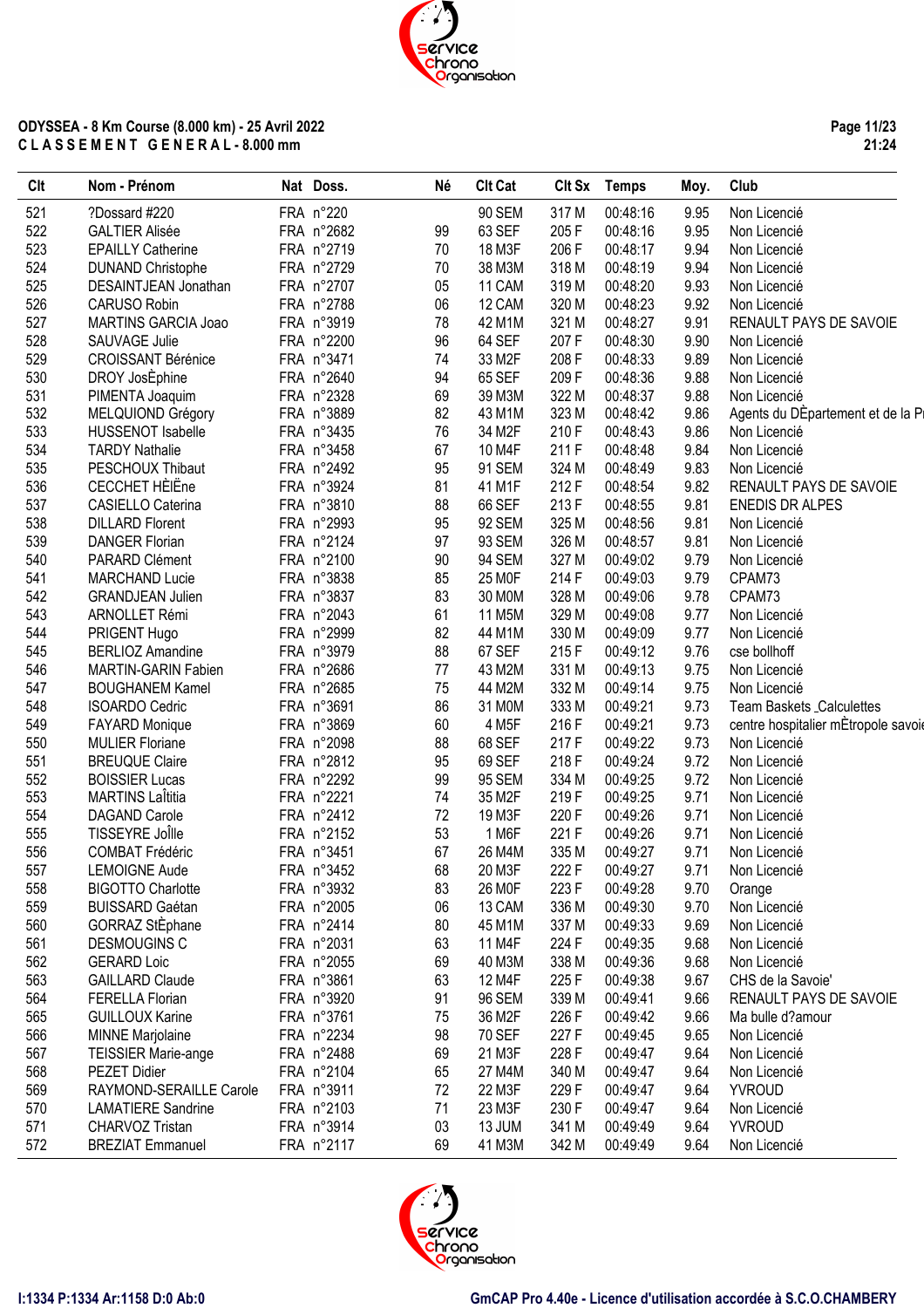**Page 12/23 21:24**

| FRA n°3956<br><b>GERPHAGNON Annaîlle</b><br><b>71 SEF</b><br>231 F<br>00:49:50<br>9.63<br>Groupe SR Conseil<br>573<br>94<br>9.63<br>574<br>FRA n°3942<br>94<br>97 SEM<br>343 M<br><b>THEVENET Anthony</b><br>00:49:50<br>Groupe SR Conseil<br>9.63<br>575<br>FRA n°2175<br>90<br><b>72 SEF</b><br>232 F<br><b>COMBET Marie-laure</b><br>00:49:52<br>Non Licencié<br>9.62<br>576<br>FRA n°2351<br>86<br>27 M0F<br>233 F<br><b>VITTET Celine</b><br>00:49:53<br>Non Licencié<br>FRA n°3644<br>234 F<br>577<br>83<br>28 M0F<br>9.61<br><b>KRZYWANSKI Melanie</b><br>00:49:57<br><b>VOLVO DISCOVER GROUP</b><br>84<br>9.61<br>578<br>FRA n°3645<br>32 M0M<br>344 M<br><b>KRZYWANSKI Guillaume</b><br>00:49:57<br><b>VOLVO DISCOVER GROUP</b><br>579<br>FRA n°2982<br>72<br>42 M3M<br>345 M<br>9.61<br><b>DELORME Thierry</b><br>00:49:58<br>Non Licencié<br>98<br>580<br><b>GERBER Caroline</b><br>FRA n°2011<br><b>73 SEF</b><br>235F<br>9.59<br>00:50:02<br>Non Licencié<br>581<br>FRA n°2009<br>98<br><b>74 SEF</b><br>236 F<br>9.59<br><b>AELBRECHT Fanny</b><br>00:50:03<br>Non Licencié<br>582<br>FRA n°2344<br>80<br>9.59<br><b>FERNANDES Victor</b><br>46 M1M<br>346 M<br>00:50:03<br>Non Licencié<br>583<br>FRA n°3750<br>61<br>237 F<br>9.59<br><b>POTIRON Marie therese</b><br>5 M <sub>5</sub> F<br>00:50:04<br>584<br>FRA n°3749<br>58<br>12 M5M<br>347 M<br>9.59<br><b>JANIN AndrE</b><br>00:50:05<br>83<br>585<br><b>BRUNSCHWIG Ingrid</b><br>FRA n°2559<br>29 M0F<br>238 F<br>9.59<br>00:50:05<br>Non Licencié<br>96<br>586<br>FRA n°3885<br><b>75 SEF</b><br>239 F<br>9.58<br>PIRARD Léna<br>00:50:06<br>587<br>FRA n°3890<br>93<br><b>76 SEF</b><br>240 F<br>9.58<br><b>IZNASNI Mya</b><br>00:50:08<br>588<br>FRA n°2044<br>97<br><b>77 SEF</b><br>241 F<br>9.57<br>DELLACHA Andréa<br>00:50:09<br>Non Licencié<br>FRA n°2102<br>89<br><b>78 SEF</b><br>242 F<br>9.57<br>589<br><b>GUESSOUM Marjorie</b><br>00:50:10<br>Non Licencié<br>590<br>FRA n°2210<br>85<br>30 MOF<br>243 F<br>9.57<br><b>ROUSSEL Eloise</b><br>00:50:10<br>Non Licencié<br>591<br>FRA n°2211<br>94<br><b>79 SEF</b><br>244 F<br>9.57<br><b>REMILLON Alexia</b><br>00:50:11<br>Non Licencié<br>592<br>FRA n°3776<br>69<br>43 M3M<br>348 M<br>9.56<br>DESFEUX Jean-francois<br>00:50:11<br><b>KEOLIS CHAMBERY</b><br>593<br>FRA n°2537<br>79<br>349 M<br>9.56<br><b>QUINCIEU Philippe</b><br>47 M1M<br>00:50:12<br>Non Licencié<br>594<br>FRA n°2034<br>85<br>9.56<br><b>DUPRAZ Julie</b><br>31 M0F<br>245F<br>00:50:12<br>Non Licencié<br>FAVIER StÈphanie<br>73<br>595<br>FRA n°2543<br>37 M2F<br>246 F<br>00:50:12<br>9.56<br>Non Licencié<br>596<br>FRA n°3694<br>68<br>247 F<br><b>DUPRE Dominique</b><br>24 M3F<br>00:50:12<br>9.56<br>Team Baskets _Calculettes<br>597<br>FRA n°2689<br>9.56<br>PAULIAT Hugo<br>$00\,$<br>18 ESM<br>350 M<br>00:50:13<br>Non Licencié<br>598<br>FRA n°2688<br>72<br>25 M3F<br>248 F<br>9.56<br>PAULIAT Helene<br>00:50:13<br>Non Licencié<br>599<br><b>LECOMTE Sabrina</b><br>FRA n°2809<br>79<br>42 M1F<br>249F<br>9.55<br>00:50:15<br>Non Licencié<br>600<br>FRA n°2269<br>01<br>7 ESF<br>250 F<br>9.55<br><b>CREY Juliette</b><br>00:50:16<br>Non Licencié<br>601<br>FRA n°3913<br>82<br>48 M1M<br>351 M<br>9.55<br><b>DUSSURGET Didier</b><br>00:50:17<br><b>YVROUD</b><br>602<br>FRA n°2033<br>53<br>352 M<br>9.55<br>VESIN Jean-marc<br>5 M6M<br>00:50:17<br>Non Licencié<br>90<br>603<br>FRA n°3917<br>80 SEF<br>251F<br>9.55<br><b>MISTER Cindy</b><br>00:50:17<br>RENAULT PAYS DE SAVOIE<br>604<br>FRA n°2146<br>76<br>45 M2M<br>353 M<br>9.54<br><b>COUROYER Christophe</b><br>00:50:19<br>Non Licencié<br>605<br><b>BOUC Laetitia</b><br>FRA n°2088<br>38 M2F<br>252 F<br>9.54<br>75<br>00:50:19<br>Non Licencié<br>606<br>FRA n°3897<br>90<br>9.54<br>PLANCHE Mickaél<br>98 SEM<br>354 M<br>00:50:19<br>607<br>FRA n°3898<br>90<br>81 SEF<br>253 F<br>9.54<br><b>SCHUHL Jennifer</b><br>00:50:20<br>FRA n°2698<br>99 SEM<br>608<br>JIGUET Sydney<br>91<br>355 M<br>00:50:22<br>9.53<br>Non Licencié<br><b>HERVE Geneviève</b><br>609<br>FRA n°3499<br>78<br>43 M1F<br>254 F<br>00:50:22<br>9.53<br>Non Licencié<br>95<br>610<br>JIGUET Louison<br>FRA n°3807<br>100 SEM<br>356 M<br>00:50:22<br>9.53<br><b>FOL Savoie</b><br>611<br>FRA n°2291<br>2 M6F<br>9.53<br><b>MARTIN</b> Evelyne<br>55<br>255F<br>00:50:22<br>Non Licencié<br>612<br>79<br>44 M1F<br>9.52<br>SILVESTRE Magali<br>FRA n°2224<br>256 F<br>00:50:24<br>Non Licencié<br>613<br>9.52<br>PERRILLAT Marie-helene<br>FRA n°2418<br>75<br>39 M2F<br>257 F<br>00:50:27<br>Non Licencié<br>614<br>FOURNIER-BIDOZ Aurelie<br>FRA n°2376<br>79<br>45 M1F<br>258 F<br>00:50:28<br>9.51<br>Non Licencié<br>615<br><b>AMATI Corinne</b><br>FRA n°3779<br>67<br>13 M4F<br>259F<br>00:50:28<br>9.51<br>In Extenso / Les Inex'Solidaires<br>616<br><b>VOYRON Jacques</b><br>FRA n°3699<br>61<br>13 M5M<br>357 M<br>00:50:32<br>9.50<br>STEF TRANSPORT ALPES<br>260 F<br>617<br>FRA n°2988<br>68<br>26 M3F<br>00:50:34<br>9.49<br>Non Licencié<br>REYMOND Fabienne<br>261 F<br>618<br><b>FARRER Pascale</b><br>FRA n°3892<br>27 M3F<br>00:50:35<br>9.49<br>71<br>619<br>EVROUX SAINT-MARCEL Nath: FRA n°2378<br>73<br>40 M2F<br>262 F<br>00:50:35<br>9.49<br>Non Licencié<br>96<br>263 F<br>620<br><b>RICHET Marie</b><br>FRA n°2598<br>82 SEF<br>00:50:42<br>9.47<br>Non Licencié<br>621<br><b>AUCAGNE Marie laure</b><br>FRA n°2469<br>28 M3F<br>264 F<br>00:50:42<br>9.47<br>71<br>Non Licencié<br>622<br>MANIGLIER GrÉgoire<br>FRA n°2660<br>92<br><b>101 SEM</b><br>358 M<br>9.47<br>00:50:42<br>Non Licencié<br>FRA n°2675 | Clt | Nom - Prénom           | Nat Doss. | Né | <b>Clt Cat</b> |      | Clt Sx Temps | Moy. | Club                                |
|-----------------------------------------------------------------------------------------------------------------------------------------------------------------------------------------------------------------------------------------------------------------------------------------------------------------------------------------------------------------------------------------------------------------------------------------------------------------------------------------------------------------------------------------------------------------------------------------------------------------------------------------------------------------------------------------------------------------------------------------------------------------------------------------------------------------------------------------------------------------------------------------------------------------------------------------------------------------------------------------------------------------------------------------------------------------------------------------------------------------------------------------------------------------------------------------------------------------------------------------------------------------------------------------------------------------------------------------------------------------------------------------------------------------------------------------------------------------------------------------------------------------------------------------------------------------------------------------------------------------------------------------------------------------------------------------------------------------------------------------------------------------------------------------------------------------------------------------------------------------------------------------------------------------------------------------------------------------------------------------------------------------------------------------------------------------------------------------------------------------------------------------------------------------------------------------------------------------------------------------------------------------------------------------------------------------------------------------------------------------------------------------------------------------------------------------------------------------------------------------------------------------------------------------------------------------------------------------------------------------------------------------------------------------------------------------------------------------------------------------------------------------------------------------------------------------------------------------------------------------------------------------------------------------------------------------------------------------------------------------------------------------------------------------------------------------------------------------------------------------------------------------------------------------------------------------------------------------------------------------------------------------------------------------------------------------------------------------------------------------------------------------------------------------------------------------------------------------------------------------------------------------------------------------------------------------------------------------------------------------------------------------------------------------------------------------------------------------------------------------------------------------------------------------------------------------------------------------------------------------------------------------------------------------------------------------------------------------------------------------------------------------------------------------------------------------------------------------------------------------------------------------------------------------------------------------------------------------------------------------------------------------------------------------------------------------------------------------------------------------------------------------------------------------------------------------------------------------------------------------------------------------------------------------------------------------------------------------------------------------------------------------------------------------------------------------------------------------------------------------------------------------------------------------------------------------------------------------------------------------------------------------------------------------------------------------------------------------------------------------------------------------------------------------------------------------------------------------------------------------------------------------------------------------------------------------------------------------------------------------------------------------------------------------------------------------------------------------------------------------------------------------------------------------------------------------------------------------------------------------------------------------------------------------------------------------------------------------------------------------------------|-----|------------------------|-----------|----|----------------|------|--------------|------|-------------------------------------|
|                                                                                                                                                                                                                                                                                                                                                                                                                                                                                                                                                                                                                                                                                                                                                                                                                                                                                                                                                                                                                                                                                                                                                                                                                                                                                                                                                                                                                                                                                                                                                                                                                                                                                                                                                                                                                                                                                                                                                                                                                                                                                                                                                                                                                                                                                                                                                                                                                                                                                                                                                                                                                                                                                                                                                                                                                                                                                                                                                                                                                                                                                                                                                                                                                                                                                                                                                                                                                                                                                                                                                                                                                                                                                                                                                                                                                                                                                                                                                                                                                                                                                                                                                                                                                                                                                                                                                                                                                                                                                                                                                                                                                                                                                                                                                                                                                                                                                                                                                                                                                                                                                                                                                                                                                                                                                                                                                                                                                                                                                                                                                                                                                             |     |                        |           |    |                |      |              |      |                                     |
|                                                                                                                                                                                                                                                                                                                                                                                                                                                                                                                                                                                                                                                                                                                                                                                                                                                                                                                                                                                                                                                                                                                                                                                                                                                                                                                                                                                                                                                                                                                                                                                                                                                                                                                                                                                                                                                                                                                                                                                                                                                                                                                                                                                                                                                                                                                                                                                                                                                                                                                                                                                                                                                                                                                                                                                                                                                                                                                                                                                                                                                                                                                                                                                                                                                                                                                                                                                                                                                                                                                                                                                                                                                                                                                                                                                                                                                                                                                                                                                                                                                                                                                                                                                                                                                                                                                                                                                                                                                                                                                                                                                                                                                                                                                                                                                                                                                                                                                                                                                                                                                                                                                                                                                                                                                                                                                                                                                                                                                                                                                                                                                                                             |     |                        |           |    |                |      |              |      |                                     |
|                                                                                                                                                                                                                                                                                                                                                                                                                                                                                                                                                                                                                                                                                                                                                                                                                                                                                                                                                                                                                                                                                                                                                                                                                                                                                                                                                                                                                                                                                                                                                                                                                                                                                                                                                                                                                                                                                                                                                                                                                                                                                                                                                                                                                                                                                                                                                                                                                                                                                                                                                                                                                                                                                                                                                                                                                                                                                                                                                                                                                                                                                                                                                                                                                                                                                                                                                                                                                                                                                                                                                                                                                                                                                                                                                                                                                                                                                                                                                                                                                                                                                                                                                                                                                                                                                                                                                                                                                                                                                                                                                                                                                                                                                                                                                                                                                                                                                                                                                                                                                                                                                                                                                                                                                                                                                                                                                                                                                                                                                                                                                                                                                             |     |                        |           |    |                |      |              |      |                                     |
|                                                                                                                                                                                                                                                                                                                                                                                                                                                                                                                                                                                                                                                                                                                                                                                                                                                                                                                                                                                                                                                                                                                                                                                                                                                                                                                                                                                                                                                                                                                                                                                                                                                                                                                                                                                                                                                                                                                                                                                                                                                                                                                                                                                                                                                                                                                                                                                                                                                                                                                                                                                                                                                                                                                                                                                                                                                                                                                                                                                                                                                                                                                                                                                                                                                                                                                                                                                                                                                                                                                                                                                                                                                                                                                                                                                                                                                                                                                                                                                                                                                                                                                                                                                                                                                                                                                                                                                                                                                                                                                                                                                                                                                                                                                                                                                                                                                                                                                                                                                                                                                                                                                                                                                                                                                                                                                                                                                                                                                                                                                                                                                                                             |     |                        |           |    |                |      |              |      |                                     |
|                                                                                                                                                                                                                                                                                                                                                                                                                                                                                                                                                                                                                                                                                                                                                                                                                                                                                                                                                                                                                                                                                                                                                                                                                                                                                                                                                                                                                                                                                                                                                                                                                                                                                                                                                                                                                                                                                                                                                                                                                                                                                                                                                                                                                                                                                                                                                                                                                                                                                                                                                                                                                                                                                                                                                                                                                                                                                                                                                                                                                                                                                                                                                                                                                                                                                                                                                                                                                                                                                                                                                                                                                                                                                                                                                                                                                                                                                                                                                                                                                                                                                                                                                                                                                                                                                                                                                                                                                                                                                                                                                                                                                                                                                                                                                                                                                                                                                                                                                                                                                                                                                                                                                                                                                                                                                                                                                                                                                                                                                                                                                                                                                             |     |                        |           |    |                |      |              |      |                                     |
|                                                                                                                                                                                                                                                                                                                                                                                                                                                                                                                                                                                                                                                                                                                                                                                                                                                                                                                                                                                                                                                                                                                                                                                                                                                                                                                                                                                                                                                                                                                                                                                                                                                                                                                                                                                                                                                                                                                                                                                                                                                                                                                                                                                                                                                                                                                                                                                                                                                                                                                                                                                                                                                                                                                                                                                                                                                                                                                                                                                                                                                                                                                                                                                                                                                                                                                                                                                                                                                                                                                                                                                                                                                                                                                                                                                                                                                                                                                                                                                                                                                                                                                                                                                                                                                                                                                                                                                                                                                                                                                                                                                                                                                                                                                                                                                                                                                                                                                                                                                                                                                                                                                                                                                                                                                                                                                                                                                                                                                                                                                                                                                                                             |     |                        |           |    |                |      |              |      |                                     |
|                                                                                                                                                                                                                                                                                                                                                                                                                                                                                                                                                                                                                                                                                                                                                                                                                                                                                                                                                                                                                                                                                                                                                                                                                                                                                                                                                                                                                                                                                                                                                                                                                                                                                                                                                                                                                                                                                                                                                                                                                                                                                                                                                                                                                                                                                                                                                                                                                                                                                                                                                                                                                                                                                                                                                                                                                                                                                                                                                                                                                                                                                                                                                                                                                                                                                                                                                                                                                                                                                                                                                                                                                                                                                                                                                                                                                                                                                                                                                                                                                                                                                                                                                                                                                                                                                                                                                                                                                                                                                                                                                                                                                                                                                                                                                                                                                                                                                                                                                                                                                                                                                                                                                                                                                                                                                                                                                                                                                                                                                                                                                                                                                             |     |                        |           |    |                |      |              |      |                                     |
|                                                                                                                                                                                                                                                                                                                                                                                                                                                                                                                                                                                                                                                                                                                                                                                                                                                                                                                                                                                                                                                                                                                                                                                                                                                                                                                                                                                                                                                                                                                                                                                                                                                                                                                                                                                                                                                                                                                                                                                                                                                                                                                                                                                                                                                                                                                                                                                                                                                                                                                                                                                                                                                                                                                                                                                                                                                                                                                                                                                                                                                                                                                                                                                                                                                                                                                                                                                                                                                                                                                                                                                                                                                                                                                                                                                                                                                                                                                                                                                                                                                                                                                                                                                                                                                                                                                                                                                                                                                                                                                                                                                                                                                                                                                                                                                                                                                                                                                                                                                                                                                                                                                                                                                                                                                                                                                                                                                                                                                                                                                                                                                                                             |     |                        |           |    |                |      |              |      |                                     |
|                                                                                                                                                                                                                                                                                                                                                                                                                                                                                                                                                                                                                                                                                                                                                                                                                                                                                                                                                                                                                                                                                                                                                                                                                                                                                                                                                                                                                                                                                                                                                                                                                                                                                                                                                                                                                                                                                                                                                                                                                                                                                                                                                                                                                                                                                                                                                                                                                                                                                                                                                                                                                                                                                                                                                                                                                                                                                                                                                                                                                                                                                                                                                                                                                                                                                                                                                                                                                                                                                                                                                                                                                                                                                                                                                                                                                                                                                                                                                                                                                                                                                                                                                                                                                                                                                                                                                                                                                                                                                                                                                                                                                                                                                                                                                                                                                                                                                                                                                                                                                                                                                                                                                                                                                                                                                                                                                                                                                                                                                                                                                                                                                             |     |                        |           |    |                |      |              |      |                                     |
|                                                                                                                                                                                                                                                                                                                                                                                                                                                                                                                                                                                                                                                                                                                                                                                                                                                                                                                                                                                                                                                                                                                                                                                                                                                                                                                                                                                                                                                                                                                                                                                                                                                                                                                                                                                                                                                                                                                                                                                                                                                                                                                                                                                                                                                                                                                                                                                                                                                                                                                                                                                                                                                                                                                                                                                                                                                                                                                                                                                                                                                                                                                                                                                                                                                                                                                                                                                                                                                                                                                                                                                                                                                                                                                                                                                                                                                                                                                                                                                                                                                                                                                                                                                                                                                                                                                                                                                                                                                                                                                                                                                                                                                                                                                                                                                                                                                                                                                                                                                                                                                                                                                                                                                                                                                                                                                                                                                                                                                                                                                                                                                                                             |     |                        |           |    |                |      |              |      |                                     |
|                                                                                                                                                                                                                                                                                                                                                                                                                                                                                                                                                                                                                                                                                                                                                                                                                                                                                                                                                                                                                                                                                                                                                                                                                                                                                                                                                                                                                                                                                                                                                                                                                                                                                                                                                                                                                                                                                                                                                                                                                                                                                                                                                                                                                                                                                                                                                                                                                                                                                                                                                                                                                                                                                                                                                                                                                                                                                                                                                                                                                                                                                                                                                                                                                                                                                                                                                                                                                                                                                                                                                                                                                                                                                                                                                                                                                                                                                                                                                                                                                                                                                                                                                                                                                                                                                                                                                                                                                                                                                                                                                                                                                                                                                                                                                                                                                                                                                                                                                                                                                                                                                                                                                                                                                                                                                                                                                                                                                                                                                                                                                                                                                             |     |                        |           |    |                |      |              |      | MÈdipUle de Savoie / Institut du Se |
|                                                                                                                                                                                                                                                                                                                                                                                                                                                                                                                                                                                                                                                                                                                                                                                                                                                                                                                                                                                                                                                                                                                                                                                                                                                                                                                                                                                                                                                                                                                                                                                                                                                                                                                                                                                                                                                                                                                                                                                                                                                                                                                                                                                                                                                                                                                                                                                                                                                                                                                                                                                                                                                                                                                                                                                                                                                                                                                                                                                                                                                                                                                                                                                                                                                                                                                                                                                                                                                                                                                                                                                                                                                                                                                                                                                                                                                                                                                                                                                                                                                                                                                                                                                                                                                                                                                                                                                                                                                                                                                                                                                                                                                                                                                                                                                                                                                                                                                                                                                                                                                                                                                                                                                                                                                                                                                                                                                                                                                                                                                                                                                                                             |     |                        |           |    |                |      |              |      | MÈdipUle de Savoie / Institut du Se |
|                                                                                                                                                                                                                                                                                                                                                                                                                                                                                                                                                                                                                                                                                                                                                                                                                                                                                                                                                                                                                                                                                                                                                                                                                                                                                                                                                                                                                                                                                                                                                                                                                                                                                                                                                                                                                                                                                                                                                                                                                                                                                                                                                                                                                                                                                                                                                                                                                                                                                                                                                                                                                                                                                                                                                                                                                                                                                                                                                                                                                                                                                                                                                                                                                                                                                                                                                                                                                                                                                                                                                                                                                                                                                                                                                                                                                                                                                                                                                                                                                                                                                                                                                                                                                                                                                                                                                                                                                                                                                                                                                                                                                                                                                                                                                                                                                                                                                                                                                                                                                                                                                                                                                                                                                                                                                                                                                                                                                                                                                                                                                                                                                             |     |                        |           |    |                |      |              |      |                                     |
|                                                                                                                                                                                                                                                                                                                                                                                                                                                                                                                                                                                                                                                                                                                                                                                                                                                                                                                                                                                                                                                                                                                                                                                                                                                                                                                                                                                                                                                                                                                                                                                                                                                                                                                                                                                                                                                                                                                                                                                                                                                                                                                                                                                                                                                                                                                                                                                                                                                                                                                                                                                                                                                                                                                                                                                                                                                                                                                                                                                                                                                                                                                                                                                                                                                                                                                                                                                                                                                                                                                                                                                                                                                                                                                                                                                                                                                                                                                                                                                                                                                                                                                                                                                                                                                                                                                                                                                                                                                                                                                                                                                                                                                                                                                                                                                                                                                                                                                                                                                                                                                                                                                                                                                                                                                                                                                                                                                                                                                                                                                                                                                                                             |     |                        |           |    |                |      |              |      | Agents du DEpartement et de la Pi   |
|                                                                                                                                                                                                                                                                                                                                                                                                                                                                                                                                                                                                                                                                                                                                                                                                                                                                                                                                                                                                                                                                                                                                                                                                                                                                                                                                                                                                                                                                                                                                                                                                                                                                                                                                                                                                                                                                                                                                                                                                                                                                                                                                                                                                                                                                                                                                                                                                                                                                                                                                                                                                                                                                                                                                                                                                                                                                                                                                                                                                                                                                                                                                                                                                                                                                                                                                                                                                                                                                                                                                                                                                                                                                                                                                                                                                                                                                                                                                                                                                                                                                                                                                                                                                                                                                                                                                                                                                                                                                                                                                                                                                                                                                                                                                                                                                                                                                                                                                                                                                                                                                                                                                                                                                                                                                                                                                                                                                                                                                                                                                                                                                                             |     |                        |           |    |                |      |              |      | Agents du DÉpartement et de la Pi   |
|                                                                                                                                                                                                                                                                                                                                                                                                                                                                                                                                                                                                                                                                                                                                                                                                                                                                                                                                                                                                                                                                                                                                                                                                                                                                                                                                                                                                                                                                                                                                                                                                                                                                                                                                                                                                                                                                                                                                                                                                                                                                                                                                                                                                                                                                                                                                                                                                                                                                                                                                                                                                                                                                                                                                                                                                                                                                                                                                                                                                                                                                                                                                                                                                                                                                                                                                                                                                                                                                                                                                                                                                                                                                                                                                                                                                                                                                                                                                                                                                                                                                                                                                                                                                                                                                                                                                                                                                                                                                                                                                                                                                                                                                                                                                                                                                                                                                                                                                                                                                                                                                                                                                                                                                                                                                                                                                                                                                                                                                                                                                                                                                                             |     |                        |           |    |                |      |              |      |                                     |
|                                                                                                                                                                                                                                                                                                                                                                                                                                                                                                                                                                                                                                                                                                                                                                                                                                                                                                                                                                                                                                                                                                                                                                                                                                                                                                                                                                                                                                                                                                                                                                                                                                                                                                                                                                                                                                                                                                                                                                                                                                                                                                                                                                                                                                                                                                                                                                                                                                                                                                                                                                                                                                                                                                                                                                                                                                                                                                                                                                                                                                                                                                                                                                                                                                                                                                                                                                                                                                                                                                                                                                                                                                                                                                                                                                                                                                                                                                                                                                                                                                                                                                                                                                                                                                                                                                                                                                                                                                                                                                                                                                                                                                                                                                                                                                                                                                                                                                                                                                                                                                                                                                                                                                                                                                                                                                                                                                                                                                                                                                                                                                                                                             |     |                        |           |    |                |      |              |      |                                     |
|                                                                                                                                                                                                                                                                                                                                                                                                                                                                                                                                                                                                                                                                                                                                                                                                                                                                                                                                                                                                                                                                                                                                                                                                                                                                                                                                                                                                                                                                                                                                                                                                                                                                                                                                                                                                                                                                                                                                                                                                                                                                                                                                                                                                                                                                                                                                                                                                                                                                                                                                                                                                                                                                                                                                                                                                                                                                                                                                                                                                                                                                                                                                                                                                                                                                                                                                                                                                                                                                                                                                                                                                                                                                                                                                                                                                                                                                                                                                                                                                                                                                                                                                                                                                                                                                                                                                                                                                                                                                                                                                                                                                                                                                                                                                                                                                                                                                                                                                                                                                                                                                                                                                                                                                                                                                                                                                                                                                                                                                                                                                                                                                                             |     |                        |           |    |                |      |              |      |                                     |
|                                                                                                                                                                                                                                                                                                                                                                                                                                                                                                                                                                                                                                                                                                                                                                                                                                                                                                                                                                                                                                                                                                                                                                                                                                                                                                                                                                                                                                                                                                                                                                                                                                                                                                                                                                                                                                                                                                                                                                                                                                                                                                                                                                                                                                                                                                                                                                                                                                                                                                                                                                                                                                                                                                                                                                                                                                                                                                                                                                                                                                                                                                                                                                                                                                                                                                                                                                                                                                                                                                                                                                                                                                                                                                                                                                                                                                                                                                                                                                                                                                                                                                                                                                                                                                                                                                                                                                                                                                                                                                                                                                                                                                                                                                                                                                                                                                                                                                                                                                                                                                                                                                                                                                                                                                                                                                                                                                                                                                                                                                                                                                                                                             |     |                        |           |    |                |      |              |      |                                     |
|                                                                                                                                                                                                                                                                                                                                                                                                                                                                                                                                                                                                                                                                                                                                                                                                                                                                                                                                                                                                                                                                                                                                                                                                                                                                                                                                                                                                                                                                                                                                                                                                                                                                                                                                                                                                                                                                                                                                                                                                                                                                                                                                                                                                                                                                                                                                                                                                                                                                                                                                                                                                                                                                                                                                                                                                                                                                                                                                                                                                                                                                                                                                                                                                                                                                                                                                                                                                                                                                                                                                                                                                                                                                                                                                                                                                                                                                                                                                                                                                                                                                                                                                                                                                                                                                                                                                                                                                                                                                                                                                                                                                                                                                                                                                                                                                                                                                                                                                                                                                                                                                                                                                                                                                                                                                                                                                                                                                                                                                                                                                                                                                                             |     |                        |           |    |                |      |              |      |                                     |
|                                                                                                                                                                                                                                                                                                                                                                                                                                                                                                                                                                                                                                                                                                                                                                                                                                                                                                                                                                                                                                                                                                                                                                                                                                                                                                                                                                                                                                                                                                                                                                                                                                                                                                                                                                                                                                                                                                                                                                                                                                                                                                                                                                                                                                                                                                                                                                                                                                                                                                                                                                                                                                                                                                                                                                                                                                                                                                                                                                                                                                                                                                                                                                                                                                                                                                                                                                                                                                                                                                                                                                                                                                                                                                                                                                                                                                                                                                                                                                                                                                                                                                                                                                                                                                                                                                                                                                                                                                                                                                                                                                                                                                                                                                                                                                                                                                                                                                                                                                                                                                                                                                                                                                                                                                                                                                                                                                                                                                                                                                                                                                                                                             |     |                        |           |    |                |      |              |      |                                     |
|                                                                                                                                                                                                                                                                                                                                                                                                                                                                                                                                                                                                                                                                                                                                                                                                                                                                                                                                                                                                                                                                                                                                                                                                                                                                                                                                                                                                                                                                                                                                                                                                                                                                                                                                                                                                                                                                                                                                                                                                                                                                                                                                                                                                                                                                                                                                                                                                                                                                                                                                                                                                                                                                                                                                                                                                                                                                                                                                                                                                                                                                                                                                                                                                                                                                                                                                                                                                                                                                                                                                                                                                                                                                                                                                                                                                                                                                                                                                                                                                                                                                                                                                                                                                                                                                                                                                                                                                                                                                                                                                                                                                                                                                                                                                                                                                                                                                                                                                                                                                                                                                                                                                                                                                                                                                                                                                                                                                                                                                                                                                                                                                                             |     |                        |           |    |                |      |              |      |                                     |
|                                                                                                                                                                                                                                                                                                                                                                                                                                                                                                                                                                                                                                                                                                                                                                                                                                                                                                                                                                                                                                                                                                                                                                                                                                                                                                                                                                                                                                                                                                                                                                                                                                                                                                                                                                                                                                                                                                                                                                                                                                                                                                                                                                                                                                                                                                                                                                                                                                                                                                                                                                                                                                                                                                                                                                                                                                                                                                                                                                                                                                                                                                                                                                                                                                                                                                                                                                                                                                                                                                                                                                                                                                                                                                                                                                                                                                                                                                                                                                                                                                                                                                                                                                                                                                                                                                                                                                                                                                                                                                                                                                                                                                                                                                                                                                                                                                                                                                                                                                                                                                                                                                                                                                                                                                                                                                                                                                                                                                                                                                                                                                                                                             |     |                        |           |    |                |      |              |      |                                     |
|                                                                                                                                                                                                                                                                                                                                                                                                                                                                                                                                                                                                                                                                                                                                                                                                                                                                                                                                                                                                                                                                                                                                                                                                                                                                                                                                                                                                                                                                                                                                                                                                                                                                                                                                                                                                                                                                                                                                                                                                                                                                                                                                                                                                                                                                                                                                                                                                                                                                                                                                                                                                                                                                                                                                                                                                                                                                                                                                                                                                                                                                                                                                                                                                                                                                                                                                                                                                                                                                                                                                                                                                                                                                                                                                                                                                                                                                                                                                                                                                                                                                                                                                                                                                                                                                                                                                                                                                                                                                                                                                                                                                                                                                                                                                                                                                                                                                                                                                                                                                                                                                                                                                                                                                                                                                                                                                                                                                                                                                                                                                                                                                                             |     |                        |           |    |                |      |              |      |                                     |
|                                                                                                                                                                                                                                                                                                                                                                                                                                                                                                                                                                                                                                                                                                                                                                                                                                                                                                                                                                                                                                                                                                                                                                                                                                                                                                                                                                                                                                                                                                                                                                                                                                                                                                                                                                                                                                                                                                                                                                                                                                                                                                                                                                                                                                                                                                                                                                                                                                                                                                                                                                                                                                                                                                                                                                                                                                                                                                                                                                                                                                                                                                                                                                                                                                                                                                                                                                                                                                                                                                                                                                                                                                                                                                                                                                                                                                                                                                                                                                                                                                                                                                                                                                                                                                                                                                                                                                                                                                                                                                                                                                                                                                                                                                                                                                                                                                                                                                                                                                                                                                                                                                                                                                                                                                                                                                                                                                                                                                                                                                                                                                                                                             |     |                        |           |    |                |      |              |      |                                     |
|                                                                                                                                                                                                                                                                                                                                                                                                                                                                                                                                                                                                                                                                                                                                                                                                                                                                                                                                                                                                                                                                                                                                                                                                                                                                                                                                                                                                                                                                                                                                                                                                                                                                                                                                                                                                                                                                                                                                                                                                                                                                                                                                                                                                                                                                                                                                                                                                                                                                                                                                                                                                                                                                                                                                                                                                                                                                                                                                                                                                                                                                                                                                                                                                                                                                                                                                                                                                                                                                                                                                                                                                                                                                                                                                                                                                                                                                                                                                                                                                                                                                                                                                                                                                                                                                                                                                                                                                                                                                                                                                                                                                                                                                                                                                                                                                                                                                                                                                                                                                                                                                                                                                                                                                                                                                                                                                                                                                                                                                                                                                                                                                                             |     |                        |           |    |                |      |              |      |                                     |
|                                                                                                                                                                                                                                                                                                                                                                                                                                                                                                                                                                                                                                                                                                                                                                                                                                                                                                                                                                                                                                                                                                                                                                                                                                                                                                                                                                                                                                                                                                                                                                                                                                                                                                                                                                                                                                                                                                                                                                                                                                                                                                                                                                                                                                                                                                                                                                                                                                                                                                                                                                                                                                                                                                                                                                                                                                                                                                                                                                                                                                                                                                                                                                                                                                                                                                                                                                                                                                                                                                                                                                                                                                                                                                                                                                                                                                                                                                                                                                                                                                                                                                                                                                                                                                                                                                                                                                                                                                                                                                                                                                                                                                                                                                                                                                                                                                                                                                                                                                                                                                                                                                                                                                                                                                                                                                                                                                                                                                                                                                                                                                                                                             |     |                        |           |    |                |      |              |      |                                     |
|                                                                                                                                                                                                                                                                                                                                                                                                                                                                                                                                                                                                                                                                                                                                                                                                                                                                                                                                                                                                                                                                                                                                                                                                                                                                                                                                                                                                                                                                                                                                                                                                                                                                                                                                                                                                                                                                                                                                                                                                                                                                                                                                                                                                                                                                                                                                                                                                                                                                                                                                                                                                                                                                                                                                                                                                                                                                                                                                                                                                                                                                                                                                                                                                                                                                                                                                                                                                                                                                                                                                                                                                                                                                                                                                                                                                                                                                                                                                                                                                                                                                                                                                                                                                                                                                                                                                                                                                                                                                                                                                                                                                                                                                                                                                                                                                                                                                                                                                                                                                                                                                                                                                                                                                                                                                                                                                                                                                                                                                                                                                                                                                                             |     |                        |           |    |                |      |              |      |                                     |
|                                                                                                                                                                                                                                                                                                                                                                                                                                                                                                                                                                                                                                                                                                                                                                                                                                                                                                                                                                                                                                                                                                                                                                                                                                                                                                                                                                                                                                                                                                                                                                                                                                                                                                                                                                                                                                                                                                                                                                                                                                                                                                                                                                                                                                                                                                                                                                                                                                                                                                                                                                                                                                                                                                                                                                                                                                                                                                                                                                                                                                                                                                                                                                                                                                                                                                                                                                                                                                                                                                                                                                                                                                                                                                                                                                                                                                                                                                                                                                                                                                                                                                                                                                                                                                                                                                                                                                                                                                                                                                                                                                                                                                                                                                                                                                                                                                                                                                                                                                                                                                                                                                                                                                                                                                                                                                                                                                                                                                                                                                                                                                                                                             |     |                        |           |    |                |      |              |      |                                     |
|                                                                                                                                                                                                                                                                                                                                                                                                                                                                                                                                                                                                                                                                                                                                                                                                                                                                                                                                                                                                                                                                                                                                                                                                                                                                                                                                                                                                                                                                                                                                                                                                                                                                                                                                                                                                                                                                                                                                                                                                                                                                                                                                                                                                                                                                                                                                                                                                                                                                                                                                                                                                                                                                                                                                                                                                                                                                                                                                                                                                                                                                                                                                                                                                                                                                                                                                                                                                                                                                                                                                                                                                                                                                                                                                                                                                                                                                                                                                                                                                                                                                                                                                                                                                                                                                                                                                                                                                                                                                                                                                                                                                                                                                                                                                                                                                                                                                                                                                                                                                                                                                                                                                                                                                                                                                                                                                                                                                                                                                                                                                                                                                                             |     |                        |           |    |                |      |              |      |                                     |
|                                                                                                                                                                                                                                                                                                                                                                                                                                                                                                                                                                                                                                                                                                                                                                                                                                                                                                                                                                                                                                                                                                                                                                                                                                                                                                                                                                                                                                                                                                                                                                                                                                                                                                                                                                                                                                                                                                                                                                                                                                                                                                                                                                                                                                                                                                                                                                                                                                                                                                                                                                                                                                                                                                                                                                                                                                                                                                                                                                                                                                                                                                                                                                                                                                                                                                                                                                                                                                                                                                                                                                                                                                                                                                                                                                                                                                                                                                                                                                                                                                                                                                                                                                                                                                                                                                                                                                                                                                                                                                                                                                                                                                                                                                                                                                                                                                                                                                                                                                                                                                                                                                                                                                                                                                                                                                                                                                                                                                                                                                                                                                                                                             |     |                        |           |    |                |      |              |      |                                     |
|                                                                                                                                                                                                                                                                                                                                                                                                                                                                                                                                                                                                                                                                                                                                                                                                                                                                                                                                                                                                                                                                                                                                                                                                                                                                                                                                                                                                                                                                                                                                                                                                                                                                                                                                                                                                                                                                                                                                                                                                                                                                                                                                                                                                                                                                                                                                                                                                                                                                                                                                                                                                                                                                                                                                                                                                                                                                                                                                                                                                                                                                                                                                                                                                                                                                                                                                                                                                                                                                                                                                                                                                                                                                                                                                                                                                                                                                                                                                                                                                                                                                                                                                                                                                                                                                                                                                                                                                                                                                                                                                                                                                                                                                                                                                                                                                                                                                                                                                                                                                                                                                                                                                                                                                                                                                                                                                                                                                                                                                                                                                                                                                                             |     |                        |           |    |                |      |              |      |                                     |
|                                                                                                                                                                                                                                                                                                                                                                                                                                                                                                                                                                                                                                                                                                                                                                                                                                                                                                                                                                                                                                                                                                                                                                                                                                                                                                                                                                                                                                                                                                                                                                                                                                                                                                                                                                                                                                                                                                                                                                                                                                                                                                                                                                                                                                                                                                                                                                                                                                                                                                                                                                                                                                                                                                                                                                                                                                                                                                                                                                                                                                                                                                                                                                                                                                                                                                                                                                                                                                                                                                                                                                                                                                                                                                                                                                                                                                                                                                                                                                                                                                                                                                                                                                                                                                                                                                                                                                                                                                                                                                                                                                                                                                                                                                                                                                                                                                                                                                                                                                                                                                                                                                                                                                                                                                                                                                                                                                                                                                                                                                                                                                                                                             |     |                        |           |    |                |      |              |      |                                     |
|                                                                                                                                                                                                                                                                                                                                                                                                                                                                                                                                                                                                                                                                                                                                                                                                                                                                                                                                                                                                                                                                                                                                                                                                                                                                                                                                                                                                                                                                                                                                                                                                                                                                                                                                                                                                                                                                                                                                                                                                                                                                                                                                                                                                                                                                                                                                                                                                                                                                                                                                                                                                                                                                                                                                                                                                                                                                                                                                                                                                                                                                                                                                                                                                                                                                                                                                                                                                                                                                                                                                                                                                                                                                                                                                                                                                                                                                                                                                                                                                                                                                                                                                                                                                                                                                                                                                                                                                                                                                                                                                                                                                                                                                                                                                                                                                                                                                                                                                                                                                                                                                                                                                                                                                                                                                                                                                                                                                                                                                                                                                                                                                                             |     |                        |           |    |                |      |              |      | Agents du DÉpartement et de la Pi   |
|                                                                                                                                                                                                                                                                                                                                                                                                                                                                                                                                                                                                                                                                                                                                                                                                                                                                                                                                                                                                                                                                                                                                                                                                                                                                                                                                                                                                                                                                                                                                                                                                                                                                                                                                                                                                                                                                                                                                                                                                                                                                                                                                                                                                                                                                                                                                                                                                                                                                                                                                                                                                                                                                                                                                                                                                                                                                                                                                                                                                                                                                                                                                                                                                                                                                                                                                                                                                                                                                                                                                                                                                                                                                                                                                                                                                                                                                                                                                                                                                                                                                                                                                                                                                                                                                                                                                                                                                                                                                                                                                                                                                                                                                                                                                                                                                                                                                                                                                                                                                                                                                                                                                                                                                                                                                                                                                                                                                                                                                                                                                                                                                                             |     |                        |           |    |                |      |              |      | Agents du DEpartement et de la Pi   |
|                                                                                                                                                                                                                                                                                                                                                                                                                                                                                                                                                                                                                                                                                                                                                                                                                                                                                                                                                                                                                                                                                                                                                                                                                                                                                                                                                                                                                                                                                                                                                                                                                                                                                                                                                                                                                                                                                                                                                                                                                                                                                                                                                                                                                                                                                                                                                                                                                                                                                                                                                                                                                                                                                                                                                                                                                                                                                                                                                                                                                                                                                                                                                                                                                                                                                                                                                                                                                                                                                                                                                                                                                                                                                                                                                                                                                                                                                                                                                                                                                                                                                                                                                                                                                                                                                                                                                                                                                                                                                                                                                                                                                                                                                                                                                                                                                                                                                                                                                                                                                                                                                                                                                                                                                                                                                                                                                                                                                                                                                                                                                                                                                             |     |                        |           |    |                |      |              |      |                                     |
|                                                                                                                                                                                                                                                                                                                                                                                                                                                                                                                                                                                                                                                                                                                                                                                                                                                                                                                                                                                                                                                                                                                                                                                                                                                                                                                                                                                                                                                                                                                                                                                                                                                                                                                                                                                                                                                                                                                                                                                                                                                                                                                                                                                                                                                                                                                                                                                                                                                                                                                                                                                                                                                                                                                                                                                                                                                                                                                                                                                                                                                                                                                                                                                                                                                                                                                                                                                                                                                                                                                                                                                                                                                                                                                                                                                                                                                                                                                                                                                                                                                                                                                                                                                                                                                                                                                                                                                                                                                                                                                                                                                                                                                                                                                                                                                                                                                                                                                                                                                                                                                                                                                                                                                                                                                                                                                                                                                                                                                                                                                                                                                                                             |     |                        |           |    |                |      |              |      |                                     |
|                                                                                                                                                                                                                                                                                                                                                                                                                                                                                                                                                                                                                                                                                                                                                                                                                                                                                                                                                                                                                                                                                                                                                                                                                                                                                                                                                                                                                                                                                                                                                                                                                                                                                                                                                                                                                                                                                                                                                                                                                                                                                                                                                                                                                                                                                                                                                                                                                                                                                                                                                                                                                                                                                                                                                                                                                                                                                                                                                                                                                                                                                                                                                                                                                                                                                                                                                                                                                                                                                                                                                                                                                                                                                                                                                                                                                                                                                                                                                                                                                                                                                                                                                                                                                                                                                                                                                                                                                                                                                                                                                                                                                                                                                                                                                                                                                                                                                                                                                                                                                                                                                                                                                                                                                                                                                                                                                                                                                                                                                                                                                                                                                             |     |                        |           |    |                |      |              |      |                                     |
|                                                                                                                                                                                                                                                                                                                                                                                                                                                                                                                                                                                                                                                                                                                                                                                                                                                                                                                                                                                                                                                                                                                                                                                                                                                                                                                                                                                                                                                                                                                                                                                                                                                                                                                                                                                                                                                                                                                                                                                                                                                                                                                                                                                                                                                                                                                                                                                                                                                                                                                                                                                                                                                                                                                                                                                                                                                                                                                                                                                                                                                                                                                                                                                                                                                                                                                                                                                                                                                                                                                                                                                                                                                                                                                                                                                                                                                                                                                                                                                                                                                                                                                                                                                                                                                                                                                                                                                                                                                                                                                                                                                                                                                                                                                                                                                                                                                                                                                                                                                                                                                                                                                                                                                                                                                                                                                                                                                                                                                                                                                                                                                                                             |     |                        |           |    |                |      |              |      |                                     |
|                                                                                                                                                                                                                                                                                                                                                                                                                                                                                                                                                                                                                                                                                                                                                                                                                                                                                                                                                                                                                                                                                                                                                                                                                                                                                                                                                                                                                                                                                                                                                                                                                                                                                                                                                                                                                                                                                                                                                                                                                                                                                                                                                                                                                                                                                                                                                                                                                                                                                                                                                                                                                                                                                                                                                                                                                                                                                                                                                                                                                                                                                                                                                                                                                                                                                                                                                                                                                                                                                                                                                                                                                                                                                                                                                                                                                                                                                                                                                                                                                                                                                                                                                                                                                                                                                                                                                                                                                                                                                                                                                                                                                                                                                                                                                                                                                                                                                                                                                                                                                                                                                                                                                                                                                                                                                                                                                                                                                                                                                                                                                                                                                             |     |                        |           |    |                |      |              |      |                                     |
|                                                                                                                                                                                                                                                                                                                                                                                                                                                                                                                                                                                                                                                                                                                                                                                                                                                                                                                                                                                                                                                                                                                                                                                                                                                                                                                                                                                                                                                                                                                                                                                                                                                                                                                                                                                                                                                                                                                                                                                                                                                                                                                                                                                                                                                                                                                                                                                                                                                                                                                                                                                                                                                                                                                                                                                                                                                                                                                                                                                                                                                                                                                                                                                                                                                                                                                                                                                                                                                                                                                                                                                                                                                                                                                                                                                                                                                                                                                                                                                                                                                                                                                                                                                                                                                                                                                                                                                                                                                                                                                                                                                                                                                                                                                                                                                                                                                                                                                                                                                                                                                                                                                                                                                                                                                                                                                                                                                                                                                                                                                                                                                                                             |     |                        |           |    |                |      |              |      |                                     |
|                                                                                                                                                                                                                                                                                                                                                                                                                                                                                                                                                                                                                                                                                                                                                                                                                                                                                                                                                                                                                                                                                                                                                                                                                                                                                                                                                                                                                                                                                                                                                                                                                                                                                                                                                                                                                                                                                                                                                                                                                                                                                                                                                                                                                                                                                                                                                                                                                                                                                                                                                                                                                                                                                                                                                                                                                                                                                                                                                                                                                                                                                                                                                                                                                                                                                                                                                                                                                                                                                                                                                                                                                                                                                                                                                                                                                                                                                                                                                                                                                                                                                                                                                                                                                                                                                                                                                                                                                                                                                                                                                                                                                                                                                                                                                                                                                                                                                                                                                                                                                                                                                                                                                                                                                                                                                                                                                                                                                                                                                                                                                                                                                             |     |                        |           |    |                |      |              |      |                                     |
|                                                                                                                                                                                                                                                                                                                                                                                                                                                                                                                                                                                                                                                                                                                                                                                                                                                                                                                                                                                                                                                                                                                                                                                                                                                                                                                                                                                                                                                                                                                                                                                                                                                                                                                                                                                                                                                                                                                                                                                                                                                                                                                                                                                                                                                                                                                                                                                                                                                                                                                                                                                                                                                                                                                                                                                                                                                                                                                                                                                                                                                                                                                                                                                                                                                                                                                                                                                                                                                                                                                                                                                                                                                                                                                                                                                                                                                                                                                                                                                                                                                                                                                                                                                                                                                                                                                                                                                                                                                                                                                                                                                                                                                                                                                                                                                                                                                                                                                                                                                                                                                                                                                                                                                                                                                                                                                                                                                                                                                                                                                                                                                                                             |     |                        |           |    |                |      |              |      |                                     |
|                                                                                                                                                                                                                                                                                                                                                                                                                                                                                                                                                                                                                                                                                                                                                                                                                                                                                                                                                                                                                                                                                                                                                                                                                                                                                                                                                                                                                                                                                                                                                                                                                                                                                                                                                                                                                                                                                                                                                                                                                                                                                                                                                                                                                                                                                                                                                                                                                                                                                                                                                                                                                                                                                                                                                                                                                                                                                                                                                                                                                                                                                                                                                                                                                                                                                                                                                                                                                                                                                                                                                                                                                                                                                                                                                                                                                                                                                                                                                                                                                                                                                                                                                                                                                                                                                                                                                                                                                                                                                                                                                                                                                                                                                                                                                                                                                                                                                                                                                                                                                                                                                                                                                                                                                                                                                                                                                                                                                                                                                                                                                                                                                             |     |                        |           |    |                |      |              |      |                                     |
|                                                                                                                                                                                                                                                                                                                                                                                                                                                                                                                                                                                                                                                                                                                                                                                                                                                                                                                                                                                                                                                                                                                                                                                                                                                                                                                                                                                                                                                                                                                                                                                                                                                                                                                                                                                                                                                                                                                                                                                                                                                                                                                                                                                                                                                                                                                                                                                                                                                                                                                                                                                                                                                                                                                                                                                                                                                                                                                                                                                                                                                                                                                                                                                                                                                                                                                                                                                                                                                                                                                                                                                                                                                                                                                                                                                                                                                                                                                                                                                                                                                                                                                                                                                                                                                                                                                                                                                                                                                                                                                                                                                                                                                                                                                                                                                                                                                                                                                                                                                                                                                                                                                                                                                                                                                                                                                                                                                                                                                                                                                                                                                                                             |     |                        |           |    |                |      |              |      |                                     |
|                                                                                                                                                                                                                                                                                                                                                                                                                                                                                                                                                                                                                                                                                                                                                                                                                                                                                                                                                                                                                                                                                                                                                                                                                                                                                                                                                                                                                                                                                                                                                                                                                                                                                                                                                                                                                                                                                                                                                                                                                                                                                                                                                                                                                                                                                                                                                                                                                                                                                                                                                                                                                                                                                                                                                                                                                                                                                                                                                                                                                                                                                                                                                                                                                                                                                                                                                                                                                                                                                                                                                                                                                                                                                                                                                                                                                                                                                                                                                                                                                                                                                                                                                                                                                                                                                                                                                                                                                                                                                                                                                                                                                                                                                                                                                                                                                                                                                                                                                                                                                                                                                                                                                                                                                                                                                                                                                                                                                                                                                                                                                                                                                             |     |                        |           |    |                |      |              |      | Agents du DEpartement et de la Pi   |
|                                                                                                                                                                                                                                                                                                                                                                                                                                                                                                                                                                                                                                                                                                                                                                                                                                                                                                                                                                                                                                                                                                                                                                                                                                                                                                                                                                                                                                                                                                                                                                                                                                                                                                                                                                                                                                                                                                                                                                                                                                                                                                                                                                                                                                                                                                                                                                                                                                                                                                                                                                                                                                                                                                                                                                                                                                                                                                                                                                                                                                                                                                                                                                                                                                                                                                                                                                                                                                                                                                                                                                                                                                                                                                                                                                                                                                                                                                                                                                                                                                                                                                                                                                                                                                                                                                                                                                                                                                                                                                                                                                                                                                                                                                                                                                                                                                                                                                                                                                                                                                                                                                                                                                                                                                                                                                                                                                                                                                                                                                                                                                                                                             |     |                        |           |    |                |      |              |      |                                     |
|                                                                                                                                                                                                                                                                                                                                                                                                                                                                                                                                                                                                                                                                                                                                                                                                                                                                                                                                                                                                                                                                                                                                                                                                                                                                                                                                                                                                                                                                                                                                                                                                                                                                                                                                                                                                                                                                                                                                                                                                                                                                                                                                                                                                                                                                                                                                                                                                                                                                                                                                                                                                                                                                                                                                                                                                                                                                                                                                                                                                                                                                                                                                                                                                                                                                                                                                                                                                                                                                                                                                                                                                                                                                                                                                                                                                                                                                                                                                                                                                                                                                                                                                                                                                                                                                                                                                                                                                                                                                                                                                                                                                                                                                                                                                                                                                                                                                                                                                                                                                                                                                                                                                                                                                                                                                                                                                                                                                                                                                                                                                                                                                                             |     |                        |           |    |                |      |              |      |                                     |
|                                                                                                                                                                                                                                                                                                                                                                                                                                                                                                                                                                                                                                                                                                                                                                                                                                                                                                                                                                                                                                                                                                                                                                                                                                                                                                                                                                                                                                                                                                                                                                                                                                                                                                                                                                                                                                                                                                                                                                                                                                                                                                                                                                                                                                                                                                                                                                                                                                                                                                                                                                                                                                                                                                                                                                                                                                                                                                                                                                                                                                                                                                                                                                                                                                                                                                                                                                                                                                                                                                                                                                                                                                                                                                                                                                                                                                                                                                                                                                                                                                                                                                                                                                                                                                                                                                                                                                                                                                                                                                                                                                                                                                                                                                                                                                                                                                                                                                                                                                                                                                                                                                                                                                                                                                                                                                                                                                                                                                                                                                                                                                                                                             |     |                        |           |    |                |      |              |      |                                     |
|                                                                                                                                                                                                                                                                                                                                                                                                                                                                                                                                                                                                                                                                                                                                                                                                                                                                                                                                                                                                                                                                                                                                                                                                                                                                                                                                                                                                                                                                                                                                                                                                                                                                                                                                                                                                                                                                                                                                                                                                                                                                                                                                                                                                                                                                                                                                                                                                                                                                                                                                                                                                                                                                                                                                                                                                                                                                                                                                                                                                                                                                                                                                                                                                                                                                                                                                                                                                                                                                                                                                                                                                                                                                                                                                                                                                                                                                                                                                                                                                                                                                                                                                                                                                                                                                                                                                                                                                                                                                                                                                                                                                                                                                                                                                                                                                                                                                                                                                                                                                                                                                                                                                                                                                                                                                                                                                                                                                                                                                                                                                                                                                                             |     |                        |           |    |                |      |              |      |                                     |
|                                                                                                                                                                                                                                                                                                                                                                                                                                                                                                                                                                                                                                                                                                                                                                                                                                                                                                                                                                                                                                                                                                                                                                                                                                                                                                                                                                                                                                                                                                                                                                                                                                                                                                                                                                                                                                                                                                                                                                                                                                                                                                                                                                                                                                                                                                                                                                                                                                                                                                                                                                                                                                                                                                                                                                                                                                                                                                                                                                                                                                                                                                                                                                                                                                                                                                                                                                                                                                                                                                                                                                                                                                                                                                                                                                                                                                                                                                                                                                                                                                                                                                                                                                                                                                                                                                                                                                                                                                                                                                                                                                                                                                                                                                                                                                                                                                                                                                                                                                                                                                                                                                                                                                                                                                                                                                                                                                                                                                                                                                                                                                                                                             | 623 | <b>GRANDVAUX Fanny</b> |           | 95 | 83 SEF         | 265F | 00:50:47     | 9.45 | Non Licencié                        |
| 624<br>266 F<br><b>TURBA Chloé</b><br>FRA n°2261<br>98<br>84 SEF<br>00:50:51<br>9.44<br>Non Licencié                                                                                                                                                                                                                                                                                                                                                                                                                                                                                                                                                                                                                                                                                                                                                                                                                                                                                                                                                                                                                                                                                                                                                                                                                                                                                                                                                                                                                                                                                                                                                                                                                                                                                                                                                                                                                                                                                                                                                                                                                                                                                                                                                                                                                                                                                                                                                                                                                                                                                                                                                                                                                                                                                                                                                                                                                                                                                                                                                                                                                                                                                                                                                                                                                                                                                                                                                                                                                                                                                                                                                                                                                                                                                                                                                                                                                                                                                                                                                                                                                                                                                                                                                                                                                                                                                                                                                                                                                                                                                                                                                                                                                                                                                                                                                                                                                                                                                                                                                                                                                                                                                                                                                                                                                                                                                                                                                                                                                                                                                                                        |     |                        |           |    |                |      |              |      |                                     |

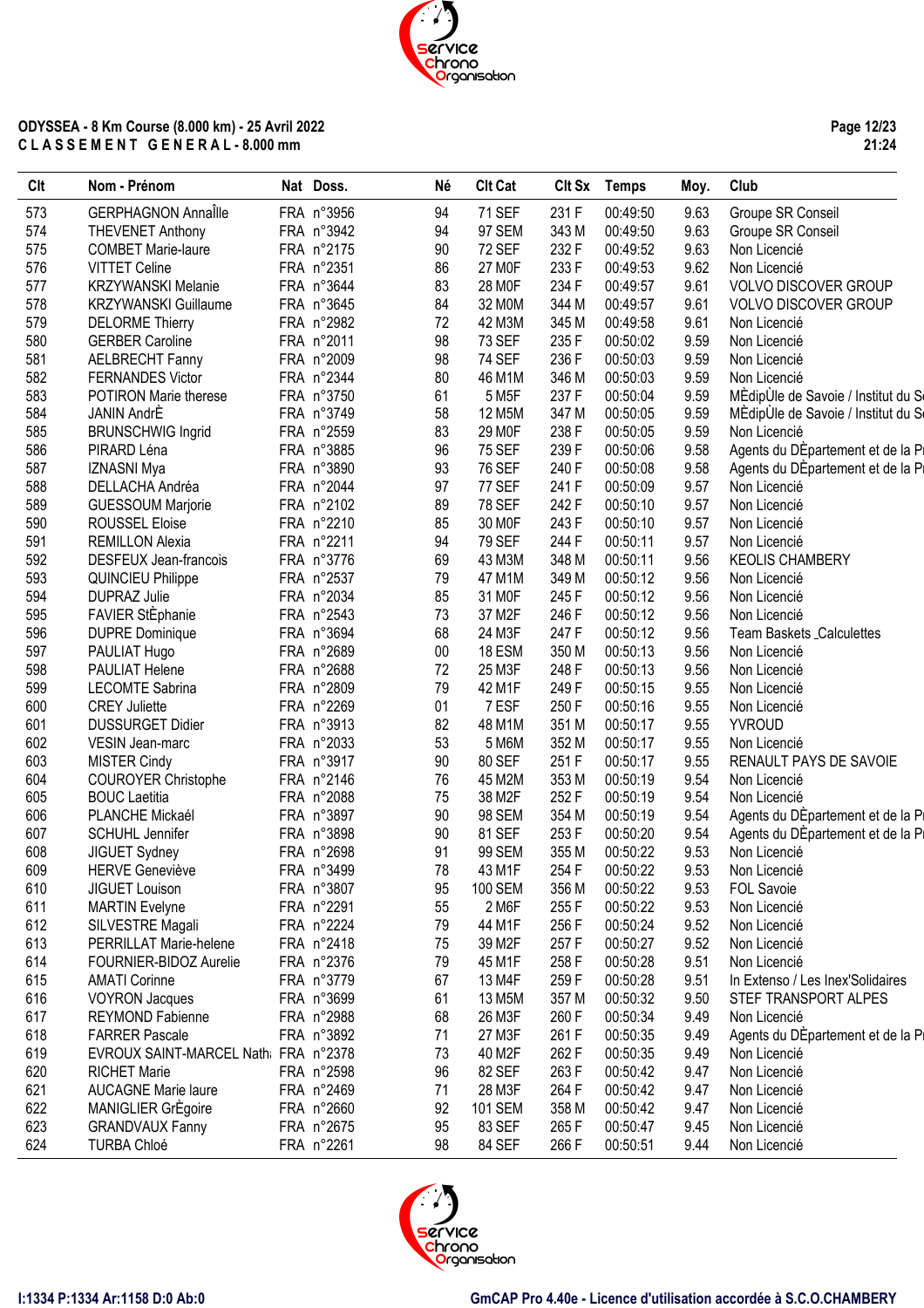

**Page 13/23 21:24**

| LOMBARDO Rémi<br>FRA n°2504<br>19 ESM<br>359 M<br>Non Licencié<br>625<br>$00\,$<br>00:50:52<br>9.44<br>267 F<br>FRA n°3434<br>84<br>9.43<br>626<br>FRANC Ségolène<br>32 MOF<br>00:50:53<br>Non Licencié<br>627<br>FRA n°3965<br>268 F<br>00:50:53<br>9.43<br><b>CARRIER Adeline</b><br>87<br>33 MOF<br>Groupe SR Conseil<br>628<br>FRA n°2649<br>89<br>269F<br>9.43<br>DALHA Chloé<br>85 SEF<br>00:50:55<br>Non Licencié<br>629<br><b>BELLOUARD Marine</b><br>FRA n°2304<br>86 SEF<br>270 F<br>00:50:55<br>9.43<br>88<br>Non Licencié<br>FRA n°2317<br>630<br><b>PROCUREUR Galle</b><br>93<br>87 SEF<br>271F<br>00:50:56<br>9.43<br>Non Licencié<br>75<br>272F<br>631<br>MARTRENCHARD TAUPIN Pau FRA n°3769<br>9.41<br>LycEe Monge<br>41 M2F<br>00:51:00<br>632<br>FRA n°2417<br>98<br>360 M<br>JENVOIS Nemo<br><b>102 SEM</b><br>00:51:01<br>9.41<br>Non Licencié<br>633<br>71<br>273F<br>FRA n°2641<br>29 M3F<br>9.41<br><b>CHOUPIN Aude</b><br>00:51:01<br>Non Licencié<br>634<br>FRA n°2197<br>71<br>274 F<br>9.41<br>GIROUD Laurence<br>30 M3F<br>00:51:01<br>Non Licencié<br>635<br>FRA n°3888<br>70<br>361 M<br>9.40<br>Agents du DÈpartement et de la Pi<br><b>LOMBARD Thierry</b><br>44 M3M<br>00:51:03<br>636<br>FRA n°3896<br>76<br>275F<br>9.40<br><b>BOUC Garance</b><br>42 M2F<br>00:51:04<br>Agents du DÉpartement et de la Pi<br>637<br>FRA n°2148<br>74<br>276 F<br>00:51:06<br>9.39<br>Non Licencié<br>DE ANGELIS Sandra<br>43 M2F<br>FRA n°2387<br>277F<br>9.38<br>Non Licencié<br>638<br><b>CHARREAU Fiona</b><br>95<br>88 SEF<br>00:51:09<br>278 F<br>639<br>FRA n°2145<br><b>TURREL Elisabeth</b><br>69<br>31 M3F<br>00:51:14<br>9.37<br>Non Licencié<br>279F<br>640<br>FRA n°2390<br>77<br>00:51:14<br>9.37<br>ROISSARD Laurence<br>44 M2F<br>Non Licencié<br>641<br>FRA n°2460<br>87<br>280 F<br>00:51:15<br>9.37<br><b>GERLAND Morgane</b><br>34 M <sub>OF</sub><br>Non Licencié<br>642<br>362 M<br>PEYRE-LAROUTE Fabien<br>FRA n°2388<br>79<br>49 M1M<br>00:51:15<br>9.37<br>Non Licencié<br>643<br>FRA n°2471<br>93<br>89 SEF<br>281 F<br>9.37<br><b>CHANTEPY Emeline</b><br>00:51:15<br>Non Licencié<br>85<br>282F<br>9.37<br>644<br><b>BERGEOT Benedicte</b><br>FRA n°2533<br>35 M <sub>OF</sub><br>00:51:15<br>Non Licencié<br><b>BAUDIN HÈIËne</b><br>645<br>84<br>283 F<br>9.37<br>FRA n°2532<br>36 M <sub>OF</sub><br>00:51:15<br>Non Licencié<br>646<br>83<br>284 F<br>9.37<br>POYDENOT Pauline<br>FRA n°2592<br>37 M0F<br>00:51:16<br>Non Licencié<br>FRA n°2054<br>64<br>285F<br>9.37<br>647<br><b>GERARD Valerie</b><br>14 M4F<br>00:51:16<br>Non Licencié<br>286 F<br>648<br>FRA n°2746<br>68<br>00:51:19<br>9.36<br><b>CHRETIEN Maria</b><br>32 M3F<br>Non Licencié<br>649<br>FRA n°2347<br>95<br>363 M<br>00:51:19<br>9.36<br>OLIVEAU Camille<br>103 SEM<br>Non Licencié<br>FRA n°2694<br>287F<br>650<br><b>BRUYAS Corine</b><br>70<br>33 M3F<br>00:51:19<br>9.35<br>Non Licencié<br>FRA n°3387<br>91<br><b>104 SEM</b><br>364 M<br>9.35<br>651<br><b>CASTELLANO Simone</b><br>00:51:21<br>Non Licencié<br>652<br>FRA n°2806<br>05<br>5 CAF<br>288 F<br>00:51:22<br>9.35<br><b>EXCOFFIER Emma</b><br>Non Licencié<br>653<br>FRA n°2805<br>365 M<br>9.35<br><b>EXCOFFIER Anthony</b><br>90<br><b>105 SEM</b><br>00:51:22<br>Non Licencié<br>654<br>FRA n°2431<br>74<br>46 M2M<br>366 M<br>00:51:23<br>9.34<br><b>GIRAUD Cyril</b><br>Non Licencié<br>655<br><b>BERISHA Emma</b><br>FRA n°3780<br>90<br>289F<br>9.34<br>90 SEF<br>00:51:24<br>In Extenso / Les Inex'Solidaires<br>656<br>FRA n°3823<br>85<br>38 M0F<br>290 F<br>9.33<br><b>DUNI SARL</b><br><b>HENRIQUET Virginie</b><br>00:51:26<br>FRA n°2157<br>73<br>291 F<br>657<br><b>BUISSON Severine</b><br>45 M2F<br>00:51:26<br>9.33<br>Non Licencié<br>FRA n°2386<br>658<br><b>BORG-MOULIN Cécilia</b><br>84<br>292 F<br>39 M <sub>OF</sub><br>00:51:26<br>9.33<br>Non Licencié<br>659<br>MORICEAU Justine<br>FRA n°2053<br>293 F<br>92<br>91 SEF<br>00:51:27<br>9.33<br>Non Licencié<br>660<br>LE CREURER Gwenalle<br>FRA n°2056<br>79<br>46 M1F<br>294 F<br>00:51:27<br>9.33<br>Non Licencié<br>661<br><b>BRUNET GÈraldine</b><br>FRA n°2284<br>79<br>47 M1F<br>295F<br>00:51:28<br>9.33<br>Non Licencié<br><b>BOSSER Marina</b><br>FRA n°3763<br>79<br>48 M1F<br>296 F<br>00:51:29<br>9.32<br>Ma bulle d?amour<br>662<br>663<br><b>DUBEAU Clement</b><br>FRA n°3998<br>99<br>106 SEM<br>367 M<br>00:51:36<br>9.30<br><b>BANQUE POPULAIRE AUVERGN</b><br>297 F<br><b>SCHMIDT Nathalie</b><br>FRA n°2058<br>74<br>46 M2F<br>00:51:37<br>9.30<br>Non Licencié<br>664<br>298 F<br>FRA n°3854<br>84<br>40 M0F<br>00:51:40<br>9.29<br><b>CLAS Equipements</b><br>665<br><b>MEHRING Marion</b><br>299F<br>666<br><b>BADIN Cécile</b><br>FRA n°3771<br>73<br>47 M2F<br>00:51:42<br>9.29<br>Les Grolles<br>300 F<br>9.29<br>667<br><b>GOSSET Fabienne</b><br>FRA n°2021<br>74<br>48 M2F<br>00:51:42<br>Non Licencié<br>668<br><b>BERNARDO Pedro</b><br>FRA n°2784<br>70<br>45 M3M<br>368 M<br>00:51:42<br>9.29<br>Non Licencié<br>PEYSIEUX SEverine<br>669<br>FRA n°3872<br>74<br>49 M2F<br>301 F<br>00:51:44<br>9.28<br>302 F<br>670<br><b>FAVRE MARTINOZ Maryline</b><br>FRA n°2400<br>73<br>50 M2F<br>00:51:44<br>9.28<br>Non Licencié<br>86<br>303 F<br>FRA n°2073<br>41 M <sub>OF</sub><br>00:51:47<br>9.27<br>Non Licencié<br>671<br>SILECCHIA Vanessa<br>86<br>304 F<br>672<br><b>CURCIO-MERMOZ Fannie</b><br>FRA n°2069<br>42 M0F<br>00:51:48<br>9.27<br>Non Licencié<br>305F<br>9.26<br>CollEge Pierre et Marie Curie<br>RATHOUIN Aline<br>FRA n°3845<br>80<br>49 M1F<br>00:51:50<br>673<br>674<br>DOS SANTOS DUARTE Mickael FRA n°3379<br>88<br><b>107 SEM</b><br>369 M<br>00:51:50<br>9.26<br>Non Licencié<br>FRA n°3378<br>306 F<br>9.26<br>675<br><b>LEBLANC Justine</b><br>87<br>43 MOF<br>00:51:50<br>Non Licencié<br>FRA n°2979<br>307 F<br>676<br>ROUGIER Nathalie<br>70<br>34 M3F<br>00:51:52<br>9.25<br>Non Licencié | Clt | Nom - Prénom | Nat Doss. | Né | <b>Clt Cat</b> | Clt Sx Temps | Moy. | Club                                |
|------------------------------------------------------------------------------------------------------------------------------------------------------------------------------------------------------------------------------------------------------------------------------------------------------------------------------------------------------------------------------------------------------------------------------------------------------------------------------------------------------------------------------------------------------------------------------------------------------------------------------------------------------------------------------------------------------------------------------------------------------------------------------------------------------------------------------------------------------------------------------------------------------------------------------------------------------------------------------------------------------------------------------------------------------------------------------------------------------------------------------------------------------------------------------------------------------------------------------------------------------------------------------------------------------------------------------------------------------------------------------------------------------------------------------------------------------------------------------------------------------------------------------------------------------------------------------------------------------------------------------------------------------------------------------------------------------------------------------------------------------------------------------------------------------------------------------------------------------------------------------------------------------------------------------------------------------------------------------------------------------------------------------------------------------------------------------------------------------------------------------------------------------------------------------------------------------------------------------------------------------------------------------------------------------------------------------------------------------------------------------------------------------------------------------------------------------------------------------------------------------------------------------------------------------------------------------------------------------------------------------------------------------------------------------------------------------------------------------------------------------------------------------------------------------------------------------------------------------------------------------------------------------------------------------------------------------------------------------------------------------------------------------------------------------------------------------------------------------------------------------------------------------------------------------------------------------------------------------------------------------------------------------------------------------------------------------------------------------------------------------------------------------------------------------------------------------------------------------------------------------------------------------------------------------------------------------------------------------------------------------------------------------------------------------------------------------------------------------------------------------------------------------------------------------------------------------------------------------------------------------------------------------------------------------------------------------------------------------------------------------------------------------------------------------------------------------------------------------------------------------------------------------------------------------------------------------------------------------------------------------------------------------------------------------------------------------------------------------------------------------------------------------------------------------------------------------------------------------------------------------------------------------------------------------------------------------------------------------------------------------------------------------------------------------------------------------------------------------------------------------------------------------------------------------------------------------------------------------------------------------------------------------------------------------------------------------------------------------------------------------------------------------------------------------------------------------------------------------------------------------------------------------------------------------------------------------------------------------------------------------------------------------------------------------------------------------------------------------------------------------------------------------------------------------------------------------------------------------------------------------------------------------------------------------------------------------------------------------------------------------------------------------------------------------------------------------------------------------------------------------------------------------------------------------------------------------------------------------------------------------------------------------------------------------------|-----|--------------|-----------|----|----------------|--------------|------|-------------------------------------|
|                                                                                                                                                                                                                                                                                                                                                                                                                                                                                                                                                                                                                                                                                                                                                                                                                                                                                                                                                                                                                                                                                                                                                                                                                                                                                                                                                                                                                                                                                                                                                                                                                                                                                                                                                                                                                                                                                                                                                                                                                                                                                                                                                                                                                                                                                                                                                                                                                                                                                                                                                                                                                                                                                                                                                                                                                                                                                                                                                                                                                                                                                                                                                                                                                                                                                                                                                                                                                                                                                                                                                                                                                                                                                                                                                                                                                                                                                                                                                                                                                                                                                                                                                                                                                                                                                                                                                                                                                                                                                                                                                                                                                                                                                                                                                                                                                                                                                                                                                                                                                                                                                                                                                                                                                                                                                                                                                                                                                                                                                                                                                                                                                                                                                                                                                                                                                                                                                                                                    |     |              |           |    |                |              |      |                                     |
|                                                                                                                                                                                                                                                                                                                                                                                                                                                                                                                                                                                                                                                                                                                                                                                                                                                                                                                                                                                                                                                                                                                                                                                                                                                                                                                                                                                                                                                                                                                                                                                                                                                                                                                                                                                                                                                                                                                                                                                                                                                                                                                                                                                                                                                                                                                                                                                                                                                                                                                                                                                                                                                                                                                                                                                                                                                                                                                                                                                                                                                                                                                                                                                                                                                                                                                                                                                                                                                                                                                                                                                                                                                                                                                                                                                                                                                                                                                                                                                                                                                                                                                                                                                                                                                                                                                                                                                                                                                                                                                                                                                                                                                                                                                                                                                                                                                                                                                                                                                                                                                                                                                                                                                                                                                                                                                                                                                                                                                                                                                                                                                                                                                                                                                                                                                                                                                                                                                                    |     |              |           |    |                |              |      |                                     |
|                                                                                                                                                                                                                                                                                                                                                                                                                                                                                                                                                                                                                                                                                                                                                                                                                                                                                                                                                                                                                                                                                                                                                                                                                                                                                                                                                                                                                                                                                                                                                                                                                                                                                                                                                                                                                                                                                                                                                                                                                                                                                                                                                                                                                                                                                                                                                                                                                                                                                                                                                                                                                                                                                                                                                                                                                                                                                                                                                                                                                                                                                                                                                                                                                                                                                                                                                                                                                                                                                                                                                                                                                                                                                                                                                                                                                                                                                                                                                                                                                                                                                                                                                                                                                                                                                                                                                                                                                                                                                                                                                                                                                                                                                                                                                                                                                                                                                                                                                                                                                                                                                                                                                                                                                                                                                                                                                                                                                                                                                                                                                                                                                                                                                                                                                                                                                                                                                                                                    |     |              |           |    |                |              |      |                                     |
|                                                                                                                                                                                                                                                                                                                                                                                                                                                                                                                                                                                                                                                                                                                                                                                                                                                                                                                                                                                                                                                                                                                                                                                                                                                                                                                                                                                                                                                                                                                                                                                                                                                                                                                                                                                                                                                                                                                                                                                                                                                                                                                                                                                                                                                                                                                                                                                                                                                                                                                                                                                                                                                                                                                                                                                                                                                                                                                                                                                                                                                                                                                                                                                                                                                                                                                                                                                                                                                                                                                                                                                                                                                                                                                                                                                                                                                                                                                                                                                                                                                                                                                                                                                                                                                                                                                                                                                                                                                                                                                                                                                                                                                                                                                                                                                                                                                                                                                                                                                                                                                                                                                                                                                                                                                                                                                                                                                                                                                                                                                                                                                                                                                                                                                                                                                                                                                                                                                                    |     |              |           |    |                |              |      |                                     |
|                                                                                                                                                                                                                                                                                                                                                                                                                                                                                                                                                                                                                                                                                                                                                                                                                                                                                                                                                                                                                                                                                                                                                                                                                                                                                                                                                                                                                                                                                                                                                                                                                                                                                                                                                                                                                                                                                                                                                                                                                                                                                                                                                                                                                                                                                                                                                                                                                                                                                                                                                                                                                                                                                                                                                                                                                                                                                                                                                                                                                                                                                                                                                                                                                                                                                                                                                                                                                                                                                                                                                                                                                                                                                                                                                                                                                                                                                                                                                                                                                                                                                                                                                                                                                                                                                                                                                                                                                                                                                                                                                                                                                                                                                                                                                                                                                                                                                                                                                                                                                                                                                                                                                                                                                                                                                                                                                                                                                                                                                                                                                                                                                                                                                                                                                                                                                                                                                                                                    |     |              |           |    |                |              |      |                                     |
|                                                                                                                                                                                                                                                                                                                                                                                                                                                                                                                                                                                                                                                                                                                                                                                                                                                                                                                                                                                                                                                                                                                                                                                                                                                                                                                                                                                                                                                                                                                                                                                                                                                                                                                                                                                                                                                                                                                                                                                                                                                                                                                                                                                                                                                                                                                                                                                                                                                                                                                                                                                                                                                                                                                                                                                                                                                                                                                                                                                                                                                                                                                                                                                                                                                                                                                                                                                                                                                                                                                                                                                                                                                                                                                                                                                                                                                                                                                                                                                                                                                                                                                                                                                                                                                                                                                                                                                                                                                                                                                                                                                                                                                                                                                                                                                                                                                                                                                                                                                                                                                                                                                                                                                                                                                                                                                                                                                                                                                                                                                                                                                                                                                                                                                                                                                                                                                                                                                                    |     |              |           |    |                |              |      |                                     |
|                                                                                                                                                                                                                                                                                                                                                                                                                                                                                                                                                                                                                                                                                                                                                                                                                                                                                                                                                                                                                                                                                                                                                                                                                                                                                                                                                                                                                                                                                                                                                                                                                                                                                                                                                                                                                                                                                                                                                                                                                                                                                                                                                                                                                                                                                                                                                                                                                                                                                                                                                                                                                                                                                                                                                                                                                                                                                                                                                                                                                                                                                                                                                                                                                                                                                                                                                                                                                                                                                                                                                                                                                                                                                                                                                                                                                                                                                                                                                                                                                                                                                                                                                                                                                                                                                                                                                                                                                                                                                                                                                                                                                                                                                                                                                                                                                                                                                                                                                                                                                                                                                                                                                                                                                                                                                                                                                                                                                                                                                                                                                                                                                                                                                                                                                                                                                                                                                                                                    |     |              |           |    |                |              |      |                                     |
|                                                                                                                                                                                                                                                                                                                                                                                                                                                                                                                                                                                                                                                                                                                                                                                                                                                                                                                                                                                                                                                                                                                                                                                                                                                                                                                                                                                                                                                                                                                                                                                                                                                                                                                                                                                                                                                                                                                                                                                                                                                                                                                                                                                                                                                                                                                                                                                                                                                                                                                                                                                                                                                                                                                                                                                                                                                                                                                                                                                                                                                                                                                                                                                                                                                                                                                                                                                                                                                                                                                                                                                                                                                                                                                                                                                                                                                                                                                                                                                                                                                                                                                                                                                                                                                                                                                                                                                                                                                                                                                                                                                                                                                                                                                                                                                                                                                                                                                                                                                                                                                                                                                                                                                                                                                                                                                                                                                                                                                                                                                                                                                                                                                                                                                                                                                                                                                                                                                                    |     |              |           |    |                |              |      |                                     |
|                                                                                                                                                                                                                                                                                                                                                                                                                                                                                                                                                                                                                                                                                                                                                                                                                                                                                                                                                                                                                                                                                                                                                                                                                                                                                                                                                                                                                                                                                                                                                                                                                                                                                                                                                                                                                                                                                                                                                                                                                                                                                                                                                                                                                                                                                                                                                                                                                                                                                                                                                                                                                                                                                                                                                                                                                                                                                                                                                                                                                                                                                                                                                                                                                                                                                                                                                                                                                                                                                                                                                                                                                                                                                                                                                                                                                                                                                                                                                                                                                                                                                                                                                                                                                                                                                                                                                                                                                                                                                                                                                                                                                                                                                                                                                                                                                                                                                                                                                                                                                                                                                                                                                                                                                                                                                                                                                                                                                                                                                                                                                                                                                                                                                                                                                                                                                                                                                                                                    |     |              |           |    |                |              |      |                                     |
|                                                                                                                                                                                                                                                                                                                                                                                                                                                                                                                                                                                                                                                                                                                                                                                                                                                                                                                                                                                                                                                                                                                                                                                                                                                                                                                                                                                                                                                                                                                                                                                                                                                                                                                                                                                                                                                                                                                                                                                                                                                                                                                                                                                                                                                                                                                                                                                                                                                                                                                                                                                                                                                                                                                                                                                                                                                                                                                                                                                                                                                                                                                                                                                                                                                                                                                                                                                                                                                                                                                                                                                                                                                                                                                                                                                                                                                                                                                                                                                                                                                                                                                                                                                                                                                                                                                                                                                                                                                                                                                                                                                                                                                                                                                                                                                                                                                                                                                                                                                                                                                                                                                                                                                                                                                                                                                                                                                                                                                                                                                                                                                                                                                                                                                                                                                                                                                                                                                                    |     |              |           |    |                |              |      |                                     |
|                                                                                                                                                                                                                                                                                                                                                                                                                                                                                                                                                                                                                                                                                                                                                                                                                                                                                                                                                                                                                                                                                                                                                                                                                                                                                                                                                                                                                                                                                                                                                                                                                                                                                                                                                                                                                                                                                                                                                                                                                                                                                                                                                                                                                                                                                                                                                                                                                                                                                                                                                                                                                                                                                                                                                                                                                                                                                                                                                                                                                                                                                                                                                                                                                                                                                                                                                                                                                                                                                                                                                                                                                                                                                                                                                                                                                                                                                                                                                                                                                                                                                                                                                                                                                                                                                                                                                                                                                                                                                                                                                                                                                                                                                                                                                                                                                                                                                                                                                                                                                                                                                                                                                                                                                                                                                                                                                                                                                                                                                                                                                                                                                                                                                                                                                                                                                                                                                                                                    |     |              |           |    |                |              |      |                                     |
|                                                                                                                                                                                                                                                                                                                                                                                                                                                                                                                                                                                                                                                                                                                                                                                                                                                                                                                                                                                                                                                                                                                                                                                                                                                                                                                                                                                                                                                                                                                                                                                                                                                                                                                                                                                                                                                                                                                                                                                                                                                                                                                                                                                                                                                                                                                                                                                                                                                                                                                                                                                                                                                                                                                                                                                                                                                                                                                                                                                                                                                                                                                                                                                                                                                                                                                                                                                                                                                                                                                                                                                                                                                                                                                                                                                                                                                                                                                                                                                                                                                                                                                                                                                                                                                                                                                                                                                                                                                                                                                                                                                                                                                                                                                                                                                                                                                                                                                                                                                                                                                                                                                                                                                                                                                                                                                                                                                                                                                                                                                                                                                                                                                                                                                                                                                                                                                                                                                                    |     |              |           |    |                |              |      |                                     |
|                                                                                                                                                                                                                                                                                                                                                                                                                                                                                                                                                                                                                                                                                                                                                                                                                                                                                                                                                                                                                                                                                                                                                                                                                                                                                                                                                                                                                                                                                                                                                                                                                                                                                                                                                                                                                                                                                                                                                                                                                                                                                                                                                                                                                                                                                                                                                                                                                                                                                                                                                                                                                                                                                                                                                                                                                                                                                                                                                                                                                                                                                                                                                                                                                                                                                                                                                                                                                                                                                                                                                                                                                                                                                                                                                                                                                                                                                                                                                                                                                                                                                                                                                                                                                                                                                                                                                                                                                                                                                                                                                                                                                                                                                                                                                                                                                                                                                                                                                                                                                                                                                                                                                                                                                                                                                                                                                                                                                                                                                                                                                                                                                                                                                                                                                                                                                                                                                                                                    |     |              |           |    |                |              |      |                                     |
|                                                                                                                                                                                                                                                                                                                                                                                                                                                                                                                                                                                                                                                                                                                                                                                                                                                                                                                                                                                                                                                                                                                                                                                                                                                                                                                                                                                                                                                                                                                                                                                                                                                                                                                                                                                                                                                                                                                                                                                                                                                                                                                                                                                                                                                                                                                                                                                                                                                                                                                                                                                                                                                                                                                                                                                                                                                                                                                                                                                                                                                                                                                                                                                                                                                                                                                                                                                                                                                                                                                                                                                                                                                                                                                                                                                                                                                                                                                                                                                                                                                                                                                                                                                                                                                                                                                                                                                                                                                                                                                                                                                                                                                                                                                                                                                                                                                                                                                                                                                                                                                                                                                                                                                                                                                                                                                                                                                                                                                                                                                                                                                                                                                                                                                                                                                                                                                                                                                                    |     |              |           |    |                |              |      |                                     |
|                                                                                                                                                                                                                                                                                                                                                                                                                                                                                                                                                                                                                                                                                                                                                                                                                                                                                                                                                                                                                                                                                                                                                                                                                                                                                                                                                                                                                                                                                                                                                                                                                                                                                                                                                                                                                                                                                                                                                                                                                                                                                                                                                                                                                                                                                                                                                                                                                                                                                                                                                                                                                                                                                                                                                                                                                                                                                                                                                                                                                                                                                                                                                                                                                                                                                                                                                                                                                                                                                                                                                                                                                                                                                                                                                                                                                                                                                                                                                                                                                                                                                                                                                                                                                                                                                                                                                                                                                                                                                                                                                                                                                                                                                                                                                                                                                                                                                                                                                                                                                                                                                                                                                                                                                                                                                                                                                                                                                                                                                                                                                                                                                                                                                                                                                                                                                                                                                                                                    |     |              |           |    |                |              |      |                                     |
|                                                                                                                                                                                                                                                                                                                                                                                                                                                                                                                                                                                                                                                                                                                                                                                                                                                                                                                                                                                                                                                                                                                                                                                                                                                                                                                                                                                                                                                                                                                                                                                                                                                                                                                                                                                                                                                                                                                                                                                                                                                                                                                                                                                                                                                                                                                                                                                                                                                                                                                                                                                                                                                                                                                                                                                                                                                                                                                                                                                                                                                                                                                                                                                                                                                                                                                                                                                                                                                                                                                                                                                                                                                                                                                                                                                                                                                                                                                                                                                                                                                                                                                                                                                                                                                                                                                                                                                                                                                                                                                                                                                                                                                                                                                                                                                                                                                                                                                                                                                                                                                                                                                                                                                                                                                                                                                                                                                                                                                                                                                                                                                                                                                                                                                                                                                                                                                                                                                                    |     |              |           |    |                |              |      |                                     |
|                                                                                                                                                                                                                                                                                                                                                                                                                                                                                                                                                                                                                                                                                                                                                                                                                                                                                                                                                                                                                                                                                                                                                                                                                                                                                                                                                                                                                                                                                                                                                                                                                                                                                                                                                                                                                                                                                                                                                                                                                                                                                                                                                                                                                                                                                                                                                                                                                                                                                                                                                                                                                                                                                                                                                                                                                                                                                                                                                                                                                                                                                                                                                                                                                                                                                                                                                                                                                                                                                                                                                                                                                                                                                                                                                                                                                                                                                                                                                                                                                                                                                                                                                                                                                                                                                                                                                                                                                                                                                                                                                                                                                                                                                                                                                                                                                                                                                                                                                                                                                                                                                                                                                                                                                                                                                                                                                                                                                                                                                                                                                                                                                                                                                                                                                                                                                                                                                                                                    |     |              |           |    |                |              |      |                                     |
|                                                                                                                                                                                                                                                                                                                                                                                                                                                                                                                                                                                                                                                                                                                                                                                                                                                                                                                                                                                                                                                                                                                                                                                                                                                                                                                                                                                                                                                                                                                                                                                                                                                                                                                                                                                                                                                                                                                                                                                                                                                                                                                                                                                                                                                                                                                                                                                                                                                                                                                                                                                                                                                                                                                                                                                                                                                                                                                                                                                                                                                                                                                                                                                                                                                                                                                                                                                                                                                                                                                                                                                                                                                                                                                                                                                                                                                                                                                                                                                                                                                                                                                                                                                                                                                                                                                                                                                                                                                                                                                                                                                                                                                                                                                                                                                                                                                                                                                                                                                                                                                                                                                                                                                                                                                                                                                                                                                                                                                                                                                                                                                                                                                                                                                                                                                                                                                                                                                                    |     |              |           |    |                |              |      |                                     |
|                                                                                                                                                                                                                                                                                                                                                                                                                                                                                                                                                                                                                                                                                                                                                                                                                                                                                                                                                                                                                                                                                                                                                                                                                                                                                                                                                                                                                                                                                                                                                                                                                                                                                                                                                                                                                                                                                                                                                                                                                                                                                                                                                                                                                                                                                                                                                                                                                                                                                                                                                                                                                                                                                                                                                                                                                                                                                                                                                                                                                                                                                                                                                                                                                                                                                                                                                                                                                                                                                                                                                                                                                                                                                                                                                                                                                                                                                                                                                                                                                                                                                                                                                                                                                                                                                                                                                                                                                                                                                                                                                                                                                                                                                                                                                                                                                                                                                                                                                                                                                                                                                                                                                                                                                                                                                                                                                                                                                                                                                                                                                                                                                                                                                                                                                                                                                                                                                                                                    |     |              |           |    |                |              |      |                                     |
|                                                                                                                                                                                                                                                                                                                                                                                                                                                                                                                                                                                                                                                                                                                                                                                                                                                                                                                                                                                                                                                                                                                                                                                                                                                                                                                                                                                                                                                                                                                                                                                                                                                                                                                                                                                                                                                                                                                                                                                                                                                                                                                                                                                                                                                                                                                                                                                                                                                                                                                                                                                                                                                                                                                                                                                                                                                                                                                                                                                                                                                                                                                                                                                                                                                                                                                                                                                                                                                                                                                                                                                                                                                                                                                                                                                                                                                                                                                                                                                                                                                                                                                                                                                                                                                                                                                                                                                                                                                                                                                                                                                                                                                                                                                                                                                                                                                                                                                                                                                                                                                                                                                                                                                                                                                                                                                                                                                                                                                                                                                                                                                                                                                                                                                                                                                                                                                                                                                                    |     |              |           |    |                |              |      |                                     |
|                                                                                                                                                                                                                                                                                                                                                                                                                                                                                                                                                                                                                                                                                                                                                                                                                                                                                                                                                                                                                                                                                                                                                                                                                                                                                                                                                                                                                                                                                                                                                                                                                                                                                                                                                                                                                                                                                                                                                                                                                                                                                                                                                                                                                                                                                                                                                                                                                                                                                                                                                                                                                                                                                                                                                                                                                                                                                                                                                                                                                                                                                                                                                                                                                                                                                                                                                                                                                                                                                                                                                                                                                                                                                                                                                                                                                                                                                                                                                                                                                                                                                                                                                                                                                                                                                                                                                                                                                                                                                                                                                                                                                                                                                                                                                                                                                                                                                                                                                                                                                                                                                                                                                                                                                                                                                                                                                                                                                                                                                                                                                                                                                                                                                                                                                                                                                                                                                                                                    |     |              |           |    |                |              |      |                                     |
|                                                                                                                                                                                                                                                                                                                                                                                                                                                                                                                                                                                                                                                                                                                                                                                                                                                                                                                                                                                                                                                                                                                                                                                                                                                                                                                                                                                                                                                                                                                                                                                                                                                                                                                                                                                                                                                                                                                                                                                                                                                                                                                                                                                                                                                                                                                                                                                                                                                                                                                                                                                                                                                                                                                                                                                                                                                                                                                                                                                                                                                                                                                                                                                                                                                                                                                                                                                                                                                                                                                                                                                                                                                                                                                                                                                                                                                                                                                                                                                                                                                                                                                                                                                                                                                                                                                                                                                                                                                                                                                                                                                                                                                                                                                                                                                                                                                                                                                                                                                                                                                                                                                                                                                                                                                                                                                                                                                                                                                                                                                                                                                                                                                                                                                                                                                                                                                                                                                                    |     |              |           |    |                |              |      |                                     |
|                                                                                                                                                                                                                                                                                                                                                                                                                                                                                                                                                                                                                                                                                                                                                                                                                                                                                                                                                                                                                                                                                                                                                                                                                                                                                                                                                                                                                                                                                                                                                                                                                                                                                                                                                                                                                                                                                                                                                                                                                                                                                                                                                                                                                                                                                                                                                                                                                                                                                                                                                                                                                                                                                                                                                                                                                                                                                                                                                                                                                                                                                                                                                                                                                                                                                                                                                                                                                                                                                                                                                                                                                                                                                                                                                                                                                                                                                                                                                                                                                                                                                                                                                                                                                                                                                                                                                                                                                                                                                                                                                                                                                                                                                                                                                                                                                                                                                                                                                                                                                                                                                                                                                                                                                                                                                                                                                                                                                                                                                                                                                                                                                                                                                                                                                                                                                                                                                                                                    |     |              |           |    |                |              |      |                                     |
|                                                                                                                                                                                                                                                                                                                                                                                                                                                                                                                                                                                                                                                                                                                                                                                                                                                                                                                                                                                                                                                                                                                                                                                                                                                                                                                                                                                                                                                                                                                                                                                                                                                                                                                                                                                                                                                                                                                                                                                                                                                                                                                                                                                                                                                                                                                                                                                                                                                                                                                                                                                                                                                                                                                                                                                                                                                                                                                                                                                                                                                                                                                                                                                                                                                                                                                                                                                                                                                                                                                                                                                                                                                                                                                                                                                                                                                                                                                                                                                                                                                                                                                                                                                                                                                                                                                                                                                                                                                                                                                                                                                                                                                                                                                                                                                                                                                                                                                                                                                                                                                                                                                                                                                                                                                                                                                                                                                                                                                                                                                                                                                                                                                                                                                                                                                                                                                                                                                                    |     |              |           |    |                |              |      |                                     |
|                                                                                                                                                                                                                                                                                                                                                                                                                                                                                                                                                                                                                                                                                                                                                                                                                                                                                                                                                                                                                                                                                                                                                                                                                                                                                                                                                                                                                                                                                                                                                                                                                                                                                                                                                                                                                                                                                                                                                                                                                                                                                                                                                                                                                                                                                                                                                                                                                                                                                                                                                                                                                                                                                                                                                                                                                                                                                                                                                                                                                                                                                                                                                                                                                                                                                                                                                                                                                                                                                                                                                                                                                                                                                                                                                                                                                                                                                                                                                                                                                                                                                                                                                                                                                                                                                                                                                                                                                                                                                                                                                                                                                                                                                                                                                                                                                                                                                                                                                                                                                                                                                                                                                                                                                                                                                                                                                                                                                                                                                                                                                                                                                                                                                                                                                                                                                                                                                                                                    |     |              |           |    |                |              |      |                                     |
|                                                                                                                                                                                                                                                                                                                                                                                                                                                                                                                                                                                                                                                                                                                                                                                                                                                                                                                                                                                                                                                                                                                                                                                                                                                                                                                                                                                                                                                                                                                                                                                                                                                                                                                                                                                                                                                                                                                                                                                                                                                                                                                                                                                                                                                                                                                                                                                                                                                                                                                                                                                                                                                                                                                                                                                                                                                                                                                                                                                                                                                                                                                                                                                                                                                                                                                                                                                                                                                                                                                                                                                                                                                                                                                                                                                                                                                                                                                                                                                                                                                                                                                                                                                                                                                                                                                                                                                                                                                                                                                                                                                                                                                                                                                                                                                                                                                                                                                                                                                                                                                                                                                                                                                                                                                                                                                                                                                                                                                                                                                                                                                                                                                                                                                                                                                                                                                                                                                                    |     |              |           |    |                |              |      |                                     |
|                                                                                                                                                                                                                                                                                                                                                                                                                                                                                                                                                                                                                                                                                                                                                                                                                                                                                                                                                                                                                                                                                                                                                                                                                                                                                                                                                                                                                                                                                                                                                                                                                                                                                                                                                                                                                                                                                                                                                                                                                                                                                                                                                                                                                                                                                                                                                                                                                                                                                                                                                                                                                                                                                                                                                                                                                                                                                                                                                                                                                                                                                                                                                                                                                                                                                                                                                                                                                                                                                                                                                                                                                                                                                                                                                                                                                                                                                                                                                                                                                                                                                                                                                                                                                                                                                                                                                                                                                                                                                                                                                                                                                                                                                                                                                                                                                                                                                                                                                                                                                                                                                                                                                                                                                                                                                                                                                                                                                                                                                                                                                                                                                                                                                                                                                                                                                                                                                                                                    |     |              |           |    |                |              |      |                                     |
|                                                                                                                                                                                                                                                                                                                                                                                                                                                                                                                                                                                                                                                                                                                                                                                                                                                                                                                                                                                                                                                                                                                                                                                                                                                                                                                                                                                                                                                                                                                                                                                                                                                                                                                                                                                                                                                                                                                                                                                                                                                                                                                                                                                                                                                                                                                                                                                                                                                                                                                                                                                                                                                                                                                                                                                                                                                                                                                                                                                                                                                                                                                                                                                                                                                                                                                                                                                                                                                                                                                                                                                                                                                                                                                                                                                                                                                                                                                                                                                                                                                                                                                                                                                                                                                                                                                                                                                                                                                                                                                                                                                                                                                                                                                                                                                                                                                                                                                                                                                                                                                                                                                                                                                                                                                                                                                                                                                                                                                                                                                                                                                                                                                                                                                                                                                                                                                                                                                                    |     |              |           |    |                |              |      |                                     |
|                                                                                                                                                                                                                                                                                                                                                                                                                                                                                                                                                                                                                                                                                                                                                                                                                                                                                                                                                                                                                                                                                                                                                                                                                                                                                                                                                                                                                                                                                                                                                                                                                                                                                                                                                                                                                                                                                                                                                                                                                                                                                                                                                                                                                                                                                                                                                                                                                                                                                                                                                                                                                                                                                                                                                                                                                                                                                                                                                                                                                                                                                                                                                                                                                                                                                                                                                                                                                                                                                                                                                                                                                                                                                                                                                                                                                                                                                                                                                                                                                                                                                                                                                                                                                                                                                                                                                                                                                                                                                                                                                                                                                                                                                                                                                                                                                                                                                                                                                                                                                                                                                                                                                                                                                                                                                                                                                                                                                                                                                                                                                                                                                                                                                                                                                                                                                                                                                                                                    |     |              |           |    |                |              |      |                                     |
|                                                                                                                                                                                                                                                                                                                                                                                                                                                                                                                                                                                                                                                                                                                                                                                                                                                                                                                                                                                                                                                                                                                                                                                                                                                                                                                                                                                                                                                                                                                                                                                                                                                                                                                                                                                                                                                                                                                                                                                                                                                                                                                                                                                                                                                                                                                                                                                                                                                                                                                                                                                                                                                                                                                                                                                                                                                                                                                                                                                                                                                                                                                                                                                                                                                                                                                                                                                                                                                                                                                                                                                                                                                                                                                                                                                                                                                                                                                                                                                                                                                                                                                                                                                                                                                                                                                                                                                                                                                                                                                                                                                                                                                                                                                                                                                                                                                                                                                                                                                                                                                                                                                                                                                                                                                                                                                                                                                                                                                                                                                                                                                                                                                                                                                                                                                                                                                                                                                                    |     |              |           |    |                |              |      |                                     |
|                                                                                                                                                                                                                                                                                                                                                                                                                                                                                                                                                                                                                                                                                                                                                                                                                                                                                                                                                                                                                                                                                                                                                                                                                                                                                                                                                                                                                                                                                                                                                                                                                                                                                                                                                                                                                                                                                                                                                                                                                                                                                                                                                                                                                                                                                                                                                                                                                                                                                                                                                                                                                                                                                                                                                                                                                                                                                                                                                                                                                                                                                                                                                                                                                                                                                                                                                                                                                                                                                                                                                                                                                                                                                                                                                                                                                                                                                                                                                                                                                                                                                                                                                                                                                                                                                                                                                                                                                                                                                                                                                                                                                                                                                                                                                                                                                                                                                                                                                                                                                                                                                                                                                                                                                                                                                                                                                                                                                                                                                                                                                                                                                                                                                                                                                                                                                                                                                                                                    |     |              |           |    |                |              |      |                                     |
|                                                                                                                                                                                                                                                                                                                                                                                                                                                                                                                                                                                                                                                                                                                                                                                                                                                                                                                                                                                                                                                                                                                                                                                                                                                                                                                                                                                                                                                                                                                                                                                                                                                                                                                                                                                                                                                                                                                                                                                                                                                                                                                                                                                                                                                                                                                                                                                                                                                                                                                                                                                                                                                                                                                                                                                                                                                                                                                                                                                                                                                                                                                                                                                                                                                                                                                                                                                                                                                                                                                                                                                                                                                                                                                                                                                                                                                                                                                                                                                                                                                                                                                                                                                                                                                                                                                                                                                                                                                                                                                                                                                                                                                                                                                                                                                                                                                                                                                                                                                                                                                                                                                                                                                                                                                                                                                                                                                                                                                                                                                                                                                                                                                                                                                                                                                                                                                                                                                                    |     |              |           |    |                |              |      |                                     |
|                                                                                                                                                                                                                                                                                                                                                                                                                                                                                                                                                                                                                                                                                                                                                                                                                                                                                                                                                                                                                                                                                                                                                                                                                                                                                                                                                                                                                                                                                                                                                                                                                                                                                                                                                                                                                                                                                                                                                                                                                                                                                                                                                                                                                                                                                                                                                                                                                                                                                                                                                                                                                                                                                                                                                                                                                                                                                                                                                                                                                                                                                                                                                                                                                                                                                                                                                                                                                                                                                                                                                                                                                                                                                                                                                                                                                                                                                                                                                                                                                                                                                                                                                                                                                                                                                                                                                                                                                                                                                                                                                                                                                                                                                                                                                                                                                                                                                                                                                                                                                                                                                                                                                                                                                                                                                                                                                                                                                                                                                                                                                                                                                                                                                                                                                                                                                                                                                                                                    |     |              |           |    |                |              |      |                                     |
|                                                                                                                                                                                                                                                                                                                                                                                                                                                                                                                                                                                                                                                                                                                                                                                                                                                                                                                                                                                                                                                                                                                                                                                                                                                                                                                                                                                                                                                                                                                                                                                                                                                                                                                                                                                                                                                                                                                                                                                                                                                                                                                                                                                                                                                                                                                                                                                                                                                                                                                                                                                                                                                                                                                                                                                                                                                                                                                                                                                                                                                                                                                                                                                                                                                                                                                                                                                                                                                                                                                                                                                                                                                                                                                                                                                                                                                                                                                                                                                                                                                                                                                                                                                                                                                                                                                                                                                                                                                                                                                                                                                                                                                                                                                                                                                                                                                                                                                                                                                                                                                                                                                                                                                                                                                                                                                                                                                                                                                                                                                                                                                                                                                                                                                                                                                                                                                                                                                                    |     |              |           |    |                |              |      |                                     |
|                                                                                                                                                                                                                                                                                                                                                                                                                                                                                                                                                                                                                                                                                                                                                                                                                                                                                                                                                                                                                                                                                                                                                                                                                                                                                                                                                                                                                                                                                                                                                                                                                                                                                                                                                                                                                                                                                                                                                                                                                                                                                                                                                                                                                                                                                                                                                                                                                                                                                                                                                                                                                                                                                                                                                                                                                                                                                                                                                                                                                                                                                                                                                                                                                                                                                                                                                                                                                                                                                                                                                                                                                                                                                                                                                                                                                                                                                                                                                                                                                                                                                                                                                                                                                                                                                                                                                                                                                                                                                                                                                                                                                                                                                                                                                                                                                                                                                                                                                                                                                                                                                                                                                                                                                                                                                                                                                                                                                                                                                                                                                                                                                                                                                                                                                                                                                                                                                                                                    |     |              |           |    |                |              |      |                                     |
|                                                                                                                                                                                                                                                                                                                                                                                                                                                                                                                                                                                                                                                                                                                                                                                                                                                                                                                                                                                                                                                                                                                                                                                                                                                                                                                                                                                                                                                                                                                                                                                                                                                                                                                                                                                                                                                                                                                                                                                                                                                                                                                                                                                                                                                                                                                                                                                                                                                                                                                                                                                                                                                                                                                                                                                                                                                                                                                                                                                                                                                                                                                                                                                                                                                                                                                                                                                                                                                                                                                                                                                                                                                                                                                                                                                                                                                                                                                                                                                                                                                                                                                                                                                                                                                                                                                                                                                                                                                                                                                                                                                                                                                                                                                                                                                                                                                                                                                                                                                                                                                                                                                                                                                                                                                                                                                                                                                                                                                                                                                                                                                                                                                                                                                                                                                                                                                                                                                                    |     |              |           |    |                |              |      |                                     |
|                                                                                                                                                                                                                                                                                                                                                                                                                                                                                                                                                                                                                                                                                                                                                                                                                                                                                                                                                                                                                                                                                                                                                                                                                                                                                                                                                                                                                                                                                                                                                                                                                                                                                                                                                                                                                                                                                                                                                                                                                                                                                                                                                                                                                                                                                                                                                                                                                                                                                                                                                                                                                                                                                                                                                                                                                                                                                                                                                                                                                                                                                                                                                                                                                                                                                                                                                                                                                                                                                                                                                                                                                                                                                                                                                                                                                                                                                                                                                                                                                                                                                                                                                                                                                                                                                                                                                                                                                                                                                                                                                                                                                                                                                                                                                                                                                                                                                                                                                                                                                                                                                                                                                                                                                                                                                                                                                                                                                                                                                                                                                                                                                                                                                                                                                                                                                                                                                                                                    |     |              |           |    |                |              |      |                                     |
|                                                                                                                                                                                                                                                                                                                                                                                                                                                                                                                                                                                                                                                                                                                                                                                                                                                                                                                                                                                                                                                                                                                                                                                                                                                                                                                                                                                                                                                                                                                                                                                                                                                                                                                                                                                                                                                                                                                                                                                                                                                                                                                                                                                                                                                                                                                                                                                                                                                                                                                                                                                                                                                                                                                                                                                                                                                                                                                                                                                                                                                                                                                                                                                                                                                                                                                                                                                                                                                                                                                                                                                                                                                                                                                                                                                                                                                                                                                                                                                                                                                                                                                                                                                                                                                                                                                                                                                                                                                                                                                                                                                                                                                                                                                                                                                                                                                                                                                                                                                                                                                                                                                                                                                                                                                                                                                                                                                                                                                                                                                                                                                                                                                                                                                                                                                                                                                                                                                                    |     |              |           |    |                |              |      |                                     |
|                                                                                                                                                                                                                                                                                                                                                                                                                                                                                                                                                                                                                                                                                                                                                                                                                                                                                                                                                                                                                                                                                                                                                                                                                                                                                                                                                                                                                                                                                                                                                                                                                                                                                                                                                                                                                                                                                                                                                                                                                                                                                                                                                                                                                                                                                                                                                                                                                                                                                                                                                                                                                                                                                                                                                                                                                                                                                                                                                                                                                                                                                                                                                                                                                                                                                                                                                                                                                                                                                                                                                                                                                                                                                                                                                                                                                                                                                                                                                                                                                                                                                                                                                                                                                                                                                                                                                                                                                                                                                                                                                                                                                                                                                                                                                                                                                                                                                                                                                                                                                                                                                                                                                                                                                                                                                                                                                                                                                                                                                                                                                                                                                                                                                                                                                                                                                                                                                                                                    |     |              |           |    |                |              |      |                                     |
|                                                                                                                                                                                                                                                                                                                                                                                                                                                                                                                                                                                                                                                                                                                                                                                                                                                                                                                                                                                                                                                                                                                                                                                                                                                                                                                                                                                                                                                                                                                                                                                                                                                                                                                                                                                                                                                                                                                                                                                                                                                                                                                                                                                                                                                                                                                                                                                                                                                                                                                                                                                                                                                                                                                                                                                                                                                                                                                                                                                                                                                                                                                                                                                                                                                                                                                                                                                                                                                                                                                                                                                                                                                                                                                                                                                                                                                                                                                                                                                                                                                                                                                                                                                                                                                                                                                                                                                                                                                                                                                                                                                                                                                                                                                                                                                                                                                                                                                                                                                                                                                                                                                                                                                                                                                                                                                                                                                                                                                                                                                                                                                                                                                                                                                                                                                                                                                                                                                                    |     |              |           |    |                |              |      |                                     |
|                                                                                                                                                                                                                                                                                                                                                                                                                                                                                                                                                                                                                                                                                                                                                                                                                                                                                                                                                                                                                                                                                                                                                                                                                                                                                                                                                                                                                                                                                                                                                                                                                                                                                                                                                                                                                                                                                                                                                                                                                                                                                                                                                                                                                                                                                                                                                                                                                                                                                                                                                                                                                                                                                                                                                                                                                                                                                                                                                                                                                                                                                                                                                                                                                                                                                                                                                                                                                                                                                                                                                                                                                                                                                                                                                                                                                                                                                                                                                                                                                                                                                                                                                                                                                                                                                                                                                                                                                                                                                                                                                                                                                                                                                                                                                                                                                                                                                                                                                                                                                                                                                                                                                                                                                                                                                                                                                                                                                                                                                                                                                                                                                                                                                                                                                                                                                                                                                                                                    |     |              |           |    |                |              |      |                                     |
|                                                                                                                                                                                                                                                                                                                                                                                                                                                                                                                                                                                                                                                                                                                                                                                                                                                                                                                                                                                                                                                                                                                                                                                                                                                                                                                                                                                                                                                                                                                                                                                                                                                                                                                                                                                                                                                                                                                                                                                                                                                                                                                                                                                                                                                                                                                                                                                                                                                                                                                                                                                                                                                                                                                                                                                                                                                                                                                                                                                                                                                                                                                                                                                                                                                                                                                                                                                                                                                                                                                                                                                                                                                                                                                                                                                                                                                                                                                                                                                                                                                                                                                                                                                                                                                                                                                                                                                                                                                                                                                                                                                                                                                                                                                                                                                                                                                                                                                                                                                                                                                                                                                                                                                                                                                                                                                                                                                                                                                                                                                                                                                                                                                                                                                                                                                                                                                                                                                                    |     |              |           |    |                |              |      |                                     |
|                                                                                                                                                                                                                                                                                                                                                                                                                                                                                                                                                                                                                                                                                                                                                                                                                                                                                                                                                                                                                                                                                                                                                                                                                                                                                                                                                                                                                                                                                                                                                                                                                                                                                                                                                                                                                                                                                                                                                                                                                                                                                                                                                                                                                                                                                                                                                                                                                                                                                                                                                                                                                                                                                                                                                                                                                                                                                                                                                                                                                                                                                                                                                                                                                                                                                                                                                                                                                                                                                                                                                                                                                                                                                                                                                                                                                                                                                                                                                                                                                                                                                                                                                                                                                                                                                                                                                                                                                                                                                                                                                                                                                                                                                                                                                                                                                                                                                                                                                                                                                                                                                                                                                                                                                                                                                                                                                                                                                                                                                                                                                                                                                                                                                                                                                                                                                                                                                                                                    |     |              |           |    |                |              |      |                                     |
|                                                                                                                                                                                                                                                                                                                                                                                                                                                                                                                                                                                                                                                                                                                                                                                                                                                                                                                                                                                                                                                                                                                                                                                                                                                                                                                                                                                                                                                                                                                                                                                                                                                                                                                                                                                                                                                                                                                                                                                                                                                                                                                                                                                                                                                                                                                                                                                                                                                                                                                                                                                                                                                                                                                                                                                                                                                                                                                                                                                                                                                                                                                                                                                                                                                                                                                                                                                                                                                                                                                                                                                                                                                                                                                                                                                                                                                                                                                                                                                                                                                                                                                                                                                                                                                                                                                                                                                                                                                                                                                                                                                                                                                                                                                                                                                                                                                                                                                                                                                                                                                                                                                                                                                                                                                                                                                                                                                                                                                                                                                                                                                                                                                                                                                                                                                                                                                                                                                                    |     |              |           |    |                |              |      |                                     |
|                                                                                                                                                                                                                                                                                                                                                                                                                                                                                                                                                                                                                                                                                                                                                                                                                                                                                                                                                                                                                                                                                                                                                                                                                                                                                                                                                                                                                                                                                                                                                                                                                                                                                                                                                                                                                                                                                                                                                                                                                                                                                                                                                                                                                                                                                                                                                                                                                                                                                                                                                                                                                                                                                                                                                                                                                                                                                                                                                                                                                                                                                                                                                                                                                                                                                                                                                                                                                                                                                                                                                                                                                                                                                                                                                                                                                                                                                                                                                                                                                                                                                                                                                                                                                                                                                                                                                                                                                                                                                                                                                                                                                                                                                                                                                                                                                                                                                                                                                                                                                                                                                                                                                                                                                                                                                                                                                                                                                                                                                                                                                                                                                                                                                                                                                                                                                                                                                                                                    |     |              |           |    |                |              |      | centre hospitalier mÈtropole savoie |
|                                                                                                                                                                                                                                                                                                                                                                                                                                                                                                                                                                                                                                                                                                                                                                                                                                                                                                                                                                                                                                                                                                                                                                                                                                                                                                                                                                                                                                                                                                                                                                                                                                                                                                                                                                                                                                                                                                                                                                                                                                                                                                                                                                                                                                                                                                                                                                                                                                                                                                                                                                                                                                                                                                                                                                                                                                                                                                                                                                                                                                                                                                                                                                                                                                                                                                                                                                                                                                                                                                                                                                                                                                                                                                                                                                                                                                                                                                                                                                                                                                                                                                                                                                                                                                                                                                                                                                                                                                                                                                                                                                                                                                                                                                                                                                                                                                                                                                                                                                                                                                                                                                                                                                                                                                                                                                                                                                                                                                                                                                                                                                                                                                                                                                                                                                                                                                                                                                                                    |     |              |           |    |                |              |      |                                     |
|                                                                                                                                                                                                                                                                                                                                                                                                                                                                                                                                                                                                                                                                                                                                                                                                                                                                                                                                                                                                                                                                                                                                                                                                                                                                                                                                                                                                                                                                                                                                                                                                                                                                                                                                                                                                                                                                                                                                                                                                                                                                                                                                                                                                                                                                                                                                                                                                                                                                                                                                                                                                                                                                                                                                                                                                                                                                                                                                                                                                                                                                                                                                                                                                                                                                                                                                                                                                                                                                                                                                                                                                                                                                                                                                                                                                                                                                                                                                                                                                                                                                                                                                                                                                                                                                                                                                                                                                                                                                                                                                                                                                                                                                                                                                                                                                                                                                                                                                                                                                                                                                                                                                                                                                                                                                                                                                                                                                                                                                                                                                                                                                                                                                                                                                                                                                                                                                                                                                    |     |              |           |    |                |              |      |                                     |
|                                                                                                                                                                                                                                                                                                                                                                                                                                                                                                                                                                                                                                                                                                                                                                                                                                                                                                                                                                                                                                                                                                                                                                                                                                                                                                                                                                                                                                                                                                                                                                                                                                                                                                                                                                                                                                                                                                                                                                                                                                                                                                                                                                                                                                                                                                                                                                                                                                                                                                                                                                                                                                                                                                                                                                                                                                                                                                                                                                                                                                                                                                                                                                                                                                                                                                                                                                                                                                                                                                                                                                                                                                                                                                                                                                                                                                                                                                                                                                                                                                                                                                                                                                                                                                                                                                                                                                                                                                                                                                                                                                                                                                                                                                                                                                                                                                                                                                                                                                                                                                                                                                                                                                                                                                                                                                                                                                                                                                                                                                                                                                                                                                                                                                                                                                                                                                                                                                                                    |     |              |           |    |                |              |      |                                     |
|                                                                                                                                                                                                                                                                                                                                                                                                                                                                                                                                                                                                                                                                                                                                                                                                                                                                                                                                                                                                                                                                                                                                                                                                                                                                                                                                                                                                                                                                                                                                                                                                                                                                                                                                                                                                                                                                                                                                                                                                                                                                                                                                                                                                                                                                                                                                                                                                                                                                                                                                                                                                                                                                                                                                                                                                                                                                                                                                                                                                                                                                                                                                                                                                                                                                                                                                                                                                                                                                                                                                                                                                                                                                                                                                                                                                                                                                                                                                                                                                                                                                                                                                                                                                                                                                                                                                                                                                                                                                                                                                                                                                                                                                                                                                                                                                                                                                                                                                                                                                                                                                                                                                                                                                                                                                                                                                                                                                                                                                                                                                                                                                                                                                                                                                                                                                                                                                                                                                    |     |              |           |    |                |              |      |                                     |
|                                                                                                                                                                                                                                                                                                                                                                                                                                                                                                                                                                                                                                                                                                                                                                                                                                                                                                                                                                                                                                                                                                                                                                                                                                                                                                                                                                                                                                                                                                                                                                                                                                                                                                                                                                                                                                                                                                                                                                                                                                                                                                                                                                                                                                                                                                                                                                                                                                                                                                                                                                                                                                                                                                                                                                                                                                                                                                                                                                                                                                                                                                                                                                                                                                                                                                                                                                                                                                                                                                                                                                                                                                                                                                                                                                                                                                                                                                                                                                                                                                                                                                                                                                                                                                                                                                                                                                                                                                                                                                                                                                                                                                                                                                                                                                                                                                                                                                                                                                                                                                                                                                                                                                                                                                                                                                                                                                                                                                                                                                                                                                                                                                                                                                                                                                                                                                                                                                                                    |     |              |           |    |                |              |      |                                     |
|                                                                                                                                                                                                                                                                                                                                                                                                                                                                                                                                                                                                                                                                                                                                                                                                                                                                                                                                                                                                                                                                                                                                                                                                                                                                                                                                                                                                                                                                                                                                                                                                                                                                                                                                                                                                                                                                                                                                                                                                                                                                                                                                                                                                                                                                                                                                                                                                                                                                                                                                                                                                                                                                                                                                                                                                                                                                                                                                                                                                                                                                                                                                                                                                                                                                                                                                                                                                                                                                                                                                                                                                                                                                                                                                                                                                                                                                                                                                                                                                                                                                                                                                                                                                                                                                                                                                                                                                                                                                                                                                                                                                                                                                                                                                                                                                                                                                                                                                                                                                                                                                                                                                                                                                                                                                                                                                                                                                                                                                                                                                                                                                                                                                                                                                                                                                                                                                                                                                    |     |              |           |    |                |              |      |                                     |
|                                                                                                                                                                                                                                                                                                                                                                                                                                                                                                                                                                                                                                                                                                                                                                                                                                                                                                                                                                                                                                                                                                                                                                                                                                                                                                                                                                                                                                                                                                                                                                                                                                                                                                                                                                                                                                                                                                                                                                                                                                                                                                                                                                                                                                                                                                                                                                                                                                                                                                                                                                                                                                                                                                                                                                                                                                                                                                                                                                                                                                                                                                                                                                                                                                                                                                                                                                                                                                                                                                                                                                                                                                                                                                                                                                                                                                                                                                                                                                                                                                                                                                                                                                                                                                                                                                                                                                                                                                                                                                                                                                                                                                                                                                                                                                                                                                                                                                                                                                                                                                                                                                                                                                                                                                                                                                                                                                                                                                                                                                                                                                                                                                                                                                                                                                                                                                                                                                                                    |     |              |           |    |                |              |      |                                     |

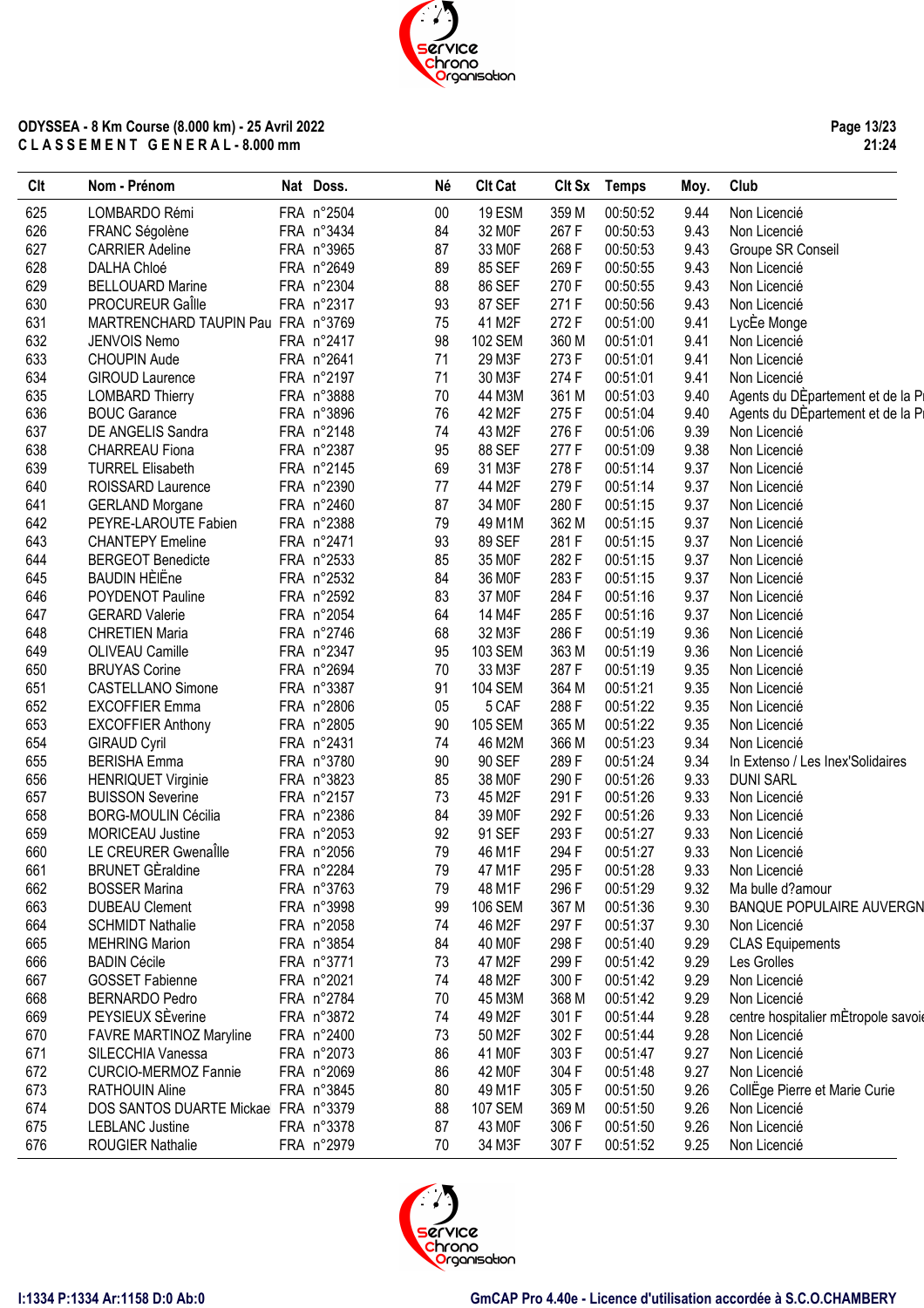**Page 14/23 21:24**

| Clt | Nom - Prénom                             | Nat Doss.  | Né | <b>Clt Cat</b> | Clt Sx | <b>Temps</b> | Moy. | Club                          |
|-----|------------------------------------------|------------|----|----------------|--------|--------------|------|-------------------------------|
| 677 | MICHEL François                          | FRA n°2174 | 75 | 47 M2M         | 370 M  | 00:51:55     | 9.25 | Non Licencié                  |
| 678 | <b>THEOULLE Beatrice</b>                 | FRA n°2232 | 73 | 51 M2F         | 308 F  | 00:51:55     | 9.25 | Non Licencié                  |
| 679 | <b>GAÀLLE Gimenez</b>                    | FRA n°2064 | 86 | 44 M0F         | 309F   | 00:51:56     | 9.24 | Non Licencié                  |
| 680 | BERGER-MOLLARD Nadine                    | FRA n°2227 | 78 | 50 M1F         | 310F   | 00:51:58     | 9.24 | Non Licencié                  |
| 681 | PETIT Gregory                            | FRA n°2591 | 83 | 33 M0M         | 371 M  | 00:51:59     | 9.24 | Non Licencié                  |
| 682 | <b>BOUDOT Lucie</b>                      | FRA n°2300 | 82 | 51 M1F         | 311 F  | 00:52:02     | 9.23 | Non Licencié                  |
| 683 | <b>MONNIER Helene</b>                    | FRA n°3843 | 83 | 45 M0F         | 312F   | 00:52:03     | 9.22 | CollEge Pierre et Marie Curie |
| 684 | <b>GRAMMATICO Isabelle</b>               | FRA n°3827 | 74 | 52 M2F         | 313F   | 00:52:05     | 9.22 | <b>CSE Bollhoff</b>           |
| 685 | <b>ROBIN Valérie</b>                     | FRA n°3419 | 67 | 15 M4F         | 314 F  | 00:52:06     | 9.22 | Non Licencié                  |
| 686 | LEHUD Jean-pierre                        | FRA n°3708 | 66 | 28 M4M         | 372 M  | 00:52:08     | 9.21 | <b>SNCF MixitE</b>            |
| 687 | FRANZINI Camille                         | FRA n°3738 | 91 | 92 SEF         | 315F   | 00:52:08     | 9.21 | OCV Chambery International    |
| 688 | <b>LEMAITRE Rachel</b>                   | FRA n°3414 | 72 | 35 M3F         | 316 F  | 00:52:10     | 9.20 | Non Licencié                  |
| 689 | <b>GOMES EDUARDO Sonia</b>               | FRA n°2135 | 74 | 53 M2F         | 317 F  | 00:52:12     | 9.20 | Non Licencié                  |
| 690 | LANDOT Alexandra                         | FRA n°2245 | 76 | 54 M2F         | 318 F  | 00:52:12     | 9.20 | Non Licencié                  |
| 691 | <b>MAIGRON Vincent</b>                   | FRA n°2530 | 85 | 34 M0M         | 373 M  | 00:52:12     | 9.20 | Non Licencié                  |
| 692 | KEMBELLEC Bénédicte                      | FRA n°3429 | 82 | 52 M1F         | 319F   | 00:52:12     | 9.20 | Non Licencié                  |
| 693 | GOSSELIN OcEane                          | FRA n°2106 | 88 | 93 SEF         | 320 F  | 00:52:12     | 9.20 | Non Licencié                  |
| 694 | SOCQUET Christine                        | FRA n°2980 | 71 | 36 M3F         | 321 F  | 00:52:13     | 9.19 | Non Licencié                  |
| 695 | MICHEL Stephanie                         | FRA n°2199 | 79 | 53 M1F         | 322 F  | 00:52:17     | 9.18 | Non Licencié                  |
| 696 | <b>JACOB Christelle</b>                  | FRA n°2255 | 69 | 37 M3F         | 323 F  | 00:52:18     | 9.18 | Non Licencié                  |
| 697 | <b>BERTONE Julia</b>                     | FRA n°3388 | 93 | 94 SEF         | 324 F  | 00:52:19     | 9.18 | Non Licencié                  |
| 698 | <b>LAGACHE Laure</b>                     | FRA n°2238 | 03 | 7 JUF          | 325F   | 00:52:19     | 9.18 | Non Licencié                  |
| 699 | <b>GROS Clement</b>                      | FRA n°2239 | 03 | 14 JUM         | 374 M  | 00:52:19     | 9.18 | Non Licencié                  |
| 700 | <b>DUBOIS Nathalie</b>                   | FRA n°2237 | 71 | 38 M3F         | 326 F  | 00:52:19     | 9.18 | Non Licencié                  |
| 701 | <b>TANDONNET Fanny</b>                   | FRA n°2233 | 82 | 54 M1F         | 327 F  | 00:52:19     | 9.18 | Non Licencié                  |
| 702 | <b>LEBERT SPONSALE Severine</b>          | FRA n°2489 | 82 | 55 M1F         | 328 F  | 00:52:19     | 9.18 | Non Licencié                  |
| 703 | <b>BERTHET Sophie</b>                    | FRA n°2000 | 75 | 55 M2F         | 329F   | 00:52:20     | 9.17 | Non Licencié                  |
| 704 | <b>HANNEBERT Cécile</b>                  | FRA n°2082 | 93 | 95 SEF         | 330 F  | 00:52:20     | 9.17 | Non Licencié                  |
| 705 | <b>MARTOIA Sandrine</b>                  | FRA n°2180 | 70 | 39 M3F         | 331 F  | 00:52:21     | 9.17 | Non Licencié                  |
|     |                                          |            | 60 | 14 M5M         | 375 M  | 00:52:21     | 9.17 |                               |
| 706 | <b>LAGACHE Philippe</b>                  | FRA n°2236 |    |                | 332 F  | 00:52:21     | 9.17 | Non Licencié                  |
| 707 | <b>SIMON Sophie</b><br>JEANLIN CÈlestine | FRA n°2672 | 79 | 56 M1F         |        |              |      | Non Licencié                  |
| 708 |                                          | FRA n°2783 | 91 | 96 SEF         | 333 F  | 00:52:26     | 9.16 | Non Licencié                  |
| 709 | <b>COSTENOBLE Jessica</b>                | FRA n°2549 | 79 | 57 M1F         | 334 F  | 00:52:27     | 9.15 | Non Licencié                  |
| 710 | <b>BARTHE Yves</b>                       | FRA n°2189 | 54 | 6 M6M          | 376 M  | 00:52:28     | 9.15 | Non Licencié                  |
| 711 | <b>TJOUTIS Gilles</b>                    | FRA n°2476 | 64 | 29 M4M         | 377 M  | 00:52:31     | 9.14 | Non Licencié                  |
| 712 | <b>TJOUTIS LaurËne</b>                   | FRA n°2474 | 95 | 97 SEF         | 335 F  | 00:52:31     | 9.14 | Non Licencié                  |
| 713 | <b>MANCEAU Matthieu</b>                  | FRA n°2690 | 84 | 35 M0M         | 378 M  | 00:52:36     | 9.13 | Non Licencié                  |
| 714 | <b>BESNARD Justine</b>                   | FRA n°2063 | 91 | 98 SEF         | 336 F  | 00:52:36     | 9.13 | Non Licencié                  |
| 715 | <b>NGUYEN Nathalie</b>                   | FRA n°2658 | 72 | 40 M3F         | 337 F  | 00:52:36     | 9.13 | Non Licencié                  |
| 716 | <b>RONGEAT Marie</b>                     | FRA n°2051 | 01 | 8 ESF          | 338 F  | 00:52:36     | 9.13 | Non Licencié                  |
| 717 | <b>BESSET Florence</b>                   | FRA n°2432 | 84 | 46 M0F         | 339 F  | 00:52:37     | 9.13 | Non Licencié                  |
| 718 | <b>BOUCHEZ Nathalie</b>                  | FRA n°2349 | 78 | 58 M1F         | 340 F  | 00:52:38     | 9.12 | Non Licencié                  |
| 719 | <b>LEJEUNE Sylvie</b>                    | FRA n°3415 | 63 | 16 M4F         | 341 F  | 00:52:38     | 9.12 | Non Licencié                  |
| 720 | <b>THEULIER Sophie</b>                   | FRA n°3392 | 68 | 41 M3F         | 342 F  | 00:52:41     | 9.11 | Non Licencié                  |
| 721 | <b>CROSET Eva</b>                        | FRA n°3477 | 82 | 59 M1F         | 343 F  | 00:52:41     | 9.11 | Non Licencié                  |
| 722 | <b>BLANC Nathalie</b>                    | FRA n°2003 | 74 | 56 M2F         | 344 F  | 00:52:42     | 9.11 | Non Licencié                  |
| 723 | <b>DESAINTJEAN Maryline</b>              | FRA n°2345 | 77 | 57 M2F         | 345 F  | 00:52:42     | 9.11 | Non Licencié                  |
| 724 | SUIZE AngElique                          | FRA n°2601 | 84 | 47 M0F         | 346 F  | 00:52:43     | 9.11 | Non Licencié                  |
| 725 | LI Tingting                              | FRA n°2709 | 81 | 60 M1F         | 347 F  | 00:52:43     | 9.11 | Non Licencié                  |
| 726 | <b>BAETA Marjorie</b>                    | FRA n°2346 | 80 | 61 M1F         | 348 F  | 00:52:44     | 9.10 | Non Licencié                  |
| 727 | <b>JOUAN Adeline</b>                     | FRA n°2618 | 81 | 62 M1F         | 349 F  | 00:52:47     | 9.10 | Non Licencié                  |
| 728 | JOGUET Salomé                            | FRA n°2502 | 98 | 99 SEF         | 350 F  | 00:52:48     | 9.09 | Non Licencié                  |

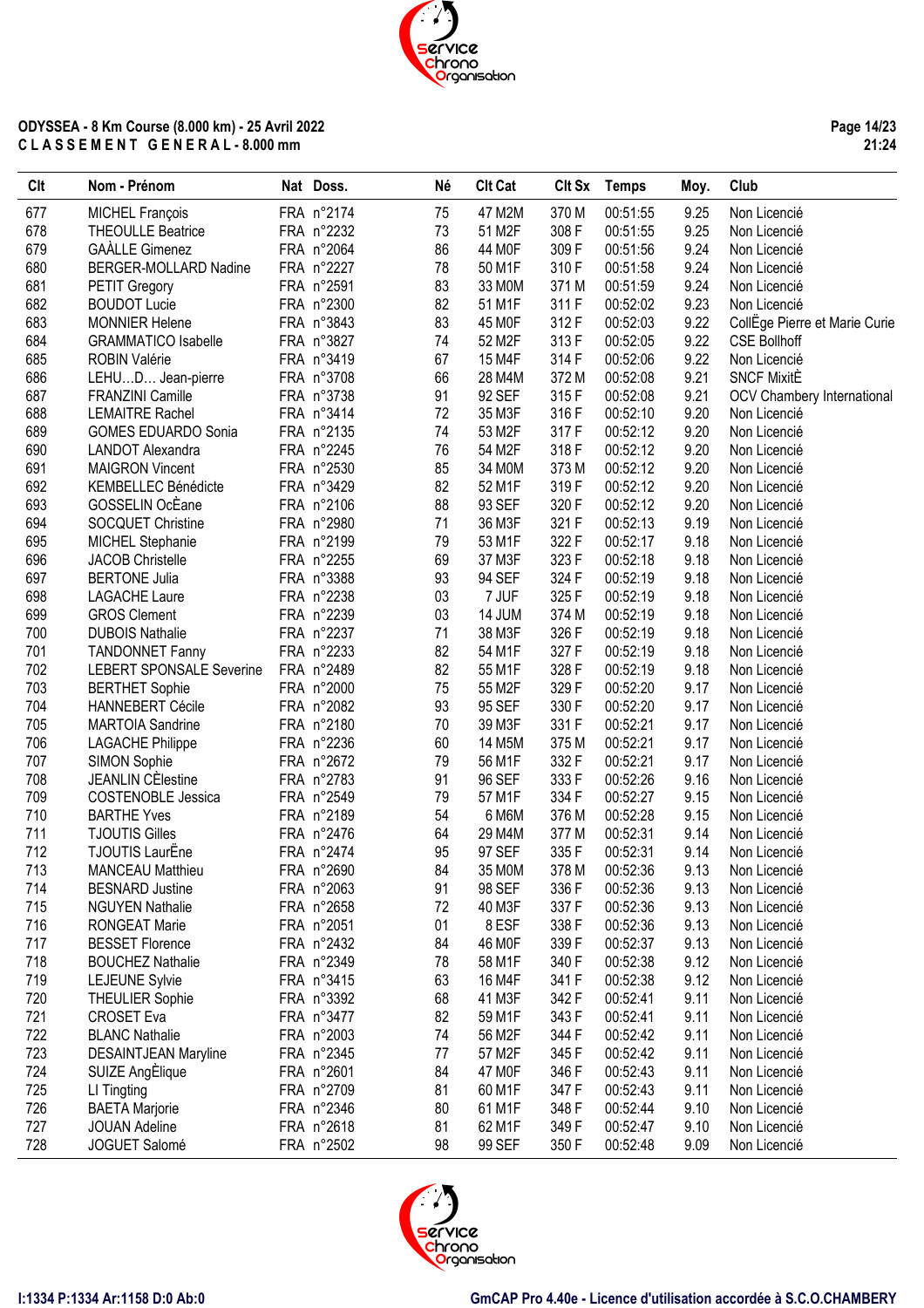**Page 15/23 21:24**

| Clt | Nom - Prénom                        | Nat Doss.  | Né | <b>Clt Cat</b>     |       | Clt Sx Temps | Moy. | Club                                |
|-----|-------------------------------------|------------|----|--------------------|-------|--------------|------|-------------------------------------|
| 729 | <b>BLANCHET Eric</b>                | FRA n°3752 | 70 | 46 M3M             | 379 M | 00:52:49     | 9.09 | MÈdipÙle de Savoie / Institut du S  |
| 730 | <b>ESNAULT Marjorie</b>             | FRA n°2648 | 71 | 42 M3F             | 351 F | 00:52:49     | 9.09 | Non Licencié                        |
| 731 | RAVANEL StEphanie                   | FRA n°3873 | 77 | 58 M2F             | 352 F | 00:52:52     | 9.08 | centre hospitalier mÉtropole savoie |
| 732 | <b>JAY Marie christine</b>          | FRA n°3754 | 66 | 17 M4F             | 353 F | 00:52:53     | 9.08 | MÈdipUle de Savoie / Institut du Se |
| 733 | <b>ORTOLLAND Valentine</b>          | FRA n°3816 | 95 | 100 SEF            | 354 F | 00:52:56     | 9.07 | <b>ENEDIS DR ALPES</b>              |
| 734 | LUTON Frédéric                      | FRA n°3815 | 89 | 108 SEM            | 380 M | 00:52:56     | 9.07 | <b>ENEDIS DR ALPES</b>              |
| 735 | <b>CLERC Audrey</b>                 | FRA n°2116 | 83 | 48 M0F             | 355F  | 00:53:03     | 9.05 | Non Licencié                        |
| 736 | <b>DAUTIER Alexandrine</b>          | FRA n°3840 | 89 | 101 SEF            | 356 F | 00:53:03     | 9.05 | CPAM73                              |
| 737 | SAUVONNET Aurelie                   | FRA n°2490 | 90 | 102 SEF            | 357 F | 00:53:04     | 9.05 | Non Licencié                        |
| 738 | <b>DAUTIER Guillaume</b>            | FRA n°3836 | 87 | 36 M0M             | 381 M | 00:53:04     | 9.05 | CPAM73                              |
| 739 | <b>OLAGNON Alexane</b>              | FRA n°3385 | 99 | 103 SEF            | 358 F | 00:53:05     | 9.04 | Non Licencié                        |
| 740 | <b>PIC Juliette</b>                 | FRA n°3806 | 95 | 104 SEF            | 359F  | 00:53:06     | 9.04 | FOL Savoie                          |
| 741 | <b>ROBIN Eric</b>                   | FRA n°3386 | 88 | 109 SEM            | 382 M | 00:53:06     | 9.04 | Non Licencié                        |
| 742 | <b>LEACY Sandie</b>                 | FRA n°2246 | 87 | 49 M0F             | 360 F | 00:53:07     | 9.04 | Non Licencié                        |
| 743 | <b>BOLLIET Laurence</b>             | FRA n°2187 | 74 | 59 M2F             | 361 F | 00:53:08     | 9.04 | Non Licencié                        |
| 744 | <b>BOUCHARDY Estelle</b>            | FRA n°3659 | 97 | 105 SEF            | 362 F | 00:53:08     | 9.03 | VACANCEOLE                          |
| 745 | <b>BOURCET Sarah</b>                | FRA n°2208 | 73 | 60 M2F             | 363 F | 00:53:12     | 9.02 | Non Licencié                        |
| 746 | MEYNIEL Alexandra                   | FRA n°3654 | 73 | 61 M2F             | 364 F | 00:53:14     | 9.02 | <b>VOLVO DISCOVER GROUP</b>         |
| 747 | <b>MEYNIEL Stephane</b>             | FRA n°3653 | 71 | 47 M3M             | 383 M | 00:53:14     | 9.02 | <b>VOLVO DISCOVER GROUP</b>         |
| 748 | <b>BOUGRAT Marie</b>                | FRA n°2637 | 97 | 106 SEF            | 365F  | 00:53:14     | 9.02 | Non Licencié                        |
| 749 | DELASAUX AngElique                  | FRA n°2323 | 86 | 50 MOF             | 366 F | 00:53:16     | 9.01 | Non Licencié                        |
| 750 | CARUSO Yohan                        | FRA n°2787 | 76 | 48 M2M             | 384 M | 00:53:26     | 8.99 | Non Licencié                        |
| 751 | <b>BUSI Beatrice</b>                | FRA n°2369 | 75 | 62 M2F             | 367 F | 00:53:26     | 8.99 | Non Licencié                        |
| 752 | <b>TROUCHE Arnaud</b>               | FRA n°2370 | 77 | 49 M2M             | 385 M | 00:53:26     | 8.98 | Non Licencié                        |
| 753 | <b>SAHNOUN Emilie</b>               | FRA n°2364 | 81 | 63 M1F             | 368 F | 00:53:27     | 8.98 | Non Licencié                        |
| 754 | <b>LEGER Audrey</b>                 | FRA n°3950 | 87 | 51 MOF             | 369F  | 00:53:27     | 8.98 | Groupe SR Conseil                   |
| 755 | <b>GRABIT Rose</b>                  | FRA n°2080 | 92 | 107 SEF            | 370 F | 00:53:27     | 8.98 | Non Licencié                        |
| 756 | <b>REY-MILLET Lise</b>              | FRA n°2134 | 93 | 108 SEF            | 371 F | 00:53:28     | 8.98 | Non Licencié                        |
| 757 | SAHNOUN Fabien                      | FRA n°2365 | 71 | 48 M3M             | 386 M | 00:53:28     | 8.98 | Non Licencié                        |
| 758 | MICHEL Florence                     | FRA n°3381 | 82 | 64 M1F             | 372F  | 00:53:31     | 8.97 | Non Licencié                        |
| 759 | <b>VACHET Sophie</b>                | FRA n°2287 | 82 | 65 M1F             | 373F  | 00:53:32     | 8.97 | Non Licencié                        |
| 760 | <b>ULLIEL Chrystelle</b>            | FRA n°2413 | 82 | 66 M1F             | 374 F | 00:53:32     | 8.97 | Non Licencié                        |
| 761 | <b>BOHANT Haquajan</b>              | FRA n°3925 | 71 | 43 M3F             | 375F  | 00:53:35     | 8.96 | RENAULT PAYS DE SAVOIE              |
| 762 | <b>CONTAT Christine</b>             | FRA n°2773 | 78 | 67 M1F             | 376 F | 00:53:38     | 8.95 | Non Licencié                        |
| 763 | <b>CONTAT Marine</b>                | FRA n°2697 | 91 | 109 SEF            | 377F  | 00:53:38     | 8.95 | Non Licencié                        |
| 764 | SANCHEZ-MORENO Leslie               | FRA n°2029 | 92 | 110 SEF            | 378 F | 00:53:38     | 8.95 | Non Licencié                        |
| 765 | PASCAL-MOUSSELARD Severi FRA n°3390 |            | 93 | <b>111 SEF</b>     | 379F  | 00:53:38     | 8.95 | Non Licencié                        |
| 766 | ?Dossard #3962                      | FRA n°3962 |    | <b>110 SEM</b>     | 387 M | 00:53:39     | 8.95 | Non Licencié                        |
| 767 | <b>PICTON Camille</b>               | FRA n°2555 | 94 | 112 SEF            | 380 F | 00:53:39     | 8.95 | Non Licencié                        |
| 768 | <b>BOIVIN Thomas</b>                | FRA n°2301 | 82 | 50 M1M             | 388 M | 00:53:42     | 8.94 | Non Licencié                        |
| 769 | <b>VIRGONE François</b>             | FRA n°3460 |    | <b>111 SEM</b>     | 389 M | 00:53:42     | 8.94 | Non Licencié                        |
| 770 | <b>CLERC</b> Emilie                 | FRA n°2561 | 82 | 68 M1F             | 381 F | 00:53:42     | 8.94 | Non Licencié                        |
| 771 | <b>FIALA Camille</b>                | FRA n°2454 | 94 | 113 SEF            | 382F  | 00:53:43     | 8.94 | Non Licencié                        |
| 772 | <b>FULGET Emilie</b>                | FRA n°2452 | 94 | <b>114 SEF</b>     | 383 F | 00:53:44     | 8.93 | Non Licencié                        |
| 773 | <b>BRUNIER Séverine</b>             | FRA n°3978 | 80 | 69 M1F             | 384 F | 00:53:44     | 8.93 | cse bollhoff                        |
| 774 | MAISONNIAL Laura                    | FRA n°2560 | 93 | 115 SEF            | 385F  | 00:53:47     | 8.93 | Non Licencié                        |
| 775 | <b>GENET Sylvie</b>                 | FRA n°2086 | 60 | 6 M <sub>5</sub> F | 386 F | 00:53:48     | 8.92 | Non Licencié                        |
| 776 | MARIAT CIÈmence                     | FRA n°2664 | 94 | 116 SEF            | 387 F | 00:53:48     | 8.92 | Non Licencié                        |
| 777 | <b>BRUNETIERE Charlotte</b>         | FRA n°3846 | 84 | 52 MOF             | 388 F | 00:53:49     | 8.92 | CollEge George SAND                 |
| 778 | LAURENT Jean-luc                    | FRA n°2726 | 60 | 15 M5M             | 390 M | 00:53:53     | 8.91 | Non Licencié                        |
| 779 | VANBALEGHEM AurÈlien                | FRA n°2495 | 95 | <b>112 SEM</b>     | 391 M | 00:53:58     | 8.90 | Non Licencié                        |
| 780 | <b>LAMBOLEY Soline</b>              | FRA n°2368 | 96 | <b>117 SEF</b>     | 389 F | 00:53:58     | 8.90 | Non Licencié                        |
|     |                                     |            |    |                    |       |              |      |                                     |

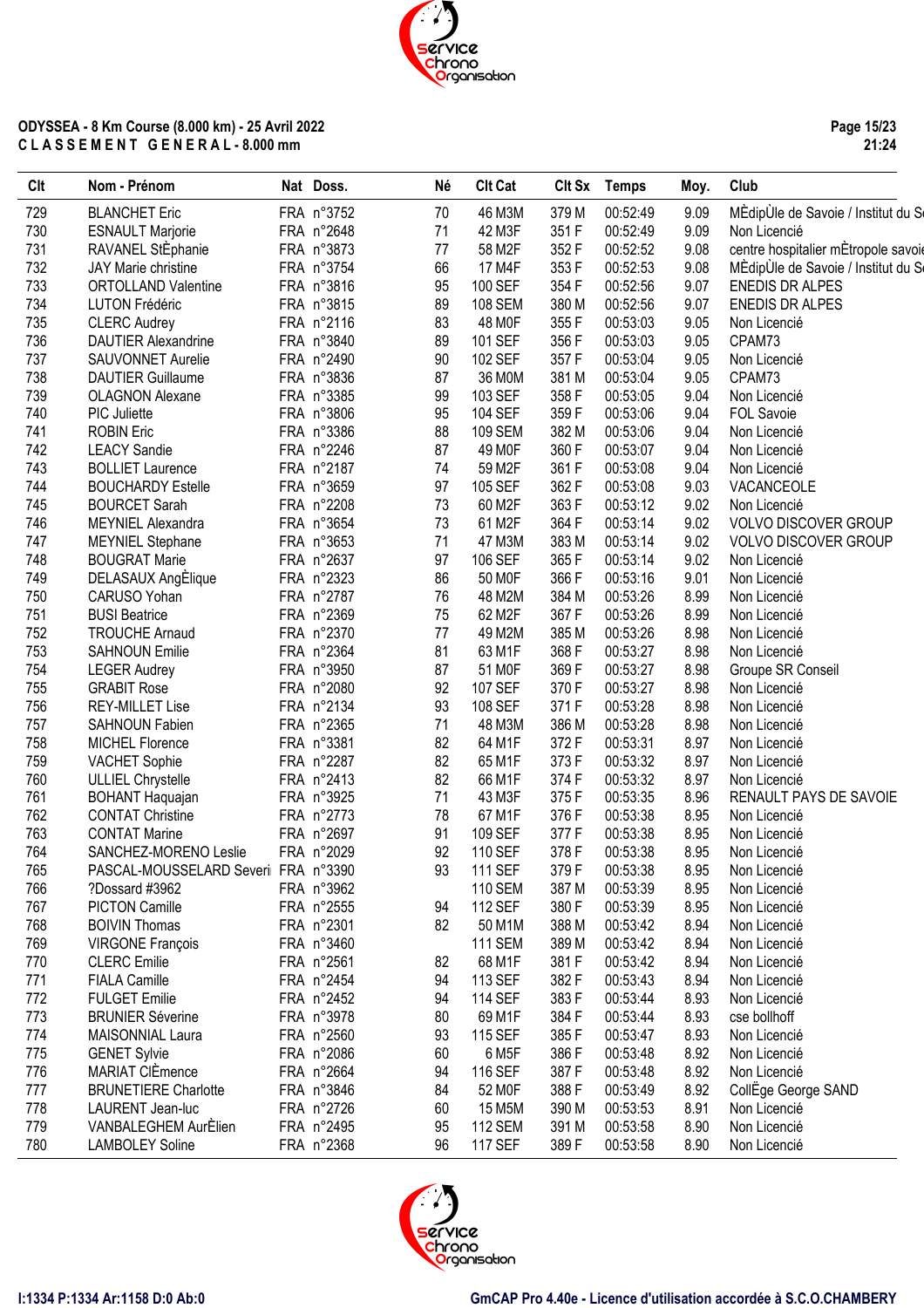**Page 16/23 21:24**

| Clt | Nom - Prénom                        | Nat Doss.  | Né | <b>Clt Cat</b> |       | Clt Sx Temps | Moy. | Club                              |
|-----|-------------------------------------|------------|----|----------------|-------|--------------|------|-----------------------------------|
| 781 | LE PIERR»S Nolwenn                  | FRA n°2084 | 78 | 70 M1F         | 390 F | 00:53:59     | 8.89 | Non Licencié                      |
| 782 | DAGARD Anna                         | FRA n°2676 | 97 | 118 SEF        | 391 F | 00:53:59     | 8.89 | Non Licencié                      |
| 783 | <b>DEWAELE Harry</b>                | FRA n°2550 | 74 | 50 M2M         | 392 M | 00:54:03     | 8.88 | Non Licencié                      |
| 784 | DEBOYSER Orlane                     | FRA n°2978 | 70 | 44 M3F         | 392 F | 00:54:04     | 8.88 | Non Licencié                      |
| 785 | <b>AMITRANO Virginie</b>            | FRA n°2274 | 95 | 119 SEF        | 393 F | 00:54:04     | 8.88 | Non Licencié                      |
| 786 | <b>RUAULT Aurore</b>                | FRA n°2594 | 75 | 63 M2F         | 394 F | 00:54:04     | 8.88 | Non Licencié                      |
| 787 | CATTALANO Chrystéle                 | FRA n°2023 | 74 | 64 M2F         | 395F  | 00:54:05     | 8.88 | Non Licencié                      |
| 788 | <b>GARCIN Candice</b>               | FRA n°2722 | 95 | 120 SEF        | 396 F | 00:54:05     | 8.88 | Non Licencié                      |
| 789 | LE ROUX Rosa                        | FRA n°2977 | 63 | 18 M4F         | 397 F | 00:54:05     | 8.88 | Non Licencié                      |
| 790 | <b>GUIGUET DORON Florence</b>       | FRA n°2401 | 75 | 65 M2F         | 398 F | 00:54:06     | 8.87 | Non Licencié                      |
|     |                                     | FRA n°2679 | 84 | 53 MOF         | 399 F | 00:54:07     |      |                                   |
| 791 | LE BOHEC Audrey                     |            |    |                |       |              | 8.87 | Non Licencié                      |
| 792 | SANTOS-GENET Alexandra              | FRA n°2085 | 83 | 54 M0F         | 400F  | 00:54:08     | 8.87 | Non Licencié                      |
| 793 | <b>ZANON Emilie</b>                 | FRA n°2087 | 78 | 71 M1F         | 401F  | 00:54:08     | 8.87 | Non Licencié                      |
| 794 | HOULLEBRQUE Michel                  | FRA n°2623 | 51 | 1 M7M          | 393 M | 00:54:09     | 8.87 | Non Licencié                      |
| 795 | <b>BOUCHERAND Marc</b>              | FRA n°2589 | 66 | 30 M4M         | 394 M | 00:54:10     | 8.86 | Non Licencié                      |
| 796 | <b>BERLIOZ Sarah</b>                | FRA n°2173 | 74 | 66 M2F         | 402F  | 00:54:10     | 8.86 | Non Licencié                      |
| 797 | PROVEN«AL Hervé                     | FRA n°2136 | 64 | 31 M4M         | 395 M | 00:54:11     | 8.86 | Non Licencié                      |
| 798 | RICHARD Gaelle                      | FRA n°2981 | 87 | 55 MOF         | 403 F | 00:54:15     | 8.85 | Non Licencié                      |
| 799 | MULLER Camille                      | FRA n°3947 | 95 | 121 SEF        | 404 F | 00:54:17     | 8.84 | Groupe SR Conseil                 |
| 800 | <b>BOSSUAT Laure-anne</b>           | FRA n°2767 | 93 | 122 SEF        | 405F  | 00:54:17     | 8.84 | Non Licencié                      |
| 801 | DELET Célia                         | FRA n°2424 | 89 | 123 SEF        | 406 F | 00:54:18     | 8.84 | Non Licencié                      |
| 802 | <b>DUCHAMP Aurelie</b>              | FRA n°2125 | 80 | 72 M1F         | 407 F | 00:54:21     | 8.83 | Non Licencié                      |
| 803 | VACHERAND-GRANGER Virgin FRA n°2361 |            | 87 | 56 M0F         | 408 F | 00:54:22     | 8.83 | Non Licencié                      |
| 804 | <b>PRATABUY Marine</b>              | FRA n°2423 | 01 | 9 ESF          | 409F  | 00:54:22     | 8.83 | Non Licencié                      |
| 805 | POLI Sandy                          | FRA n°2391 | 86 | 57 M0F         | 410F  | 00:54:23     | 8.83 | Non Licencié                      |
| 806 | <b>RENARD Didier</b>                | FRA n°2407 | 70 | 49 M3M         | 396 M | 00:54:24     | 8.83 | Non Licencié                      |
| 807 | DUDZINSKI Stephan                   | FRA n°2415 | 80 | 51 M1M         | 397 M | 00:54:24     | 8.82 | Non Licencié                      |
| 808 | <b>GARCIA Nathan</b>                | FRA n°2458 | 98 | <b>113 SEM</b> | 398 M | 00:54:24     | 8.82 | Non Licencié                      |
| 809 | <b>RENARD Delphine</b>              | FRA n°2406 | 70 | 45 M3F         | 411 F | 00:54:24     | 8.82 | Non Licencié                      |
| 810 | <b>LAMBERT Marie</b>                | FRA n°3860 | 99 | <b>124 SEF</b> | 412F  | 00:54:25     | 8.82 | CIS IMMOBILIER CIS PROMOTIO       |
| 811 | <b>HAEFFLINGER Mathilde</b>         | FRA n°2354 | 92 | 125 SEF        | 413F  | 00:54:25     | 8.82 | Non Licencié                      |
|     |                                     |            |    |                |       |              |      |                                   |
| 812 | <b>DELILLE</b> Lionel               | FRA n°2366 | 81 | 52 M1M         | 399 M | 00:54:27     | 8.82 | Non Licencié                      |
| 813 | <b>BREVOT Cecile</b>                | FRA n°2435 | 77 | 67 M2F         | 414 F | 00:54:28     | 8.81 | Non Licencié                      |
| 814 | <b>LEFORT Julie</b>                 | FRA n°2544 | 77 | 68 M2F         | 415F  | 00:54:29     | 8.81 | Non Licencié                      |
| 815 | <b>NOIRAY Gislaine</b>              | FRA n°3726 | 72 | 46 M3F         | 416 F | 00:54:31     | 8.81 | PrÈfecture de la Savoie           |
| 816 | <b>JEANTIN Magali</b>               | FRA n°2305 | 78 | 73 M1F         | 417F  | 00:54:31     | 8.81 | Non Licencié                      |
| 817 | <b>REBISCHUNG Christine</b>         | FRA n°2357 | 69 | 47 M3F         | 418 F | 00:54:31     | 8.81 | Non Licencié                      |
| 818 | <b>GUILLOT</b> Ingrid               | FRA n°3906 | 76 | 69 M2F         | 419F  | 00:54:31     | 8.81 | Agents du DÉpartement et de la Pi |
| 819 | <b>EXCOFFIER Fabienne</b>           | FRA n°2341 | 81 | 74 M1F         | 420 F | 00:54:33     | 8.80 | Non Licencié                      |
| 820 | CLARA NadEge                        | FRA n°2609 | 75 | 70 M2F         | 421 F | 00:54:35     | 8.80 | Non Licencié                      |
| 821 | <b>BALESTRA Christel</b>            | FRA n°2038 | 77 | 71 M2F         | 422 F | 00:54:35     | 8.80 | Non Licencié                      |
| 822 | <b>GUILLON Rachel</b>               | FRA n°2612 | 75 | 72 M2F         | 423 F | 00:54:35     | 8.80 | Non Licencié                      |
| 823 | <b>DAUVERCHAIN Nelly</b>            | FRA n°2036 | 74 | 73 M2F         | 424 F | 00:54:36     | 8.79 | Non Licencié                      |
| 824 | MARRAS Sébastien                    | FRA n°2635 | 76 | 51 M2M         | 400 M | 00:54:37     | 8.79 | Non Licencié                      |
| 825 | SEBILLET Adrienne                   | FRA n°3826 | 74 | 74 M2F         | 425F  | 00:54:39     | 8.79 | <b>DUNI SARL</b>                  |
| 826 | CHAPELLE Jasmin                     | FRA n°2730 | 97 | <b>114 SEM</b> | 401 M | 00:54:39     | 8.78 | Non Licencié                      |
| 827 | <b>BOSC Alain</b>                   | FRA n°2162 | 58 | 16 M5M         | 402 M | 00:54:39     | 8.78 | Non Licencié                      |
| 828 | <b>PELLIN Camille</b>               | FRA n°2603 | 93 | 126 SEF        | 426 F | 00:54:40     | 8.78 | Non Licencié                      |
| 829 | <b>PERON Gentiane</b>               | FRA n°2164 | 67 | 19 M4F         | 427 F | 00:54:40     | 8.78 | Non Licencié                      |
| 830 | <b>COMMANDEUR Orane</b>             | FRA n°2581 | 95 | 127 SEF        | 428 F | 00:54:41     | 8.78 | Non Licencié                      |
| 831 | <b>KHIRANI Laura</b>                | FRA n°2793 | 78 | 75 M1F         | 429F  | 00:54:43     | 8.78 | Non Licencié                      |
| 832 | <b>ARNAUD Virginie</b>              |            | 78 | 76 M1F         | 430 F |              | 8.75 |                                   |
|     |                                     | FRA n°3734 |    |                |       | 00:54:50     |      | OCV Chambery International        |

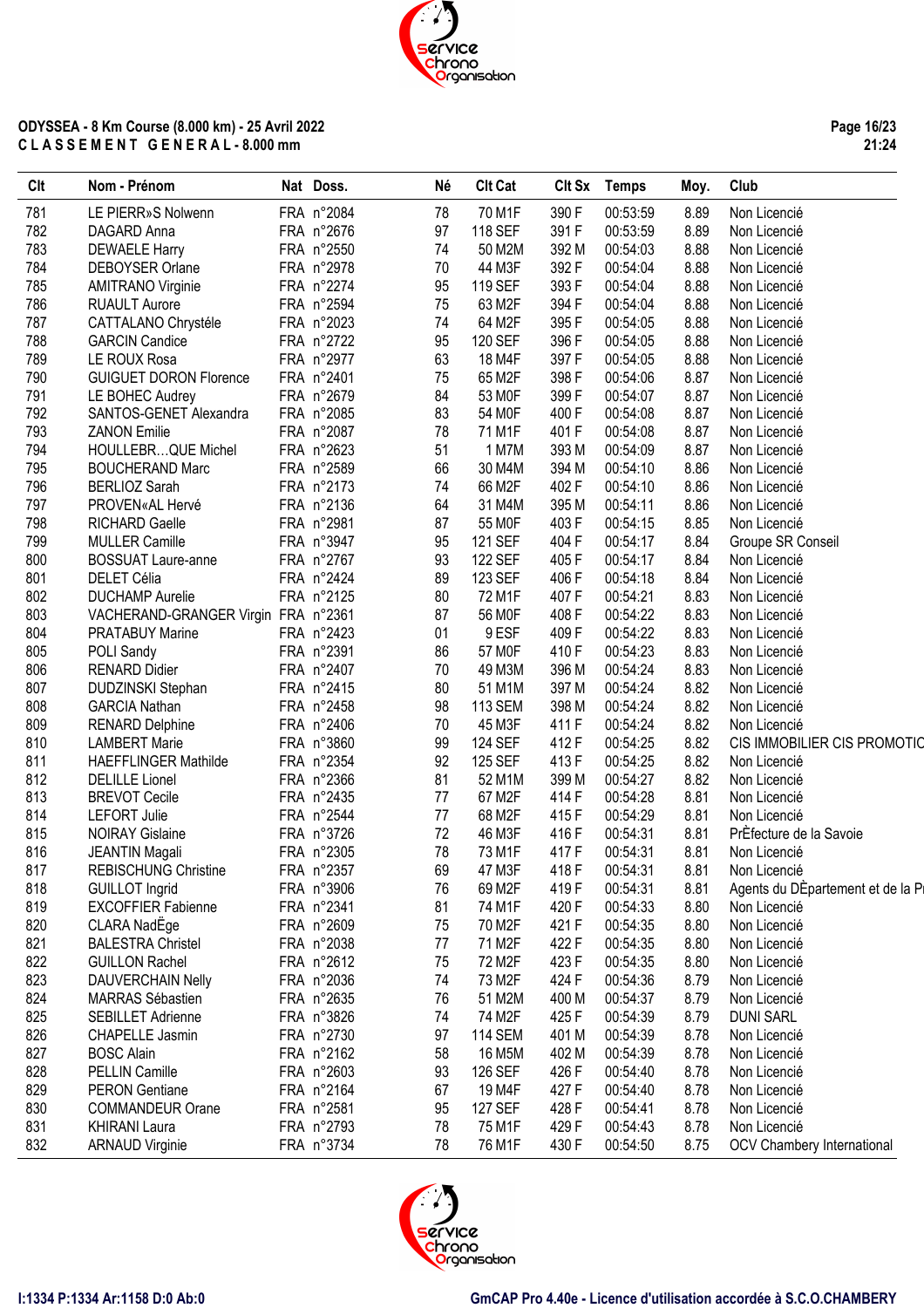**Page 17/23 21:24**

| Clt | Nom - Prénom                        | Nat Doss.  | Né | <b>Clt Cat</b>     |       | Clt Sx Temps | Moy. | Club                    |
|-----|-------------------------------------|------------|----|--------------------|-------|--------------|------|-------------------------|
| 833 | <b>FAWDRAY Lola</b>                 | FRA n°3454 | 05 | 6 CAF              | 431 F | 00:54:50     | 8.75 | Non Licencié            |
| 834 | <b>FAWDRAY Carole</b>               | FRA n°3453 | 72 | 48 M3F             | 432 F | 00:54:51     | 8.75 | Non Licencié            |
| 835 | <b>BEDINI Sylvie</b>                | FRA n°3389 | 63 | 20 M4F             | 433 F | 00:54:51     | 8.75 | Non Licencié            |
| 836 | PALMIERI Sylviane                   | FRA n°3488 | 71 | 49 M3F             | 434 F | 00:54:51     | 8.75 | Non Licencié            |
| 837 | <b>COUVREUR Sylvain</b>             | FRA n°2395 | 78 | 53 M1M             | 403 M | 00:54:53     | 8.75 | Non Licencié            |
| 838 | <b>GAY-LANCERMIN Patricia</b>       | FRA n°2359 | 86 | 58 M0F             | 435F  | 00:54:54     | 8.74 | Non Licencié            |
| 839 | <b>GONNELLI-BATTARD Marie</b>       | FRA n°2025 | 65 | 21 M4F             | 436 F | 00:54:54     | 8.74 | Non Licencié            |
| 840 | <b>PIN Thibaud</b>                  | FRA n°2243 | 86 | 37 M0M             | 404 M | 00:54:57     | 8.74 | Non Licencié            |
| 841 | <b>BROCHIER-CENDRE Frederic</b>     | FRA n°2244 | 87 | 38 M0M             | 405 M | 00:54:57     | 8.74 | Non Licencié            |
| 842 | <b>GAZZA Antoine</b>                | FRA n°3957 | 92 | <b>115 SEM</b>     | 406 M | 00:55:00     | 8.73 | Groupe SR Conseil       |
| 843 | <b>FAUVET Sandrine</b>              | FRA n°3795 | 71 | 50 M3F             | 437 F | 00:55:02     | 8.72 | Groupe SR Conseil       |
| 844 | <b>BERTHIER SolEne</b>              | FRA n°2518 | 95 | 128 SEF            | 438 F | 00:55:02     | 8.72 | Non Licencié            |
| 845 | ROBERT Antoine                      | FRA n°2519 | 94 | <b>116 SEM</b>     | 407 M | 00:55:02     | 8.72 | Non Licencié            |
| 846 | <b>ANDRE</b> Isabelle               | FRA n°3971 | 63 | 22 M4F             | 439 F | 00:55:03     | 8.72 | Groupe SR Conseil       |
| 847 | <b>DELACOSTE Veronique</b>          | FRA n°2186 | 67 | 23 M4F             | 440 F | 00:55:03     | 8.72 | Non Licencié            |
| 848 | <b>VELLUT Didier</b>                | FRA n°2066 | 66 | 32 M4M             | 408 M | 00:55:07     | 8.71 | Non Licencié            |
| 849 | <b>CHARPENTIER Eléonore</b>         | FRA n°3428 | 92 | 129 SEF            | 441 F | 00:55:08     | 8.71 | Non Licencié            |
| 850 | <b>BEGUIN Marion</b>                | FRA n°2752 | 86 | 59 M0F             | 442 F | 00:55:10     | 8.70 | Non Licencié            |
| 851 | <b>GRAILLAT Olivier</b>             | FRA n°2556 | 77 | 52 M2M             | 409 M | 00:55:10     | 8.70 | Non Licencié            |
| 852 | <b>IMBERT MylEne</b>                | FRA n°2093 | 67 | 24 M4F             | 443 F | 00:55:10     | 8.70 | Non Licencié            |
| 853 | <b>CLAUSS Mathieu</b>               | FRA n°2753 | 85 | 39 M0M             | 410 M | 00:55:11     | 8.70 | Non Licencié            |
| 854 | <b>MIDALI Laura</b>                 | FRA n°3436 | 97 | 130 SEF            | 444 F | 00:55:11     | 8.70 | Non Licencié            |
| 855 | CITTADINI Alexandra                 | FRA n°2663 | 82 | 77 M1F             | 445F  | 00:55:11     | 8.70 | Non Licencié            |
| 856 | BERNARD Jean-louis                  | FRA n°2094 | 59 | 17 M5M             | 411 M | 00:55:11     | 8.70 | Non Licencié            |
| 857 | PISSETTAZ Laurence                  | FRA n°2337 | 75 | 75 M2F             | 446 F | 00:55:13     | 8.69 | Non Licencié            |
| 858 | <b>BRAILLON Lucas</b>               | FRA n°2267 | 93 | <b>117 SEM</b>     | 412 M | 00:55:16     | 8.69 | Non Licencié            |
| 859 | <b>BANDET Annie</b>                 | FRA n°3675 | 56 | 3 M6F              | 447 F | 00:55:22     | 8.67 | <b>TEAM ROUTIN</b>      |
| 860 | MAUGENDRE Catherine                 | FRA n°2541 | 65 | 25 M4F             | 448 F | 00:55:23     | 8.67 | Non Licencié            |
| 861 | <b>BOURDON Cecile</b>               | FRA n°2392 | 72 | 51 M3F             | 449 F | 00:55:23     | 8.67 | Non Licencié            |
| 862 | <b>LASFARGUE Maelys</b>             | FRA n°2230 | 81 | 78 M1F             | 450F  | 00:55:30     | 8.65 | Non Licencié            |
| 863 | <b>EVRARD Laura</b>                 | FRA n°2453 | 95 | 131 SEF            | 451 F | 00:55:31     | 8.65 | Non Licencié            |
| 864 | <b>BESANCON Aurelia</b>             | FRA n°2374 | 82 | 79 M1F             | 452 F | 00:55:32     | 8.64 | Non Licencié            |
| 865 | <b>BAFFERT Damien</b>               | FRA n°2231 | 80 | 54 M1M             | 413 M | 00:55:32     | 8.64 | Non Licencié            |
| 866 | <b>GRMILLIER Estelle</b>            | FRA n°2176 | 78 | 80 M1F             | 453 F | 00:55:34     | 8.64 | Non Licencié            |
| 867 | <b>GRMILLIER Dorothée</b>           | FRA n°2177 | 80 | 81 M1F             | 454 F | 00:55:34     | 8.64 | Non Licencié            |
| 868 | <b>FARNET Sandra</b>                | FRA n°2451 | 93 | 132 SEF            | 455 F | 00:55:35     | 8.64 | Non Licencié            |
| 869 | MORLOT Isabelle                     | FRA n°2188 | 68 | 52 M3F             | 456 F | 00:55:38     | 8.63 | Non Licencié            |
| 870 | <b>DELORME Sylvie</b>               | FRA n°3402 | 72 | 53 M3F             | 457 F | 00:55:38     | 8.63 | Non Licencié            |
| 871 | <b>GACHET Fanny</b>                 | FRA n°2819 | 95 | 133 SEF            | 458 F | 00:55:45     | 8.61 | Non Licencié            |
| 872 | <b>DUDING Cindy</b>                 | FRA n°2677 | 85 | 60 M0F             | 459 F | 00:55:46     | 8.61 | Non Licencié            |
| 873 | <b>BAUDON Brigitte</b>              | FRA n°2198 | 62 | 7 M <sub>5</sub> F | 460 F | 00:55:48     | 8.60 | Non Licencié            |
| 874 | <b>DELACQUIS Valentine</b>          | FRA n°2724 | 02 | <b>10 ESF</b>      | 461 F | 00:55:52     | 8.59 | Non Licencié            |
| 875 | <b>LAPIERRE Sandrine</b>            | FRA n°3953 | 73 | 76 M2F             | 462 F | 00:55:52     | 8.59 | Groupe SR Conseil       |
| 876 | <b>FIGENT Morgane</b>               | FRA n°3725 | 90 | 134 SEF            | 463 F | 00:55:52     | 8.59 | PrÉfecture de la Savoie |
| 877 | <b>GACHET Patricia</b>              | FRA n°2760 | 68 | 54 M3F             | 464 F | 00:55:54     | 8.59 | Non Licencié            |
| 878 | <b>DUBOIS Cedric</b>                | FRA n°3774 | 84 | 40 M0M             | 414 M | 00:55:58     | 8.58 | <b>KEOLIS CHAMBERY</b>  |
| 879 | <b>SEMBEIL Eric</b>                 | FRA n°2213 | 89 | <b>118 SEM</b>     | 415 M | 00:55:58     | 8.58 | Non Licencié            |
| 880 | <b>ASSELIN Cindy</b>                | FRA n°3485 | 85 | 61 M0F             | 465F  | 00:55:59     | 8.58 | Non Licencié            |
| 881 | <b>TECHER Christele</b>             | FRA n°2122 | 71 | 55 M3F             | 466 F | 00:55:59     | 8.57 | Non Licencié            |
| 882 | MICHAUT Frédérique                  | FRA n°3484 | 71 | 56 M3F             | 467 F | 00:56:02     | 8.57 | Non Licencié            |
| 883 | <b>MALLEM Nadia</b>                 | FRA n°3468 | 75 | 77 M2F             | 468 F | 00:56:03     | 8.57 | Non Licencié            |
| 884 | MORAES DOS SANTOS Naiane FRA n°2636 |            | 88 | 135 SEF            | 469 F | 00:56:04     | 8.56 | Non Licencié            |
|     |                                     |            |    |                    |       |              |      |                         |

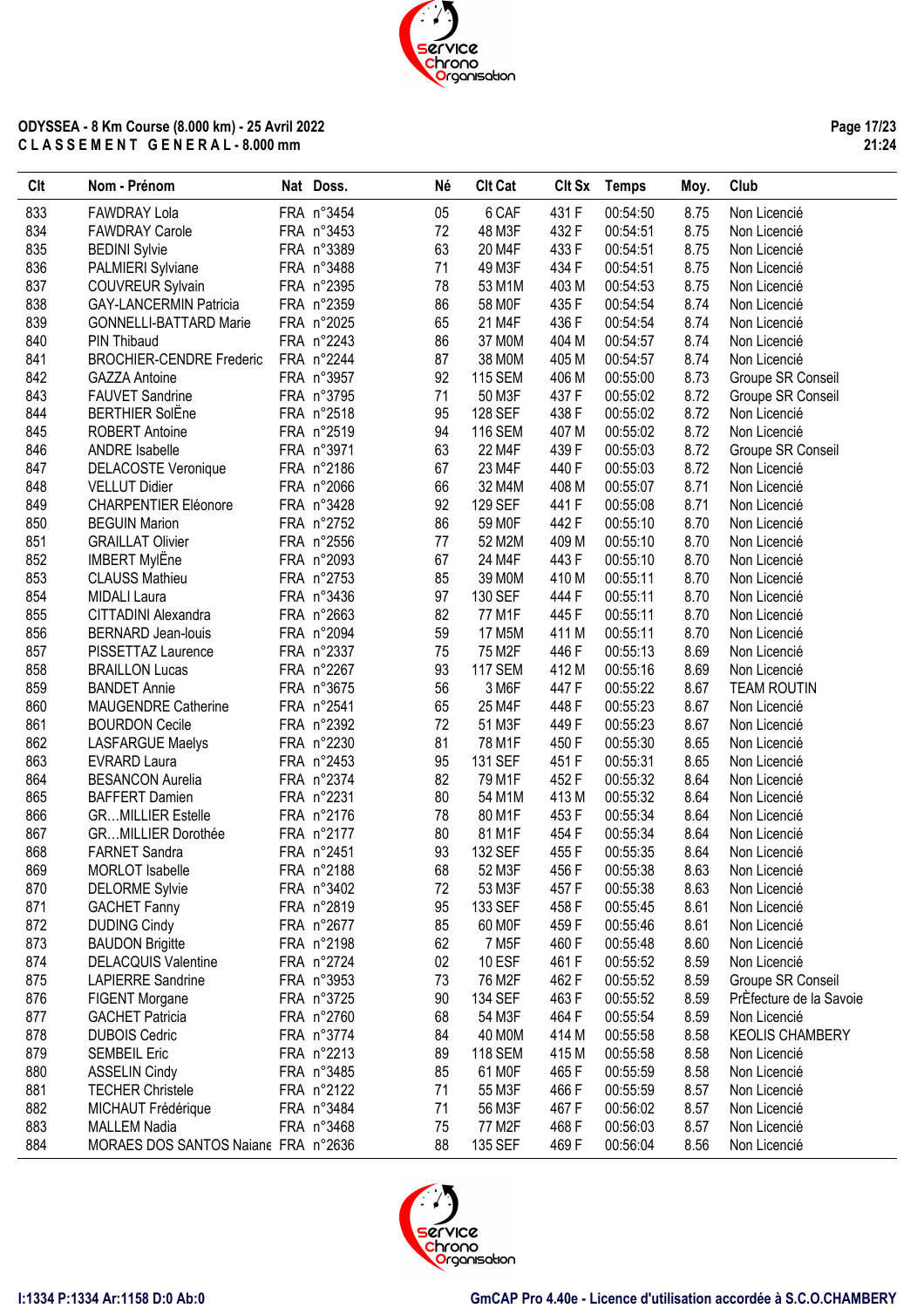**Page 18/23 21:24**

| Clt | Nom - Prénom                  | Nat Doss.        | Né | <b>Clt Cat</b> |       | Clt Sx Temps | Moy. | Club                              |
|-----|-------------------------------|------------------|----|----------------|-------|--------------|------|-----------------------------------|
| 885 | <b>CALVET Susan</b>           | FRA n°2496       | 76 | 78 M2F         | 470 F | 00:56:06     | 8.56 | Non Licencié                      |
| 886 | <b>BLACHERE Sunny</b>         | FRA n°2367       | 92 | <b>119 SEM</b> | 416 M | 00:56:09     | 8.55 | Non Licencié                      |
| 887 | <b>MARTINS Manuel</b>         | FRA n°2327       | 61 | 18 M5M         | 417 M | 00:56:11     | 8.55 | Non Licencié                      |
| 888 | <b>BUISSON Stessy</b>         | FRA n°3905       | 88 | 136 SEF        | 471 F | 00:56:15     | 8.53 | Agents du DÉpartement et de la Pi |
| 889 | <b>ALLARD Samuel</b>          | FRA n°2604       | 74 | 53 M2M         | 418 M | 00:56:15     | 8.53 | Non Licencié                      |
| 890 | <b>BANDET Aurore</b>          | FRA n°3674       | 82 | 82 M1F         | 472F  | 00:56:15     | 8.53 | <b>TEAM ROUTIN</b>                |
| 891 | <b>BLAMPEY Séverine</b>       | FRA n°2511       | 79 | 83 M1F         | 473F  | 00:56:17     | 8.53 | Non Licencié                      |
| 892 | <b>FLAMMIER-AW Estelle</b>    | FRA n°2266       | 78 | 84 M1F         | 474 F | 00:56:18     | 8.53 | Non Licencié                      |
| 893 | MAMMIFERI Thierry-Pascal      | FRA n°2989       | 62 | 19 M5M         | 419 M | 00:56:18     | 8.53 | Non Licencié                      |
| 894 | ?Dossard #1258000564          | FRA n°1258000564 |    | <b>120 SEM</b> | 420 M | 00:56:19     | 8.53 | Non Licencié                      |
|     |                               |                  |    | 62 MOF         | 475F  |              |      |                                   |
| 895 | <b>BOUDOU Faustine</b>        | FRA n°2165       | 86 |                |       | 00:56:19     | 8.52 | Non Licencié                      |
| 896 | <b>ANTOINE Cyril</b>          | FRA n°3939       | 79 | 55 M1M         | 421 M | 00:56:28     | 8.50 | Harmonie Mutuelle                 |
| 897 | <b>BARLET Nathalie</b>        | FRA n°3495       | 75 | 79 M2F         | 476 F | 00:56:29     | 8.50 | Non Licencié                      |
| 898 | <b>ESNAULT Laurent</b>        | FRA n°2647       | 73 | 54 M2M         | 422 M | 00:56:30     | 8.50 | Non Licencié                      |
| 899 | <b>MARTIN Elodie</b>          | FRA n°3478       | 81 | 85 M1F         | 477 F | 00:56:30     | 8.50 | Non Licencié                      |
| 900 | <b>DESCHAMPS Christelle</b>   | FRA n°3787       | 74 | 80 M2F         | 478 F | 00:56:33     | 8.49 | Groupe SR Conseil                 |
| 901 | D?AVINO Magali                | FRA n°2515       | 68 | 57 M3F         | 479F  | 00:56:35     | 8.49 | Non Licencié                      |
| 902 | <b>MOREAU Elise</b>           | FRA n°3799       | 78 | 86 M1F         | 480F  | 00:56:36     | 8.48 | <b>Granier Rose</b>               |
| 903 | ROUX Jean-luc                 | FRA n°2459       | 62 | 20 M5M         | 423 M | 00:56:38     | 8.48 | Non Licencié                      |
| 904 | <b>FONTAINE Sophie</b>        | FRA n°2140       | 76 | 81 M2F         | 481F  | 00:56:43     | 8.47 | Non Licencié                      |
| 905 | <b>COCHARD Marie</b>          | FRA n°2065       | 65 | 26 M4F         | 482F  | 00:56:43     | 8.47 | Non Licencié                      |
| 906 | <b>BURDET Laurent</b>         | FRA n°3687       | 74 | 55 M2M         | 424 M | 00:56:45     | 8.46 | Team Baskets _Calculettes         |
| 907 | <b>BEAUFORT Fanny</b>         | FRA n°3688       | 77 | 82 M2F         | 483 F | 00:56:45     | 8.46 | <b>Team Baskets Calculettes</b>   |
| 908 | THOMAS Jean marc              | FRA n°2393       | 66 | 33 M4M         | 425 M | 00:56:47     | 8.46 | Non Licencié                      |
| 909 | <b>THOMAS Pauline</b>         | FRA n°2241       | 97 | 137 SEF        | 484 F | 00:56:47     | 8.45 | Non Licencié                      |
| 910 | DEFAWE Chloé                  | FRA n°2717       | 91 | 138 SEF        | 485F  | 00:56:49     | 8.45 | Non Licencié                      |
| 911 | <b>BOUDARD Solene</b>         | FRA n°2716       | 97 | 139 SEF        | 486 F | 00:56:49     | 8.45 | Non Licencié                      |
| 912 | PISTONE  lodie                | FRA n°2715       | 80 | 87 M1F         | 487F  | 00:56:49     | 8.45 | Non Licencié                      |
| 913 | PEGAZ Laura                   | FRA n°2107       | 94 | 140 SEF        | 488 F | 00:56:50     | 8.45 | Non Licencié                      |
| 914 | <b>GOUDIER Delphine</b>       | FRA n°2628       | 79 | 88 M1F         | 489F  | 00:56:50     | 8.45 | Non Licencié                      |
| 915 | <b>MORAND Maxime</b>          | FRA n°2108       | 93 | <b>121 SEM</b> | 426 M | 00:56:50     | 8.45 | Non Licencié                      |
|     |                               |                  |    |                |       |              |      |                                   |
| 916 | <b>DELORME Annick</b>         | FRA n°3904       | 68 | 58 M3F         | 490 F | 00:56:51     | 8.45 | Agents du DEpartement et de la Pi |
| 917 | <b>MALENFANT Diane</b>        | FRA n°2206       | 01 | 11 ESF         | 491 F | 00:56:51     | 8.44 | Non Licencié                      |
| 918 | QUIDOZ Annabelle              | FRA n°2992       | 85 | 63 M0F         | 492 F | 00:56:51     | 8.44 | Non Licencié                      |
| 919 | MEUNIER Cécile                | FRA n°2991       | 76 | 83 M2F         | 493 F | 00:56:52     | 8.44 | Non Licencié                      |
| 920 | <b>MALENFANT Sixtine</b>      | FRA n°2207       | 05 | 7 CAF          | 494 F | 00:56:52     | 8.44 | Non Licencié                      |
| 921 | <b>HALLIER Claire</b>         | FRA n°2822       | 84 | 64 M0F         | 495F  | 00:56:52     | 8.44 | Non Licencié                      |
| 922 | FOSSIOZ Margaux               | FRA n°2733       | 97 | 141 SEF        | 496 F | 00:56:53     | 8.44 | Non Licencié                      |
| 923 | <b>NONGLATON Marion</b>       | FRA n°2734       | 97 | 142 SEF        | 497 F | 00:56:54     | 8.44 | Non Licencié                      |
| 924 | <b>CLAVEL GRABIT Noémie</b>   | FRA n°2586       | 95 | 143 SEF        | 498 F | 00:56:58     | 8.43 | Non Licencié                      |
| 925 | <b>MORIN Thierry</b>          | FRA n°2727       | 72 | 50 M3M         | 427 M | 00:56:59     | 8.42 | Non Licencié                      |
| 926 | <b>BRONGNIART Julie</b>       | FRA n°3966       | 94 | <b>144 SEF</b> | 499 F | 00:57:00     | 8.42 | Groupe SR Conseil                 |
| 927 | <b>BERNARD REYMOND Marine</b> | FRA n°2076       | 91 | 145 SEF        | 500 F | 00:57:00     | 8.42 | Non Licencié                      |
| 928 | POISSON Pierre                | FRA n°2384       | 57 | 7 M6M          | 428 M | 00:57:00     | 8.42 | Non Licencié                      |
| 929 | <b>TETAZ Faustine</b>         | FRA n°2074       | 98 | 146 SEF        | 501 F | 00:57:00     | 8.42 | Non Licencié                      |
| 930 | FLYE SAINTE MARIE Luc         | FRA n°3425       | 72 | 51 M3M         | 429 M | 00:57:00     | 8.42 | Non Licencié                      |
| 931 | <b>BERRARD Berenice</b>       | FRA n°2075       | 99 | <b>147 SEF</b> | 502F  | 00:57:00     | 8.42 | Non Licencié                      |
| 932 | <b>PELERIN Guillemette</b>    | FRA n°2673       | 73 | 84 M2F         | 503 F | 00:57:16     | 8.38 | Non Licencié                      |
| 933 | <b>BELLECAVE Barbara</b>      | FRA n°3926       | 88 | 148 SEF        | 504 F | 00:57:16     | 8.38 | RENAULT PAYS DE SAVOIE            |
| 934 | <b>GARDET</b> Irene           | FRA n°2552       | 69 | 59 M3F         | 505F  | 00:57:17     | 8.38 | Non Licencié                      |
|     |                               |                  |    |                |       |              |      |                                   |
| 935 | <b>BUISSON Léa</b>            | FRA n°2807       | 05 | 8 CAF          | 506 F | 00:57:17     | 8.38 | Non Licencié                      |
| 936 | <b>BILLOT Nathalie</b>        | FRA n°3716       | 76 | 85 M2F         | 507 F | 00:57:28     | 8.35 | <b>SNCF MixitE</b>                |

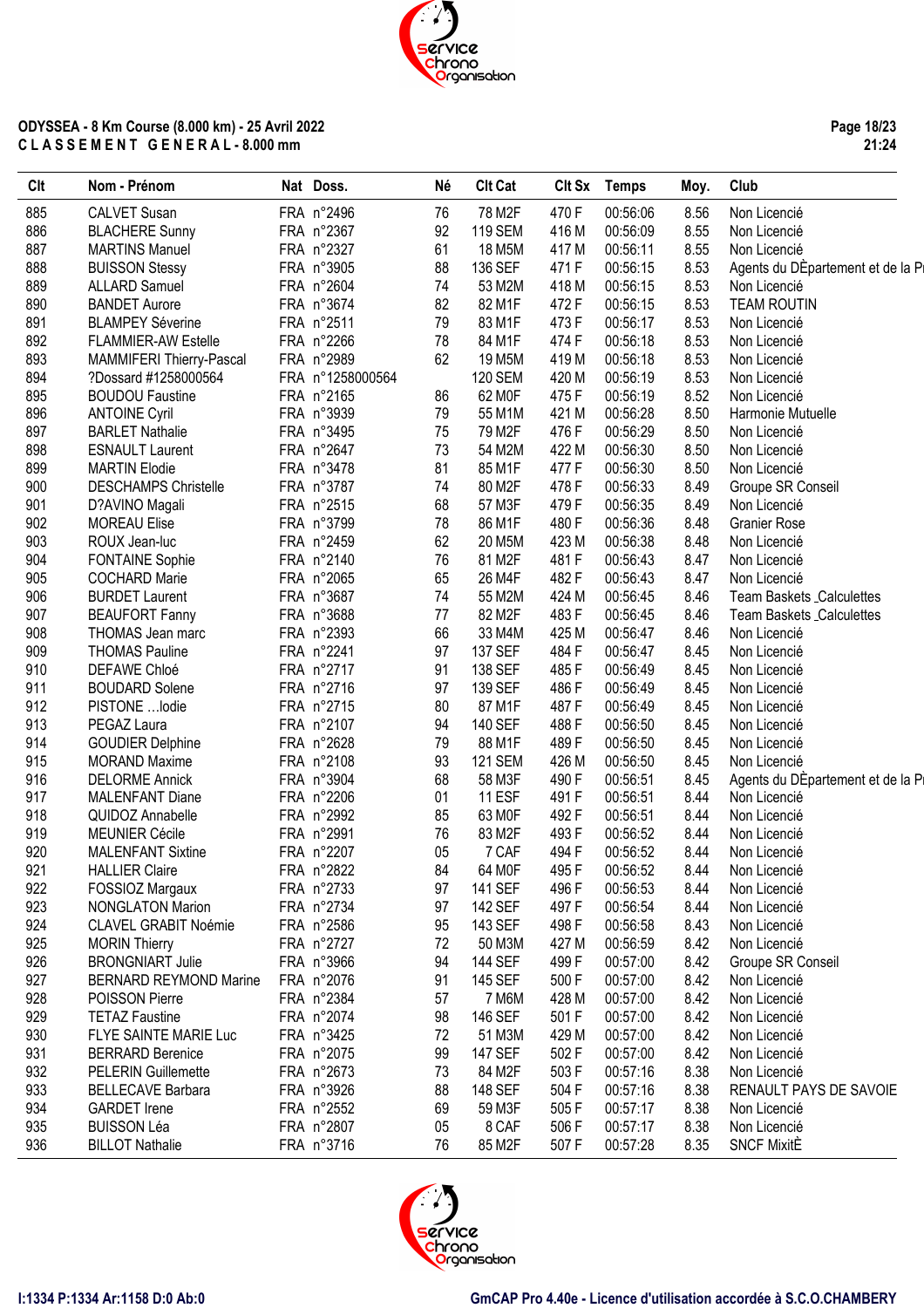**Page 19/23 21:24**

| Clt | Nom - Prénom                 | Nat Doss.  | Né | <b>Clt Cat</b>     |       | Clt Sx Temps | Moy. | Club                          |
|-----|------------------------------|------------|----|--------------------|-------|--------------|------|-------------------------------|
| 937 | RECZULSKI Valentin           | FRA n°2572 | 99 | <b>122 SEM</b>     | 430 M | 00:57:28     | 8.35 | Non Licencié                  |
| 938 | <b>CAMPS Lara</b>            | FRA n°2523 | 94 | 149 SEF            | 508 F | 00:57:29     | 8.35 | Non Licencié                  |
| 939 | CHAMBEROD Jean-François      | FRA n°3443 | 68 | 52 M3M             | 431 M | 00:57:31     | 8.35 | Non Licencié                  |
| 940 | <b>REBY Franck</b>           | FRA n°3916 | 65 | 34 M4M             | 432 M | 00:57:31     | 8.35 | RENAULT PAYS DE SAVOIE        |
| 941 | <b>BALCELLS BEatrice</b>     | FRA n°2754 | 63 | 27 M4F             | 509F  | 00:57:31     | 8.35 | Non Licencié                  |
| 942 | <b>DESMAZIERES Christine</b> | FRA n°3922 | 65 | 28 M4F             | 510F  | 00:57:31     | 8.35 | RENAULT PAYS DE SAVOIE        |
| 943 | <b>PROIX Emilie</b>          | FRA n°2047 | 84 | 65 MOF             | 511 F | 00:57:34     | 8.34 | Non Licencié                  |
| 944 | <b>REGNAULT Marie</b>        | FRA n°2282 | 82 | 89 M1F             | 512F  | 00:57:34     | 8.34 | Non Licencié                  |
| 945 | PICQUOIN Katia               | FRA n°2059 | 70 | 60 M3F             | 513F  | 00:57:36     | 8.33 | Non Licencié                  |
| 946 | <b>COTTIN Serge</b>          | FRA n°2060 | 60 | 21 M5M             | 433 M | 00:57:36     | 8.33 | Non Licencié                  |
| 947 | <b>LAMIRI</b> Aurelie        | FRA n°2379 | 83 | 66 M0F             | 514 F | 00:57:37     | 8.33 | Non Licencié                  |
| 948 | <b>FUMEAUX Vincent</b>       | FRA n°3678 | 73 | 56 M2M             | 434 M | 00:57:37     | 8.33 | <b>TEAM BIBIMOUSSE</b>        |
| 949 | PACQUETET Diane              | FRA n°3676 | 80 | 90 M1F             | 515F  | 00:57:37     | 8.33 | <b>TEAM BIBIMOUSSE</b>        |
| 950 | <b>GRISOLET Kathleen</b>     | FRA n°3954 | 93 | 150 SEF            | 516 F | 00:57:39     | 8.33 | Groupe SR Conseil             |
| 951 | RUSSO Sandra                 | FRA n°3943 | 92 | 151 SEF            | 517F  | 00:57:39     | 8.33 | Groupe SR Conseil             |
| 952 | <b>CORREIA Odette</b>        | FRA n°2249 | 70 | 61 M3F             | 518F  | 00:57:39     | 8.33 | Non Licencié                  |
| 953 |                              | FRA n°2248 |    | 53 M3M             | 435 M | 00:57:39     | 8.33 |                               |
|     | <b>BOISSY Frédéric</b>       |            | 68 |                    |       |              |      | Non Licencié                  |
| 954 | <b>VERBEQUE Sylvia</b>       | FRA n°2303 | 76 | 86 M2F             | 519F  | 00:57:45     | 8.31 | Non Licencié                  |
| 955 | <b>BRAILLON Lise</b>         | FRA n°3399 | 75 | 87 M2F             | 520 F | 00:57:46     | 8.31 | Non Licencié                  |
| 956 | <b>GENOUX Laurie</b>         | FRA n°2657 | 87 | 67 M0F             | 521 F | 00:57:49     | 8.30 | Non Licencié                  |
| 957 | PILLET Christelle            | FRA n°2160 | 77 | 88 M2F             | 522F  | 00:57:50     | 8.30 | Non Licencié                  |
| 958 | <b>JEANDET Myriam</b>        | FRA n°2725 | 67 | 29 M4F             | 523F  | 00:57:53     | 8.29 | Non Licencié                  |
| 959 | <b>TERPANT Véronique</b>     | FRA n°2101 | 65 | 30 M4F             | 524 F | 00:57:54     | 8.29 | Non Licencié                  |
| 960 | PEROTTO Juline               | FRA n°2465 | 92 | 152 SEF            | 525F  | 00:57:54     | 8.29 | Non Licencié                  |
| 961 | PEROTTO Chantal              | FRA n°2464 | 64 | 31 M4F             | 526 F | 00:57:54     | 8.29 | Non Licencié                  |
| 962 | <b>MAITRE AngElique</b>      | FRA n°2039 | 94 | 153 SEF            | 527 F | 00:58:03     | 8.27 | Non Licencié                  |
| 963 | <b>BRUNIN Isabelle</b>       | FRA n°2808 | 72 | 62 M3F             | 528 F | 00:58:03     | 8.27 | Non Licencié                  |
| 964 | <b>HUON Nalin</b>            | FRA n°3446 | 80 | 91 M1F             | 529F  | 00:58:06     | 8.26 | Non Licencié                  |
| 965 | <b>MAIRE Cécile</b>          | FRA n°3377 | 82 | 92 M1F             | 530 F | 00:58:07     | 8.26 | Non Licencié                  |
| 966 | <b>POLLET Marie</b>          | FRA n°2020 | 85 | 68 MOF             | 531 F | 00:58:08     | 8.26 | Non Licencié                  |
| 967 | OFTEDAL Tone                 | FRA n°3786 | 73 | 89 M2F             | 532F  | 00:58:08     | 8.26 | Groupe SR Conseil             |
| 968 | <b>MAES Lise</b>             | FRA n°2092 | 62 | 8 M <sub>5</sub> F | 533 F | 00:58:08     | 8.26 | Non Licencié                  |
| 969 | <b>BONNEFOY Claire</b>       | FRA n°2792 | 87 | 69 MOF             | 534 F | 00:58:14     | 8.24 | Non Licencié                  |
| 970 | <b>FOUARD BEatrice</b>       | FRA n°2256 | 75 | 90 M2F             | 535F  | 00:58:18     | 8.23 | Non Licencié                  |
| 971 | PEYLIN Veronique             | FRA n°2068 | 85 | 70 M <sub>OF</sub> | 536 F | 00:58:19     | 8.23 | Non Licencié                  |
| 972 | <b>MURTIN CÈline</b>         | FRA n°2110 | 79 | 93 M1F             | 537 F | 00:58:20     | 8.23 | Non Licencié                  |
| 973 | <b>FONS Christine</b>        | FRA n°3705 | 78 | 94 M1F             | 538 F | 00:58:22     | 8.22 | <b>SNCF MixitE</b>            |
| 974 | MICHELAND Johanna            | FRA n°2298 | 92 | 154 SEF            | 539 F | 00:58:23     | 8.22 | Non Licencié                  |
| 975 | PASSONI Adeline              | FRA n°2109 | 85 | 71 M0F             | 540 F | 00:58:24     | 8.22 | Non Licencié                  |
| 976 | <b>MERENDET Marie-laure</b>  | FRA n°2151 | 81 | 95 M1F             | 541 F | 00:58:24     | 8.22 | Non Licencié                  |
| 977 | <b>REMONDET Cecile</b>       | FRA n°2149 | 77 | 91 M2F             | 542 F | 00:58:24     | 8.22 | Non Licencié                  |
| 978 | <b>CALKA Catherine</b>       | FRA n°3357 | 62 | 9 M <sub>5</sub> F | 543 F | 00:58:26     | 8.22 | Non Licencié                  |
| 979 | <b>CALKA Eric</b>            | FRA n°3356 | 61 | 22 M5M             | 436 M | 00:58:26     | 8.22 | Non Licencié                  |
| 980 | <b>LEMAITRE Sabine</b>       | FRA n°3844 | 70 | 63 M3F             | 544 F | 00:58:26     | 8.22 | CollEge Pierre et Marie Curie |
| 981 | <b>VILETTE Anne marie</b>    | FRA n°2171 | 53 | 4 M6F              | 545 F | 00:58:26     | 8.21 | Non Licencié                  |
| 982 | <b>FOURNIER Christelle</b>   | FRA n°2508 | 73 | 92 M2F             | 546 F | 00:58:30     | 8.21 | Non Licencié                  |
| 983 | <b>RE</b> Marlene            | FRA n°2071 | 87 | 72 M0F             | 547 F | 00:58:32     | 8.20 | Non Licencié                  |
| 984 |                              | FRA n°3851 | 70 | 54 M3M             | 437 M | 00:58:32     | 8.20 |                               |
| 985 | <b>SENEVAT Thierry</b>       |            | 75 | 93 M2F             | 548 F | 00:58:32     | 8.20 | <b>CLAS Equipements</b>       |
| 986 | <b>CHOLET Sophie</b>         | FRA n°3852 |    |                    |       |              |      | <b>CLAS Equipements</b>       |
|     | ARNAUD Alizée                | FRA n°2521 | 92 | 155 SEF            | 549 F | 00:58:39     | 8.19 | Non Licencié                  |
| 987 | JEANDET Mélina               | FRA n°2522 | 91 | 156 SEF            | 550F  | 00:58:40     | 8.18 | Non Licencié                  |
| 988 | <b>LUCAS Chloe</b>           | FRA n°2566 | 96 | 157 SEF            | 551F  | 00:58:40     | 8.18 | Non Licencié                  |

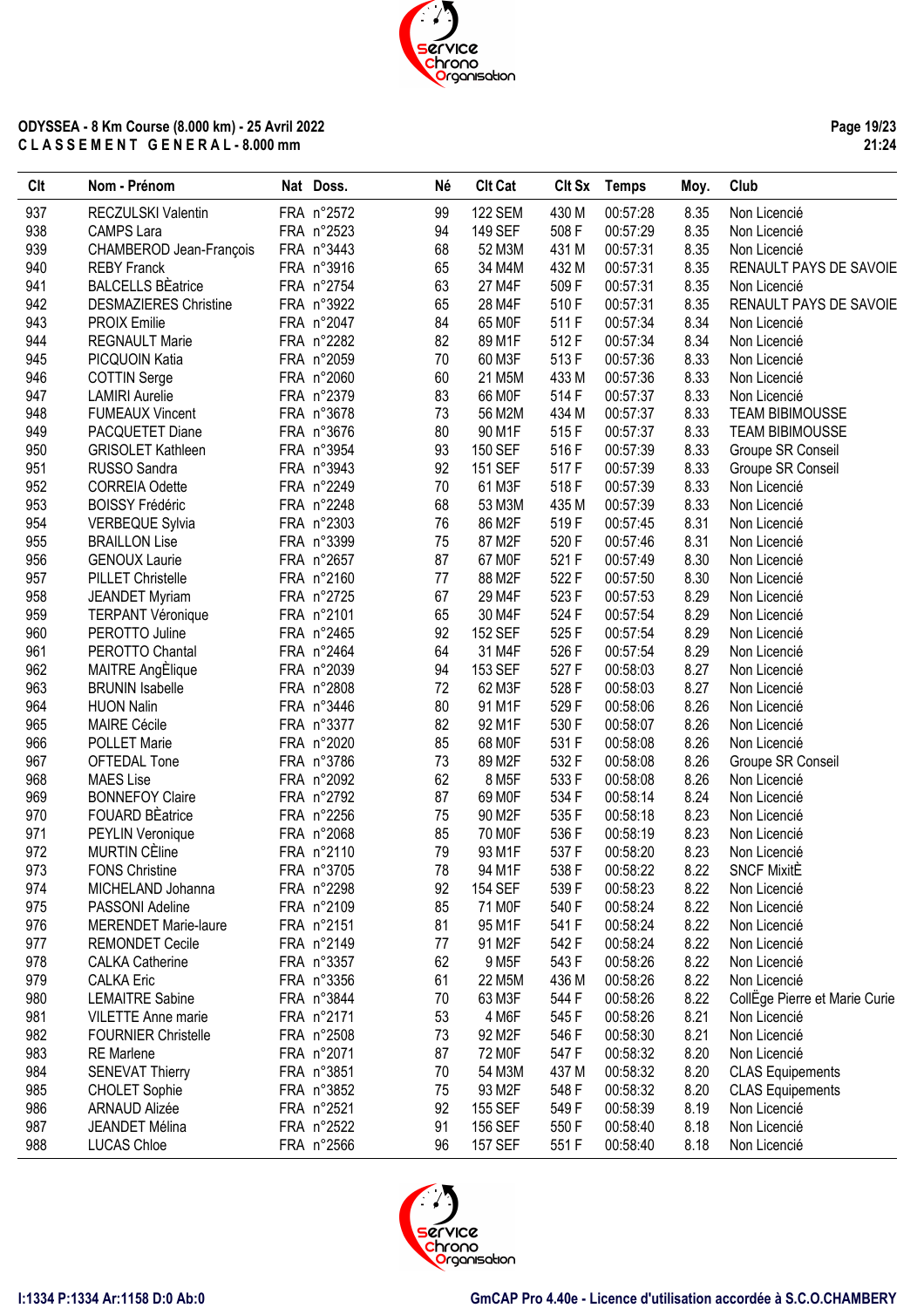**Page 20/23 21:24**

| Clt  | Nom - Prénom                  | Nat Doss.  | Né     | <b>Clt Cat</b>      |       | Clt Sx Temps | Moy. | Club                              |
|------|-------------------------------|------------|--------|---------------------|-------|--------------|------|-----------------------------------|
| 989  | <b>TAMBURINI Philippe</b>     | FRA n°2655 | 62     | 23 M5M              | 438 M | 00:58:41     | 8.18 | Non Licencié                      |
| 990  | <b>BELHADDAD Ophélie</b>      | FRA n°2182 | 96     | 158 SEF             | 552F  | 00:58:44     | 8.17 | Non Licencié                      |
| 991  | <b>MARTINS Alice</b>          | FRA n°2194 | $00\,$ | 12 ESF              | 553F  | 00:58:46     | 8.17 | Non Licencié                      |
| 992  | <b>OLIVER Emilie</b>          | FRA n°2072 | 84     | 73 MOF              | 554 F | 00:58:51     | 8.16 | Non Licencié                      |
| 993  | <b>BOISSON Magali</b>         | FRA n°2584 | 71     | 64 M3F              | 555F  | 00:58:52     | 8.16 | Non Licencié                      |
| 994  | STAIMPHIN Léo                 | FRA n°2209 | 03     | 15 JUM              | 439 M | 00:58:52     | 8.16 | Non Licencié                      |
| 995  | <b>SECARDIN Danielle</b>      | FRA n°3782 | 65     | 32 M4F              | 556F  | 00:58:58     | 8.14 | Harmonie Mutuelle 2               |
| 996  | <b>BOURGET-MARTIN Carole</b>  | FRA n°3936 | 70     | 65 M3F              | 557F  | 00:58:58     | 8.14 | Harmonie Mutuelle                 |
| 997  | <b>FAURE Francoise</b>        | FRA n°2626 | 69     | 66 M3F              | 558F  | 00:58:59     | 8.14 | Non Licencié                      |
| 998  | <b>LEREGLE Audrey</b>         | FRA n°3689 | 97     | 159 SEF             | 559F  | 00:59:03     | 8.13 | Team Baskets _Calculettes         |
| 999  | <b>EXCOFFIER Fabrice</b>      | FRA n°2804 | 75     | 57 M2M              | 440 M | 00:59:04     | 8.13 | Non Licencié                      |
| 1000 | <b>JOLIVOT Martine</b>        | FRA n°3672 | 65     | 33 M4F              | 560 F | 00:59:10     | 8.11 | <b>TEAM ROUTIN</b>                |
| 1001 | <b>VONFELD Capucine</b>       | FRA n°3671 | 95     | 160 SEF             | 561F  | 00:59:11     | 8.11 | <b>TEAM ROUTIN</b>                |
| 1002 | JOLIVOT Jennifer              | FRA n°3673 | 95     | 161 SEF             | 562F  | 00:59:11     | 8.11 | <b>TEAM ROUTIN</b>                |
| 1003 | <b>HENRY Laurence</b>         | FRA n°3886 | 64     | 34 M4F              | 563F  | 00:59:11     | 8.11 | Agents du DÉpartement et de la Pi |
| 1004 | <b>BRIDOUX Laetitia</b>       | FRA n°2652 | 76     | 94 M2F              | 564 F | 00:59:12     | 8.11 | Non Licencié                      |
| 1005 | <b>BRAISSAND Flora</b>        | FRA n°2985 | 93     | 162 SEF             | 565F  | 00:59:15     | 8.10 | Non Licencié                      |
| 1006 | <b>MEYRIAL Françoise</b>      | FRA n°2167 | 52     | 1 M7F               | 566 F | 00:59:16     | 8.10 | Non Licencié                      |
| 1007 | <b>MEYRIAL Daniel</b>         | FRA n°2166 | 53     | 8 M6M               | 441 M | 00:59:17     | 8.10 | Non Licencié                      |
| 1008 | <b>LOPES David</b>            | FRA n°2986 | 93     | <b>123 SEM</b>      | 442 M | 00:59:19     | 8.09 | Non Licencié                      |
| 1009 | <b>MANSON CÈline</b>          | FRA n°3912 | 80     | 96 M1F              | 567 F | 00:59:27     | 8.08 | <b>YVROUD</b>                     |
| 1010 | <b>MERLIN Ginette</b>         | FRA n°2670 | 59     | 10 M <sub>5</sub> F | 568F  | 00:59:27     | 8.08 | Non Licencié                      |
| 1011 | <b>QUINSAC Corinne</b>        | FRA n°2161 | 63     | 35 M4F              | 569F  | 00:59:27     | 8.08 | Non Licencié                      |
| 1012 | <b>VERTHUY Amandine</b>       | FRA n°3908 | 90     | 163 SEF             | 570F  | 00:59:27     | 8.07 | <b>YVROUD</b>                     |
| 1013 | <b>DAENEN Cinthia</b>         | FRA n°2449 | 88     | <b>164 SEF</b>      | 571F  | 00:59:32     | 8.06 | Non Licencié                      |
| 1014 | <b>BRUAND Cecile</b>          | FRA n°2018 | 87     | 74 M0F              | 572F  | 00:59:37     | 8.05 | Non Licencié                      |
| 1015 | <b>BERLIOZ Sabrina</b>        | FRA n°2026 | 85     | 75 M <sub>OF</sub>  | 573F  | 00:59:38     | 8.05 | Non Licencié                      |
| 1016 | <b>BERTHELON Stéphanie</b>    | FRA n°2610 | 73     | 95 M2F              | 574F  | 00:59:51     | 8.02 | Non Licencié                      |
| 1017 | <b>LONGE Armelle</b>          | FRA n°2745 | 79     | 97 M1F              | 575F  | 00:59:56     | 8.01 | Non Licencié                      |
| 1018 | <b>GROS Bastien</b>           | FRA n°2381 | 96     | <b>124 SEM</b>      | 443 M | 00:59:56     | 8.01 | Non Licencié                      |
| 1019 | MARTINS LÈa                   | FRA n°2294 | 04     | 8 JUF               | 576F  | 00:59:57     | 8.01 | Non Licencié                      |
| 1020 | GONTHEY JErUme                | FRA n°3685 | 82     | 56 M1M              | 444 M | 00:59:58     | 8.01 | Team Baskets _Calculettes         |
| 1021 | <b>ARTUS Nathalie</b>         | FRA n°3686 | 82     | 98 M1F              | 577F  | 00:59:58     | 8.01 | Team Baskets _Calculettes         |
| 1022 | <b>MARTINS Charline</b>       | FRA n°2380 | 95     | <b>125 SEM</b>      | 445 M | 00:59:59     | 8.00 | Non Licencié                      |
| 1023 | PALACIN Fabien                | FRA n°3894 | 81     | 57 M1M              | 446 M | 01:00:00     | 8.00 | Agents du DEpartement et de la Pi |
| 1024 | VIAL GEraldine                | FRA n°3940 | 65     | 36 M4F              | 578 F | 01:00:01     | 8.00 | Groupe SR Conseil                 |
| 1025 | <b>SERVAT Berengere</b>       | FRA n°3857 | 70     | 67 M3F              | 579 F | 01:00:06     | 7.99 | CIS IMMOBILIER CIS PROMOTIC       |
| 1026 | <b>THUILLIEZ Vincent</b>      | FRA n°2204 | 99     | <b>126 SEM</b>      | 447 M | 01:00:11     | 7.98 | Non Licencié                      |
| 1027 | PAVARANI Juliette             | FRA n°2620 | 02     | 13 ESF              | 580 F | 01:00:20     | 7.96 | Non Licencié                      |
| 1028 | <b>BERTHON Margaux</b>        | FRA n°2494 | 98     | 165 SEF             | 581F  | 01:00:22     | 7.95 | Non Licencié                      |
| 1029 | <b>LEGROS Mireille</b>        | FRA n°2501 | 60     | 11 M <sub>5</sub> F | 582 F | 01:00:28     | 7.94 | Non Licencié                      |
| 1030 | DI CICCO Maria                | FRA n°2121 | 69     | 68 M3F              | 583 F | 01:00:31     | 7.93 | Non Licencié                      |
| 1031 | DI CICCO Claudia              | FRA n°3961 | 72     | 69 M3F              | 584 F | 01:00:31     | 7.93 | Groupe SR Conseil                 |
| 1032 | <b>CREY Frédéric</b>          | FRA n°2271 | 69     | 55 M3M              | 448 M | 01:00:35     | 7.92 | Non Licencié                      |
| 1033 | DOS SANTOS Margaux            | FRA n°2810 | 95     | 166 SEF             | 585 F | 01:00:40     | 7.91 | Non Licencié                      |
| 1034 | <b>AMEYE Karen</b>            | FRA n°2403 | 75     | 96 M2F              | 586 F | 01:00:42     | 7.91 | Non Licencié                      |
| 1035 | <b>SUNSERI Estelle</b>        | FRA n°2019 | 88     | 167 SEF             | 587F  | 01:00:47     | 7.90 | Non Licencié                      |
| 1036 | <b>KILIAN Christelle</b>      | FRA n°2022 | 83     | 76 M0F              | 588F  | 01:00:50     | 7.89 | Non Licencié                      |
| 1037 | POULAIN Sandra                | FRA n°2024 | 75     | 97 M2F              | 589F  | 01:00:50     | 7.89 | Non Licencié                      |
| 1038 | <b>BOUVARD BORREL Pascale</b> | FRA n°2433 | 73     | 98 M2F              | 590 F | 01:01:05     | 7.86 | Non Licencié                      |
| 1039 | <b>BOUVARD Clara</b>          | FRA n°2220 | 99     | 168 SEF             | 591 F | 01:01:05     | 7.86 | Non Licencié                      |
| 1040 | <b>PERRIN Mireille</b>        | FRA n°2997 | 58     | 12 M5F              | 592 F | 01:01:16     | 7.84 | Non Licencié                      |

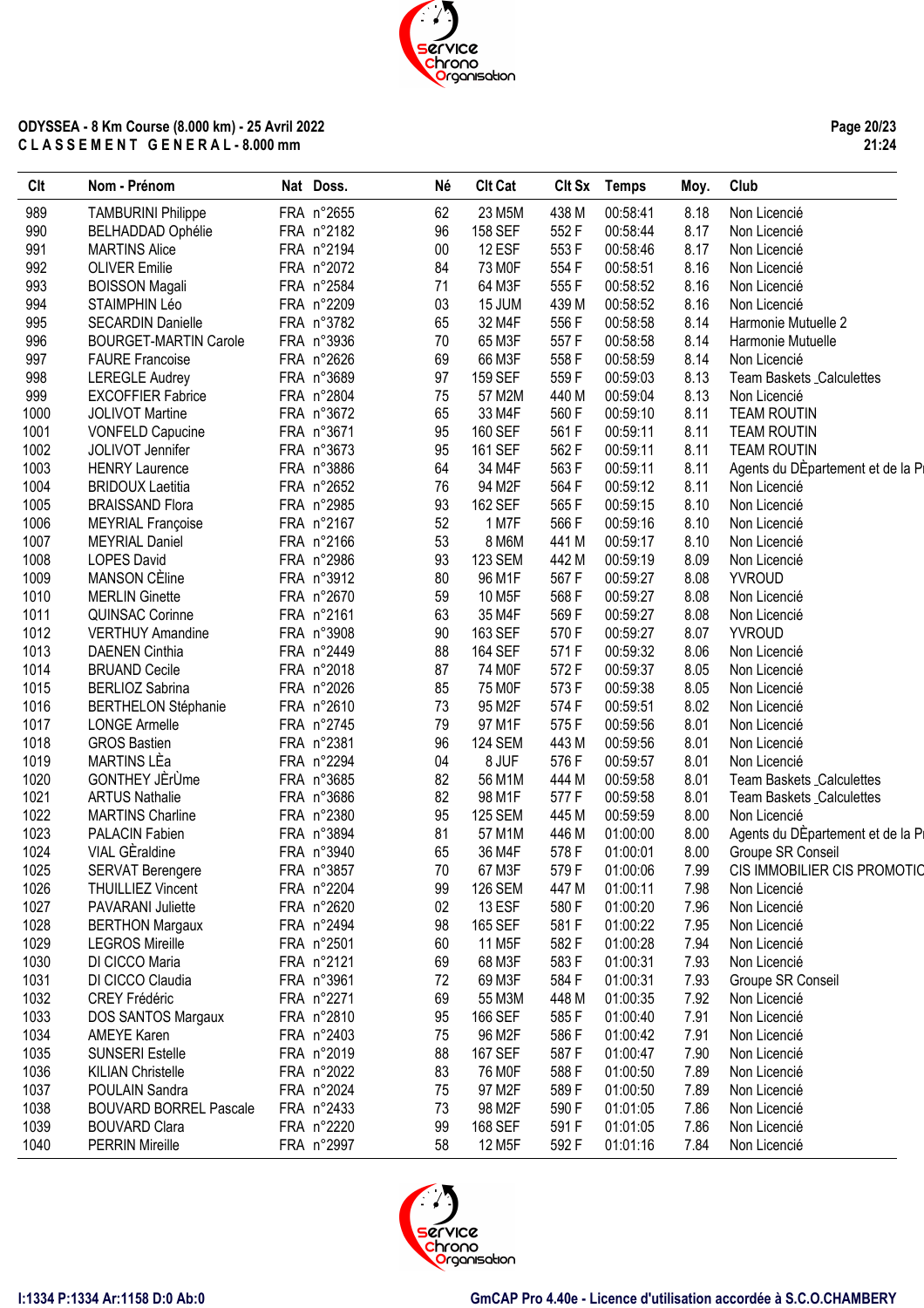**Page 21/23 21:24**

| Clt  | Nom - Prénom                  | Nat Doss.  | <b>Né</b> | <b>Clt Cat</b>      |       | Clt Sx Temps | Moy. | Club                             |
|------|-------------------------------|------------|-----------|---------------------|-------|--------------|------|----------------------------------|
| 1041 | <b>LEDUC Claude</b>           | FRA n°2214 | 72        | 70 M3F              | 593 F | 01:01:24     | 7.82 | Non Licencié                     |
| 1042 | <b>RIMET Nadine</b>           | FRA n°2437 | 67        | 37 M4F              | 594 F | 01:01:27     | 7.81 | Non Licencié                     |
| 1043 | ARNAUDO Marie                 | FRA n°2548 | 85        | 77 M0F              | 595F  | 01:01:28     | 7.81 | Non Licencié                     |
| 1044 | VANDERCHRUCHE Sophie          | FRA n°2436 | 69        | 71 M3F              | 596 F | 01:01:28     | 7.81 | Non Licencié                     |
| 1045 | <b>PILLET Georges</b>         | FRA n°3449 | 42        | 1 M9M               | 449 M | 01:01:32     | 7.80 | Non Licencié                     |
| 1046 | <b>HUYS Julie</b>             | FRA n°2111 | 94        | 169 SEF             | 597 F | 01:01:33     | 7.80 | Non Licencié                     |
| 1047 | <b>CHAMBROY Nadege</b>        | FRA n°2225 | 87        | 78 M0F              | 598 F | 01:01:35     | 7.80 | Non Licencié                     |
| 1048 | <b>CHANTECLAIR Jonas</b>      | FRA n°3648 | 91        | <b>127 SEM</b>      | 450 M | 01:01:35     | 7.80 | <b>VOLVO DISCOVER GROUP</b>      |
| 1049 | <b>CHARLES Julie</b>          | FRA n°3655 | 93        | 170 SEF             | 599F  | 01:01:36     | 7.79 | <b>VOLVO DISCOVER GROUP</b>      |
| 1050 | <b>LAMBERT Lola</b>           | FRA n°2383 | 94        | 171 SEF             | 600F  | 01:01:37     | 7.79 | Non Licencié                     |
| 1051 | SIMON-CHAUTEMPS Camille       | FRA n°2259 | 54        | 9 M6M               | 451 M | 01:01:41     | 7.78 | Non Licencié                     |
| 1052 | <b>SERGENT Corinne</b>        | FRA n°3909 | 67        | 38 M4F              | 601F  | 01:01:45     | 7.77 | <b>YVROUD</b>                    |
| 1053 | <b>SERGENT Nicolas</b>        | FRA n°3910 | 65        | 35 M4M              | 452 M | 01:01:45     | 7.77 | <b>YVROUD</b>                    |
| 1054 | WEISSBECKER Hugo              | FRA n°2731 | 97        | <b>128 SEM</b>      | 453 M | 01:01:47     | 7.77 | Non Licencié                     |
| 1055 | <b>COSTE Sylvie</b>           | FRA n°3701 | 71        | 72 M3F              | 602F  | 01:01:47     | 7.77 | <b>SNCF MixitE</b>               |
| 1056 | CHAUDET CÈline                | FRA n°2667 | 96        | 172 SEF             | 603F  | 01:01:48     | 7.77 | Non Licencié                     |
| 1057 | <b>BRUNEAUX Thierry</b>       | FRA n°3704 | 70        | 56 M3M              | 454 M | 01:01:48     | 7.77 | <b>SNCF MixitE</b>               |
| 1058 | <b>TURON Patricia</b>         | FRA n°2203 | 68        | 73 M3F              | 604F  | 01:01:52     | 7.76 | Non Licencié                     |
| 1059 | <b>DURANTON Lucie</b>         | FRA n°2008 | 88        | 173 SEF             | 605F  | 01:01:57     | 7.75 | Non Licencié                     |
| 1060 | FOSS Justine                  | FRA n°3781 | 97        | <b>174 SEF</b>      | 606 F | 01:01:57     | 7.75 | In Extenso / Les Inex'Solidaires |
| 1061 | ZEPPIERI SÈverine             | FRA n°3777 | 80        | 99 M1F              | 607F  | 01:01:58     | 7.75 | In Extenso / Les Inex'Solidaires |
| 1062 | <b>MAINGAULT Melanie</b>      | FRA n°2007 | 90        | 175 SEF             | 608F  | 01:01:59     | 7.74 | Non Licencié                     |
| 1063 | <b>RUEL Clémentine</b>        | FRA n°3437 | 89        | 176 SEF             | 609F  | 01:01:59     | 7.74 | Non Licencié                     |
| 1064 | <b>MAGNAN Dominique</b>       | FRA n°2416 | 64        | 39 M4F              | 610F  | 01:02:00     | 7.74 | Non Licencié                     |
| 1065 | ROBERT Amandine               | FRA n°2441 | 86        | 79 M0F              | 611 F | 01:02:02     | 7.74 | Non Licencié                     |
| 1066 | <b>DONGUY Delphine</b>        | FRA n°3824 | 75        | 99 M2F              | 612F  | 01:02:06     | 7.73 | <b>DUNI SARL</b>                 |
| 1067 | <b>GENOULAZ Elodie</b>        | FRA n°2643 | 92        | <b>177 SEF</b>      | 613F  | 01:02:08     | 7.73 | Non Licencié                     |
| 1068 | <b>MILLIAS Marie</b>          | FRA n°2226 | 86        | 80 M0F              | 614 F | 01:02:17     | 7.71 | Non Licencié                     |
| 1069 | <b>MARRAS Alexandra</b>       | FRA n°2634 | 80        | 100 M1F             | 615F  | 01:02:18     | 7.71 | Non Licencié                     |
| 1070 | <b>GRAVIER Carole</b>         | FRA n°2404 | 82        | 101 M1F             | 616 F | 01:02:21     | 7.70 | Non Licencié                     |
| 1071 | <b>GOULU Paul</b>             | FRA n°3819 | 99        | <b>129 SEM</b>      | 455 M | 01:02:22     | 7.70 | EFS ChambEry                     |
| 1072 | <b>DANHIER Isabelle</b>       | FRA n°2696 | 68        | 74 M3F              | 617F  | 01:02:31     | 7.68 | Non Licencié                     |
| 1073 | <b>ARMAND Pierre</b>          | FRA n°2314 | 83        | 41 M0M              | 456 M | 01:02:34     | 7.67 | Non Licencié                     |
| 1074 | <b>BRAILLON Francois</b>      | FRA n°2143 | 59        | 24 M5M              | 457 M | 01:02:36     | 7.67 | Non Licencié                     |
| 1075 | FEKRACHE Racim                | FRA n°2310 | 99        | 130 SEM             | 458 M | 01:02:38     | 7.66 | Non Licencié                     |
| 1076 | MICHELLAND Christine          | FRA n°2202 | 68        | 75 M3F              | 618F  | 01:02:38     | 7.66 | Non Licencié                     |
| 1077 | <b>COMBE Tiphaine</b>         | FRA n°2307 | 97        | 178 SEF             | 619 F | 01:02:39     | 7.66 | Non Licencié                     |
| 1078 | <b>AYET Delphine</b>          | FRA n°2312 | 93        | 179 SEF             | 620 F | 01:02:39     | 7.66 | Non Licencié                     |
| 1079 | <b>GRAFFIN Ludivine</b>       | FRA n°2308 | 80        | 102 M1F             | 621 F | 01:02:39     | 7.66 | Non Licencié                     |
| 1080 | <b>ALAOUI</b> Ismael          | FRA n°2309 | 68        | 57 M3M              | 459 M | 01:02:40     | 7.66 | Non Licencié                     |
| 1081 | <b>MICHELI Olivier</b>        | FRA n°3707 | 72        | 58 M3M              | 460 M | 01:02:41     | 7.66 | <b>SNCF MixitE</b>               |
| 1082 | <b>MICHELI Mathias</b>        | FRA n°3416 | 99        | 131 SEM             | 461 M | 01:02:41     | 7.66 | Non Licencié                     |
| 1083 | <b>MARQUET Marion</b>         | FRA n°2482 | 92        | 180 SEF             | 622F  | 01:02:41     | 7.66 | Non Licencié                     |
| 1084 | DECROCQ milie                 | FRA n°2113 | 81        | 103 M1F             | 623 F | 01:02:44     | 7.65 | Non Licencié                     |
| 1085 | <b>BODART Marie christine</b> | FRA n°2289 | 66        | 40 M4F              | 624 F | 01:02:45     | 7.65 | Non Licencié                     |
| 1086 | <b>MULIER Catherine</b>       | FRA n°2273 | 61        | 13 M <sub>5</sub> F | 625F  | 01:02:48     | 7.64 | Non Licencié                     |
| 1087 | SINDT Elodie                  | FRA n°2268 | 94        | 181 SEF             | 626 F | 01:02:50     | 7.64 | Non Licencié                     |
| 1088 | <b>CHALEYSSIN Camille</b>     | FRA n°2569 | 99        | 182 SEF             | 627 F | 01:02:53     | 7.63 | Non Licencié                     |
| 1089 | PISSETTAZ Antoine             | FRA n°2338 | 72        | 59 M3M              | 462 M | 01:02:58     | 7.62 | Non Licencié                     |
| 1090 | <b>FOUARD CÈline</b>          | FRA n°2258 | 77        | 100 M2F             | 628F  | 01:03:02     | 7.62 | Non Licencié                     |
| 1091 | CIOCCA Laurie                 | FRA n°3692 | 90        | 183 SEF             | 629F  | 01:03:02     | 7.62 | Team Baskets _Calculettes        |
| 1092 | <b>SPOR Emily</b>             | FRA n°2479 | 79        | 104 M1F             | 630 F | 01:03:08     | 7.60 | Non Licencié                     |
|      |                               |            |           |                     |       |              |      |                                  |

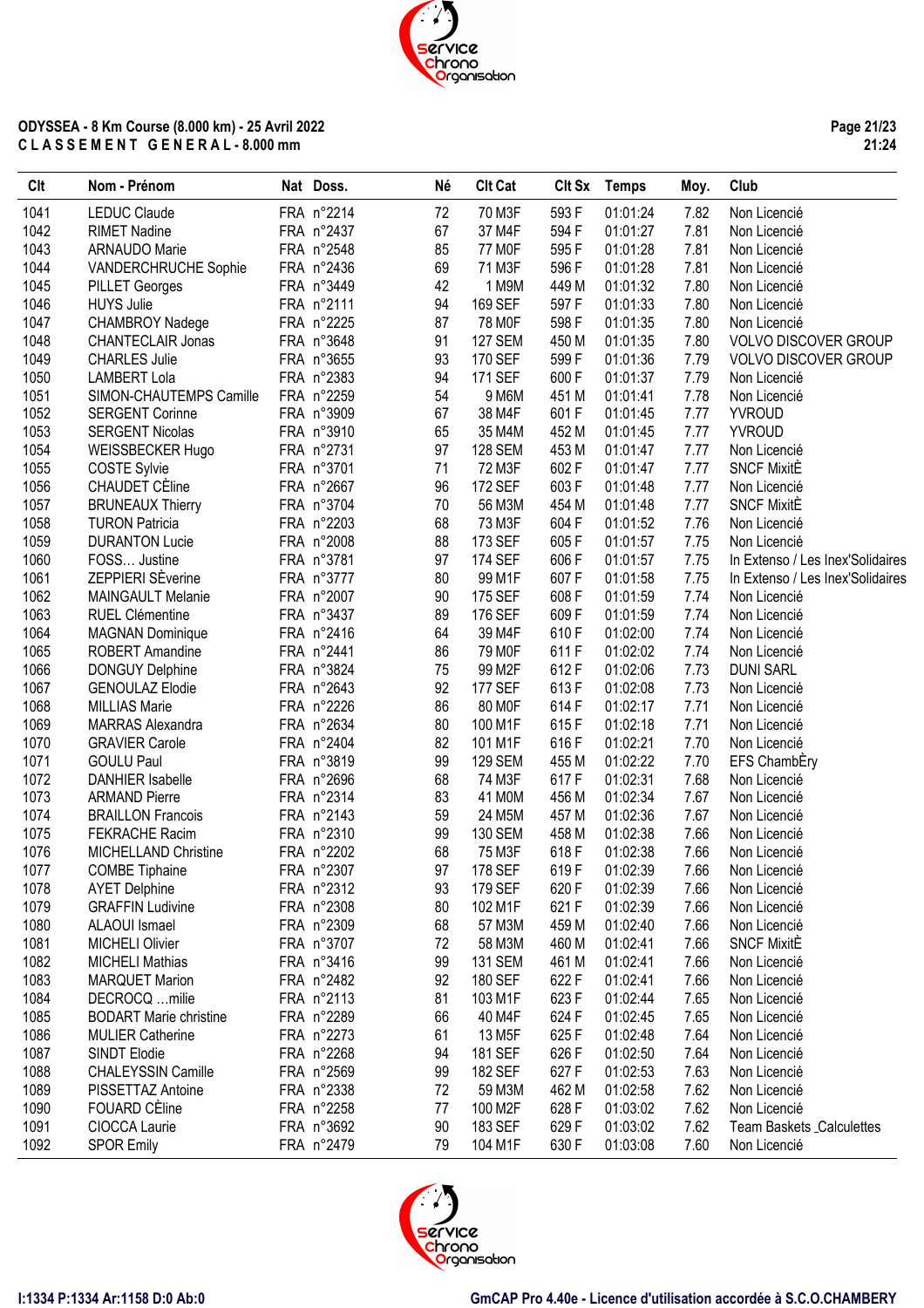**Page 22/23 21:24**

| Clt  | Nom - Prénom                        | Nat Doss.  | Né | <b>Clt Cat</b>      |       | Clt Sx Temps | Moy. | Club                              |
|------|-------------------------------------|------------|----|---------------------|-------|--------------|------|-----------------------------------|
| 1093 | <b>BETON Pauline</b>                | FRA n°2027 | 94 | 184 SEF             | 631 F | 01:03:13     | 7.59 | Non Licencié                      |
| 1094 | <b>BOUVIER Celine</b>               | FRA n°2529 | 72 | 76 M3F              | 632F  | 01:03:24     | 7.57 | Non Licencié                      |
| 1095 | <b>STEPHAN Laure</b>                | FRA n°2524 | 73 | 101 M2F             | 633F  | 01:03:24     | 7.57 | Non Licencié                      |
| 1096 | <b>RESENDE Isabelle</b>             | FRA n°3456 | 69 | 77 M3F              | 634 F | 01:03:27     | 7.57 | Non Licencié                      |
| 1097 | <b>BERGER Florence</b>              | FRA n°2158 | 73 | 102 M2F             | 635F  | 01:03:34     | 7.55 | Non Licencié                      |
| 1098 | <b>BLANCHIN Karen</b>               | FRA n°2410 | 87 | 81 MOF              | 636 F | 01:03:40     | 7.54 | Non Licencié                      |
| 1099 | <b>CURTIL AurÈlie</b>               | FRA n°2789 | 92 | 185 SEF             | 637F  | 01:03:43     | 7.53 | Non Licencié                      |
| 1100 | <b>COLOMBE Cindy</b>                | FRA n°3413 | 86 | 82 MOF              | 638 F | 01:04:08     | 7.49 | Non Licencié                      |
| 1101 | <b>DUCROZ Claire</b>                | FRA n°2517 | 92 | 186 SEF             | 639F  | 01:04:08     | 7.48 | Non Licencié                      |
| 1102 | <b>CLODIC Valerie</b>               | FRA n°2597 | 68 | 78 M3F              | 640 F | 01:04:31     | 7.44 | Non Licencié                      |
| 1103 | NICOLAS-CAMPS Rachel                | FRA n°2507 | 77 | 103 M2F             | 641F  | 01:04:33     | 7.44 | Non Licencié                      |
| 1104 | <b>HALLYNCK Vincent</b>             | FRA n°2540 | 85 | 42 M0M              | 463 M | 01:04:35     | 7.43 | Non Licencié                      |
| 1105 | <b>BLUMET Vanessa</b>               | FRA n°2539 | 90 | <b>187 SEF</b>      | 642F  | 01:04:36     | 7.43 | Non Licencié                      |
| 1106 | AZZAZ Ahmed amine                   | FRA n°2373 | 89 | <b>132 SEM</b>      | 464 M | 01:04:38     | 7.43 | Non Licencié                      |
| 1107 | <b>GRANGE Carole</b>                | FRA n°2318 | 71 | 79 M3F              | 643 F | 01:04:40     | 7.42 | Non Licencié                      |
| 1108 | <b>GUADAGNIN Patrick</b>            | FRA n°2422 | 57 | 10 M6M              | 465 M | 01:04:41     | 7.42 | Non Licencié                      |
| 1109 | <b>GRANGE Lionel</b>                | FRA n°2319 | 74 | 58 M2M              | 466 M | 01:04:41     | 7.42 | Non Licencié                      |
| 1110 | FORCAMIDAN Jean-noll                | FRA n°2320 | 72 | 60 M3M              | 467 M | 01:04:42     | 7.42 | Non Licencié                      |
| 1111 | <b>MASSON Clara</b>                 | FRA n°2191 | 99 | 188 SEF             | 644 F | 01:04:43     | 7.42 | Non Licencié                      |
| 1112 | RISSE LÈa                           | FRA n°3817 | 97 | 189 SEF             | 645F  | 01:04:44     | 7.42 |                                   |
|      |                                     |            |    |                     |       |              |      | EFS ChambEry                      |
| 1113 | <b>STAMER Maxime</b>                | FRA n°3426 | 87 | 43 M0M              | 468 M | 01:05:29     | 7.33 | Non Licencié                      |
| 1114 | <b>BILL Sarah</b>                   | FRA n°3427 | 87 | 83 M0F              | 646 F | 01:05:30     | 7.33 | Non Licencié                      |
| 1115 | <b>RIBIERRE Corentin</b>            | FRA n°2097 | 95 | 133 SEM             | 469 M | 01:05:32     | 7.33 | Non Licencié                      |
| 1116 | <b>BALLET CÈline</b>                | FRA n°2096 | 96 | 190 SEF             | 647F  | 01:05:32     | 7.32 | Non Licencié                      |
| 1117 | <b>ZULIANI Marie annick</b>         | FRA n°2089 | 60 | 14 M <sub>5</sub> F | 648 F | 01:05:34     | 7.32 | Non Licencié                      |
| 1118 | <b>DUGAST Sylvie</b>                | FRA n°2562 | 66 | 41 M4F              | 649F  | 01:05:35     | 7.32 | Non Licencié                      |
| 1119 | <b>DUGAST Valentin</b>              | FRA n°2538 | 95 | <b>134 SEM</b>      | 470 M | 01:05:36     | 7.32 | Non Licencié                      |
| 1120 | <b>BON-MARDION Anne marie</b>       | FRA n°2503 | 61 | 15 M <sub>5</sub> F | 650F  | 01:05:58     | 7.28 | Non Licencié                      |
| 1121 | <b>BODILLARD Emmanuelle</b>         | FRA n°3473 | 75 | 104 M2F             | 651F  | 01:06:05     | 7.26 | Non Licencié                      |
| 1122 | <b>DEMAISON Celine</b>              | FRA n°2654 | 76 | 105 M2F             | 652F  | 01:06:06     | 7.26 | Non Licencié                      |
| 1123 | FEDERSPIEL Thomas                   | FRA n°3731 | 92 | 135 SEM             | 471 M | 01:06:24     | 7.23 | Orange SA                         |
| 1124 | RANDOT Smaranda                     | FRA n°2251 | 90 | 191 SEF             | 653F  | 01:06:25     | 7.23 | Non Licencié                      |
| 1125 | <b>GONDARD MARY Emma</b>            | FRA n°2567 | 98 | 192 SEF             | 654 F | 01:06:38     | 7.20 | Non Licencié                      |
| 1126 | CLOET Anna                          | FRA n°2215 | 86 | 84 M0F              | 655F  | 01:06:48     | 7.19 | Non Licencié                      |
| 1127 | <b>ANDRE Delvine</b>                | FRA n°3715 | 91 | 193 SEF             | 656 F | 01:07:43     | 7.09 | <b>SNCF MixitE</b>                |
| 1128 | <b>CHOUVET Isabel</b>               | FRA n°3703 | 76 | 106 M2F             | 657F  | 01:07:44     | 7.09 | <b>SNCF MixitE</b>                |
| 1129 | <b>FAURE Sandrine</b>               | FRA n°2419 | 81 | 105 M1F             | 658 F | 01:08:41     | 6.99 | Non Licencié                      |
| 1130 | LODIER Aude                         | FRA n°2497 | 90 | 194 SEF             | 659F  | 01:08:41     | 6.99 | Non Licencié                      |
| 1131 | <b>FARQUE Edith</b>                 | FRA n°2534 | 76 | 107 M2F             | 660F  | 01:08:41     | 6.99 | Non Licencié                      |
| 1132 | <b>COUDERC Rachel</b>               | FRA n°2455 | 79 | 106 M1F             | 661F  | 01:08:42     | 6.99 | Non Licencié                      |
| 1133 | PEREZ StÈphanie                     | FRA n°2265 | 74 | 108 M2F             | 662F  | 01:09:07     | 6.95 | Non Licencié                      |
| 1134 | <b>LEBLOIS Anne-france</b>          | FRA n°2779 | 68 | 80 M3F              | 663F  | 01:09:17     | 6.93 | Non Licencié                      |
| 1135 | <b>GOSSET Caroline</b>              | FRA n°2169 | 93 | 195 SEF             | 664 F | 01:09:38     | 6.89 | Non Licencié                      |
| 1136 | EYMARD-DUVERNAY Mathilde FRA n°2170 |            | 82 | 107 M1F             | 665F  | 01:09:38     | 6.89 | Non Licencié                      |
| 1137 | LEGRAND Angélique                   | FRA n°2571 | 88 | 196 SEF             | 666F  | 01:09:38     | 6.89 | Non Licencié                      |
| 1138 | <b>GROS-FLANDRE Chloé</b>           | FRA n°2077 | 94 | 197 SEF             | 667F  | 01:09:38     | 6.89 | Non Licencié                      |
| 1139 | <b>FONDERE Antonin</b>              | FRA n°3902 | 96 | 136 SEM             | 472 M | 01:09:57     | 6.86 | Agents du DEpartement et de la Pi |
| 1140 | FONDERE Léonie                      | FRA n°3901 | 02 | <b>14 ESF</b>       | 668F  | 01:09:58     | 6.86 | Agents du DEpartement et de la Pi |
| 1141 | FONDERE Hélène                      | FRA n°3900 | 71 | 81 M3F              | 669F  | 01:09:58     | 6.86 | Agents du DÉpartement et de la Pi |
| 1142 | <b>DUPONT Christophe</b>            | FRA n°2183 | 81 | 58 M1M              | 473 M | 01:10:12     | 6.84 | Non Licencié                      |
| 1143 | <b>DUPUY Elodie</b>                 | FRA n°2315 | 79 | 108 M1F             | 670 F | 01:10:30     | 6.81 | Non Licencié                      |
| 1144 | LORIDON Chloé                       | FRA n°2316 | 90 | 198 SEF             | 671F  | 01:10:30     | 6.81 | Non Licencié                      |
|      |                                     |            |    |                     |       |              |      |                                   |